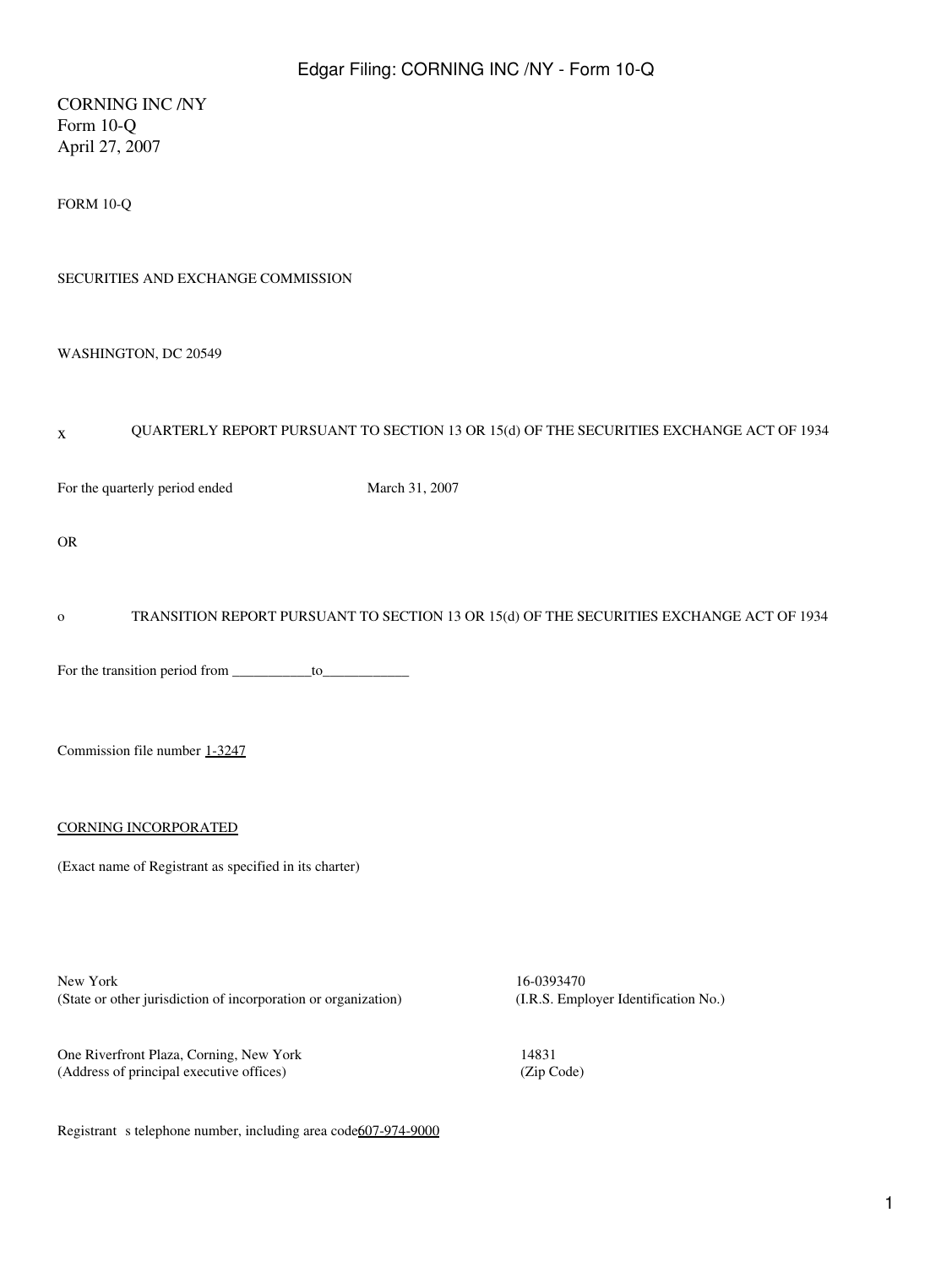Indicate by check mark whether the registrant (1) has filed all reports required to be filed by Section 13 or 15(d) of the Securities Exchange Act

of 1934 during the preceding 12 months (or for such shorter period that the registrant was required to file such reports) and (2) has been subject to such filing requirements for the past 90 days. Yes X No Indicate by check mark whether the registrant is a large accelerated filer, an accelerated filer, or a non-accelerated filer. See definition of accelerated filer and large accelerated filer in Rule 12b-2 of the Exchange Act. (Check one): Large accelerated filer  $X$  Accelerated filer Non-accelerated filer Indicate by check mark whether the registrant is a shell company (as defined in Rule 12b-2 of the Exchange Act). Yes No X Indicate the number of shares outstanding of each of the issuer s classes of common stock, as of the latest practicable date:

1,572,789,335 shares of Corning s Common Stock, \$0.50 Par Value, were outstanding as of April 16, 2007.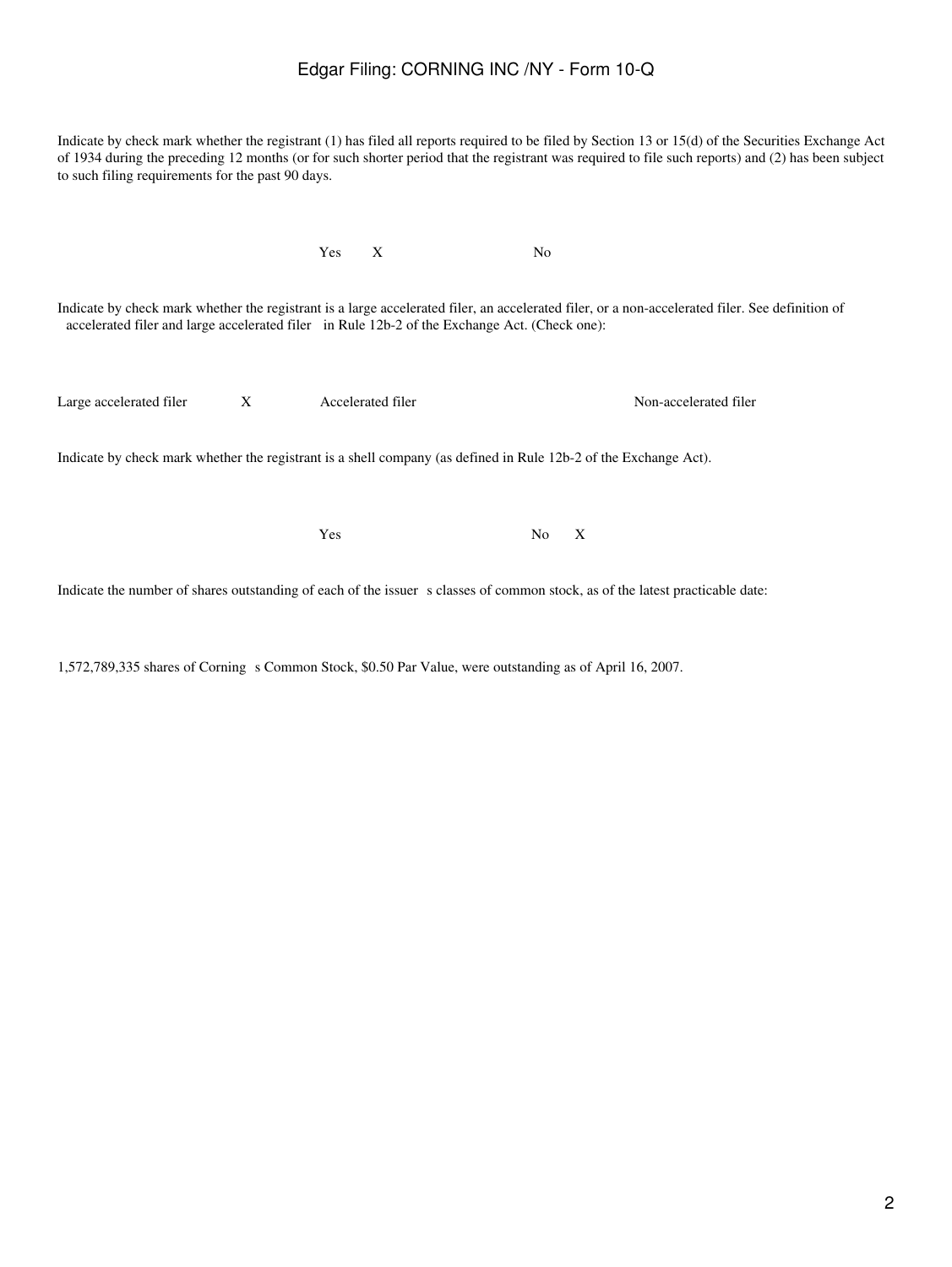### INDEX

### PART I FINANCIAL INFORMATION

|--|

| Item 1. Financial Statements                                                                         |    |
|------------------------------------------------------------------------------------------------------|----|
| Consolidated Statements of Operations (Unaudited) for the three months ended March 31, 2007 and 2006 | 3  |
| Consolidated Balance Sheets (Unaudited) at March 31, 2007 and December 31, 2006                      | 4  |
| Consolidated Statements of Cash Flows (Unaudited) for the three months ended March 31, 2007 and 2006 | 5  |
| Notes to Consolidated Financial Statements (Unaudited)                                               | 6  |
| Item 2. Management s Discussion and Analysis of Financial Condition and Results of Operations        | 26 |
| Item 3. Quantitative and Qualitative Disclosures About Market Risk                                   | 39 |
| Item 4. Controls and Procedures                                                                      | 39 |
| PART II - OTHER INFORMATION                                                                          |    |
| Item 1. Legal Proceedings                                                                            | 40 |
| Item 1A. Risk Factors                                                                                | 42 |
| Item 2. Unregistered Sales of Equity Securities and Use of Proceeds                                  | 44 |
| Item 6. Exhibits                                                                                     | 45 |
| Signatures                                                                                           | 46 |

- 2 -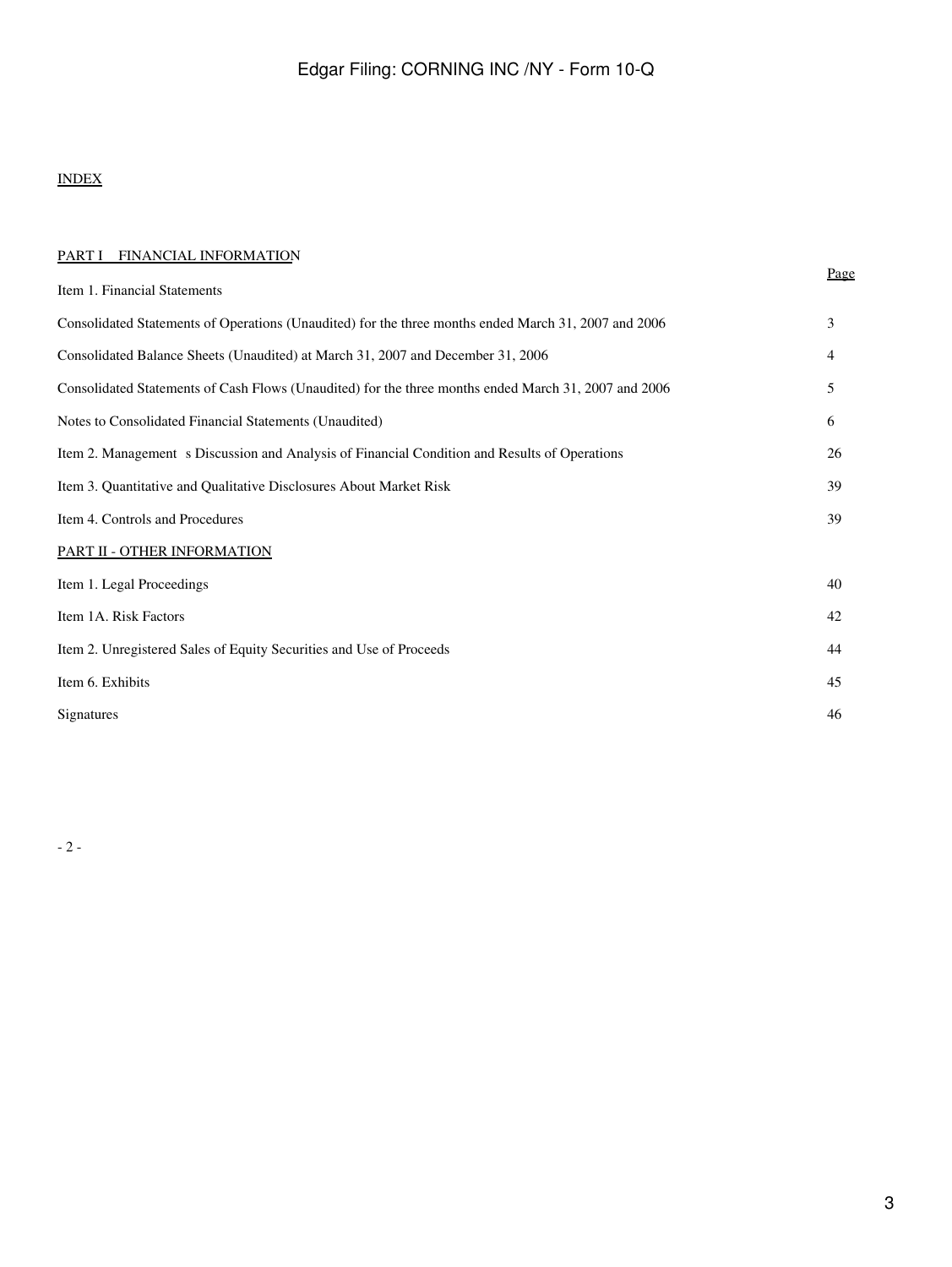### **CORNING INCORPORATED AND SUBSIDIARY COMPANIES**

### **CONSOLIDATED STATEMENTS OF OPERATIONS**

(Unaudited; in millions, except per share amounts)

Three months ended

|                                                                         | 2007 | March 31, | 2006 |       |
|-------------------------------------------------------------------------|------|-----------|------|-------|
| Net sales                                                               | \$   | 1,307     | \$   | 1,262 |
| Cost of sales                                                           |      | 716       |      | 689   |
| Gross margin                                                            |      | 591       |      | 573   |
| Operating expenses:                                                     |      |           |      |       |
| Selling, general and administrative expenses                            |      | 214       |      | 223   |
| Research, development and engineering expenses                          |      | 130       |      | 124   |
| Amortization of purchased intangibles                                   |      | 3         |      | 3     |
| Restructuring, impairment and other charges (Note 2)                    |      |           |      | 6     |
| Asbestos settlement (Note 3)                                            |      | 110       |      | 185   |
| Operating income                                                        |      | 134       |      | 32    |
| Interest income                                                         |      | 37        |      | 24    |
| Interest expense                                                        |      | (21)      |      | (20)  |
| Loss on repurchase of debt                                              |      | (15)      |      |       |
| Other income, net                                                       |      | 32        |      | 20    |
| Income before income taxes                                              |      | 167       |      | 56    |
| (Provision) benefit for income taxes (Note 5)                           |      | (56)      |      | 2     |
| Income before minority interests and equity earnings                    |      | 111       |      | 58    |
| Minority interests                                                      |      |           |      | (1)   |
| Equity in earnings of affiliated companies, net of impairments (Note 9) |      | 216       |      | 200   |
| Net income                                                              | \$   | 327       | \$   | 257   |
| Basic earnings per common share (Note 6)                                | \$   | 0.21      | \$   | 0.17  |
| Diluted earnings per common share (Note 6)                              | \$   | 0.20      | \$   | 0.16  |

The accompanying notes are an integral part of these consolidated financial statements.

- 3 -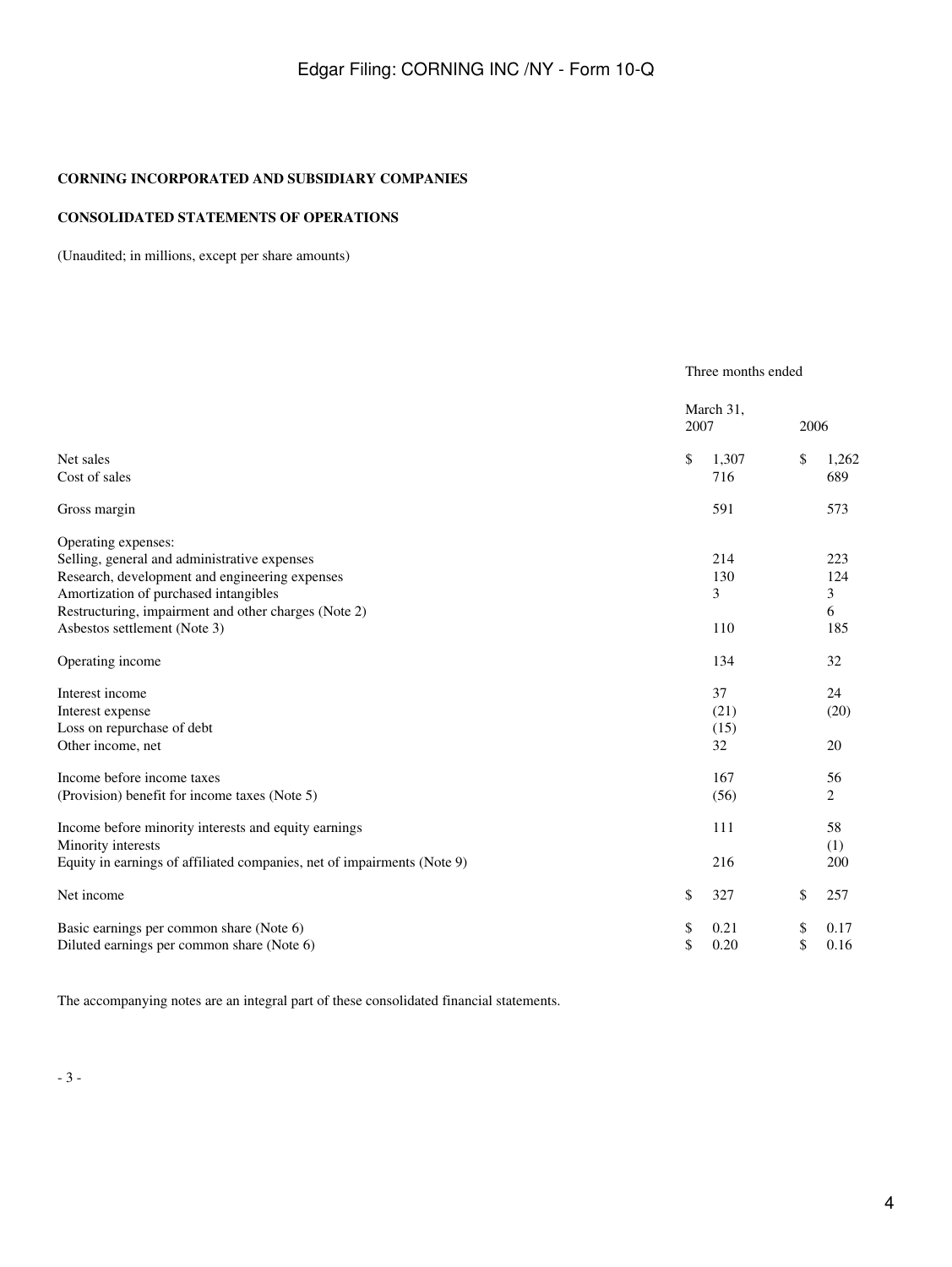### **CORNING INCORPORATED AND SUBSIDIARY COMPANIES**

### **CONSOLIDATED BALANCE SHEETS**

(Unaudited; in millions, except per share amounts)

|                                                                                                                         | March<br>31. | December<br>31,   |
|-------------------------------------------------------------------------------------------------------------------------|--------------|-------------------|
| <b>Assets</b>                                                                                                           | 2007         | 2006              |
| Current assets:                                                                                                         |              |                   |
| Cash and cash equivalents                                                                                               | \$1,123      | \$1,157           |
| Short-term investments, at fair value                                                                                   | 1,765        | 2,010             |
| Total cash, cash equivalents and short-term investments                                                                 | 2,888        | 3,167             |
| Trade accounts receivable, net of doubtful accounts and allowances - \$23 and \$21                                      | 781          | 746               |
| Inventories (Note 8)                                                                                                    | 685          | 639               |
| Deferred income taxes (Note 5)                                                                                          | 38           | 47                |
| Other current assets                                                                                                    | 237          | 199               |
| Total current assets                                                                                                    | 4,629        | 4,798             |
| Investments (Note 9)                                                                                                    | 2,588        | 2,522             |
| Property, net of accumulated depreciation - \$4,235 and \$4,087                                                         | 5,281        | 5,193             |
| Goodwill and other intangible assets, net (Note 10)                                                                     | 314          | 316               |
| Deferred income taxes (Note 5)                                                                                          | 116          | 114               |
| Other assets                                                                                                            | 233          | 122               |
| <b>Total Assets</b>                                                                                                     |              | \$13,161 \$13,065 |
| Liabilities and Shareholders Equity                                                                                     |              |                   |
| Current liabilities:                                                                                                    |              |                   |
| Current portion of long-term debt                                                                                       | \$20         | \$20              |
| Accounts payable                                                                                                        | 551          | 631               |
| Other accrued liabilities (Notes 3 and 11)                                                                              | 1,660        | 1,668             |
| Total current liabilities                                                                                               | 2,231        | 2,319             |
| Long-term debt (Note 4)                                                                                                 | 1.466        | 1,696             |
| Postretirement benefits other than pensions                                                                             | 740          | 739               |
| Other liabilities (Notes 3 and 11)                                                                                      | 1,034        | 1,020             |
| <b>Total liabilities</b>                                                                                                | 5,471        | 5,774             |
| Commitments and contingencies (Note 3)                                                                                  |              |                   |
| Minority interests                                                                                                      | 46           | 45                |
| Shareholders equity:                                                                                                    |              |                   |
| Common stock Par value \$0.50 per share; Shares authorized: 3.8 billion; Shares issued: 1,586 million and 1,582 million | 793          | 791               |
| Additional paid-in capital                                                                                              | 12,071       | 12,008            |
| Accumulated deficit                                                                                                     | (4,668)      | (4,992)           |
| Treasury stock, at cost; Shares held: 18 million and 17 million                                                         | (222)        | (201)             |
| Accumulated other comprehensive loss (Note 15)                                                                          | (330)        | (360)             |
|                                                                                                                         |              |                   |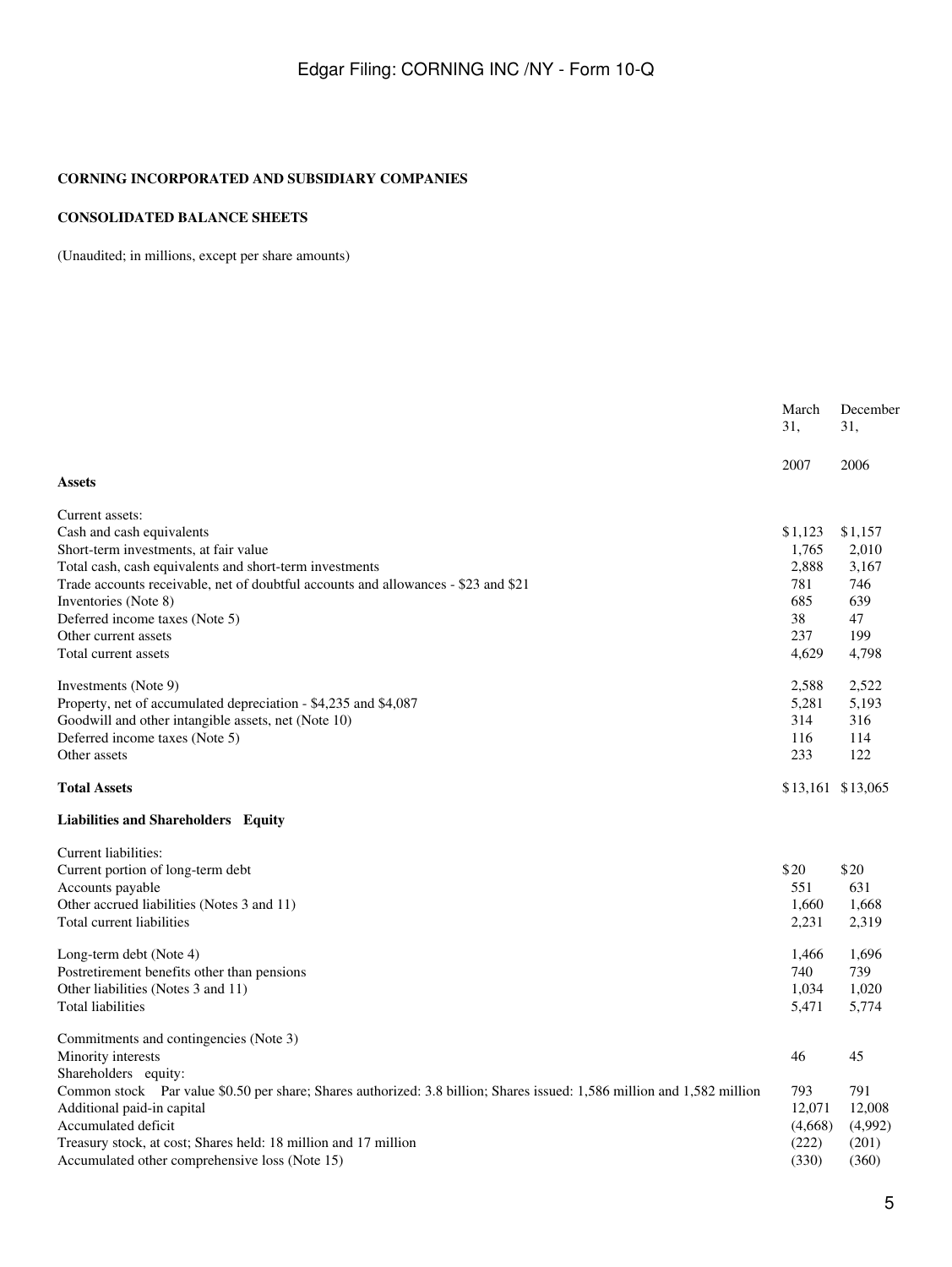| Total shareholders equity                        | 7.644 | 7.246             |
|--------------------------------------------------|-------|-------------------|
| <b>Total Liabilities and Shareholders Equity</b> |       | \$13,161 \$13,065 |

The accompanying notes are an integral part of these consolidated financial statements.

- 4 -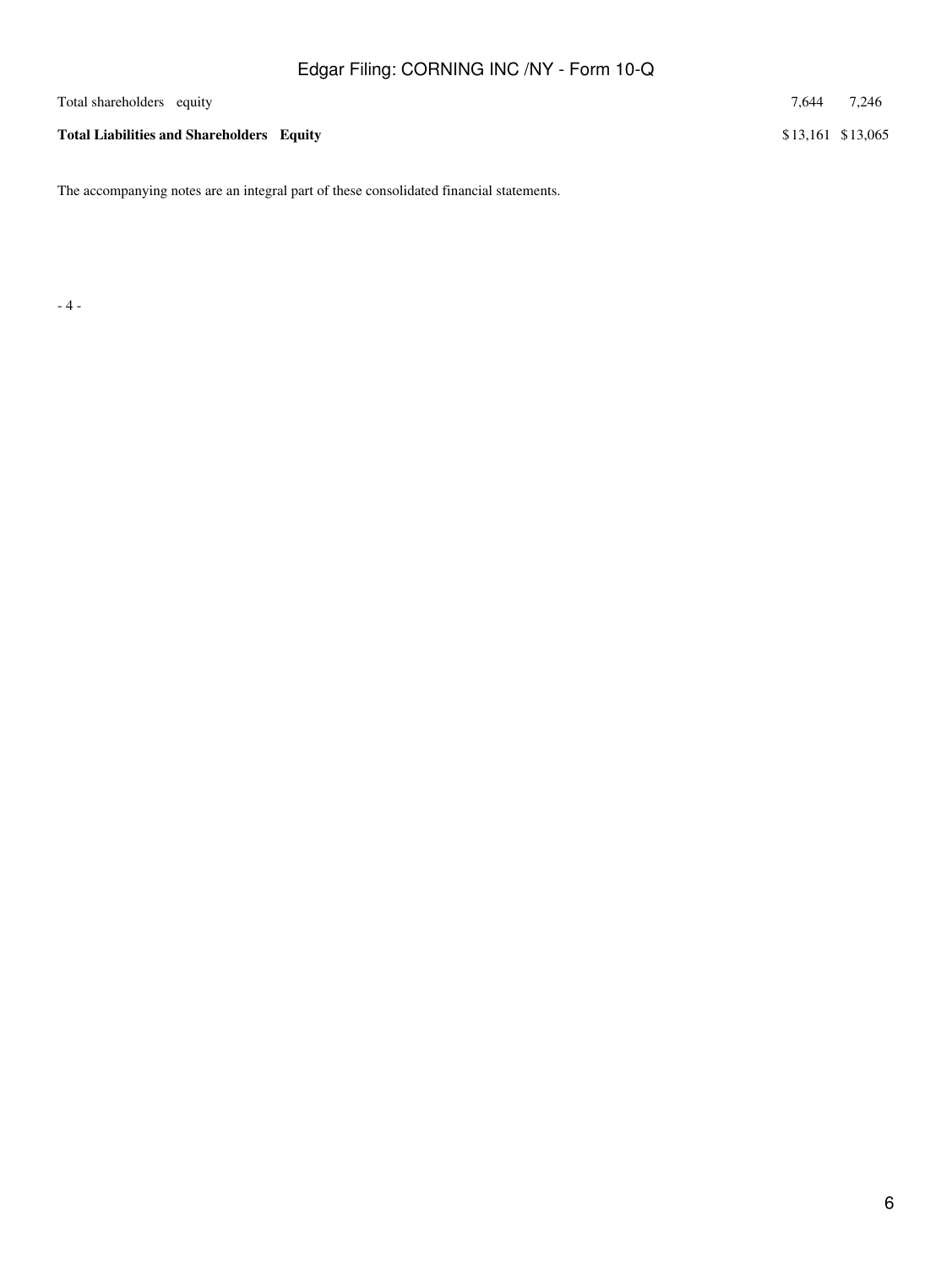### **CORNING INCORPORATED AND SUBSIDIARY COMPANIES**

### **CONSOLIDATED STATEMENTS OF CASH FLOWS**

(Unaudited; in millions)

### Three months ended

|                                                                                   | March 31,   |    |       |
|-----------------------------------------------------------------------------------|-------------|----|-------|
|                                                                                   | 2007        |    | 2006  |
| <b>Cash Flows from Operating Activities:</b>                                      |             |    |       |
| Net income                                                                        | \$<br>327   | \$ | 257   |
| Adjustments to reconcile net income to net cash provided by operating activities: |             |    |       |
| Depreciation                                                                      | 150         |    | 141   |
| Amortization of purchased intangibles                                             | 3           |    | 3     |
| Asbestos settlement                                                               | 110         |    | 185   |
| Restructuring, impairment and other charges                                       |             |    | 6     |
| Loss on repurchases of debt                                                       | 15          |    |       |
| Stock compensation charges                                                        | 36          |    | 32    |
| Undistributed earnings of affiliated companies                                    | (67)        |    | (70)  |
| Deferred tax benefit                                                              |             |    | (62)  |
| Restructuring payments                                                            | (11)        |    | (4)   |
| Customer deposits, net of (credits) issued                                        | (33)        |    | (8)   |
| Employee benefit payments (in excess of) less than expense                        | (92)        |    | 15    |
| Changes in certain working capital items:                                         |             |    |       |
| Trade accounts receivable                                                         | (28)        |    | (65)  |
| Inventories                                                                       | (42)        |    | (46)  |
| Other current assets                                                              | (57)        |    | (8)   |
| Accounts payable and other current liabilities, net of restructuring payments     | (121)       |    | (195) |
| Other, net                                                                        | 3           |    |       |
| Net cash provided by operating activities                                         | 193         |    | 181   |
| <b>Cash Flows from Investing Activities:</b>                                      |             |    |       |
| Capital expenditures                                                              | (262)       |    | (280) |
| Net increase in long-term investments and other long-term assets                  |             |    | (77)  |
| acquisitions<br>Short-term investments                                            | (553)       |    | (858) |
| liquidations<br>Short-term investments                                            | 798         |    | 735   |
| Net cash used in investing activities                                             | (17)        |    | (480) |
| <b>Cash Flows from Financing Activities:</b>                                      |             |    |       |
| Net repayments of short-term borrowings and current portion of long-term debt     | (8)         |    | (4)   |
| Retirements of long-term debt                                                     | (238)       |    |       |
| Proceeds from issuance of common stock, net                                       | 4           |    | 6     |
| Proceeds from the exercise of stock options                                       | 22          |    | 219   |
| Other, net                                                                        |             |    | (2)   |
| Net cash (used in) provided by financing activities                               | (220)       |    | 219   |
| Effect of exchange rates on cash                                                  | 10          |    |       |
| Net decrease in cash and cash equivalents                                         | (34)        |    | (80)  |
| Cash and cash equivalents at beginning of period                                  | 1,157       |    | 1,342 |
| Cash and cash equivalents at end of period                                        | \$<br>1,123 | \$ | 1,262 |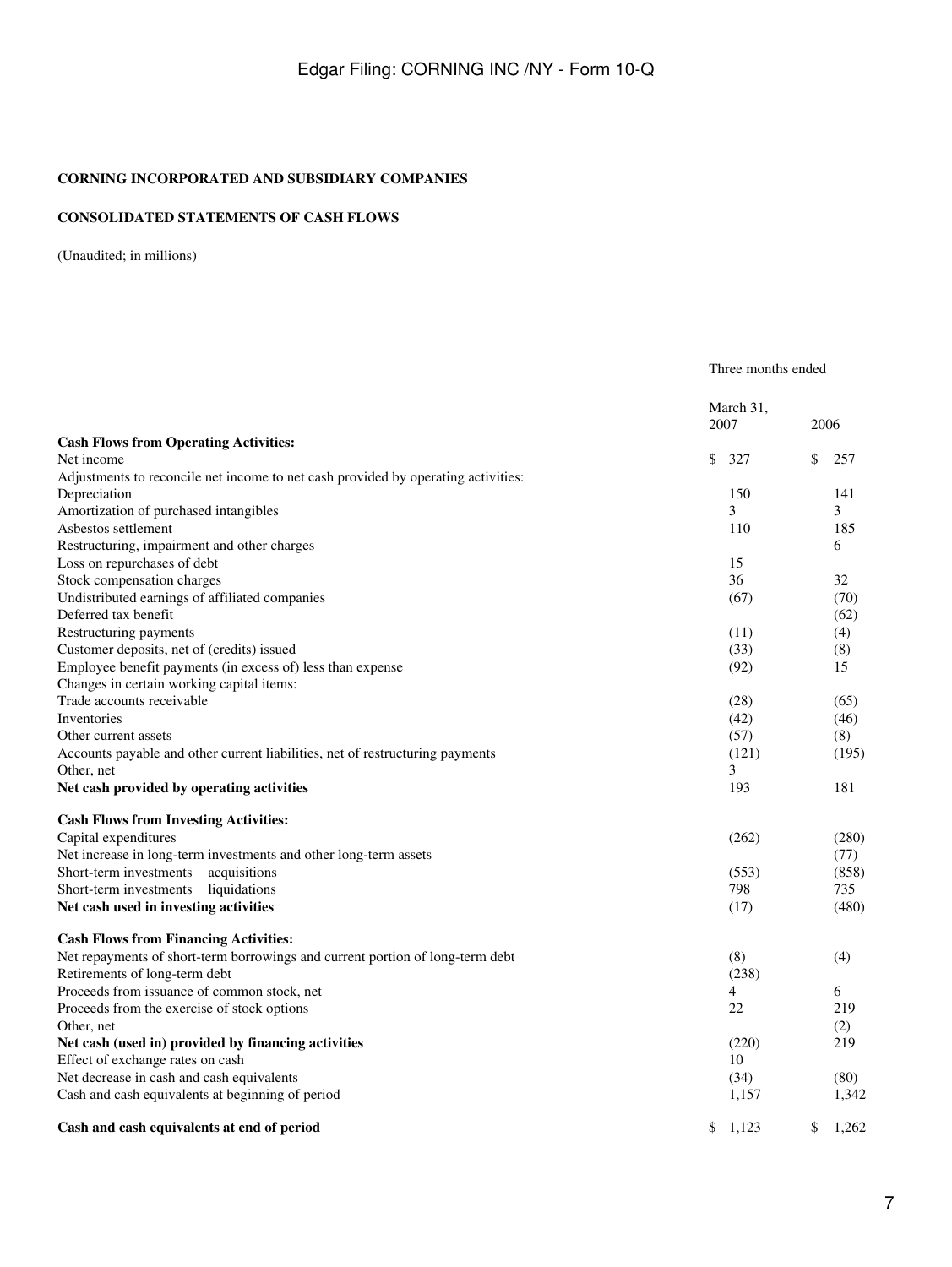The accompanying notes are an integral part of these statements.

- 5 -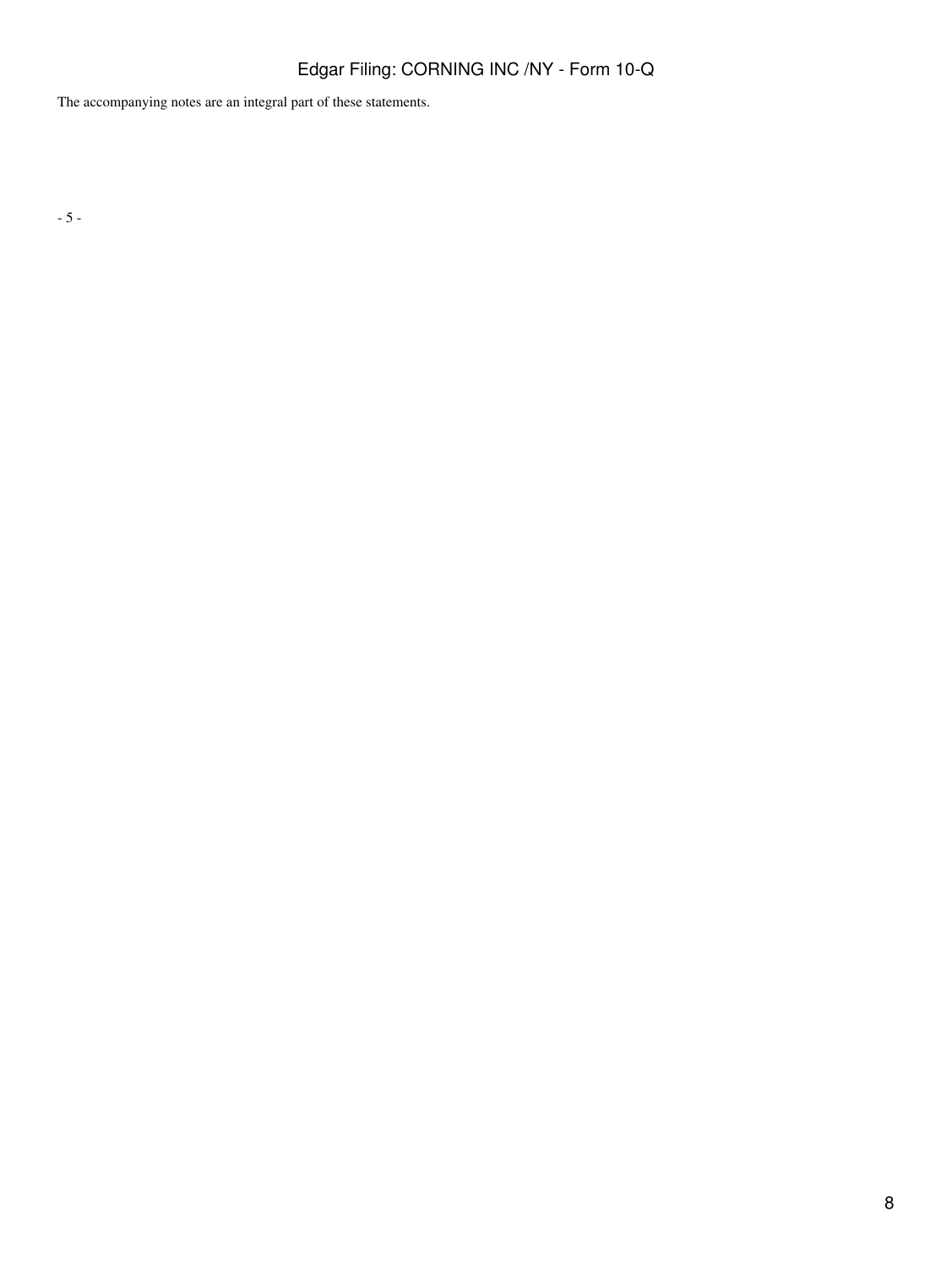### **CORNING INCORPORATED AND SUBSIDIARY COMPANIES**

#### **NOTES TO CONSOLIDATED FINANCIAL STATEMENTS**

(Unaudited)

#### **1. Significant Accounting Policies**

*Basis of Presentation*

In these notes, the terms Corning, Company, we, us, or our mean Corning Incorporated and subsidiary companies.

The accompanying unaudited consolidated financial statements have been prepared pursuant to the rules and regulations of the Securities and Exchange Commission (SEC) and in accordance with accounting principles generally accepted in the United States of America (GAAP) for interim financial information. Certain information and note disclosures normally included in financial statements prepared in accordance with GAAP have been omitted or condensed. These interim consolidated financial statements should be read in conjunction with Corning s consolidated financial statements and notes thereto included in its Annual Report on Form 10-K for the year ended December 31, 2006 (2006 Form 10-K).

The unaudited consolidated financial statements reflect all adjustments which, in the opinion of management, are necessary for a fair statement of the results of operations, financial position and cash flows for the interim periods presented. All such adjustments are of a normal recurring nature. The results for interim periods are not necessarily indicative of results which may be expected for any other interim period or for the full year.

*New Accounting Standards*

In September 2006, the FASB issued SFAS No. 157, Fair Value Measurements (SFAS 157). SFAS 157 defines fair value, establishes a framework for measuring fair value in applying generally accepted accounting principles, and expands disclosures about fair value measurements. This Statement applies whenever an entity is measuring fair value under other accounting pronouncements that require or permit fair value measurement. This Statement is effective for financial statements issued for fiscal years beginning after November 15, 2007. Corning is currently evaluating the impact of SFAS 157 on its consolidated results of operations and financial condition.

In February 2007, the FASB issued SFAS No. 159, The Fair Value Option for Financial Assets and Financial Liabilities including an amendment of FASB Statement No. 115 (SFAS 159). This Statement allows all entities a one-time election to measure many financial instruments and certain other items at fair value that are not currently required to be measured at fair value (the fair value option). SFAS 159 is effective for fiscal years beginning after November 15, 2007. Corning is currently evaluating the impact of SFAS 159 on its consolidated results of operations and financial condition.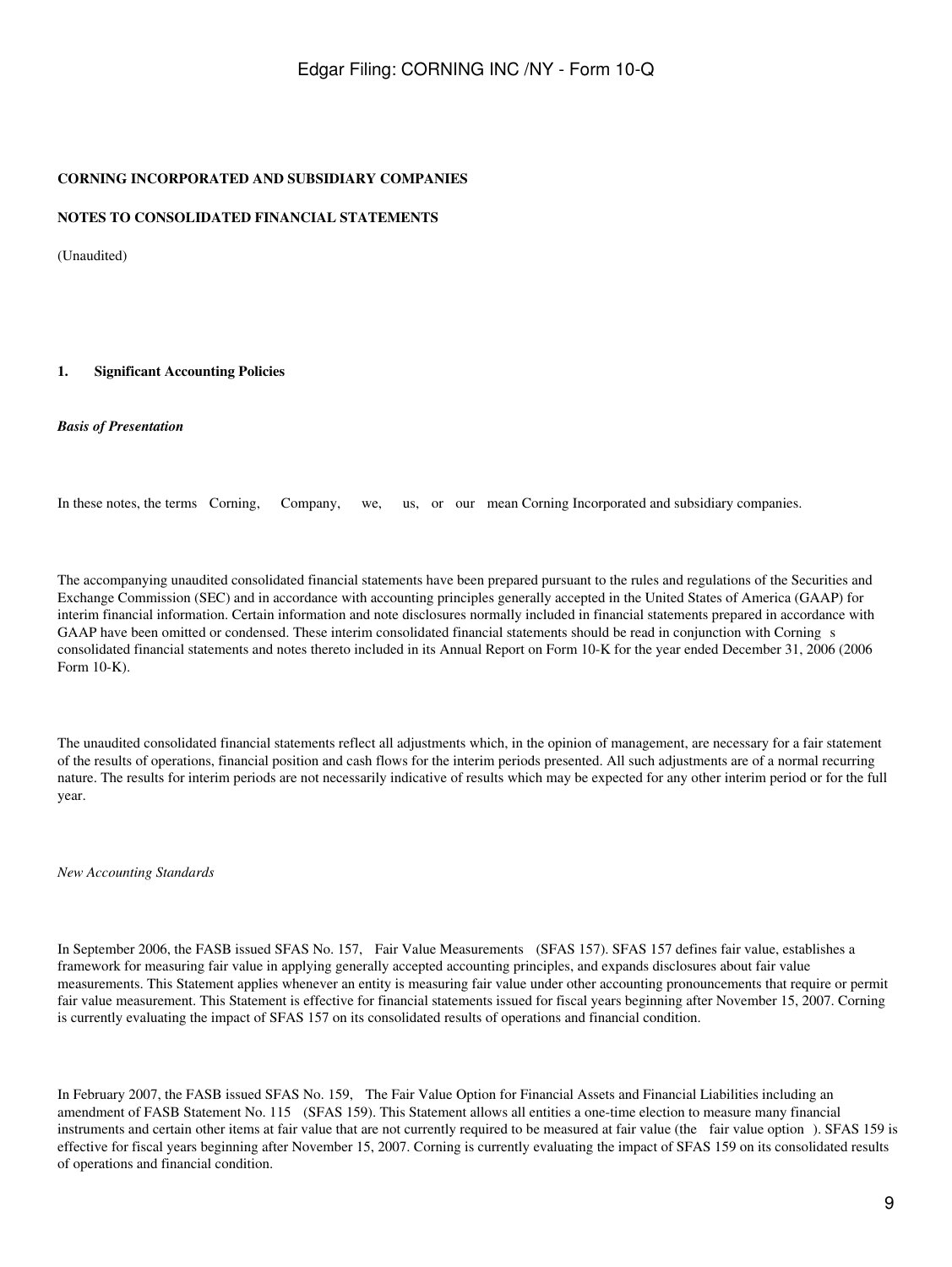In March 2007, the FASB ratified Emerging Issues Task Force (EITF) Issue No. 06-10 Accounting for Deferred Compensation and Postretirement Benefit Aspects of Collateral Assignment Split-Dollar Life Insurance Arrangements (EITF 06-10). EITF 06-10 requires that an employer recognize a liability for the postretirement benefit obligation related to a collateral assignment arrangement in accordance with SFAS No. 106 Employers Accounting for Postretirement Benefits Other Than Pensions (SFAS 106) (if deemed part of a postretirement plan) or Accounting Principles Board Opinion 12 Omnibus Opinion-1967 (APB 12) (if not part of a plan). The consensus is applicable if, based on the substantive agreement with the employee, the employer has agreed to (a) maintain a life insurance policy during the postretirement period or (b) provide a death benefit. The EITF also reached a consensus that an employer should recognize and measure the associated asset on the basis of the terms of the collateral assignment arrangement. Corning is required to adopt EITF 06-10 effective January 1, 2008. Corning is currently assessing the impact of this EITF Issue.

- 6 -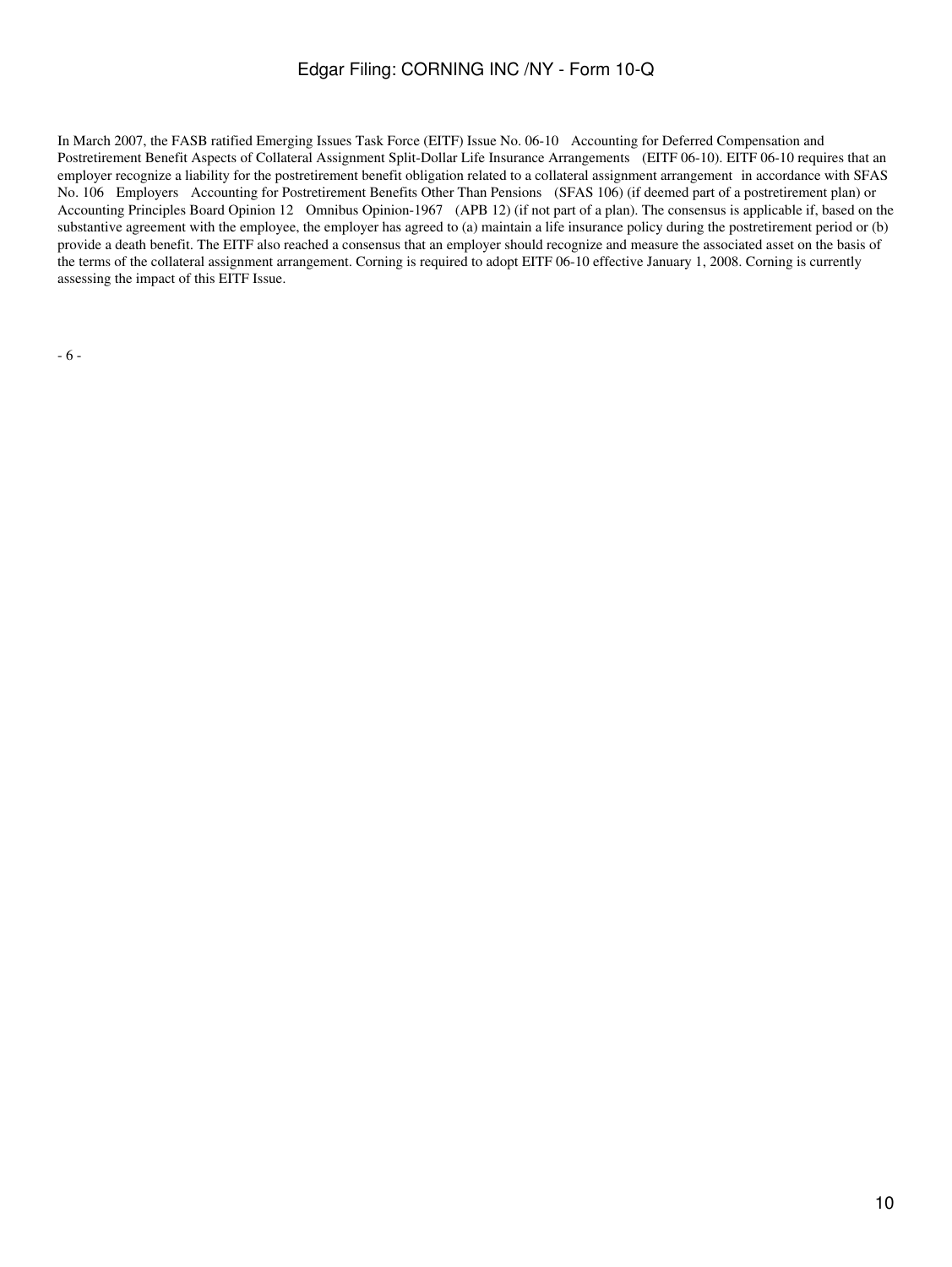#### **2. Restructuring, Impairment, and Other Charges**

#### *2007 Actions*

In the first quarter of 2007, Corning did not incur any restructuring, impairment, or other charges.

The following table summarizes amounts related to existing restructuring reserves as of and for the three months ended March 31, 2007 (in millions):

|                              | Reserve at      | Cash      | Reserve at     |
|------------------------------|-----------------|-----------|----------------|
|                              | January 1, 2007 | payments  | March 31, 2007 |
| Restructuring activity:      |                 |           |                |
| Employee related costs       | -40<br>\$       | (8)<br>\$ | - 32<br>\$     |
| Other charges                | 36              | (3)       | 33             |
| Total restructuring activity | 76<br>\$        | (11)      | -65<br>S.      |

#### *2006 Actions*

In the first quarter of 2006, we recorded a \$7 million charge for a revision to an existing restructuring plan for a German location in our Telecommunications segment.

The following table details the charges, credits, and balances of the restructuring reserves as of and for the three months ended March 31, 2006 (in millions):

|                             |            | Revisions           | Net              | Cash      | Reserve      |
|-----------------------------|------------|---------------------|------------------|-----------|--------------|
|                             | January 1, | to existing         | charges/         | payments  | at March 31, |
|                             | 2006       | plans               | (reversals)      | in $2006$ | 2006         |
| Restructuring charges:      |            |                     |                  |           |              |
| Employee related costs      | \$<br>36   | \$<br>-7            | $\frac{1}{2}$    | \$<br>(2) | \$<br>-41    |
| Other charges               | 49         | $\scriptstyle{(1)}$ | $\left(1\right)$ | (2)       | 46           |
| Total restructuring charges | 85<br>SS.  | \$.<br>-6           | $\frac{1}{2}$ 6  | \$<br>(4) | 87<br>\$.    |

Cash payments for employee-related costs will be substantially completed by the end of 2008, while payments for other charges will be substantially completed by the end of 2010.

#### **3. Commitments and Contingencies**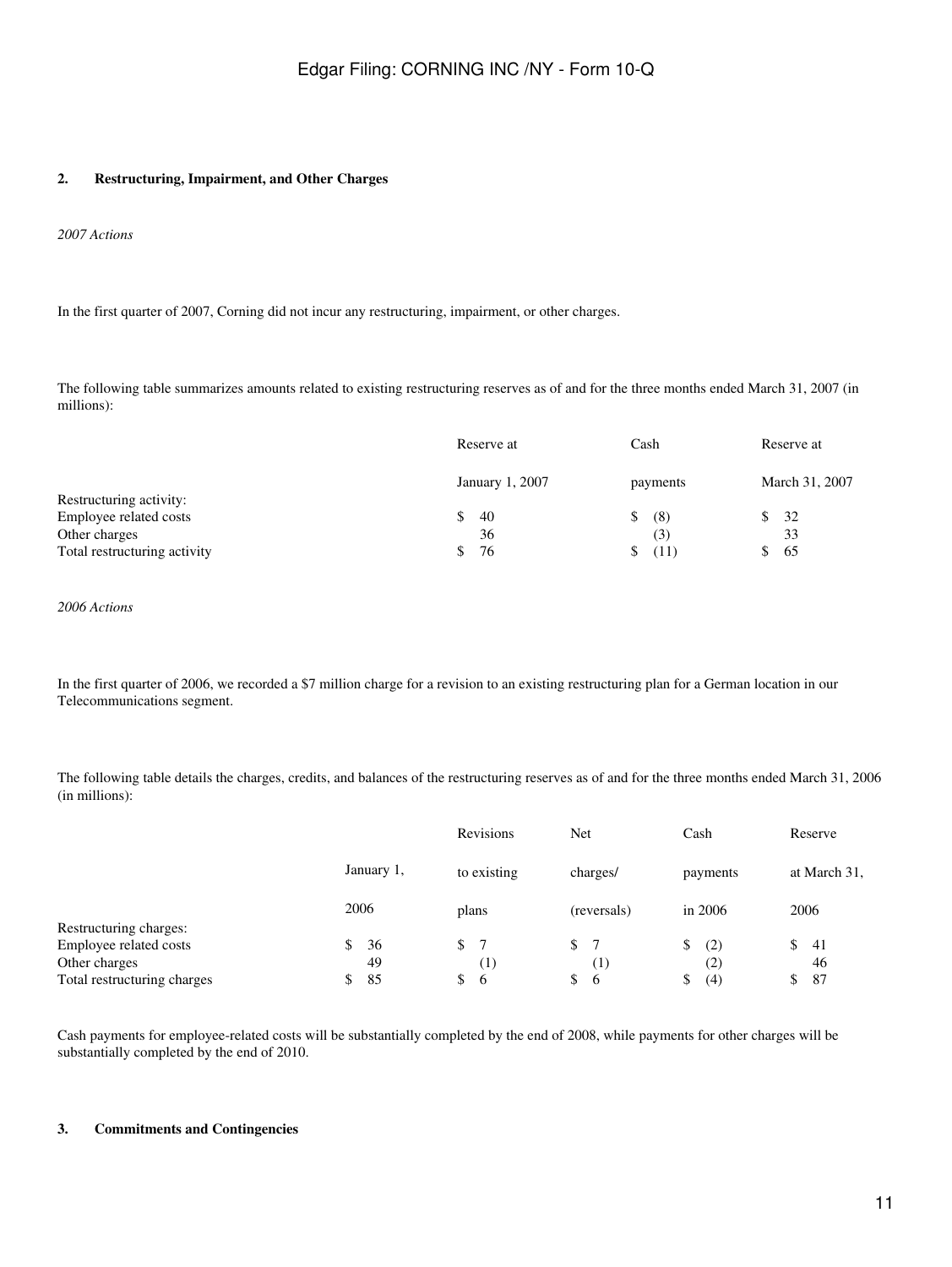*Asbestos Settlement*

On March 28, 2003, Corning announced that it had reached agreement with the representatives of asbestos claimants for the settlement of all current and future asbestos claims against it and Pittsburgh Corning Corporation (PCC), which might arise from PCC products or operations (the PCC Plan). The proposed settlement, if the PCC Plan is approved and becomes effective, will require Corning to relinquish its equity interest in PCC, contribute its equity interest in Pittsburgh Corning Europe N.V. (PCE), a Belgian corporation, and contribute 25 million shares of Corning common stock. Corning also agreed to pay a total of \$140 million in six annual installments (present value \$131 million at March 2003), beginning one year after the PCC Plan becomes effective, with 5.5 percent interest from June 2004, and to assign certain insurance policy proceeds from its primary insurance and a portion of its excess insurance at the time of settlement.

The PCC Plan received a favorable vote from creditors in March 2004. Hearings to consider objections to the PCC Plan were held in the Bankruptcy Court in May 2004. In February 2006, the Bankruptcy Court requested that the PCC Plan proponents delete references to Section 105(a) of the Bankruptcy Code and resubmit the PCC Plan. The final round of oral argument was held on July 21, 2006.

- 7 -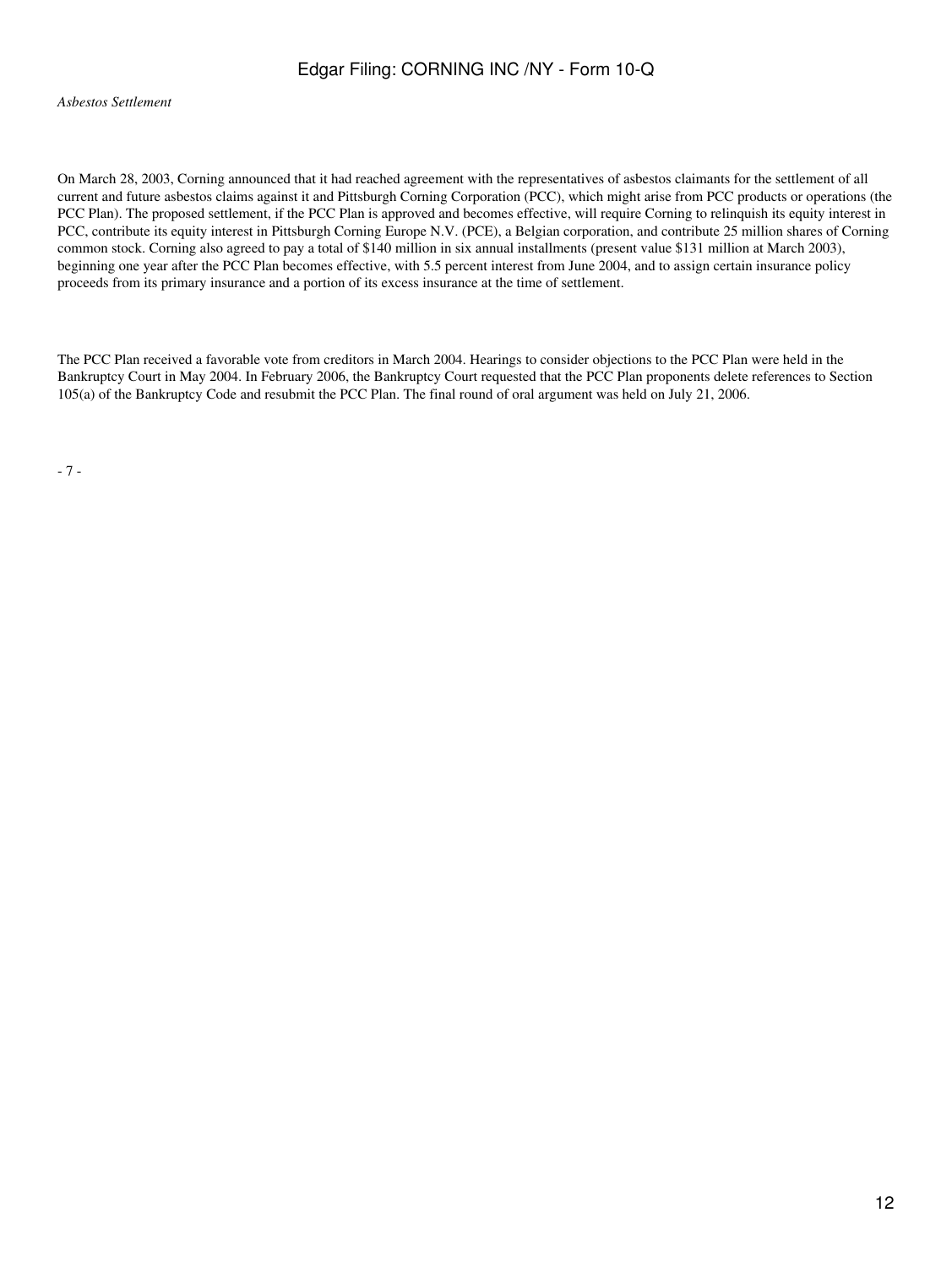On December 21, 2006, the Bankruptcy Court issued an order denying confirmation of the PCC Plan for reasons it set out in a memorandum opinion. Several parties, including Corning, filed motions for reconsideration. These motions were argued on March 5, 2007, and the Bankruptcy Court reserved decision.

If the Bankruptcy Court does not approve the PCC Plan in its current form, changes to the PCC Plan are reasonably likely to occur. The outcome of these proceedings is uncertain, and confirmation of the current PCC Plan or any amended PCC Plan is subject to a number of contingencies. However, apart from the quarterly mark-to-market adjustment in the value of the components of the settlement, management believes that the likelihood of a material adverse impact to Corning s financial statements is remote.

Two of Corning s primary insurers and several excess insurers have commenced litigation for a declaration of the rights and obligations of the parties under insurance policies, including rights that may be affected by the settlement arrangement described above. Corning is vigorously contesting these cases. Management is unable to predict the outcome of this insurance litigation.

In the first quarter of 2007, Corning recorded asbestos settlement expense of \$110 million, including \$101 million reflecting the increase in the value of Corning s common stock from December 31, 2006 to March 31, 2007, and \$9 million to adjust the estimated fair value of the other components of the proposed asbestos settlement.

In the first quarter of 2006, Corning recorded asbestos settlement expense of \$185 million, including \$182 million reflecting the increase in the value of Corning s common stock from December 31, 2005 to March 31, 2006, and \$3 million to adjust the estimated fair value of the other components of the proposed asbestos settlement.

If the book value of the assets to be contributed in the asbestos settlement remains lower than the carrying value of the settlement liability, a gain would be recognized at the time of settlement.

Since March 28, 2003, we have recorded total net charges of \$927 million to reflect the initial settlement liability and subsequent adjustments for the change in the fair value of the components of the liability.

The fair value of the liability expected to be settled by contribution of our investment in PCE, 25 million shares of our common stock and assigned insurance proceeds (in aggregate totaling \$764 million at March 31, 2007) is recorded in other accrued liabilities in our consolidated balance sheets. As the timing of this obligation s settlement will depend on future judicial rulings (i.e., controlled by a third party and not Corning), this portion of the PCC liability is considered a due on demand obligation. Accordingly, this portion of the obligation has been classified as a current liability even though it is possible that the contribution could be made beyond one year. The remaining portion of the settlement liability (totaling \$163 million at March 31, 2007), representing the net present value of the cash payments, is recorded in the other liabilities component in our consolidated balance sheets.

*Other Commitments and Contingencies*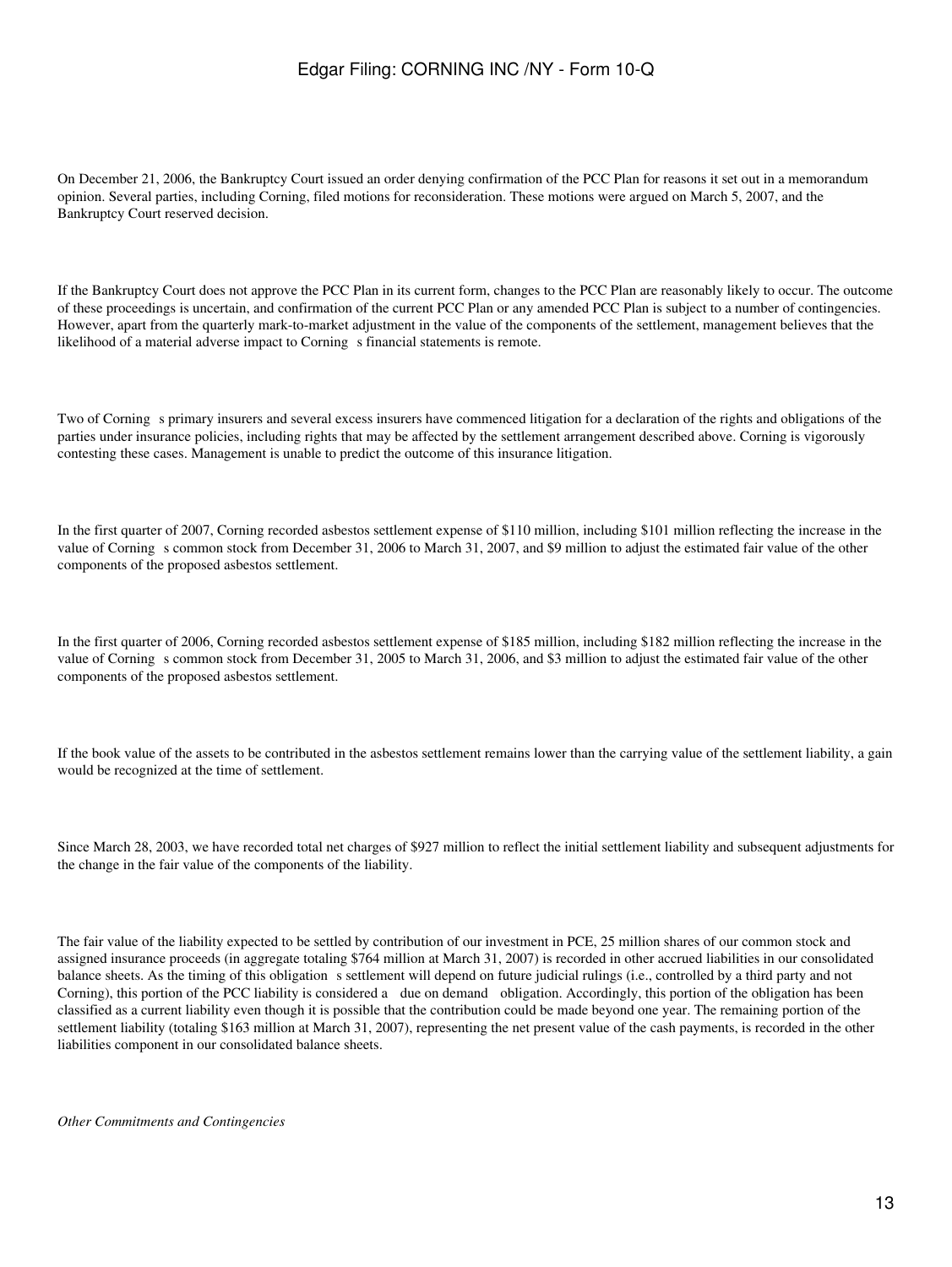In the normal course of our business, we do not routinely provide significant third-party guarantees. When provided, these guarantees have various terms, and none of these guarantees are individually significant. Generally, third party guarantees provided by Corning are limited to certain financial guarantees including stand-by letters of credit and performance bonds, and the incurrence of contingent liabilities in the form of purchase price adjustment related to attainment of milestones.

We have also agreed to provide a credit facility to Dow Corning Corporation (Dow Corning). The funding of the Dow Corning \$150 million credit facility is subject to events connected to the Dow Corning Bankruptcy Plan. Refer to Note 8 (Investments) to the consolidated financial statements in our 2006 Form 10-K for a discussion of contingent liabilities associated with Dow Corning.

- 8 -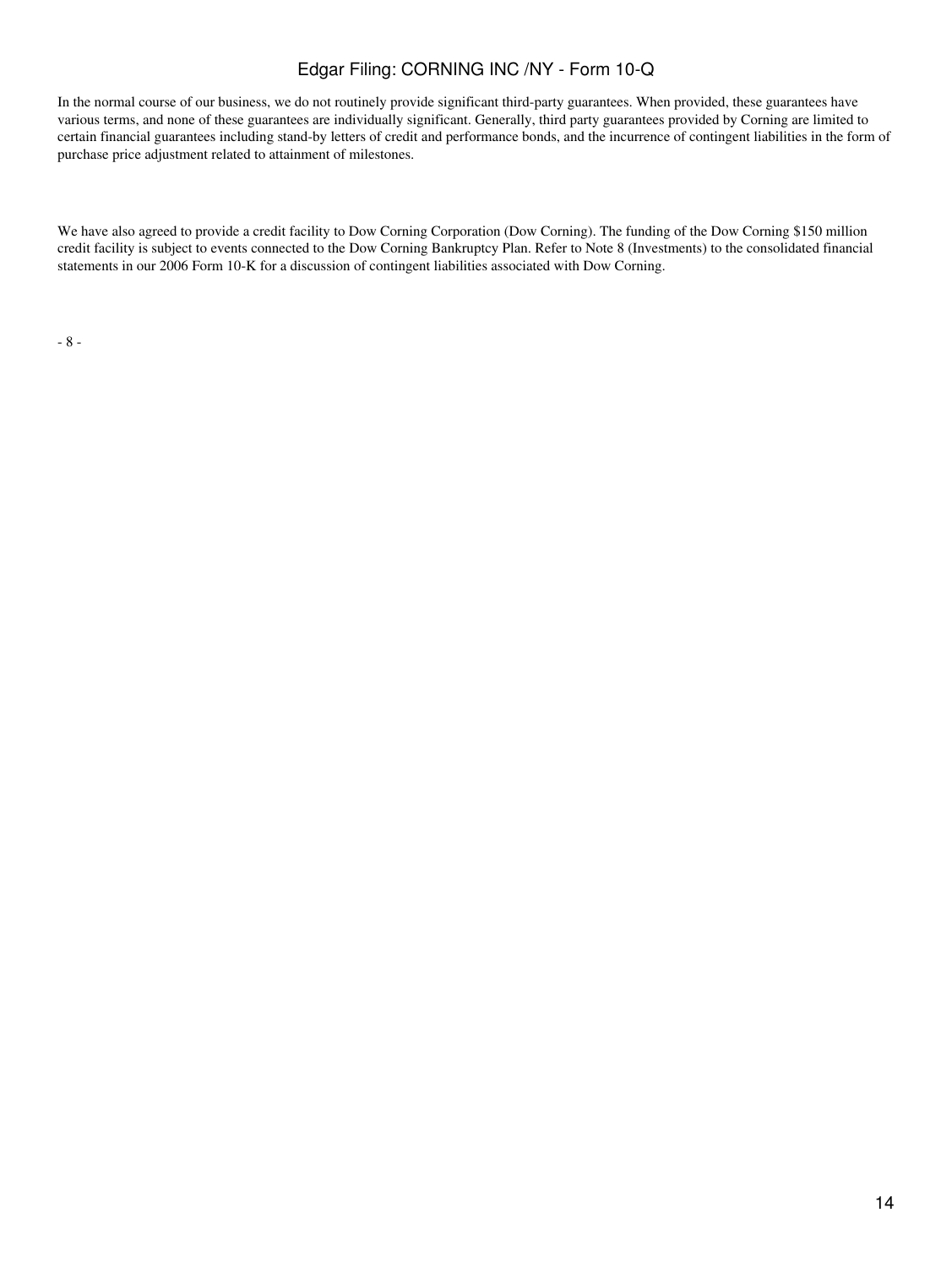As of March 31, 2007, contingent guarantees totaled a notional value of \$329 million, compared with \$334 million at December 31, 2006. We also were contingently liable for purchase obligations of \$244 million and \$261 million, at March 31, 2007 and December 31, 2006, respectively. We believe a significant majority of these guarantees and contingent liabilities will expire without being funded.

Product warranty liability accruals for the quarter ended March 31, 2007 and 2006 were \$27 million and \$28 million, respectively, approximately the same balances as the preceding year ends.

Corning is a defendant in various lawsuits, including environmental, product-related suits, the Dow Corning and PCC matters discussed in Note 8 (Investments) to the consolidated financial statements in our 2006 Form 10-K, and is subject to various claims which arise in the normal course of business. In the opinion of management, the likelihood that the ultimate disposition of these matters will have a material adverse effect on Corning s consolidated financial position, liquidity, or results of operations, is remote.

Corning has been named by the Environmental Protection Agency (the Agency) under the Superfund Act, or by state governments under similar state laws, as a potentially responsible party for 18 active hazardous waste sites. Under the Superfund Act, all parties who may have contributed any waste to a hazardous waste site, identified by such Agency, are jointly and severally liable for the cost of cleanup unless the Agency agrees otherwise. It is Corning s policy to accrue for its estimated liability related to Superfund sites and other environmental liabilities related to property owned by Corning based on expert analysis and continual monitoring by both internal and external consultants. At March 31, 2007, and December 31, 2006, Corning had accrued approximately \$14 million (undiscounted) and \$16 million (undiscounted), respectively, for the estimated liability for environmental cleanup and related litigation. Based upon the information developed to date, management believes that the accrued reserve is a reasonable estimate of the Companys liability and that the risk of an additional loss in an amount materially higher than that accrued is remote.

#### **4. Debt**

In the first quarter of 2007, we paid \$238 million to redeem \$223 million principal amount of our 6.25% Euro notes due 2010. We recognized a loss of \$15 million upon the early redemption of these notes.

#### **5. Income Taxes**

Our provision for income taxes and the related tax rates follow (in millions):

|                                      |       | Three months ended March 31, |  |  |
|--------------------------------------|-------|------------------------------|--|--|
|                                      | 2007  | 2006                         |  |  |
| Provision (benefit) for income taxes | 56    | S.<br>(2)                    |  |  |
| Effective tax (benefit) rate         | 33.5% | $(3.6\%)$                    |  |  |

For the three months ended March 31, 2007, the effective tax rate reflected the following items:

The impact of not recording tax benefits (expenses) on losses (income) generated in the U.S. until an appropriate level of profitability is reached and sustained in the U.S.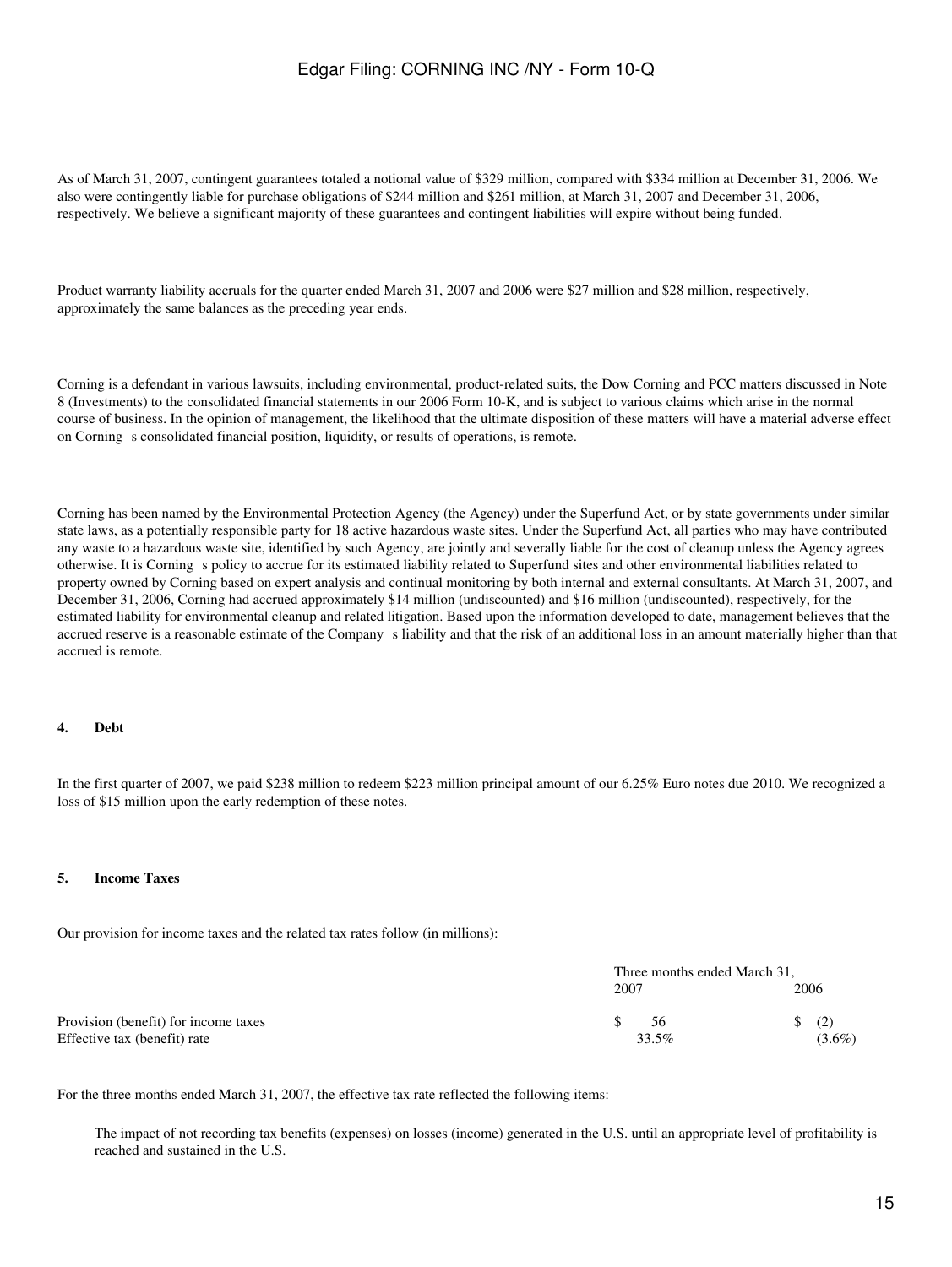The benefit of tax holidays and investment credits in Taiwan.

The impact of discrete items for which no tax benefit was recorded, including asbestos settlement expense of \$110 million and a loss on the repurchase of debt of \$15 million. Refer to Notes 3 (Commitments and Contingencies) and 4 (Debt) for additional information. Discrete items increased our effective tax rate by 14.3 percentage points.

- 9 -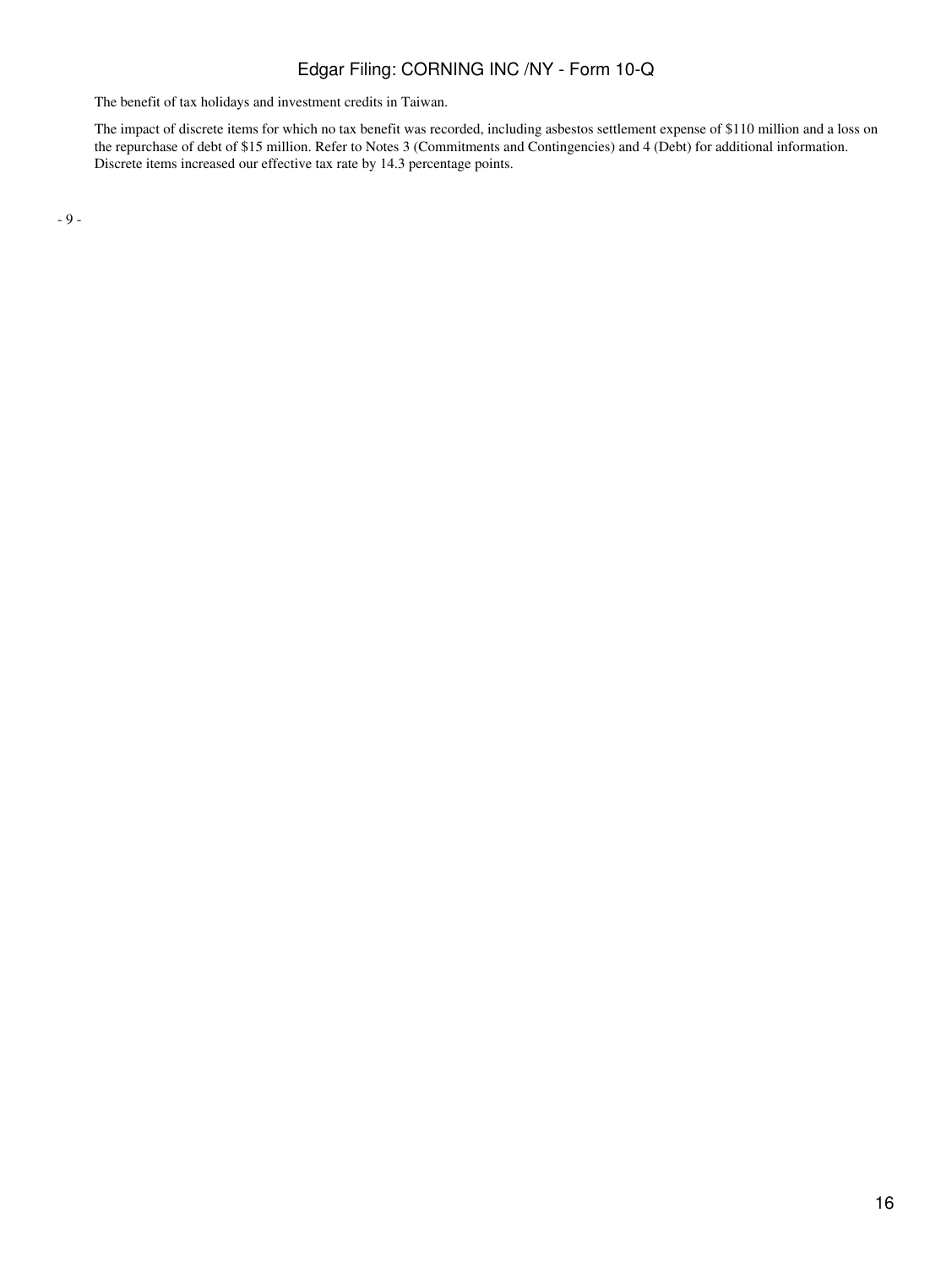For the three months ended March 31, 2006, the effective tax rate reflected the following items:

The impact of not recording tax benefits (expenses) on losses (income) generated in the U.S. until an appropriate level of profitability is reached and sustained in the U.S.

The benefit of tax holidays and investment credits in Taiwan and China.

The release of a \$38 million valuation allowance on a portion of our German tax benefits because we achieved an appropriate level of profitability in certain of our German operations leading us to conclude that it is more likely than not that tax benefits are realizable and the impact of discrete items for which no tax benefit was recorded, including asbestos settlement expense of \$185 million. Refer to Note 3 (Commitments and Contingencies) for additional information about this item. The net impact of the release of the valuation allowance and other discrete items reduced our effective tax rate by 18.5 percentage points.

As more fully described in Note 7 (Income Taxes) to the consolidated financial statements in the 2006 Form 10-K, all of our U.S. deferred tax assets had full valuation allowances at December 31, 2006 and this continues to be the case at March 31, 2007. We will maintain this valuation allowance until an appropriate level of profitability is sustained or we are able to develop tax planning strategies that enable us to conclude that it is more likely than not that our U.S. deferred tax assets are realizable. Until then, we will not record tax benefits (expenses) on losses (income) generated in the U.S.

Certain foreign subsidiaries in China and Taiwan are operating under tax holiday arrangements. The nature and extent of such arrangements vary. The benefits of such arrangements phase out in various years (2006 through 2011) according to the specific terms and schedules of the relevant taxing jurisdictions. The impact of the tax holidays on our effective tax rate is a reduction in the rate of 8 percentage points and 38 percentage points for the three months ended March 31, 2007 and 2006, respectively.

We adopted the provisions of FASB Interpretation No. 48, Accounting for Uncertainty in Income Taxes, (FIN 48) effective January 1, 2007. As a result of the implementation of FIN 48, we recognized a \$25 million increase in the liability for unrecognized tax benefits and a decrease to the January 1, 2007 balance of retained earnings of \$4 million. The amount of unrecognized tax benefits at January 1, 2007 is \$56 million of which \$38 million would impact the Company s effective tax rate, if recognized.

We recognized accrued interest and penalties associated with uncertain tax positions as part of tax expense. As of January 1, 2007, we had \$4 million of accrued interest and penalties.

Corning Incorporated as the common parent company and all 80%-or-more-owned U.S. subsidiaries join in the filing of consolidated U.S. federal income tax returns. All such returns for periods ended through December 31, 2004 have been audited by and settled with the Internal Revenue Service (IRS). We expect the IRS to begin the examination of our consolidated U.S. federal income tax returns for the years ended December 31, 2005 and December 31, 2006 in the fourth quarter of 2007.

Corning Incorporated and U.S. subsidiaries file income tax returns on a combined, unitary or stand-alone basis in multiple state and local jurisdictions, which generally have statutes of limitations ranging from 3 to 5 years. Various state income tax returns are currently in the process of examination, administrative appeals or litigation

Our foreign subsidiaries file income tax returns in the countries in which they have operations. Generally, these countries have statutes of limitations ranging from 3 to 7 years. Years still open to examination by foreign tax authorities in major jurisdictions include Japan (2000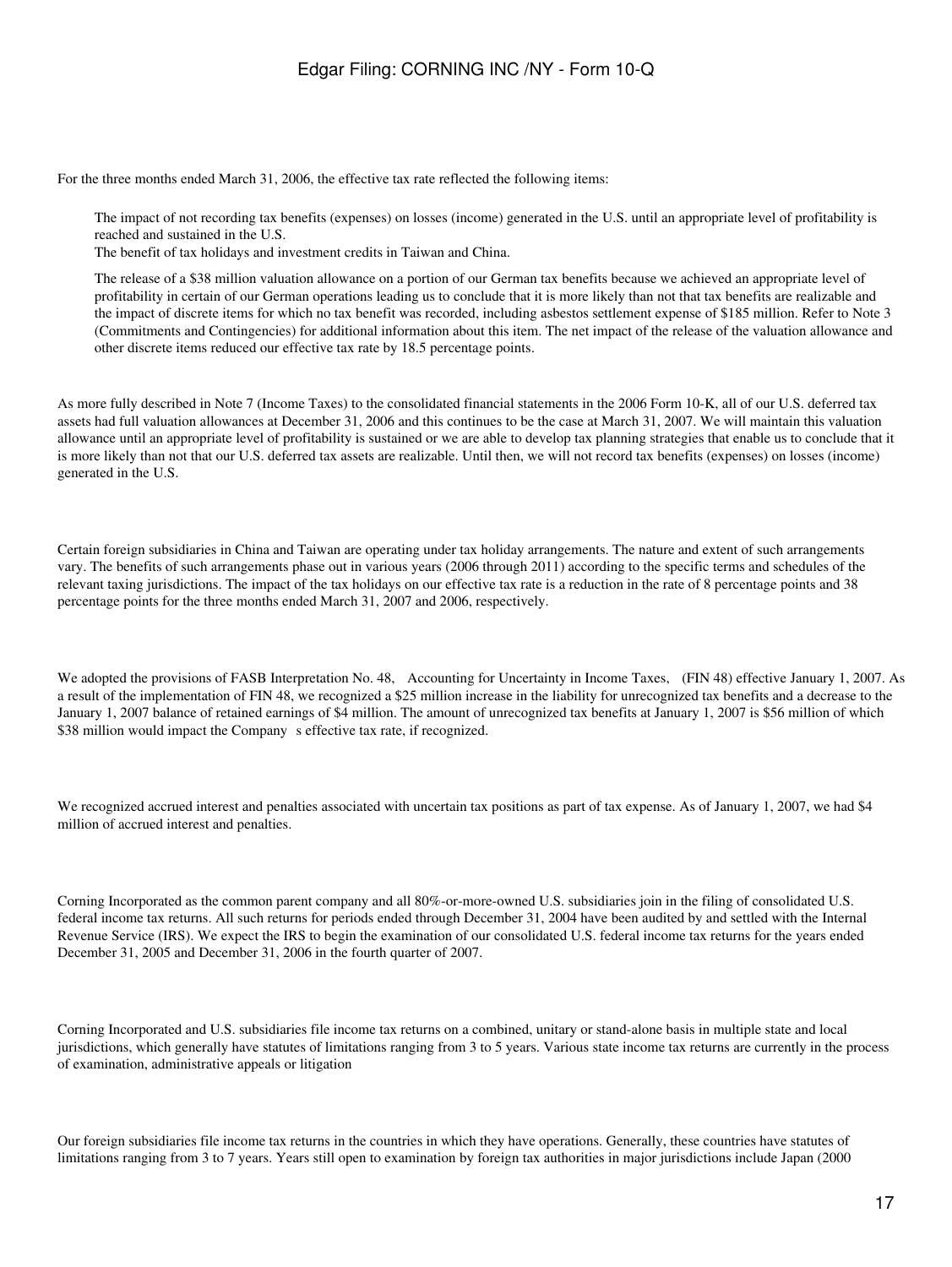onward), and Taiwan (2005 onward).

While we expect the amount of unrecognized tax benefits to change in the next 12 months, we do not expect the change to have a significant impact on the results of operations or our financial position.

- 10 -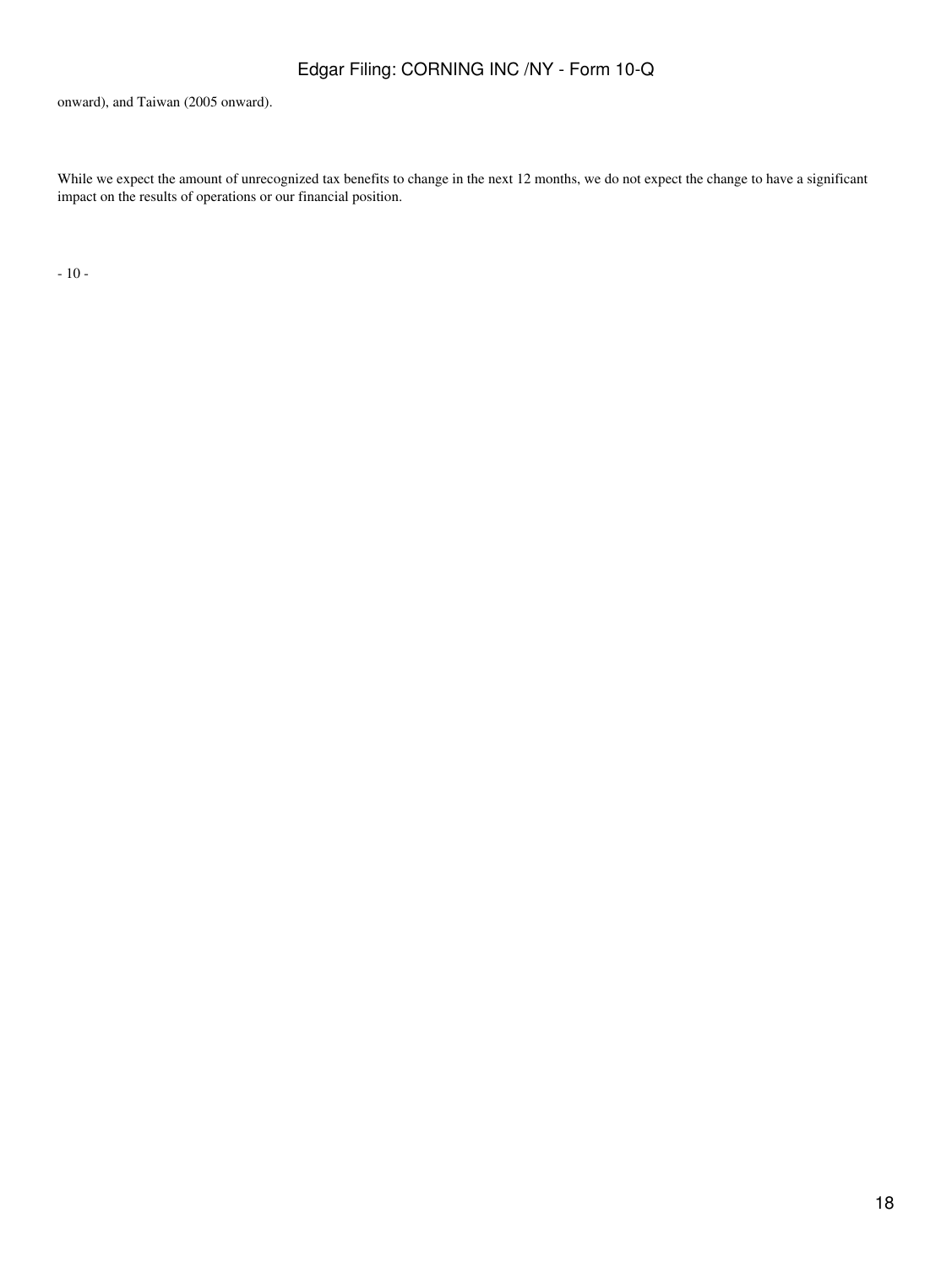#### **6. Earnings per Common Share**

The reconciliation of the amounts used in the basic and diluted earnings per common share computations follows (in millions, except per share amounts):

|                                                                    | Three months ended March 31,<br>2007 |               |              | 2006   |               |        |  |
|--------------------------------------------------------------------|--------------------------------------|---------------|--------------|--------|---------------|--------|--|
|                                                                    |                                      | Weighted-     | Per          |        | Weighted-     | Per    |  |
|                                                                    | Net                                  | Average       | <b>Share</b> | Net    | Average       | Share  |  |
|                                                                    | income                               | <b>Shares</b> | Amount       | Income | <b>Shares</b> | Amount |  |
| Basic earnings per common share                                    | \$327                                | 1,563         | \$0.21       | \$257  | 1,541         | \$0.17 |  |
| Effect of dilutive securities:<br>Stock options and other dilutive |                                      |               |              |        |               |        |  |
| securities                                                         |                                      | 37            |              |        | 51            |        |  |
| Diluted earnings per common share                                  | \$327                                | 1,600         | \$0.20       | \$ 257 | 1,592         | \$0.16 |  |

The following potential common shares were excluded from the calculation of diluted earnings per common share due to their anti-dilutive effect or, in the case of stock options, because their exercise price was greater than the average market price for the periods presented (in millions):

|                                                               | Three months ended March 31. |      |  |
|---------------------------------------------------------------|------------------------------|------|--|
|                                                               | 2007                         | 2006 |  |
| Stock options and other dilutive securities excluded from the |                              |      |  |
| calculation of diluted earnings per common share              |                              |      |  |

#### **7. Significant Customer**

On October 1, 2006, AU Optronics Corporation (AUO), a customer of the Display Technologies segment, completed its previously announced merger with Quanta Display Inc. (QDI), another customer of Cornings Display Technologies segment. In addition, through two separate transactions, AUO now holds a 49% equity stake in Toppan CFI, a subsidiary of Toppan Printing Co., Ltd., also a customer of the Display Technologies segment.

For the three months ended March 31, 2007 and 2006, Corning s combined sales to AUO, QDI and Toppan represented 10% and 14%, respectively, of the company s consolidated net sales.

#### **8. Inventories**

Inventories comprise the following (in millions):

March 31, 2007 December 31, 2006 Finished goods \$ 128 \$ 139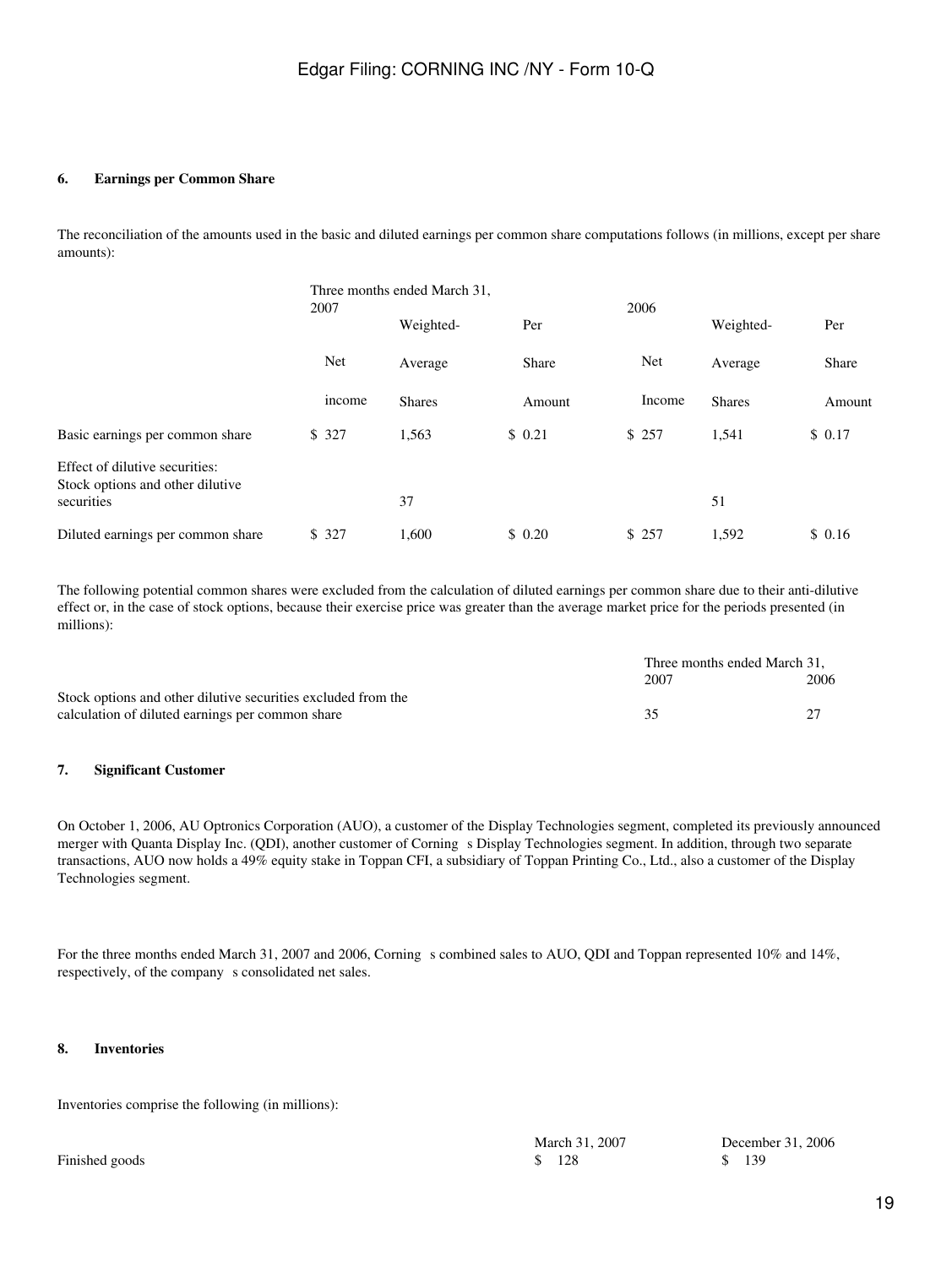| Work in process                | 265    | 233   |
|--------------------------------|--------|-------|
| Raw materials and accessories  | 142    | 125   |
| Supplies and packing materials | 150.   | 142   |
| Total inventories              | \$ 685 | \$639 |

- 11 -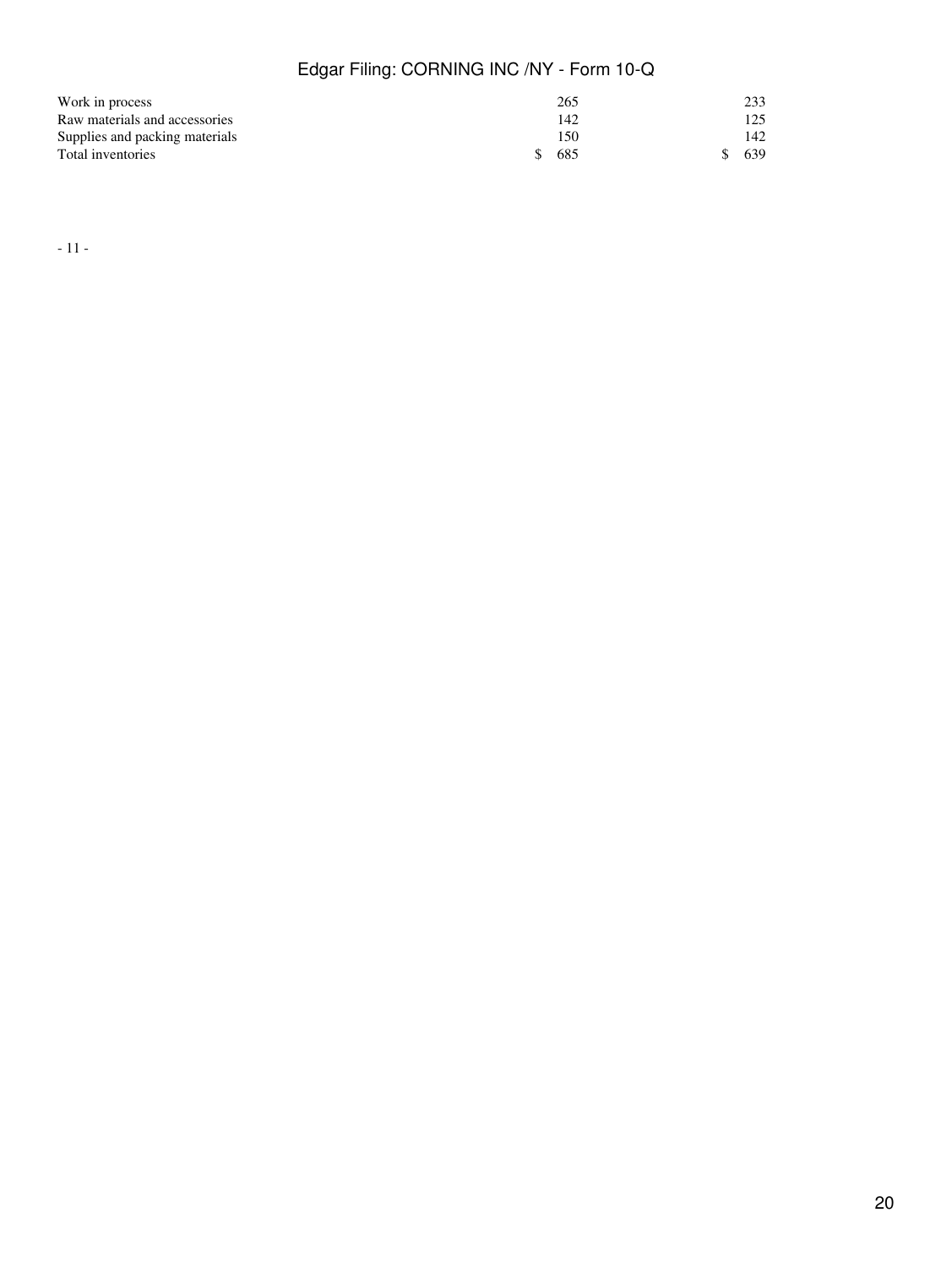### **9. Investments**

Investments comprise the following (in millions):

|                                                         | Ownership         | March 31,      | December 31. |
|---------------------------------------------------------|-------------------|----------------|--------------|
|                                                         | Interest          | 2007           | 2006         |
| Affiliated companies accounted for by the equity method |                   |                |              |
| Samsung Corning Precision Glass Co., Ltd.               | 50%               | \$1,337        | \$1,380      |
| Dow Corning Corporation                                 | 50%               | 782            | 683          |
| Samsung Corning Co., Ltd.                               | 50%               | 249            | 254          |
| All other                                               | $25\% - 50\%$ (1) | 216            | 202          |
|                                                         |                   | 2,584          | 2,519        |
| Other investments                                       |                   | $\overline{4}$ | 3            |
| Total                                                   |                   | \$2,588        | \$2,522      |

(1) Amounts reflect Corning s direct ownership interests in the respective affiliated companies. Corning does not control any of these entities.

Related party information for these investments in affiliates follows (in millions):

|                                                     | Three months ended March 31, |              |  |
|-----------------------------------------------------|------------------------------|--------------|--|
|                                                     | 2007                         | 2006         |  |
| <b>Related Party Transactions:</b>                  |                              |              |  |
| Corning sales to affiliates                         | \$<br>8                      | \$<br>-3     |  |
| Corning purchases from affiliates                   | \$<br>5                      | \$<br>-27    |  |
| Dividends received from affiliates                  | \$<br>149                    | S<br>129     |  |
| Royalty income from affiliates                      | \$<br>31                     | \$<br>-19    |  |
| Corning transfers of assets, at cost, to affiliates | \$<br>28                     | \$<br>13     |  |
|                                                     | March 31,                    | December 31. |  |
|                                                     | 2007                         | 2006         |  |
| <b>Related Party Amounts:</b>                       |                              |              |  |
| Balances due from affiliates                        | \$<br>56                     | \$<br>26     |  |
| Balances due to affiliates                          | \$<br>3                      | \$<br>8      |  |

We have contractual agreements with several of our equity affiliates which include sales, purchasing, licensing and technology agreements.

- 12 -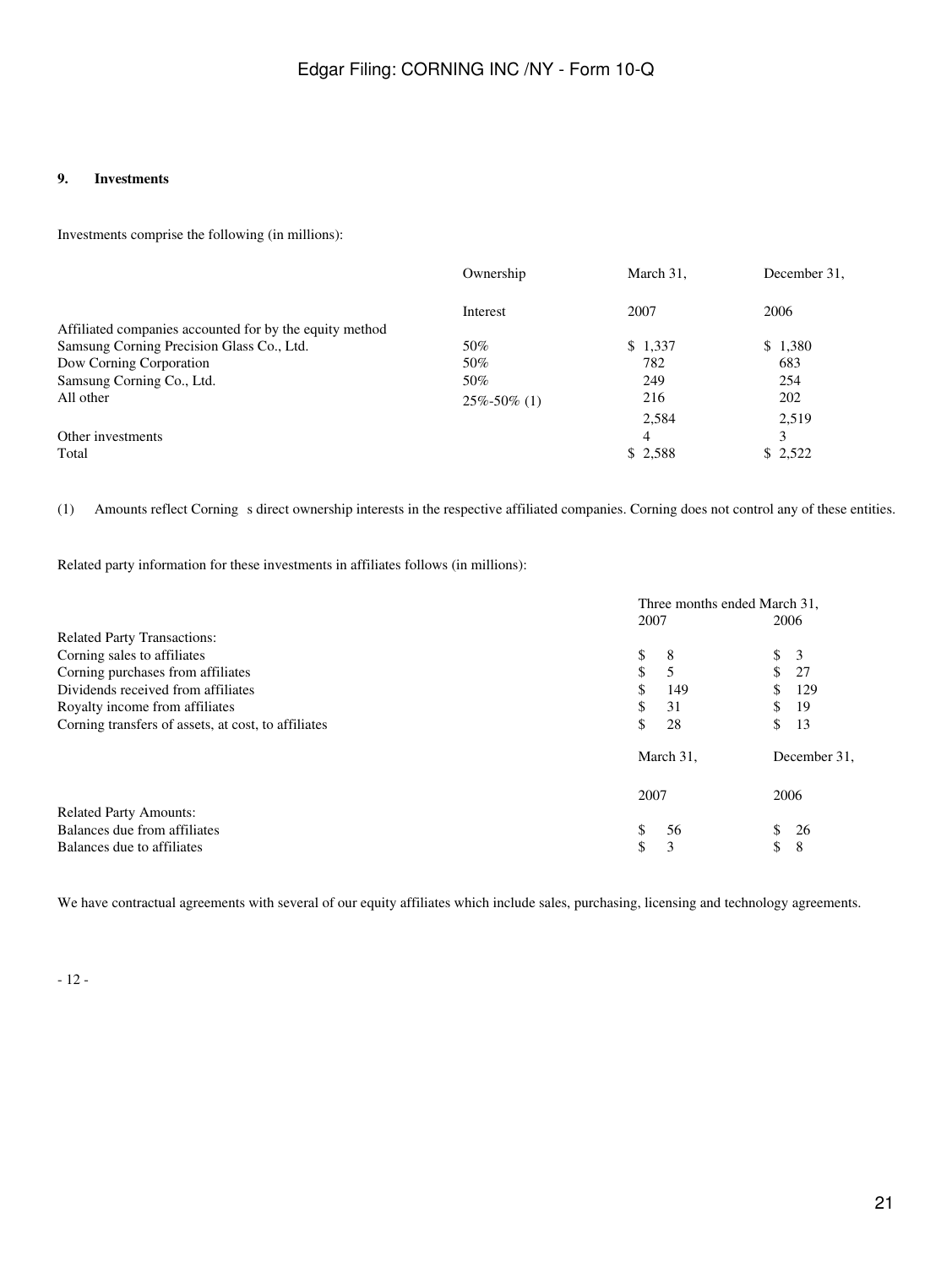Summarized results of operations for our three significant investments accounted for by the equity method follow:

#### *Samsung Corning Precision Glass Co., Ltd. (Samsung Corning Precision)*

Samsung Corning Precision is a South Korea-based manufacturer of liquid crystal display glass for flat panel displays.

Samsung Corning Precision s results of operations follow (in millions):

|                                                                 | Three months ended March 31, |     |      |     |
|-----------------------------------------------------------------|------------------------------|-----|------|-----|
|                                                                 | 2007                         |     | 2006 |     |
| <b>Statement of Operations</b>                                  |                              |     |      |     |
| Net sales                                                       | \$                           | 484 |      | 495 |
| Gross profit                                                    |                              | 333 |      | 362 |
| Net income                                                      | \$.                          | 236 |      | 285 |
| Corning s equity in earnings of Samsung Corning Precision       | S                            | 113 |      | 140 |
| <b>Related Party Transactions:</b>                              |                              |     |      |     |
| Corning purchases from Samsung Corning Precision                | \$                           |     | \$   | 17  |
| Dividends received from Samsung Corning Precision               | \$.                          | 143 |      | 126 |
| Royalty income from Samsung Corning Precision                   | \$.                          | -29 | \$.  | 19  |
| Corning transfers of machinery and equipment to Samsung Corning |                              |     |      |     |
| Precision at cost (1)                                           | \$                           | 28  |      | 13  |

(1) Corning purchases machinery and equipment on behalf of Samsung Corning Precision to support its capital expansion initiatives. The machinery and equipment are transferred to Samsung Corning Precision at our cost basis, resulting in no revenue or gain being recognized on the transaction.

Corning and the Samsung Group each own 50% of the common stock of Samsung Corning Precision Glass Co., Ltd.

As of March 31, 2007, balances due to and due from Samsung Corning Precision were \$1 million and \$52 million, respectively. As of December 31, 2006, balances due to and from Samsung Corning Precision were \$2 million and \$19 million, respectively.

As of April 2007, Samsung Corning Precision and Samsung Corning Co., Ltd. are two of approximately thirty co-defendants in a lawsuit filed by Seoul Guarantee Insurance Co. and 14 other creditors. Refer to the Samsung Corning Co., Ltd. section of this note for additional information.

In February 2006, Corning made a capital contribution to Samsung Corning Precision in the amount of 75 billion Korean won (approximately \$77 million). Our ownership percentage was not affected by this capital contribution.

#### *Dow Corning Corporation (Dow Corning)*

Dow Corning is a U.S. based manufacturer of silicone products. Dow Corning s results of operations follow (in millions):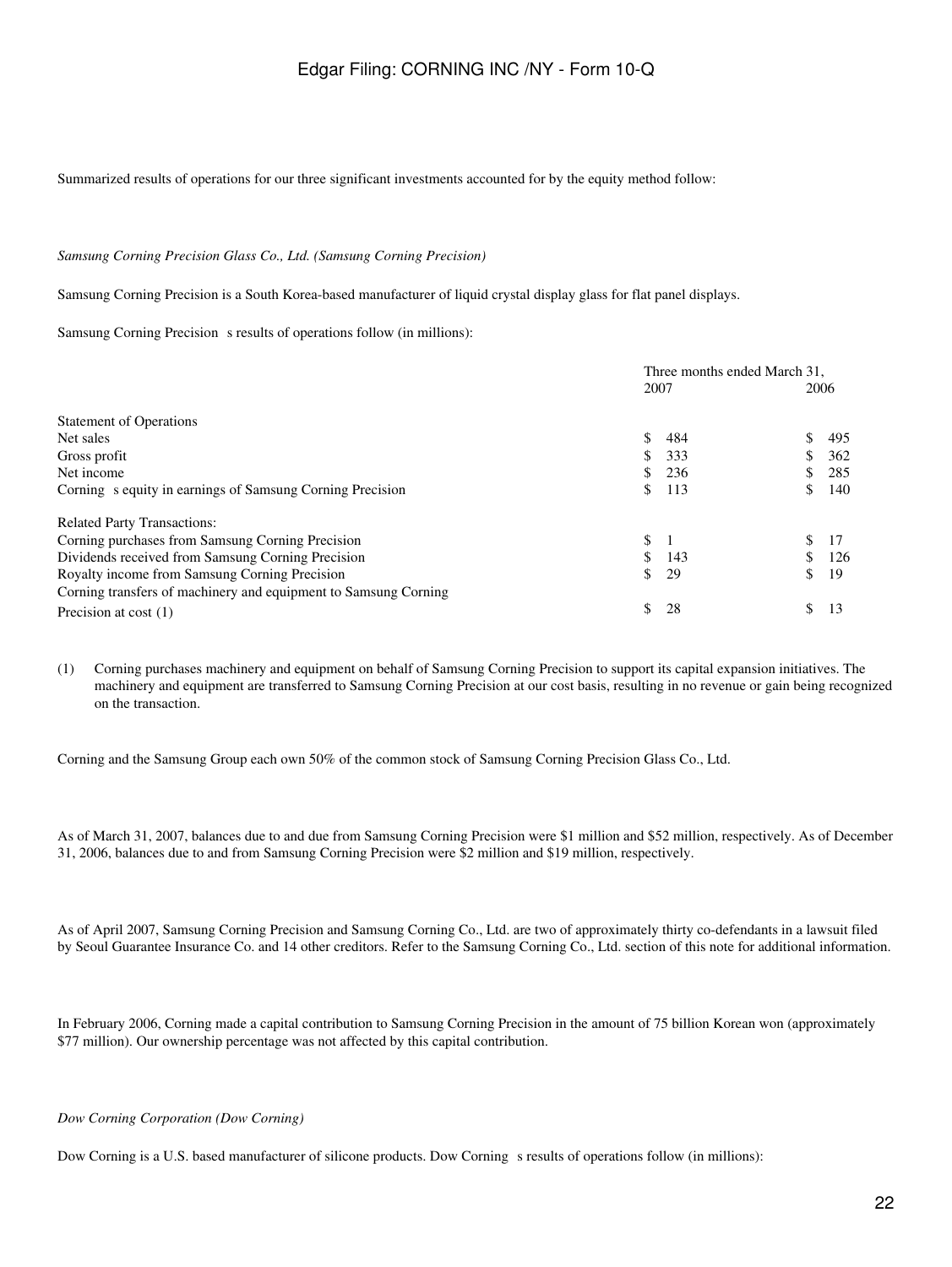|                                             | Three months ended March 31,<br>2007 |               | 2006 |               |  |
|---------------------------------------------|--------------------------------------|---------------|------|---------------|--|
| <b>Statement of Operations</b>              |                                      |               |      |               |  |
| Net sales                                   |                                      | \$1,178       | \$.  | 1,027         |  |
| Gross profit                                | \$                                   | 431           | \$.  | 352           |  |
| Net income                                  | \$                                   | 184           | \$.  | 138           |  |
| Corning s equity in earnings of Dow Corning | \$                                   | 92            | \$   | -69           |  |
| <b>Related Party Transactions:</b>          |                                      |               |      |               |  |
| Corning purchases from Dow Corning          |                                      | $\frac{1}{2}$ |      | $\frac{1}{2}$ |  |

- 13 -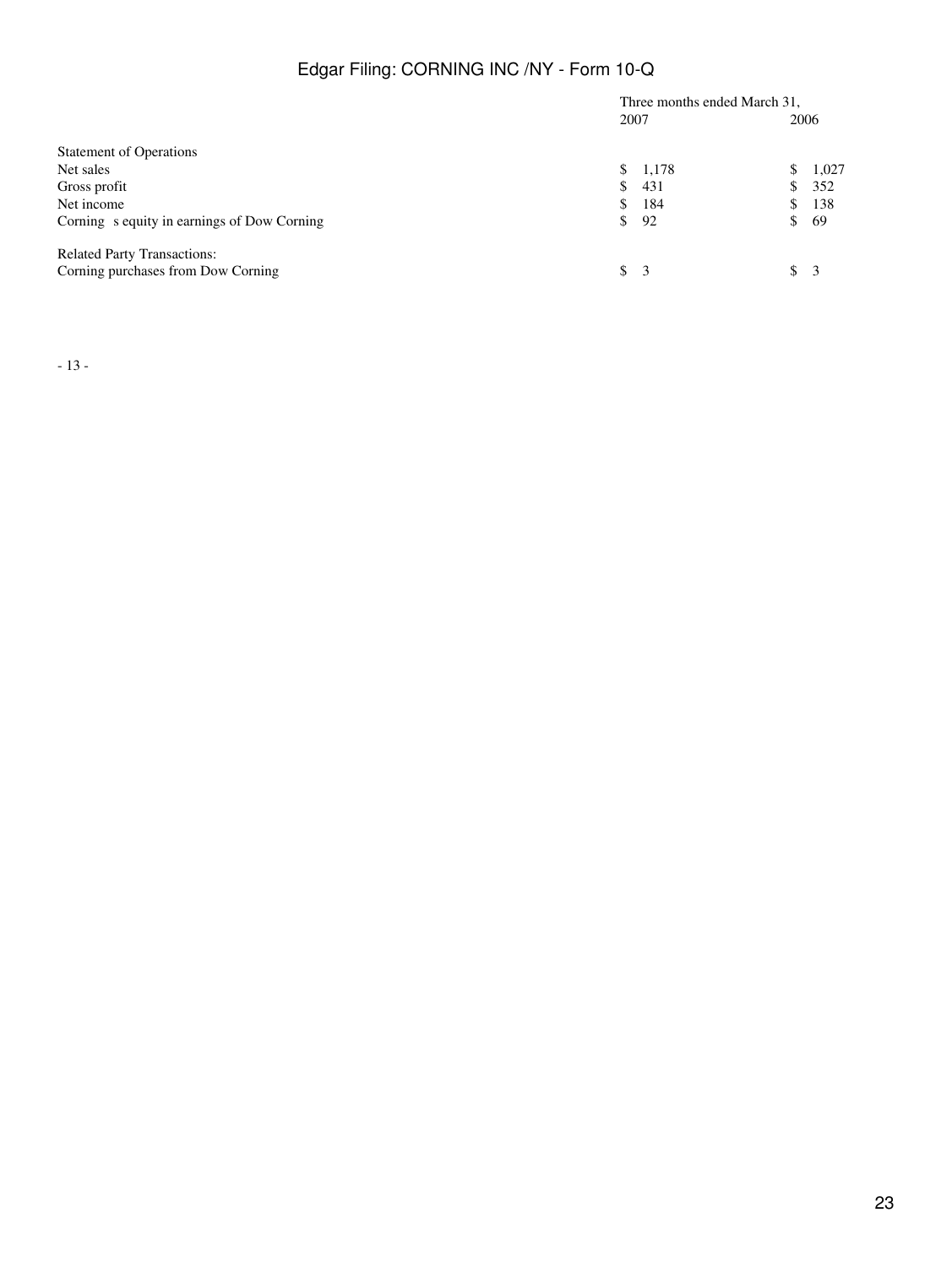Balances due to Dow Corning were \$1 million as of March 31, 2007 and December 31, 2006.

Corning and The Dow Chemical Company (Dow Chemical) each own 50% of the common stock of Dow Corning. In May 1995, Dow Corning filed for bankruptcy protection to address pending and claimed liabilities arising from many thousands of breast implant product lawsuits. On June 1, 2004, Dow Corning emerged from Chapter 11 with a Plan of Reorganization (the Plan) which provided for the settlement or other resolution of implant claims. The Plan also includes releases for Corning and Dow Chemical as shareholders in exchange for contributions to the Plan.

Under the terms of the Plan, Dow Corning has established and is funding a Settlement Trust and a Litigation Facility to provide a means for tort claimants to settle or litigate their claims. Inclusive of insurance, Dow Corning has paid approximately \$1.5 billion to the Settlement Trust. As of March 31, 2007, Dow Corning had recorded a reserve for breast implant litigation of \$1.7 billion and anticipates insurance receivables of \$171 million. As a separate matter arising from the bankruptcy proceedings, Dow Corning is defending claims asserted by a number of commercial creditors who claim additional interest at default rates and enforcement costs, during the period from May 1995 through June 2004. On July 26, 2006, the U.S. Court of Appeals vacated the judgment of the District Court fixing the interest component, ruled that default interest and enforcement costs may be awarded subject to equitable factors to be determined, and directed that the matter be remanded for further proceedings. Dow Corning filed a petition for rehearing by the Court of Appeals, which was denied. It has filed a petition of writ of certiorari with the U.S. Supreme Court, which has also been denied. As of March 31, 2007, Dow Corning has estimated the interest payable to commercial creditors to be within the range of \$69 million to \$212 million. As Dow Corning management believes no single amount within the range appears to be a better estimate than any other amount within the range, Dow Corning has recorded the minimum liability within the range. Should Dow Corning not prevail in this matter, Corning sequity earnings would be reduced by its 50% share of the amount in excess of \$69 million, net of applicable tax benefits. There are a number of other claims in the bankruptcy proceedings against Dow Corning awaiting resolution by the U.S. District Court, and it is reasonably possible that Dow Corning may record bankruptcy-related charges in the future. There are no remaining tort claims against Corning, other than those that will be channeled by the Plan into facilities established by the Plan or otherwise defended by the Litigation Facility.

In 1995, Corning fully impaired its investment in Dow Corning after it filed for bankruptcy protection. Corning did not recognize net equity earnings from the second quarter of 1995 through the end of 2002. Corning began recognizing equity earnings in the first quarter of 2003 when management concluded that Dow Corning s emergence from bankruptcy was probable. Corning considers the \$249 million difference between the carrying value of its investment in Dow Corning and its 50% share of Dow Corning s equity to be permanent.

- 14 -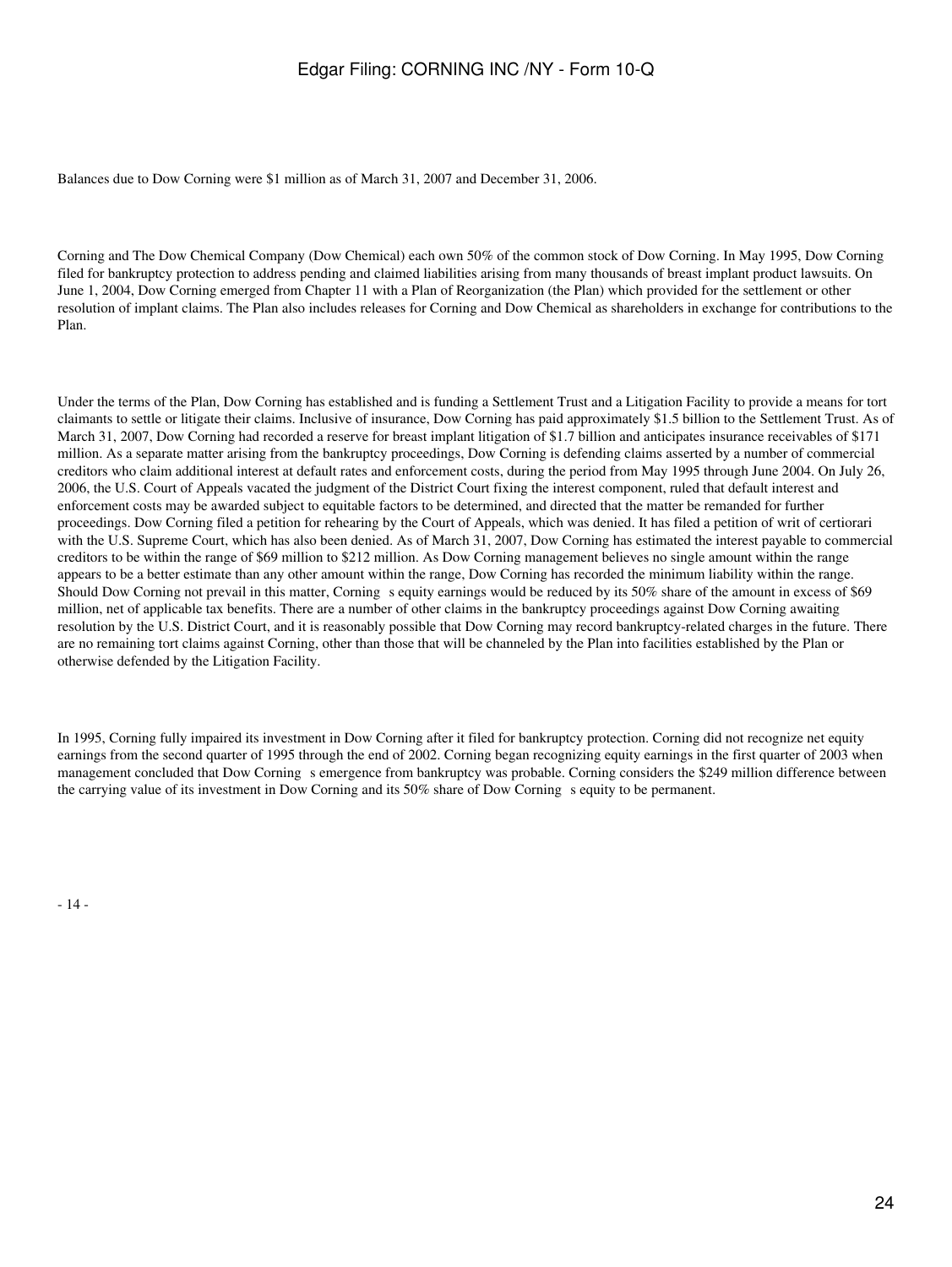#### *Samsung Corning Co., Ltd. (Samsung Corning)*

Samsung Corning is a South Korea-based manufacturer of glass panels and funnels for cathode ray tube (CRT) television and display monitors.

#### Samsung Corning s results of operations follow (in millions):

|                                               | Three months ended March 31, |     |     |      |
|-----------------------------------------------|------------------------------|-----|-----|------|
|                                               | 2007                         |     |     | 2006 |
| <b>Statement of Operations</b>                |                              |     |     |      |
| Net sales                                     | \$.                          | 161 | \$. | 185  |
| Gross profit                                  | \$                           | 9   | \$  | -8   |
| Net loss                                      | \$                           | (3) |     | (44) |
| Corning s equity in losses of Samsung Corning | \$                           | (1) |     | (22) |
| <b>Related Party Transactions:</b>            |                              |     |     |      |
| Royalty income from Samsung Corning           | $\frac{1}{2}$                |     |     |      |

Corning and the Samsung Group each own 50% of the common stock of Samsung Corning Co., Ltd.

As of December 31, 2006, the balance due from Samsung Corning was \$4 million.

In the first quarter of 2006, Corning reduced its investment in Samsung Corning by \$21 million due to an impairment of long-lived assets incurred by Samsung Corning. The charge also reduced Corning s equity earnings from Samsung Corning by \$21 million.

In 2003, 2005, and 2006, Samsung Corning recorded significant fixed asset and other impairment charges. As the conventional television glass market will be negatively impacted by strong growth in the LCD glass market, it is reasonably possible that Samsung Corning may incur additional restructuring or impairment charges or operating losses in the foreseeable future. Samsung Corning is currently investing in several developing businesses which Samsung Corning management believes will offset the decline in conventional television glass market over time. Should these new businesses not achieve expected results, additional operating losses, asset impairments and restructuring charges are likely to occur and Samsung Corning s long-term financial viability may come into question. These events could result in Corning incurring an impairment of its investment in Samsung Corning. Corning management believes it is more likely than not that an impairment of our investment will occur in the foreseeable future. Corning s investment in Samsung Corning was \$249 million at March 31, 2007.

Corning reviews the recoverability of all long-lived assets, including equity investments, when events or changes in circumstances occur that indicate that the carrying value of the asset or asset group may not be recoverable. As a result of the impairment events described above, Corning made an assessment of whether its investment in Samsung Corning had incurred an other-than-temporary impairment in the first quarter of 2007 and concluded that it had not. We will continue to monitor this investment.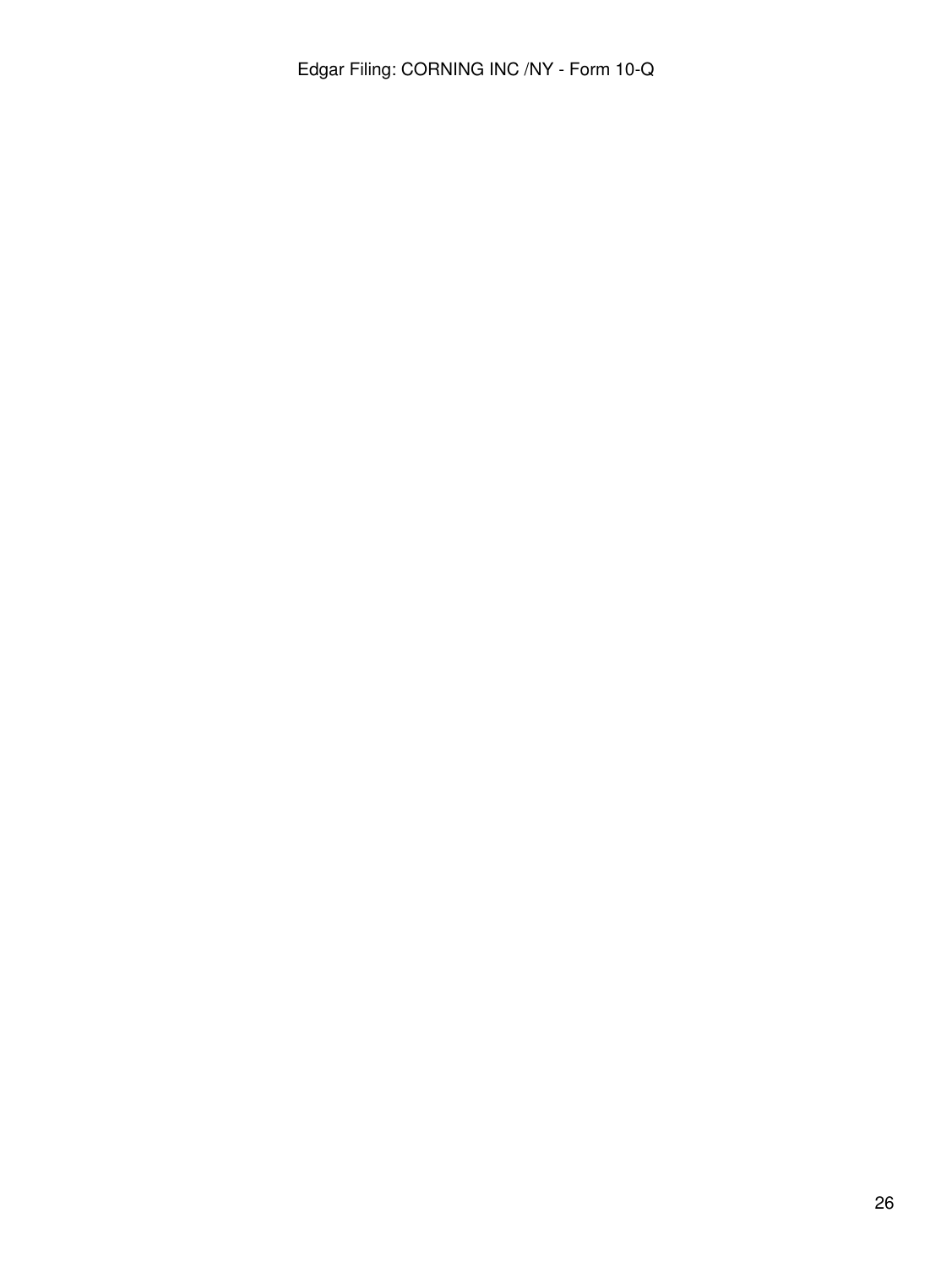Samsung Corning Precision Glass Co., Ltd. (Samsung Corning Precision) and Samsung Corning Co. Ltd. (Samsung Corning) were two of approximately thirty co-defendants in a lawsuit filed by Seoul Guarantee Insurance Co. and thirteen other creditors (SGI and Creditors) for alleged breach of an agreement that approximately thirty affiliates of the Samsung group entered into with SGI and Creditors in September 1999. The lawsuit is pending in the courts of Korea. According to the agreement, the Samsung affiliates agreed to sell 3.5 million shares of Samsung Life Insurance Co., Ltd. (SLI) by December 31, 2000, which were transferred to SGI and Creditors in connection with the petition for court receivership of Samsung Motor Inc. In the lawsuit, SGI and Creditors allege that, in the event that the proceeds of sale of the SLI shares is less than 2.45 trillion Korean won (approximately \$2.6 billion), the Samsung affiliates allegedly agreed to compensate SGI and Creditors for the shortfall, by other means, including the sale of an additional 500,000 SLI shares and Samsung affiliates purchase of equity or subordinated debentures to be issued by SGI and Creditors. Any excess proceeds from the sale of the SLI shares are to be distributed to the Samsung affiliates. To our knowledge, the SLI shares have not been sold. The suit asks for total damages of 4.73 trillion Korean Won (approximately \$5.0 billion) plus penalty interest. Samsung Corning Precision and Samsung Corning combined guarantees should represent no more than 3.3% of the Samsung affiliates total financial obligation. Although noting that the outcome of these matters is uncertain, Samsung Corning Precision and Samsung Corning have stated that these matters are not likely to result in a material ultimate loss to their financial statements. No claim in these matters has been asserted against Corning Incorporated or any of its affiliates.

#### *Variable Interest Entities*

Corning leases certain transportation equipment from a trust that qualifies as a variable interest entity under FIN 46R, *Consolidation of Variable Interest Entities, an Interpretation of Accounting Research Bulletin No. 51*, *Revised* (FIN 46R). The sole purpose of this entity is leasing transportation equipment to Corning. Since Corning is the primary beneficiary of this entity, the financial statements of the entity are included in Corning s consolidated financial statements. The entity s assets are primarily comprised of fixed assets which are collateral for the entity s borrowings. These assets, amounting to approximately \$29 million as of March 31, 2007 and December 31, 2006, are classified as long-term assets in the consolidated balance sheet.

Corning leases certain transportation equipment from two additional trusts that qualify as variable interest entities under FIN 46R. The sole purpose of the entities is leasing transportation equipment to Corning. Corning has been involved with these entities as lessee since the inception of the trusts. Lease revenue generated by these trusts was \$2 million and \$1 million for the three months ended March 31, 2007 and 2006, respectively. Corning s maximum exposure to loss as a result of its involvement with the trusts is estimated at approximately \$15 million at March 31, 2007.

#### **10. Goodwill and Other Intangible Assets**

There were no changes in the carrying amount of goodwill for the three months ended March 31, 2007. Balances by segment are as follows (in millions):

|                           | Telecom-    | Display      |             |       |
|---------------------------|-------------|--------------|-------------|-------|
|                           | munications | Technologies | Other $(1)$ | Total |
| Balance at March 31, 2007 | \$118       | -9<br>\$.    | 150<br>S.   | 277   |

(1) This balance relates to our Specialty Materials operating segment.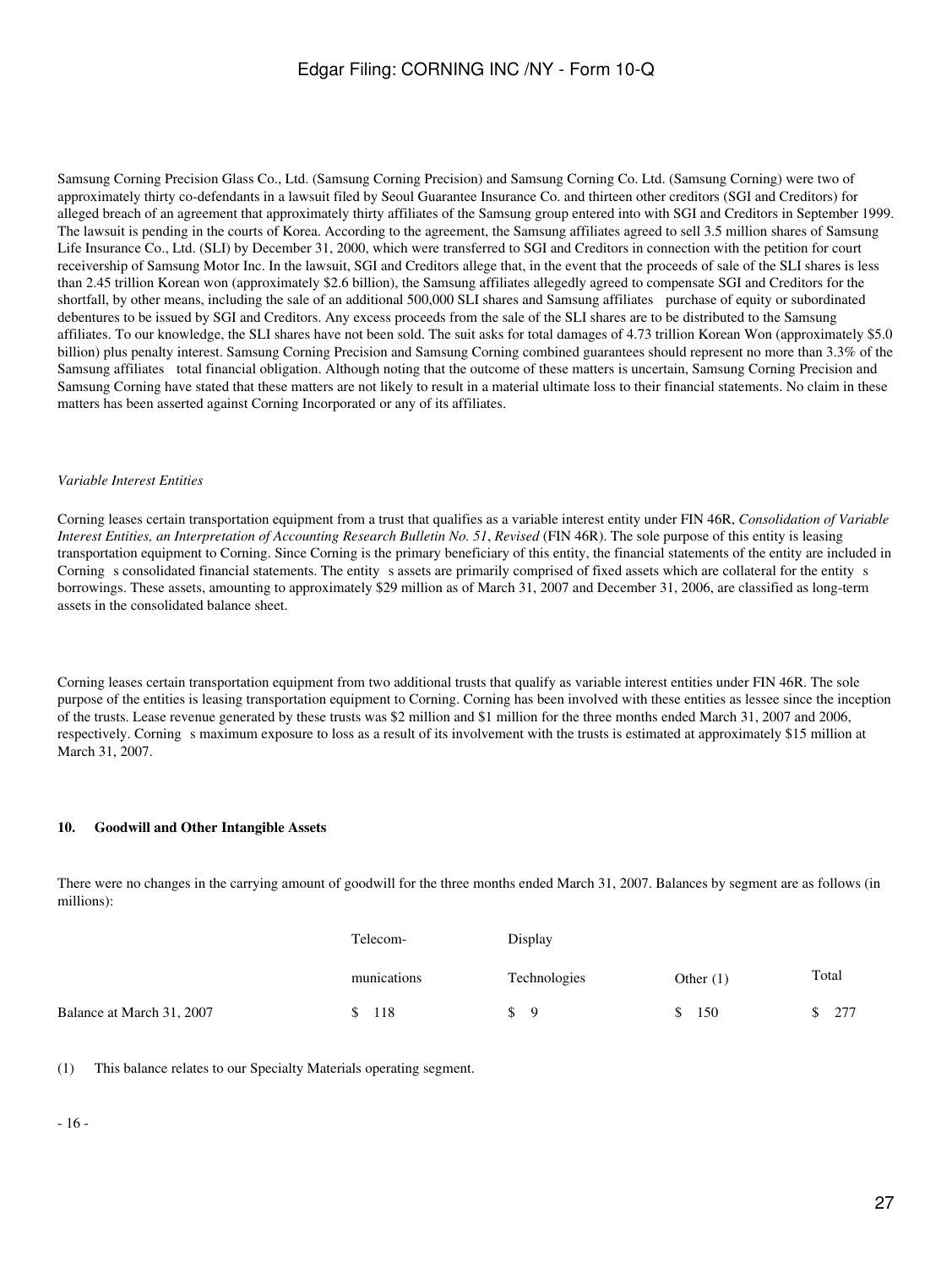#### Other intangible assets follow (in millions):

|                              | March 31, 2007<br>Accumulated |              |       | December 31, 2006 |              |      |
|------------------------------|-------------------------------|--------------|-------|-------------------|--------------|------|
|                              | Gross                         | Amortization | Net   | Gross             | Amortization | Net  |
| Amortized intangible assets: |                               |              |       |                   |              |      |
| Patents and trademarks       | \$148                         | \$115        | \$33  | \$147             | \$ 112       | \$35 |
| Non-competition              |                               |              |       |                   |              |      |
| agreements                   | 117                           | 117          |       | 116               | 116          |      |
| Other                        | 5                             |              | 4     | 5                 |              | 4    |
| Total                        | \$270                         | \$233        | \$ 37 | \$268             | \$ 229       | \$39 |

Amortized intangible assets are primarily related to the Telecommunications segment.

Estimated amortization expense related to these intangible assets is \$10 million for 2007, \$11 million in 2008, \$11 million in 2009, and insignificant thereafter.

#### **11. Customer Deposits**

In 2005 and 2004, several of Corning s customers entered into long-term purchase and supply agreements in which Corning s Display Technologies segment will supply large-size glass substrates to these customers over periods of up to six years. As part of the agreements, these customers agreed to advance cash deposits to Corning for a portion of the contracted glass to be purchased. During the three month period ended March 31, 2007, we had no additional deposit payments against orders. During the three months ended March 31, 2006, we received a total of \$13 million of deposits against orders.

Upon receipt of the cash deposits made by customers, we record a customer deposit liability. This liability is reduced at the time of future product sales over the life of the agreements. As product is shipped to a customer, Corning recognizes revenue at the selling price and issues credit memoranda for an agreed amount of the customer deposit liability. The credit memoranda are applied against customer receivables resulting from the sale of product, thus reducing operating cash flows in later periods as these credits are applied for cash deposits received in earlier periods.

Customer deposits have been or will be received in the following periods (in millions):

|                                  | 2004      | 2005       | 2006 | Three<br>months<br>ended<br>March<br>31, 2007 | Remainder<br>of 2007 | Estimated<br>2008 and<br>Beyond | Total |
|----------------------------------|-----------|------------|------|-----------------------------------------------|----------------------|---------------------------------|-------|
| Customer<br>deposits<br>received | 204<br>S. | 457<br>\$. | 171  | $\frac{1}{2}$                                 | 105<br>\$            | $\mathbb{S}$<br>$\overline{0}$  | 937   |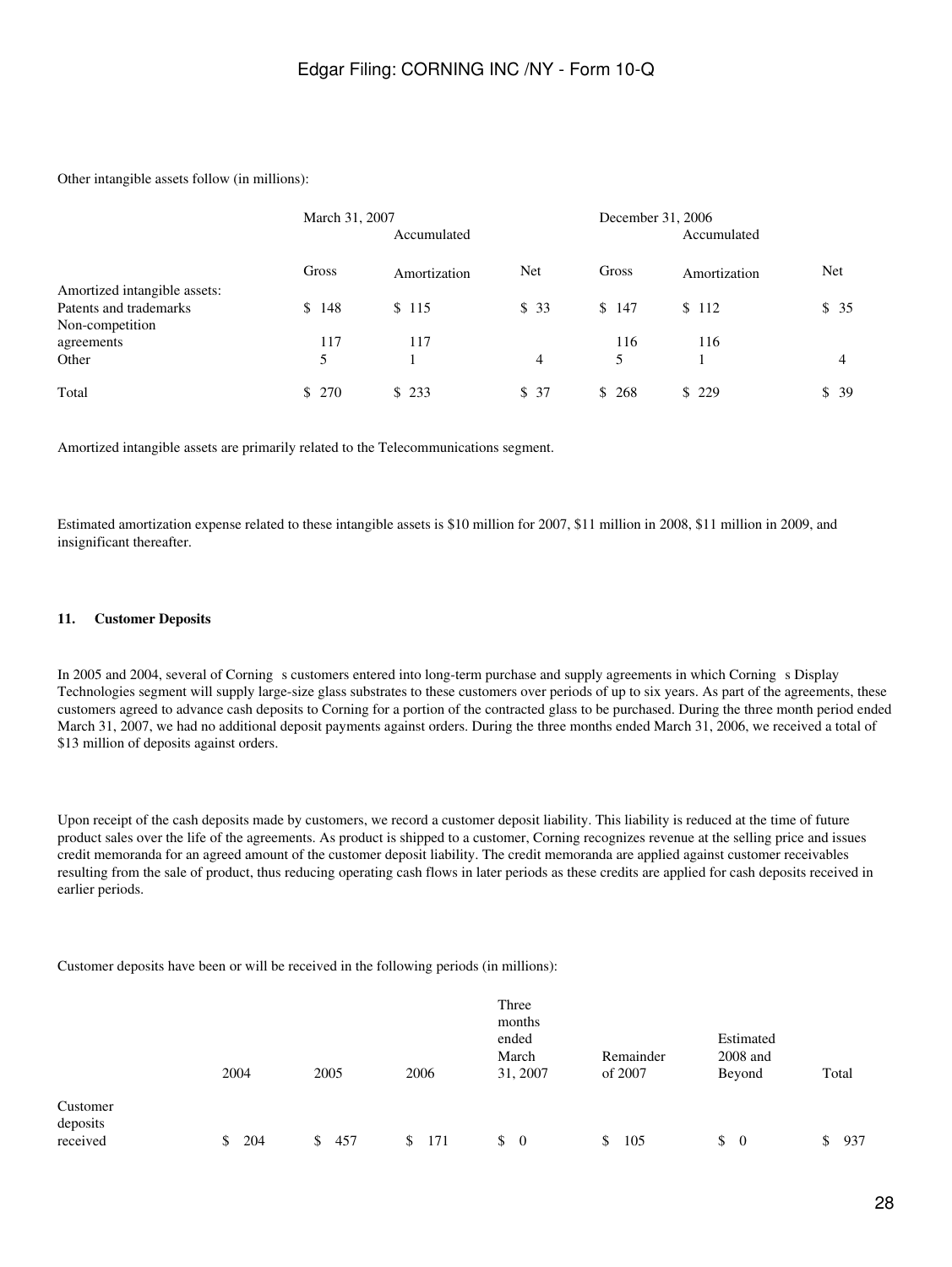In 2006 and 2005, we issued credit memoranda which totaled \$126 million and \$29 million for the years, respectively. During the three months ended March 31, 2007 and 2006, we issued \$33 million and \$21 million, respectively, in credit memoranda. These credits are not included in the above table.

Customer deposit liabilities were \$607 million and \$633 million at March 31, 2007 and December 31, 2006, respectively, of which \$207 million and \$213 million, respectively, were recorded in the current portion of other accrued liabilities in our consolidated balance sheets.

- 17 -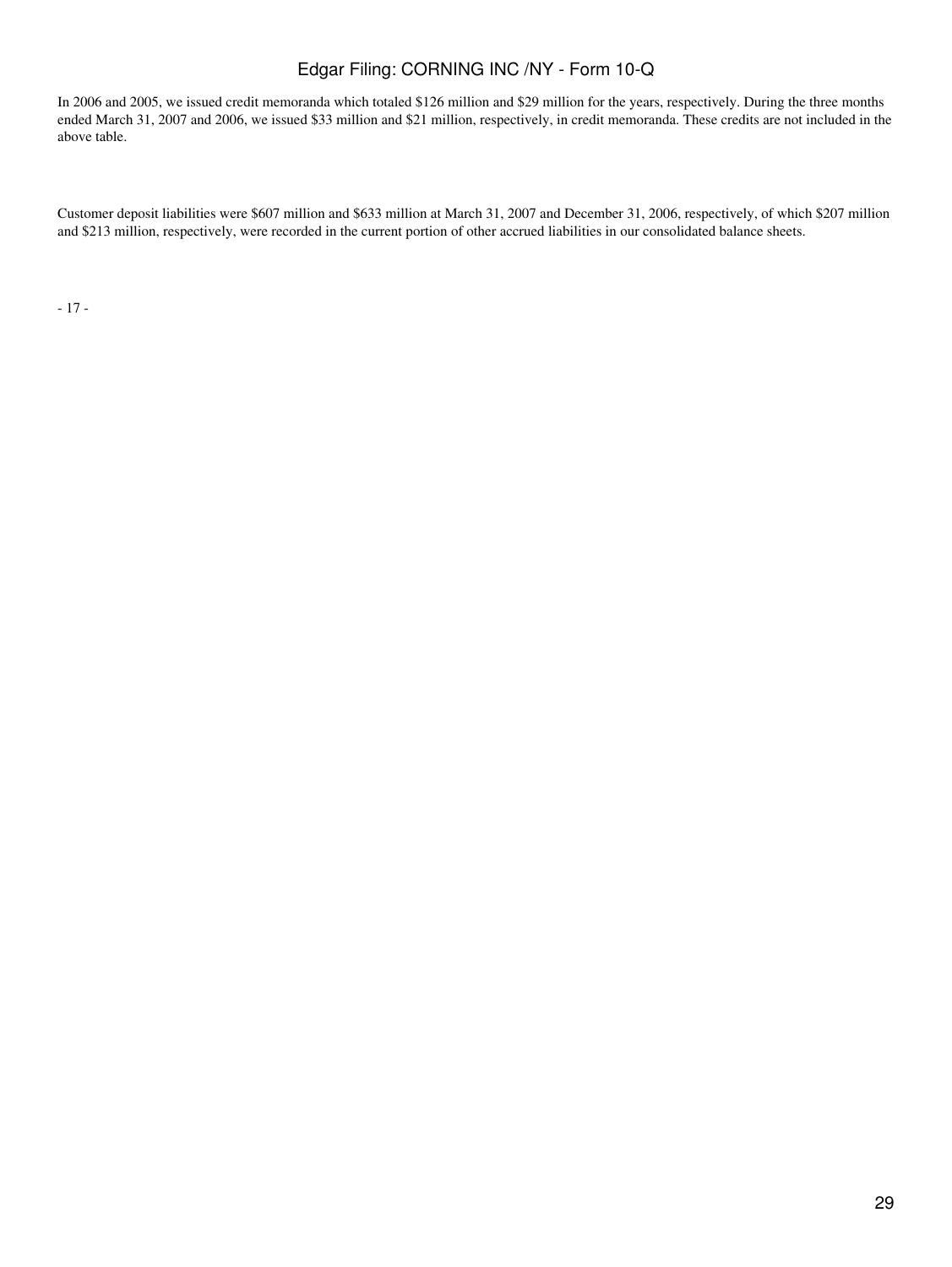In the event customers do not make all customer deposit installment payments or elect not to purchase the agreed upon quantities of product, subject to specific conditions outlined in the agreements, Corning may retain certain amounts of the customer deposits. If Corning does not deliver agreed upon product quantities, subject to specific conditions outlined in the agreements, Corning may be required to return certain amounts of customer deposits.

#### **12. Employee Retirement Plans**

The following table summarizes the components of net periodic benefit cost for Corning s defined benefit pension and postretirement health care and life insurance plans (in millions):

|                                    | Pension benefits<br>Three months ended |      |     |           | Postretirement benefits<br>Three months ended |     |               |                  |  |
|------------------------------------|----------------------------------------|------|-----|-----------|-----------------------------------------------|-----|---------------|------------------|--|
|                                    | March 31,                              |      |     | March 31, |                                               |     |               |                  |  |
|                                    | 2007                                   |      |     | 2006      | 2007                                          |     | 2006          |                  |  |
| Service cost                       | \$                                     | 14   | \$. | 19        | \$                                            | 3   | $\frac{1}{2}$ |                  |  |
| Interest cost                      |                                        | 36   |     | 33        |                                               | 12  |               | 12               |  |
| Expected return on plan assets     |                                        | (45) |     | (41)      |                                               |     |               |                  |  |
| Amortization of net loss           |                                        | ⇁    |     | 9         |                                               | 2   |               | 3                |  |
| Amortization of prior service cost |                                        | 3    |     | 2         |                                               | (1) |               | $\left(1\right)$ |  |
| Total expense                      |                                        | 15   |     | 22        | \$                                            | 16  | S             | 17               |  |

Corning and certain of its domestic subsidiaries offer postretirement plans that provide health care and life insurance benefits for retirees and eligible dependents. Certain employees may become eligible for such postretirement benefits upon reaching retirement age and service requirements. In response to rising health care costs, we changed our cost-sharing approach for retiree medical coverage. For current retirees (including surviving spouses) and active employees eligible for the salaried retiree medical program, we placed a cap on the amount we will contribute toward retiree medical coverage in the future. The cap equals 120% of our 2005 contributions toward retiree medical benefits. Once our contributions toward salaried retiree medical costs reach this cap, impacted retirees will have to pay the excess amount in addition to their regular contributions for coverage. Further, employees hired or rehired on or after January 1, 2007 will be eligible for Corning retiree medical upon retirement; however, these employees will pay 100% of the cost.

In the first quarter of 2007, we made a voluntary cash contribution of \$106 million to our domestic defined benefit pension plan.

#### **13. Hedging Activities**

We operate and conduct business in many foreign countries and as a result are exposed to movements in foreign currency exchange rates. Our exposure to exchange rate effects includes:

exchange rate movements on financial instruments and transactions denominated in foreign currencies which impact earnings, and

exchange rate movements upon conversion of net assets in foreign subsidiaries for which the functional currency is not the U.S. dollar, which impact our net equity.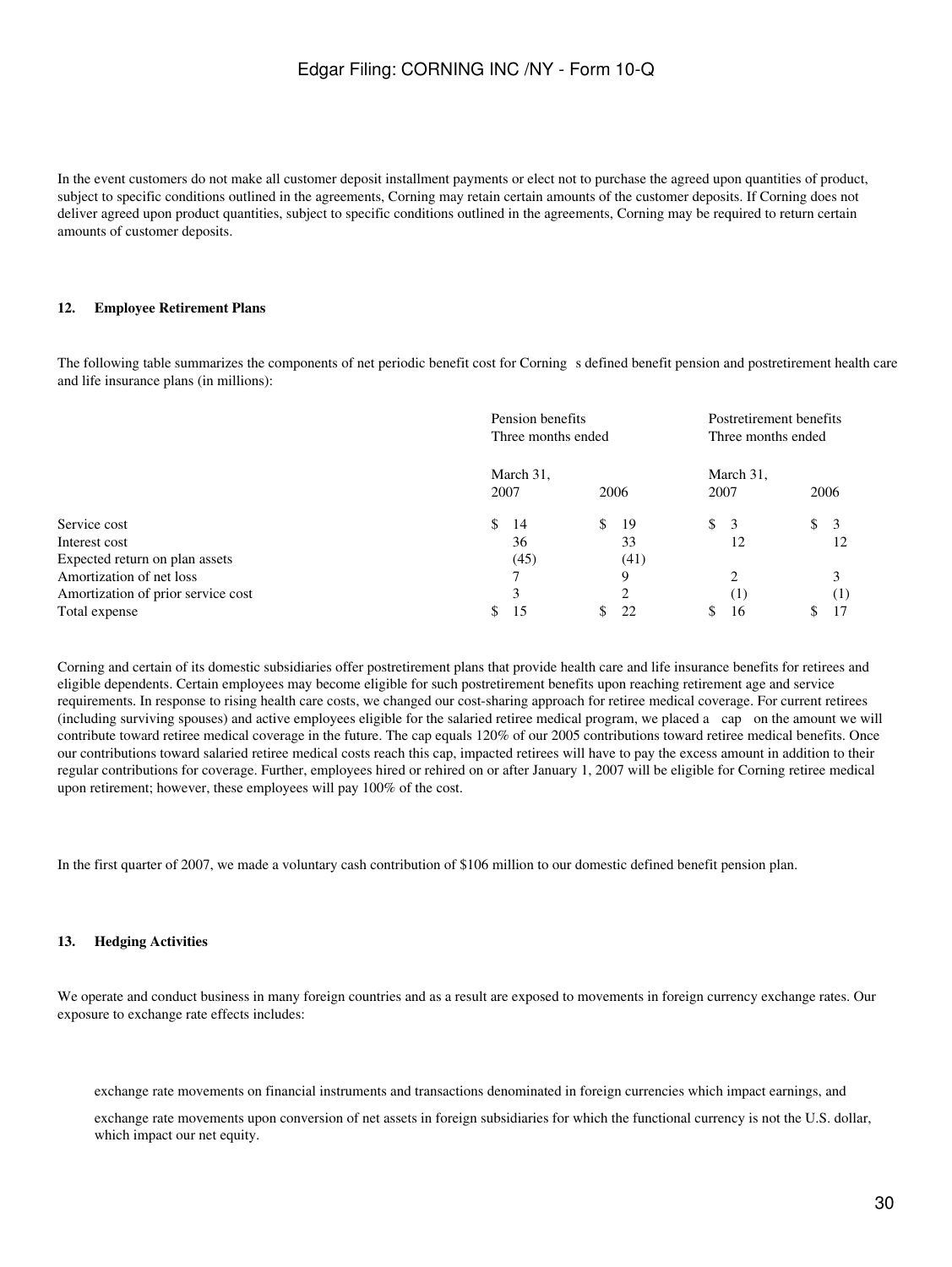Our most significant currency exposures relate to Japanese yen, Korean won, New Taiwanese dollar, and the Euro. We selectively enter into foreign exchange forward and option contracts with durations generally 18 months or less to hedge our exposure to exchange rate risk on foreign source income and purchases. The objective of these contracts is to reduce the impact of exchange rate movements on our operating results.

- 18 -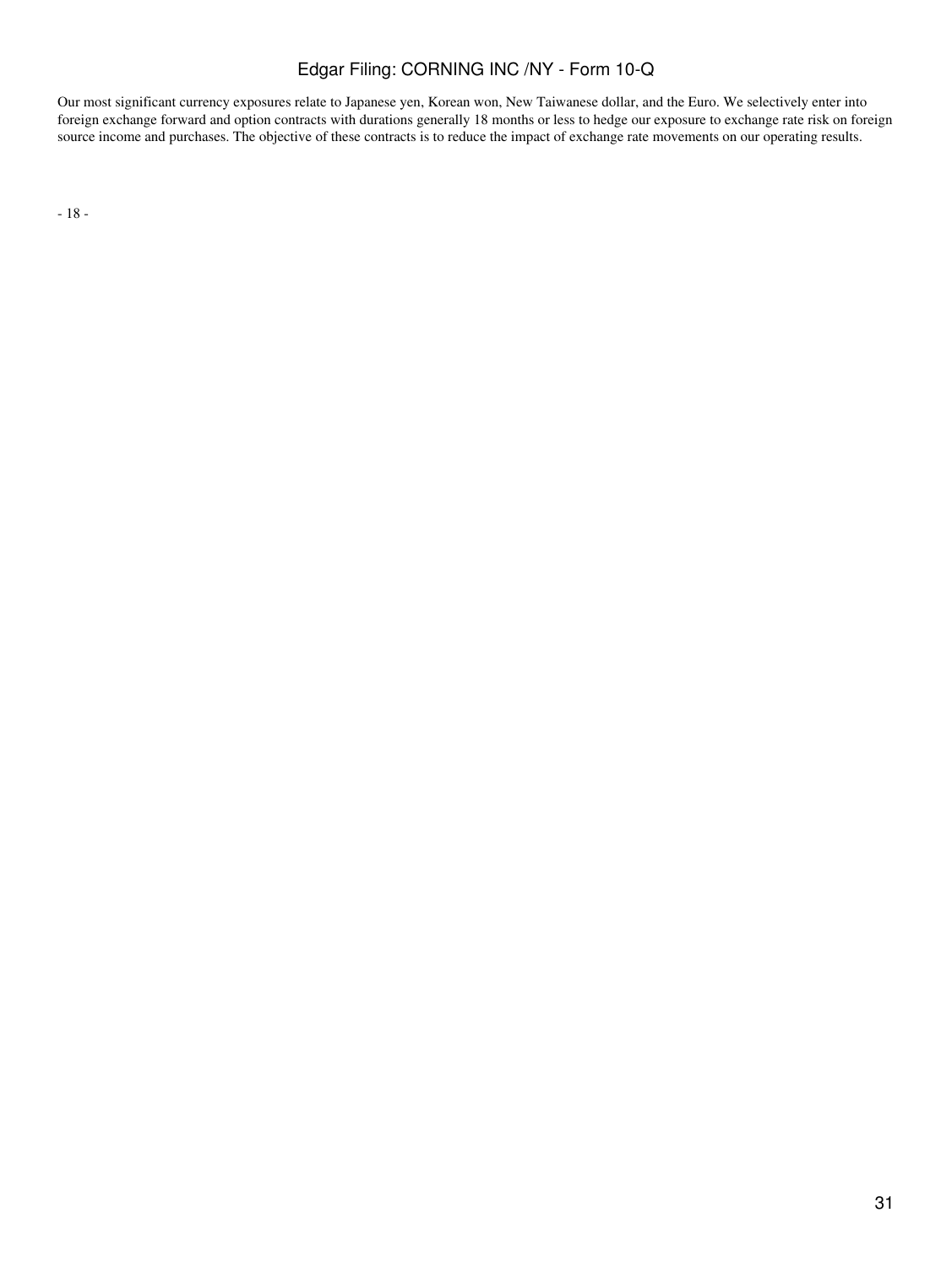We engage in foreign currency hedging activities to reduce the risk that changes in exchange rates will adversely affect the eventual net cash flows resulting from the sale of products to foreign customers and purchases from foreign suppliers. The hedge contracts reduce the exposure to fluctuations in exchange rates because the gains and losses associated with foreign currency balances and transactions are generally offset with gains and losses of the hedge contracts. Because the impact of movements in foreign exchange rates on the value of hedge contracts offsets the related impact on the underlying items being hedged, these financial instruments help alleviate the risk that might otherwise result from currency exchange rate fluctuations.

The following table summarizes the notional amounts and respective fair values of Corning s derivative financial instruments, which mature at varying dates, at March 31, 2007 (in millions):

|                                    | Notional | Fair  |
|------------------------------------|----------|-------|
|                                    | Amount   | Value |
| Foreign exchange forward contracts | 902      | (2)   |
| Foreign exchange option contracts  | 281      | S.    |

The forward and option contracts we use in managing our foreign currency exposures contain an element of risk in that the counterparties may be unable to meet the terms of the agreements. However, we minimize this risk by limiting the counterparties to a diverse group of highly-rated major domestic and international financial institutions with which we have other financial relationships. We are exposed to potential losses in the event of non-performance by these counterparties; however, we do not expect to record any losses as a result of counterparty default. We do not require and are not required to place collateral for these financial instruments.

Corning uses derivative instruments to limit the exposure to foreign currency fluctuations associated with certain monetary assets and liabilities. These derivative instruments are not designated as hedging instruments for accounting purposes and, as such, are referred to as undesignated hedges. Changes in the fair value of undesignated hedges are recorded in current period earnings in the other income, net component, along with the foreign currency gains and losses arising from the underlying monetary assets or liabilities, in the consolidated statement of operations. At March 31, 2007, the notional amount of the undesignated derivatives was \$548 million.

#### Cash Flow Hedges

Corning has cash flow hedges that are comprised of foreign exchange forward and option contracts. These contracts are designated and qualify as cash flow hedges under SFAS No. 133, Accounting for Derivative Instruments and Hedging Activities (SFAS 133), and are recorded in the consolidated financial statements at fair value. The effective portion of unrealized gain or loss on these contracts is deferred and reported as a component of accumulated other comprehensive income on the consolidated balance sheet, until such time as the hedged item impacts earnings. At that time, Corning reclassifies net gains and losses from cash flow hedges into the same line item of the consolidated statement of operations as where the effects of the hedged item are recorded, typically sales, cost of sales, or royalty income. At March 31, 2007, the amount of net gains expected to be reclassified into earnings within the next 12 months is \$4 million.

Corning reviews its cash flow hedges on a regular basis to ensure that each hedge relationship continues to be highly effective. In circumstances where a hedge becomes ineffective, any deferred gain or loss is immediately reclassified into current earnings. Corning has recorded no ineffectiveness for the quarter ended March 31, 2007.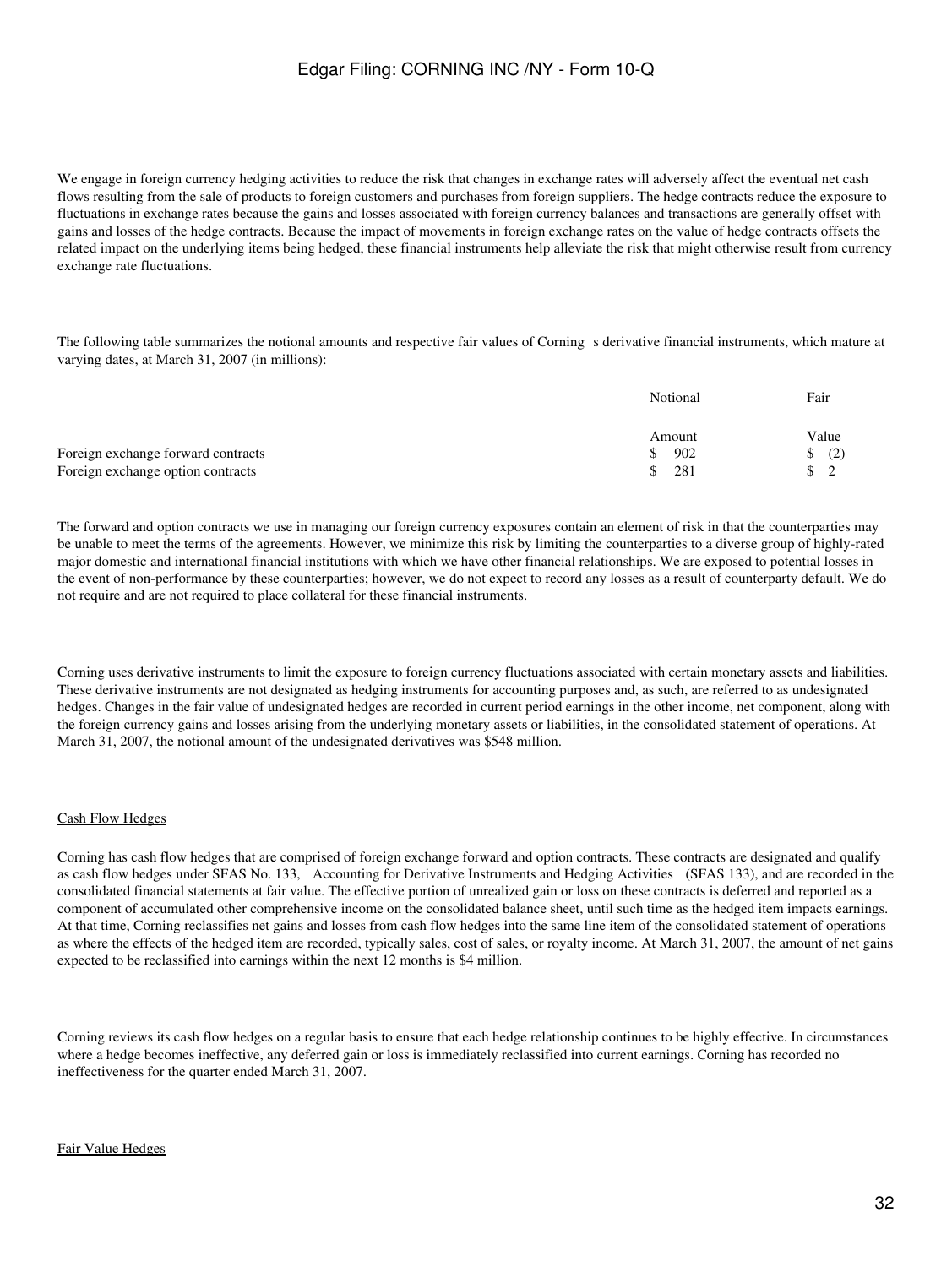Corning records net gains and losses from fair value hedges into the same line item of the consolidated statement of operations as where the effects of the hedged item are recorded. There were no outstanding fair value hedges as of

March 31, 2007, or December 31, 2006.

#### Net Investment in Foreign Operations

We have issued foreign currency denominated debt that has been designated as a hedge of the net investment in a foreign operation. The effective portion of the changes in fair value of the debt is reflected as a component of other accumulated comprehensive income as part of the foreign currency translation adjustment. Net loss included in the cumulative translation adjustment at March 31, 2007 and December 31, 2006 was \$139 million.

- 19 -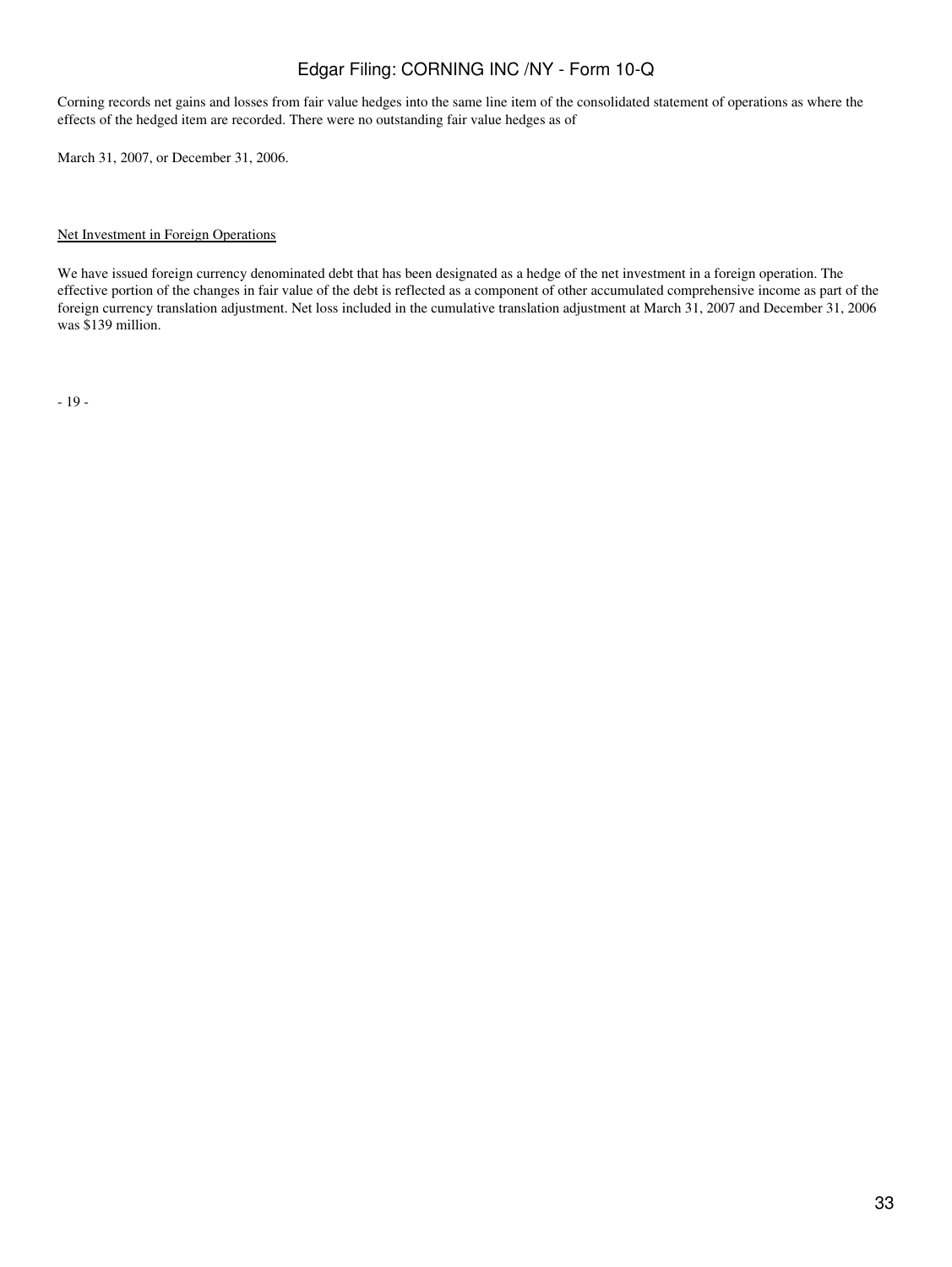#### **14. Share-based Compensation**

#### **Stock Compensation Plans**

Effective January 1, 2006, the Company adopted SFAS 123(R). SFAS 123(R) requires the measurement and recognition of compensation cost for all share-based payment awards made to employees and directors, including grants of employee stock options and employee stock purchases related to the Worldwide Employee Share Purchase Plan (WESPP), based on estimated fair values. The Company elected to use the modified prospective transition method upon adoption of SFAS 123(R).

Share-based compensation cost recognized under SFAS 123(R) was approximately \$36 million and \$32 million for the three months ended March 31, 2007 and 2006, respectively, and included (1) employee stock options, (2) time-based restricted stock, (3) performance-based restricted stock, and (4) the WESPP. No tax benefits were attributed to the share-based compensation cost because a valuation allowance was maintained for substantially all net deferred tax assets.

#### **Stock Options**

Our stock option plans provide non-qualified and incentive stock options to purchase authorized but unissued or treasury shares at the market price on the grant date and generally become exercisable in installments from one to five years from the grant date. The maximum term of non-qualified and incentive stock options is 10 years from the grant date.

The following table summarizes information concerning options outstanding including the related transactions under the options plans for the three months ended March 31, 2007:

|         |                                              | Weighted-<br>Average                      |                                              |
|---------|----------------------------------------------|-------------------------------------------|----------------------------------------------|
|         |                                              |                                           | Aggregate<br>Intrinsic                       |
|         |                                              |                                           |                                              |
|         |                                              |                                           | Value                                        |
|         |                                              |                                           | (in thousands)                               |
|         |                                              |                                           |                                              |
| 95,730  | 24.19<br>\$.                                 |                                           |                                              |
| 2.019   | 20.01                                        |                                           |                                              |
| (3,606) | \$<br>6.84                                   |                                           |                                              |
| (455)   | 50.36<br>\$                                  |                                           |                                              |
|         |                                              |                                           |                                              |
| 93,688  | 24.63<br>\$.                                 | 5.57                                      | 767,765                                      |
|         |                                              |                                           |                                              |
| 78,982  | 25.59                                        | 5.00                                      | 702,132                                      |
|         | Number of<br><b>Shares</b><br>(in thousands) | Weighted-<br>Average<br>Exercise<br>Price | Remaining<br>Contractual<br>Term in<br>Years |

The aggregate intrinsic value (market value of stock less option exercise price) in the preceding table represents the total pretax intrinsic value, based on the Company s closing stock price on March 30, 2007, which would have been received by the option holders had all option holders exercised their options as of that date.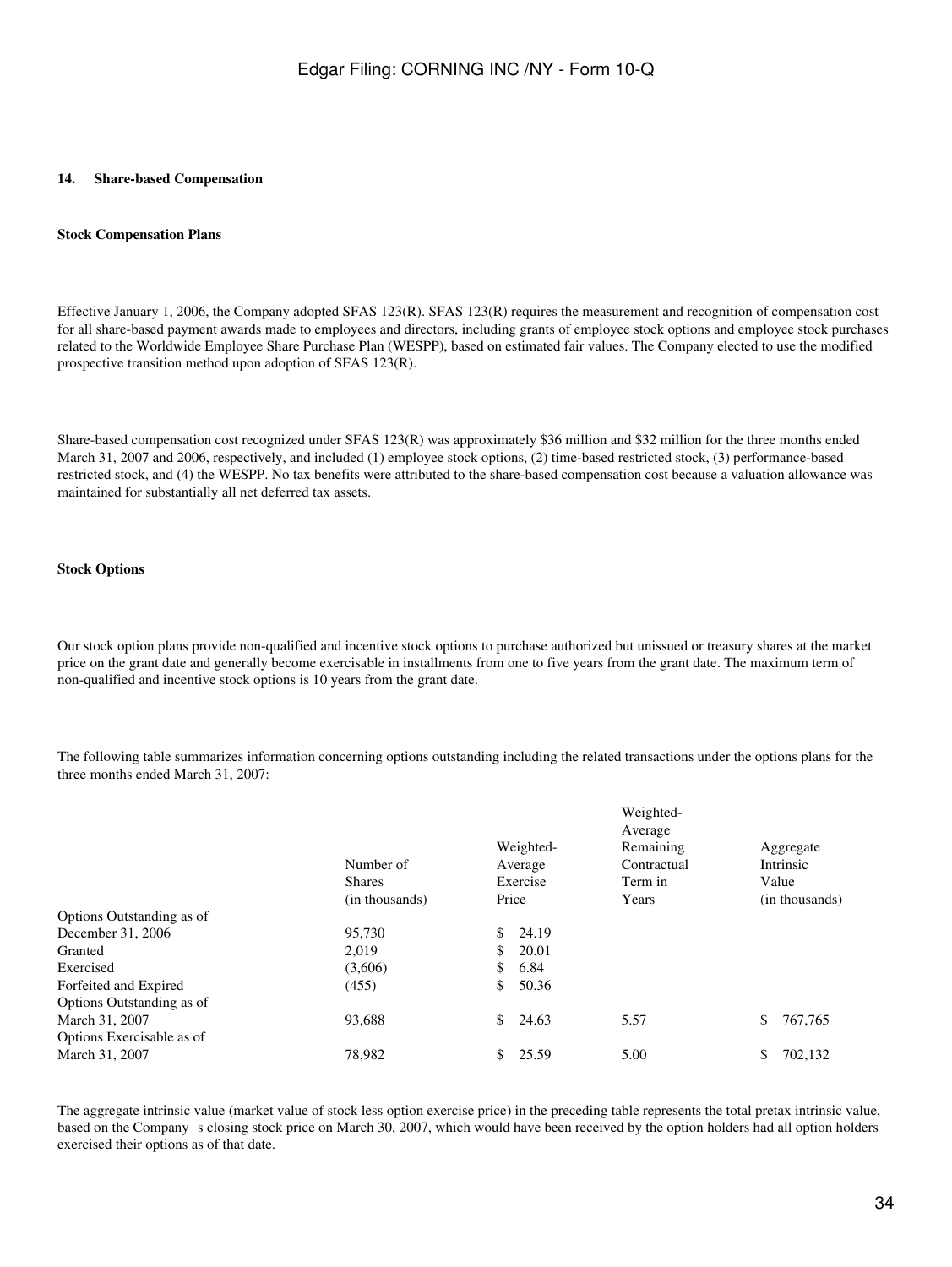As of March 31, 2007, there was approximately \$47 million of unrecognized compensation cost related to stock options granted under the Plan. The cost is expected to be recognized over a weighted-average period of 1.65 years. Compensation cost related to stock options was approximately \$18 million and \$19 million for the three months ended March 31, 2007 and 2006, respectively.

Proceeds received from the exercise of stock options were \$22 million for the three months ended March 31, 2007, and were included in financing activities on the Companys Consolidated Statements of Cash Flows. The total intrinsic value of options exercised for the three months ended March 31, 2007 and 2006 was approximately \$52 million and \$236 million, respectively, which is currently deductible for tax purposes. However, these tax benefits were not realized due to net operating loss carryforwards available to the Company. Refer to Note 5 (Income Taxes).

- 20 -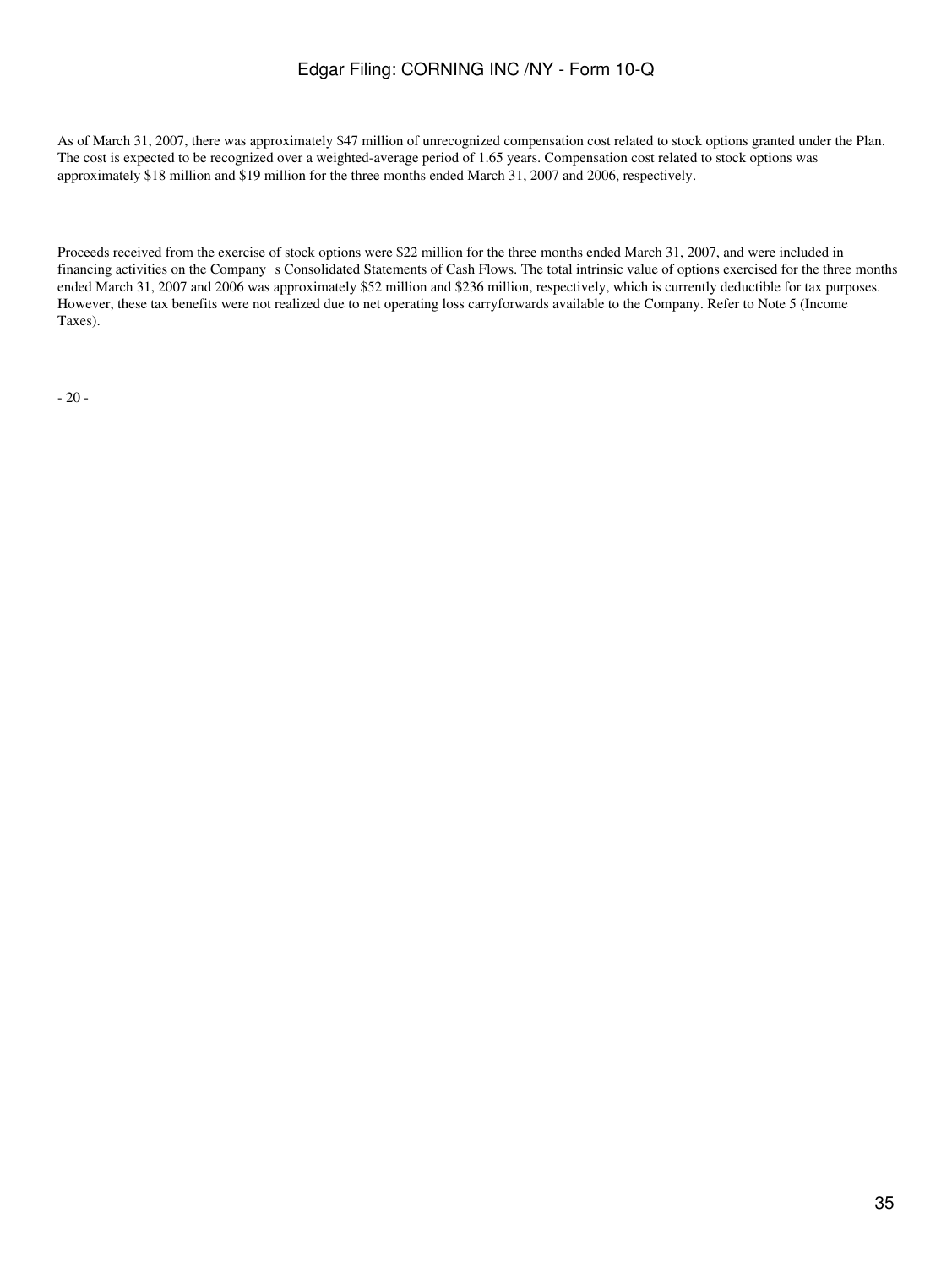A lattice-based valuation model is used to estimate the fair values of option and restricted stock grants and incorporates the assumptions (including ranges of assumptions) noted in the table below. Expected volatility is based on the blended short-term volatility (the arithmetic average of the implied volatility and the short-term historical volatility), long-term historical volatility of Cornings stock, and other factors.

Corning also uses historical data to estimate future option exercise and employee termination within the valuation model. Separate groups of employees that have similar historical exercise behavior are considered separately for valuation purposes. The expected time to exercise of options granted is derived using a regression model and represents the period of time that options granted are expected to be outstanding. The range given below results from certain groups of employees exhibiting different behavior. The risk-free rates used in the lattice model are derived from the U.S. Treasury yield curve in effect from the grant date to the option s expiration date. Since period-by-period calculations are employed in the lattice model, Corning uses risk-free rates that apply from one period to the next, generally quarter to quarter. Such rates are typically referred to as forward rates. Being essentially marginal rates, forward rates both vary during the contractual term of the option and exhibit greater variation than the yield curve from which they are derived.

The following inputs for the lattice-based valuation model were used for option grants under our Stock Option Plans:

|                                      | Three months            | Three months            |
|--------------------------------------|-------------------------|-------------------------|
|                                      | ended March 31,<br>2007 | ended March 31,<br>2006 |
| Expected volatility                  | $39 - 54\%$             | 38-53%                  |
| Weighted-average volatility          | 51%                     | 50%                     |
| Expected dividends                   | $\theta$                | $\Omega$                |
| Risk-free rate                       | $4.6 - 5.2\%$           | $1.0 - 8.1\%$           |
| Average risk-free rate               | $4.8\%$                 | $4.6\%$                 |
| Expected time to exercise (in years) | $2.2 - 5.4$             | $3.0 - 3.8$             |
| Pre-vesting departure rate           | $1.6 - 2.5\%$           | $1-4%$                  |
| Post vesting departure rate          | $3.8 - 6.7\%$           | $4 - 7\%$               |

#### **Incentive Stock Plans**

The Corning Incentive Stock Plan permits stock grants, either determined by specific performance goals or issued directly, in most instances, subject to the possibility of forfeiture and without cash consideration. Shares under the Incentive Stock Plan are generally granted at-the-money, contingently vest over a period of 1 to 10 years, and have contractual lives of 1 to 10 years.

The fair value of each restricted stock grant under the Incentive Stock Plans was estimated on the date of grant for performance based grants assuming that performance goals will be achieved. The expected term for grants under the Incentive Stock Plans is 1 to 10 years.

#### Time-Based Restricted Stock:

Time-based restricted stock is issued by the Company on a discretionary basis, and is payable in shares of the Company s common stock upon vesting. The fair value is based on the market price of the Companys stock on the grant date. Compensation cost is recognized over the requisite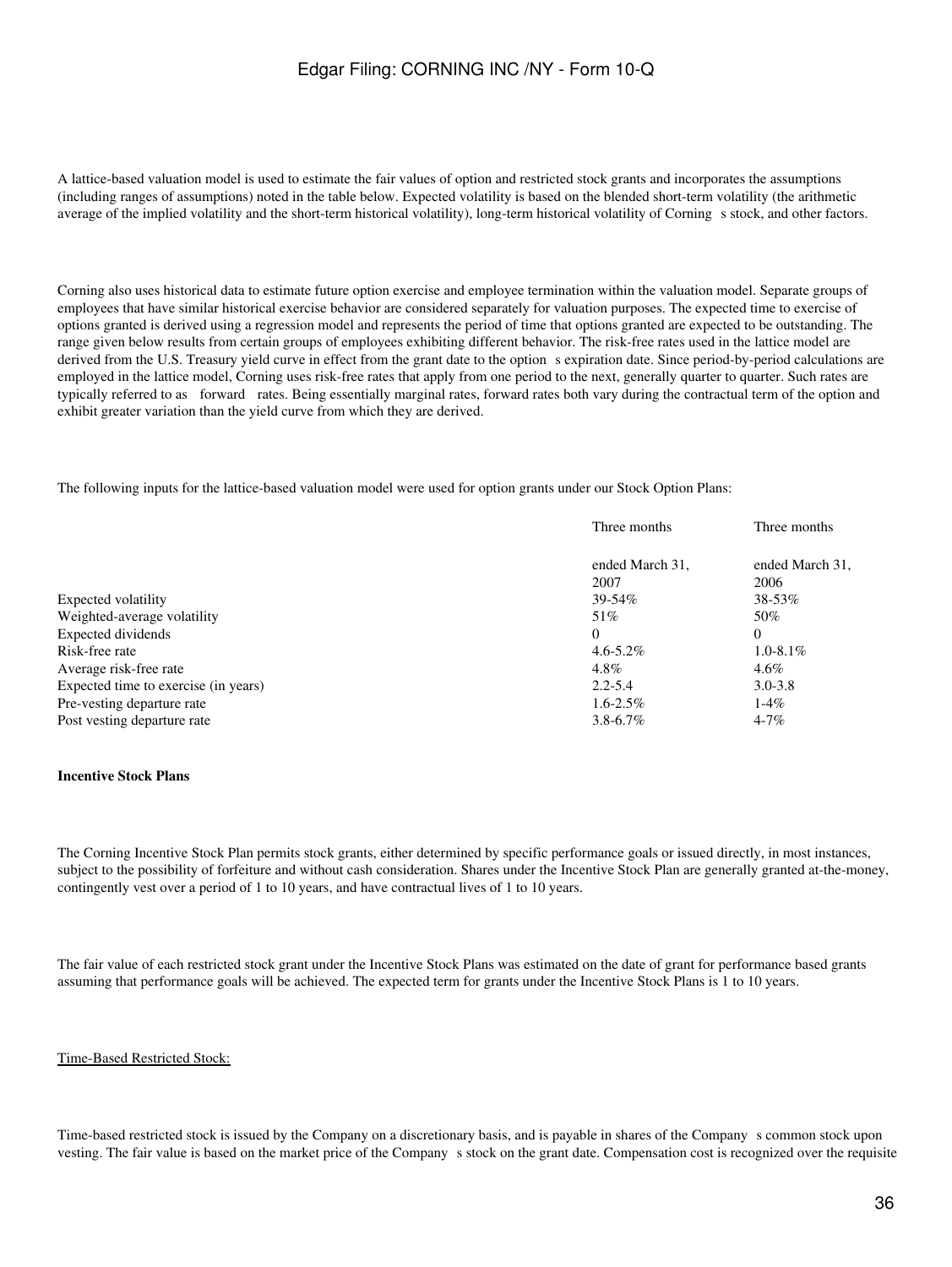vesting period and adjusted for actual forfeitures before vesting.

- 22 -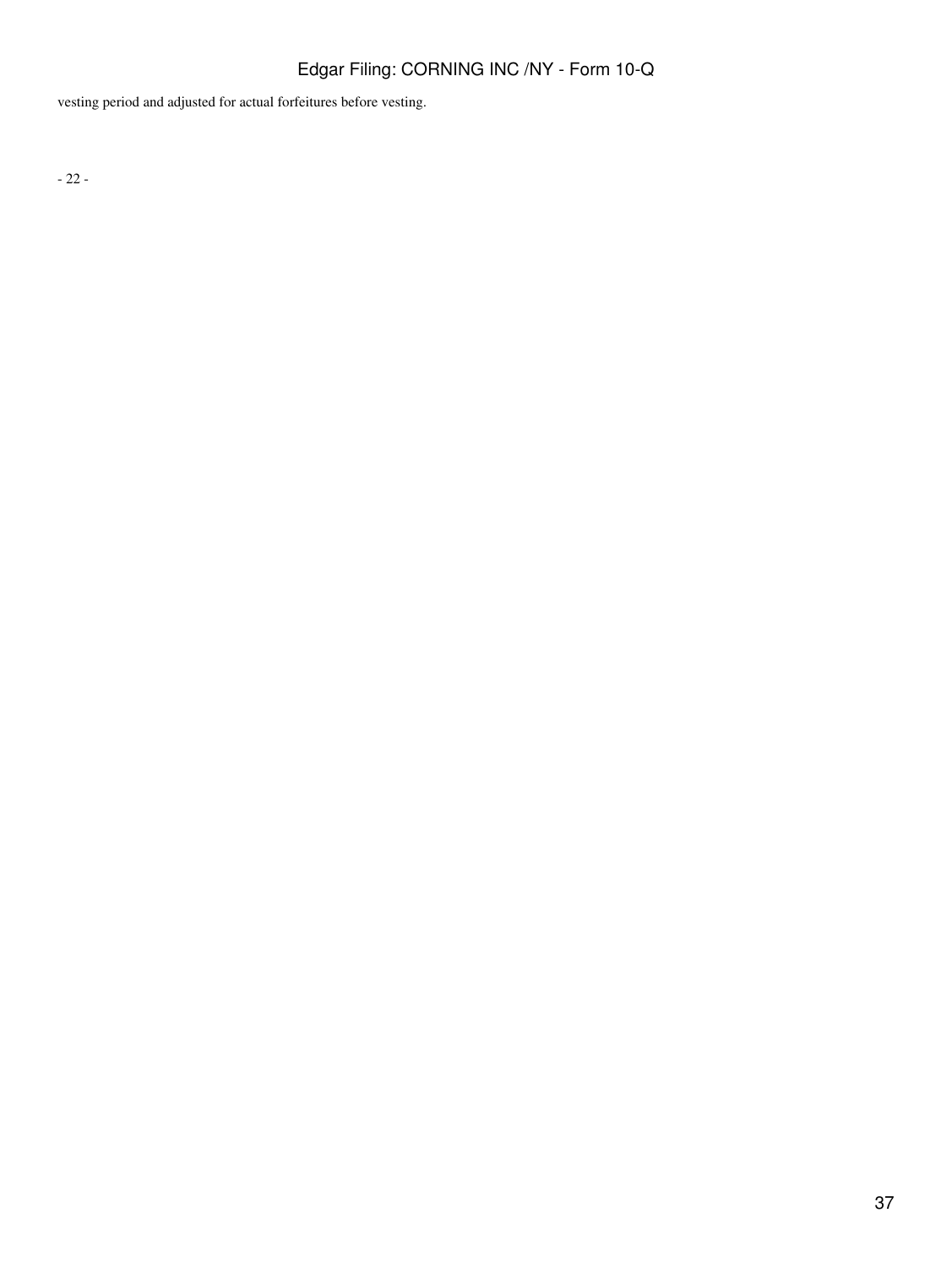The following table represents a summary of the status of the Company s nonvested time-based restricted stock as of December 31, 2006, and changes during the three months ended March 31, 2007:

|               |         | Weighted-  |
|---------------|---------|------------|
|               | Average |            |
| <b>Shares</b> |         | Grant-Date |
| (000 s)       |         | Fair Value |
| 817           | \$      | 14.88      |
| 82            |         | 22.07      |
| (15)          |         | 19.52      |
| (22)          |         | 22.07      |
| 862           | S       | 15.30      |
|               |         |            |

As of March 31, 2007, there was approximately \$5 million of unrecognized compensation cost related to non-vested time-based restricted stock compensation arrangements granted under the Plan. The cost is expected to be recognized over a weighted-average period of 3.26 years. Compensation cost related to time-based restricted stock was approximately \$1 million for each of the three months ended March 31, 2007 and 2006.

### Performance-Based Restricted Stock:

Performance-based restricted stock is earned upon the achievement of certain targets, and is payable in shares of the Company s common stock upon vesting typically over a three-year period. The fair value is based on the market price of the Company s stock on the grant date and assumes that the target payout level will be achieved. Compensation cost is recognized over the requisite vesting period and adjusted for actual forfeitures before vesting. During the performance period, compensation cost may be adjusted based on changes in the expected outcome of the performance-related target.

The following table represents a summary of the status of the Company s nonvested performance-based restricted stock units as of December 31, 2006, and changes during the three months ended March 31, 2007:

|                                       |               | Weighted-   |
|---------------------------------------|---------------|-------------|
|                                       |               | Average     |
|                                       | <b>Shares</b> | Grant-Date  |
| Nonvested shares                      | (000 s)       | Fair Value  |
| Nonvested shares at December 31, 2006 | 8,729         | 15.70<br>\$ |
| Granted                               | 812           | 21.08       |
| Vested                                | (2,083)       | 11.41       |
| Forfeited                             | (60)          | 19.93       |
| Nonvested shares at March 31, 2007    | 7,398         | 17.46<br>\$ |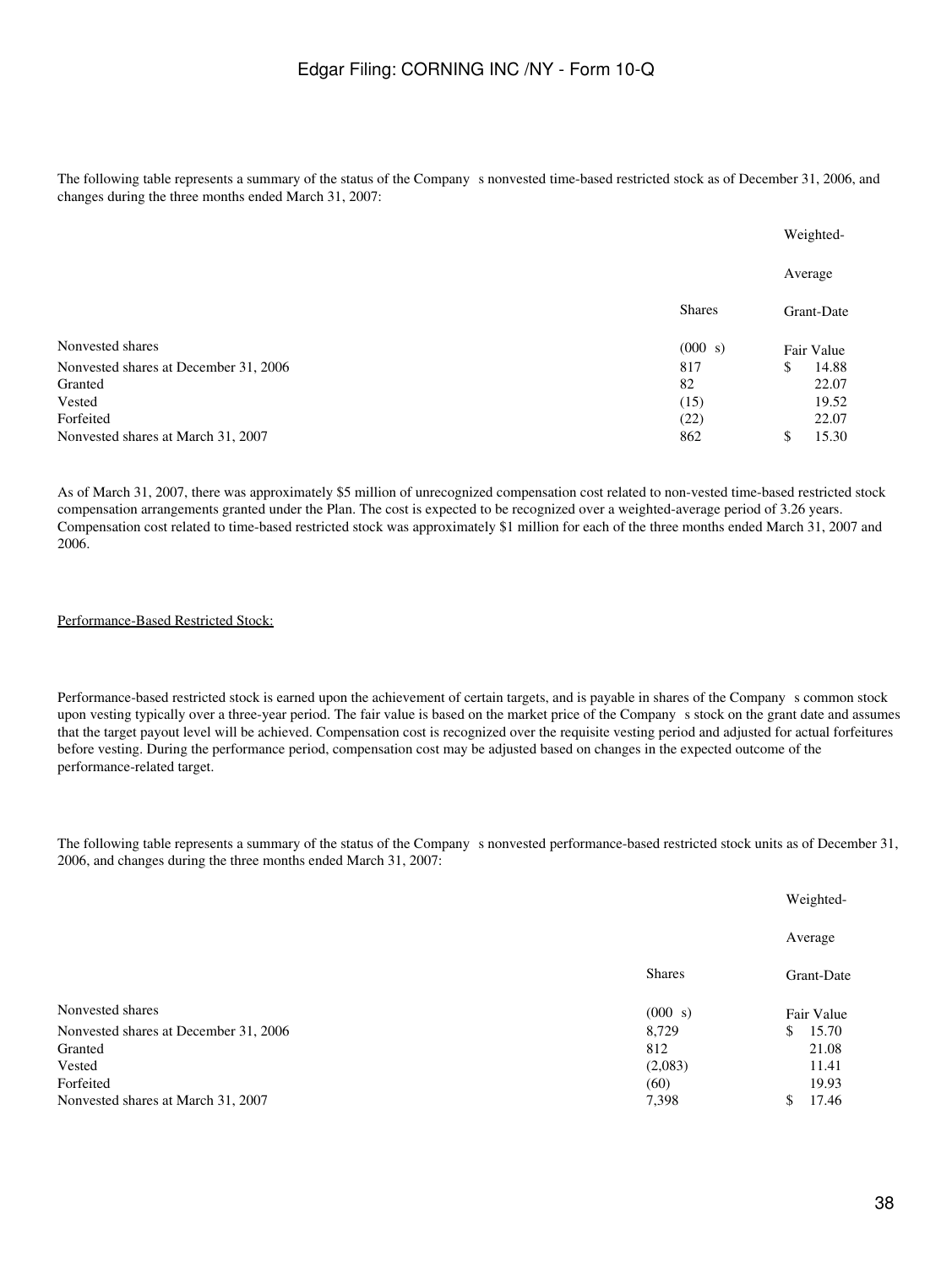As of March 31, 2007, there was approximately \$85 million of unrecognized compensation cost related to non-vested performance-based restricted stock compensation arrangements granted under the Plan. The cost is expected to be recognized over a weighted-average period of 1.95 years. Compensation cost related to performance-based restricted stock was approximately \$15 million and \$11 million for the three months ended March 31, 2007 and 2006, respectively.

### **Worldwide Employee Stock Purchase Plan**

In addition to the Stock Option Plan and Incentive Stock Plans, we have a Worldwide Employee Share Purchase Plan (WESPP). Under the WESPP, substantially all employees can elect to have up to 10% of their annual wages withheld to purchase our common stock. The purchase price of the stock was 85% of the lower of the beginning-of-quarter or end-of-quarter closing market price through September 30, 2006. Effective October 1, 2006, the purchase price of the stock is 85% of the end-of-quarter closing market price. Compensation cost related to the WESPP was approximately \$2 million for each of the three months ended March 31, 2007, and 2006. Shares purchased by employees was approximately 0.5 million and 0.4 million for the three months ended March 31, 2007 and 2006, respectively.

- 23 -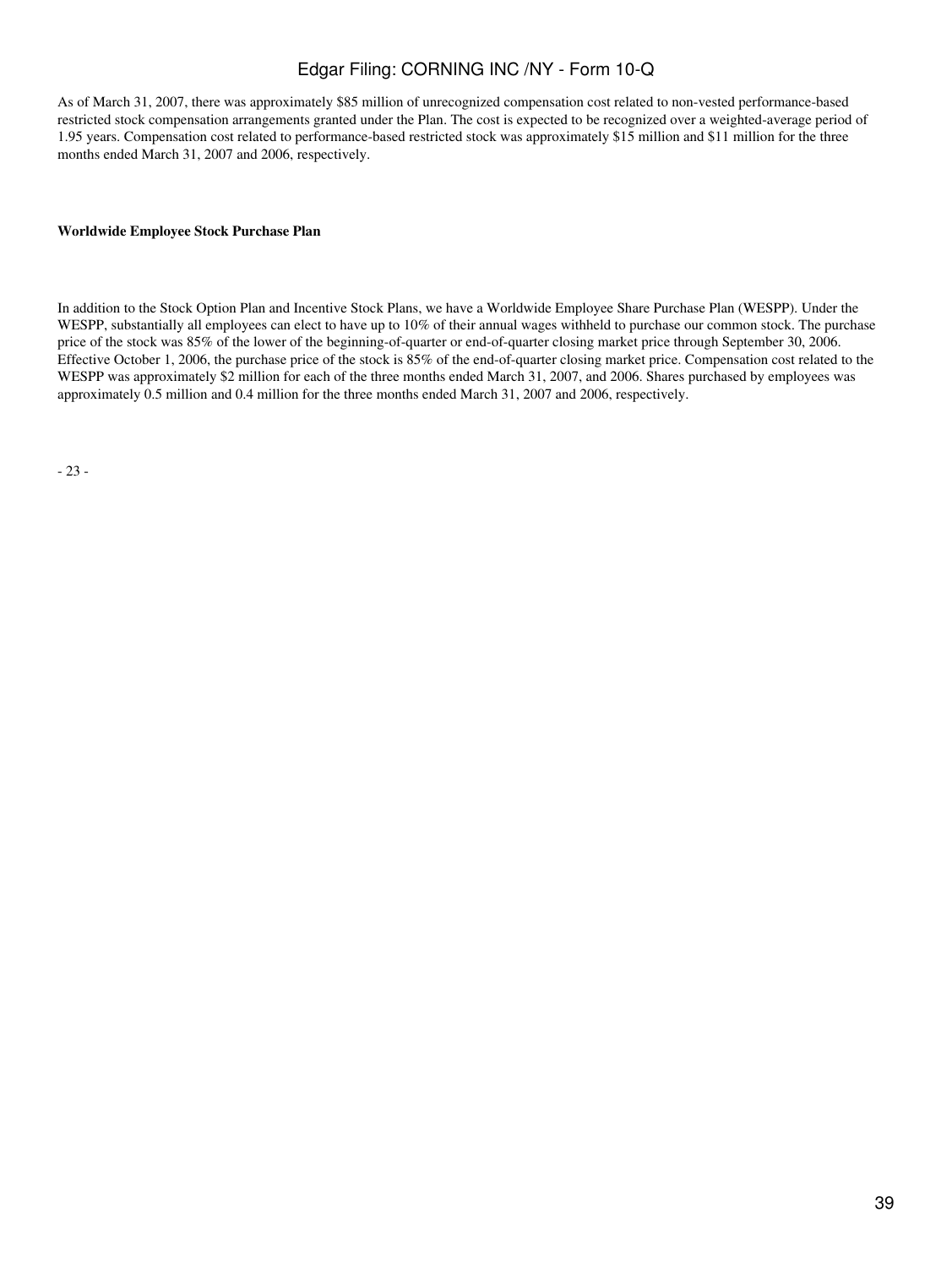## **15. Comprehensive Income**

Components of comprehensive income, on an after-tax basis where applicable, follow (in millions):

|                                                          | Three months ended March 31, |                   |  |  |         |  |  |
|----------------------------------------------------------|------------------------------|-------------------|--|--|---------|--|--|
|                                                          |                              | 2007(a)           |  |  | 2006(a) |  |  |
| Net income                                               |                              | $\frac{1}{2}$ 327 |  |  | 257     |  |  |
| Other comprehensive income:                              |                              |                   |  |  |         |  |  |
| Change in unrealized gain on investments, net            |                              |                   |  |  |         |  |  |
| Change in unrealized gain on derivative instruments, net |                              | (37)              |  |  |         |  |  |
| Reclassification adjustment relating to derivatives, net |                              | 28                |  |  | (11)    |  |  |
| Foreign currency translation adjustment, net             |                              | 19                |  |  | 49      |  |  |
| Amortization of prior pension costs, net                 |                              | 20                |  |  |         |  |  |
| Change in minimum pension liability                      |                              |                   |  |  | (4)     |  |  |
| Total comprehensive income                               |                              | 357               |  |  | 297     |  |  |

(a) Other comprehensive income items for the three months ended March 31, 2007 and 2006 include zero net tax effects. Refer to Note 5 (Income Taxes) for an explanation of Corning s tax paying position.

### **16. Operating Segments**

Our reportable operating segments include Display Technologies, Telecommunications, Environmental Technologies, and Life Sciences. The Environmental Technologies reportable segment is an aggregation of our Automotive and Diesel operating segments, as these two segments share similar economic characteristics, products, customer types, production processes and distribution methods. The following provides a brief description of the products and markets served by each reportable segment:

Display Technologies - manufactures liquid crystal display glass for flat panel displays;

Telecommunications - manufactures optical fiber and cable, and hardware and equipment components for the telecommunications industry;

Environmental Technologies - manufactures ceramic substrates and filters for automobile and diesel applications; and

Life Sciences - manufactures glass and plastic consumables for pharmaceutical and scientific applications.

All other operating segments that do not meet the quantitative threshold for separate reporting have been grouped as All Other.

- 24 -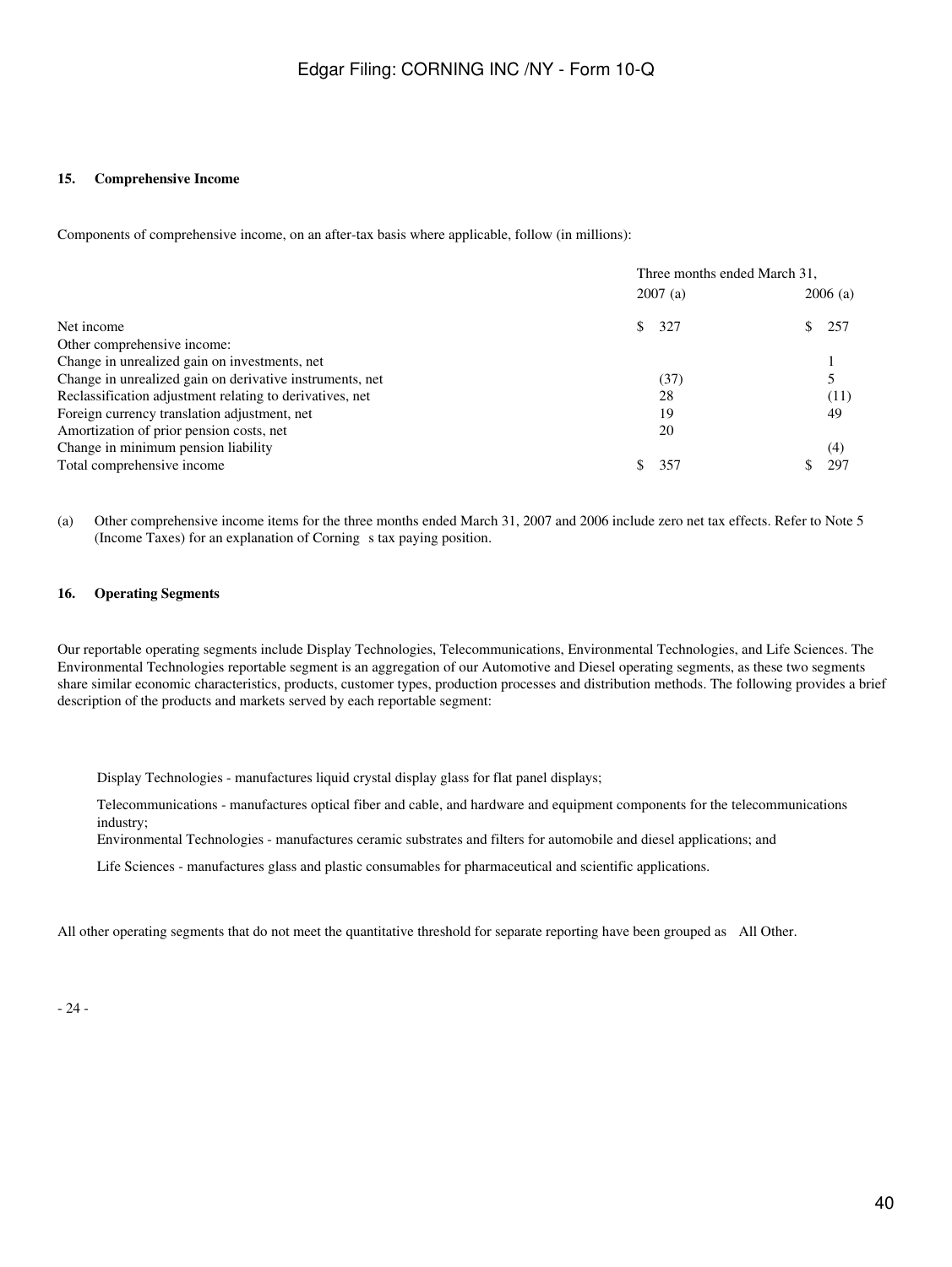## **Operating Segments** (in millions)

|                                              | Display      |          | Telecom-       | Environmental | Life |          | All |                |          |           |
|----------------------------------------------|--------------|----------|----------------|---------------|------|----------|-----|----------------|----------|-----------|
|                                              | Technologies |          | munications    | Technologies  |      | Sciences |     | Other          |          | Total     |
| Three months ended<br>March 31, 2007         |              |          |                |               |      |          |     |                |          |           |
| Net sales                                    | \$<br>524    | \$       | 439            | \$<br>179     | \$   | 76       | \$  | 89             | \$       | 1,307     |
| Depreciation (1)                             | \$<br>81     | \$       | 33             | \$<br>21      | \$   | 5        | \$  | 8              | \$       | 148       |
| Amortization of                              |              |          |                |               |      |          |     |                |          |           |
| purchased intangibles                        |              | \$       | $\mathfrak{Z}$ |               |      |          |     |                | \$       | 3         |
| Research, development                        |              |          |                |               |      |          |     |                |          |           |
| and engineering                              |              |          |                |               |      |          |     |                |          |           |
| expenses $(2)$                               | \$<br>27     | \$       | 19             | \$<br>30      | \$   | 12       | \$  | 9              | \$       | 97        |
| Income tax provision                         | \$<br>(41)   | \$       | (14)           | \$<br>(4)     |      |          |     |                | \$       | (59)      |
| Earnings (loss) before                       |              |          |                |               |      |          |     |                |          |           |
| minority interest and                        |              |          |                |               |      |          |     |                |          |           |
| equity earnings (3)<br>Equity in earnings of | \$<br>267    | \$       | 28             | \$<br>9       |      |          | \$  | (1)            | \$       | 303       |
| affiliated companies                         | \$<br>113    | \$       | $\mathbf{1}$   |               |      |          | \$  | 9              | \$       | 123       |
| Net income                                   | \$<br>380    | \$       | 29             | \$<br>9       |      |          | \$  | 8              | \$       | 426       |
| Three months ended                           |              |          |                |               |      |          |     |                |          |           |
| <b>March 31, 2006</b>                        |              |          |                |               |      |          |     |                |          |           |
| Net sales                                    | \$<br>547    | \$       | 397            | \$<br>155     | \$   | 72       | \$  | 91             | \$       | 1,262     |
| Depreciation (1)                             | \$<br>62     | \$       | 42             | \$<br>20      | \$   | 5        | \$  | 10             | \$       | 139       |
| Amortization of                              |              |          |                |               |      |          |     |                |          |           |
| purchased intangibles                        |              | \$       | 3              |               |      |          |     |                | \$       | 3         |
| Research, development                        |              |          |                |               |      |          |     |                |          |           |
| and engineering                              |              |          |                |               |      |          |     |                |          |           |
| expenses (2)                                 | \$<br>30     | \$       | 20             | \$<br>30      | \$   | 13       | \$  | 8              | \$       | 101       |
| Restructuring, impairment                    |              |          |                |               |      |          |     |                |          |           |
| and other charges and                        |              |          |                |               |      |          |     |                |          |           |
| (credits) (before-tax and                    |              |          |                |               |      |          |     |                |          |           |
| minority interest)<br>Income tax provision   | \$<br>(29)   | \$<br>\$ | 6<br>(6)       |               |      |          | \$  | (3)            | \$<br>\$ | 6<br>(38) |
| Earnings (loss) before                       |              |          |                |               |      |          |     |                |          |           |
| minority interest and                        |              |          |                |               |      |          |     |                |          |           |
| equity earnings (loss) (3)                   | \$<br>275    | \$       | (2)            |               | \$   | (5)      | \$  | $\overline{c}$ | \$       | 270       |
| Minority interests                           |              | \$       | $\mathbf{1}$   |               |      |          | \$  | (2)            | \$       | (1)       |
| Equity in earnings (loss)                    |              |          |                |               |      |          |     |                |          |           |
| of affiliated companies (4)                  | \$<br>142    | \$       | $\overline{c}$ | \$<br>(1)     |      |          | \$  | (13)           | \$       | 130       |
| Net income (loss)                            | \$<br>417    | \$       | 1              | \$<br>(1)     | \$   | (5)      | \$  | (13)           | \$       | 399       |
|                                              |              |          |                |               |      |          |     |                |          |           |

(1) Depreciation expense for Corning s reportable segments is recorded based on the assets of each segment and also includes an allocation of depreciation of corporate property not specifically identifiable to a segment.

(2) Research, development, and engineering expenses includes direct project spending which is identifiable to a segment.

(3) Many of Corning s administrative and staff functions are performed on a centralized basis. Where practicable, Corning charges these expenses to segments based upon the extent to which each business uses a centralized function. Other staff functions, such as corporate finance, human resources and legal are allocated to segments, primarily as a percentage of sales.

(4) In the first quarter of 2006, equity in earnings (loss) of affiliated companies includes a charge of \$21 million for Corning s share of Samsung Corning s impairment of certain manufacturing assets and other charges.

- 25 -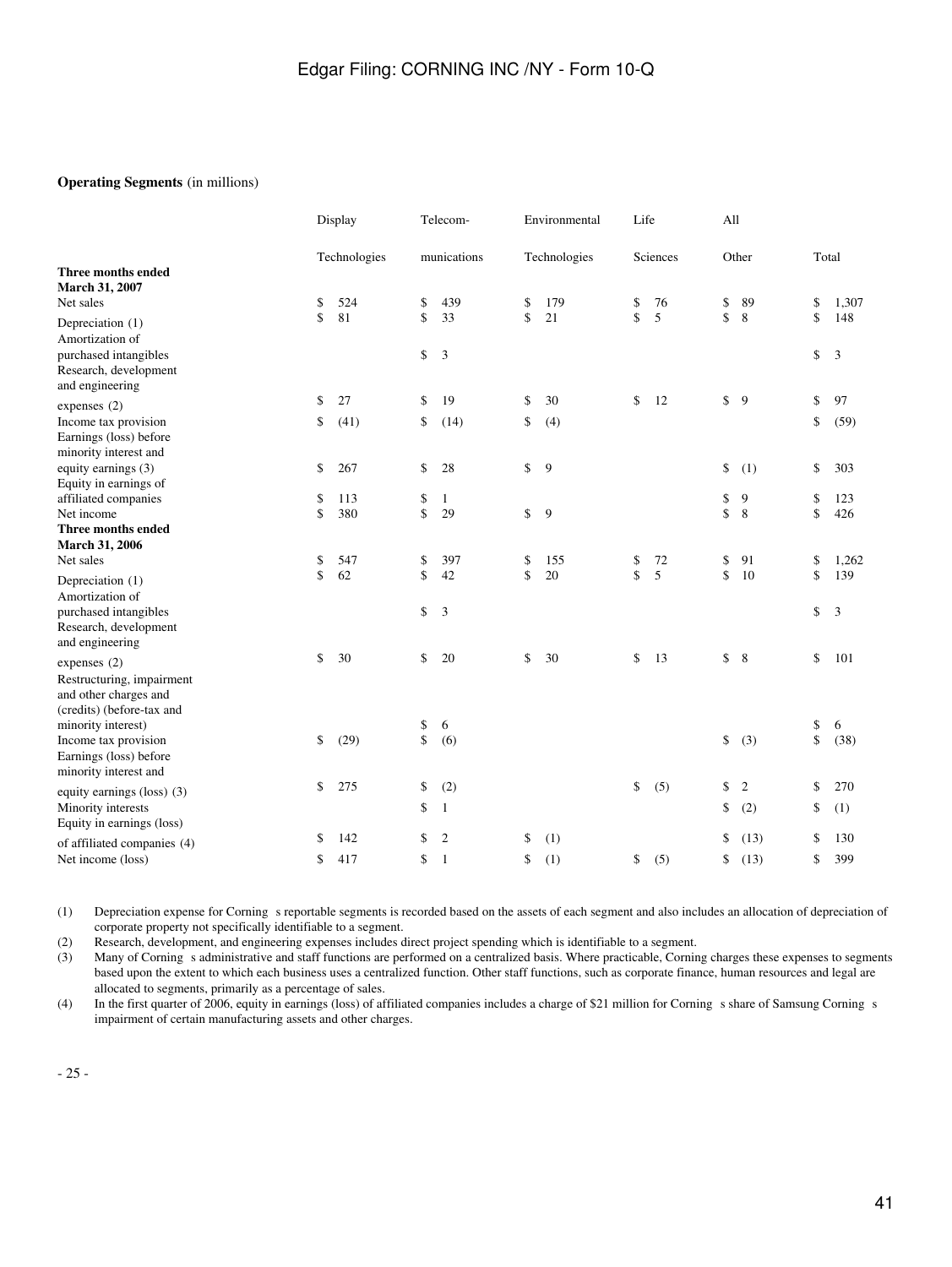A reconciliation of reportable segment net income to consolidated net income follows (in millions):

|                                                                | Three months ended |       |    |       |  |  |
|----------------------------------------------------------------|--------------------|-------|----|-------|--|--|
|                                                                | March 31,          |       |    |       |  |  |
|                                                                | 2007               |       |    | 2006  |  |  |
| Net income of reportable segments                              | \$                 | 426   | \$ | 399   |  |  |
| Unallocated amounts:                                           |                    |       |    |       |  |  |
| Net financing costs (1)                                        |                    | 8     |    | (8)   |  |  |
| Stock-based compensation expense                               |                    | (36)  |    | (32)  |  |  |
| Exploratory research (2)                                       |                    | (28)  |    | (21)  |  |  |
| Corporate contributions                                        |                    | (14)  |    | (8)   |  |  |
| Equity in earnings of affiliated companies, net of impairments |                    | 93    |    | 70    |  |  |
| Asbestos settlement (3)                                        |                    | (110) |    | (185) |  |  |
| Other corporate items (4)                                      |                    | (12)  |    | 42    |  |  |
| Net income                                                     | S.                 | 327   | S. | 257   |  |  |

- (1) Net financing costs include interest expense, interest income, and interest costs and investment gains associated with benefit plans.
- (2) Exploratory research includes \$10 million of spending in 2007 on development programs such as silicon on glass, green lasers and micro-reactors.
- (3) The asbestos settlement arrangement to be incorporated into the Pittsburgh Corning Corporation (PCC) reorganization plan, when the reorganization plan becomes effective, will require Corning to relinquish its equity interest in PCC, contribute its equity interest in Pittsburgh Corning Europe (PCE), and 25 million shares of Corning common stock to a trust. Corning also agreed to make cash payments over the six years from the effective date of the settlement and to assign certain insurance policy proceeds from its primary insurance and a portion of its excess insurance at the time of the settlement. The asbestos liability requires adjustment to fair value based upon movements in Corning s common stock price prior to contribution of the shares to the trust as well as change in the estimated fair value of the other components of the settlement offer. In the first quarter of 2007 and 2006, Corning recorded a charge of \$101 million and \$182 million, respectively, to reflect the movement in Corning s common stock price in each year and changes of \$9 million and \$3 million, respectively, to reflect changes in the estimated fair value of the other components of the settlement offer.
- (4) Other corporate items include the tax impact of the unallocated amounts. In addition, the following items are also included: In the first quarter of 2007, loss of \$15 million from the repurchase of \$223 million principal amount of our 6.25% Euro notes due 2010.

In the first quarter of 2006, a \$38 million tax benefit from the release of our valuation allowance on Germany trade taxes.

The sales of each of our reportable operating segments are concentrated across a relatively small number of customers. In the first quarter of 2007, this small number of customers, which individually accounted for 10% or more of each segment s sales, represented the following concentration of segment sales:

- In the Display segment, four customers accounted for 72% of total segment sales.
- In the Telecommunications segment, three customers accounted for 33% of total segment sales.
- In the Environmental Technologies segment, three customers accounted for 74% of total segment sales.

In the Life Sciences segment, one customer accounted for 48% of segment sales.

A significant amount of specialized manufacturing capacity for our Display Technologies segment is concentrated in Taiwan and Japan. It is at least reasonably possible that the use of a facility located outside of an entity s home country could be disrupted. Due to the specialized nature of the assets, it would not be possible to find replacement capacity quickly. Accordingly, loss of these facilities could produce a near-term severe impact to our display business and the Company as a whole.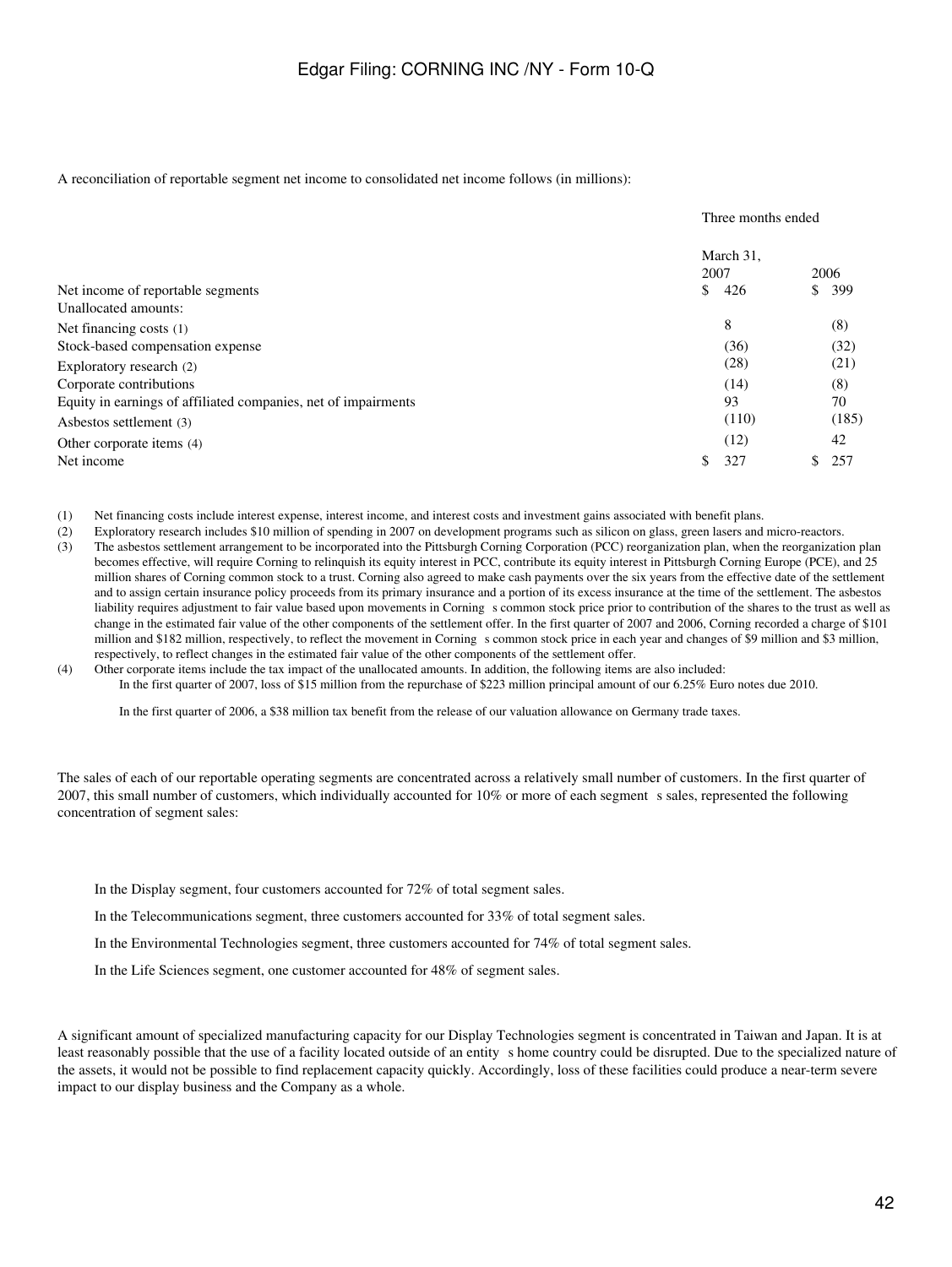- 26 -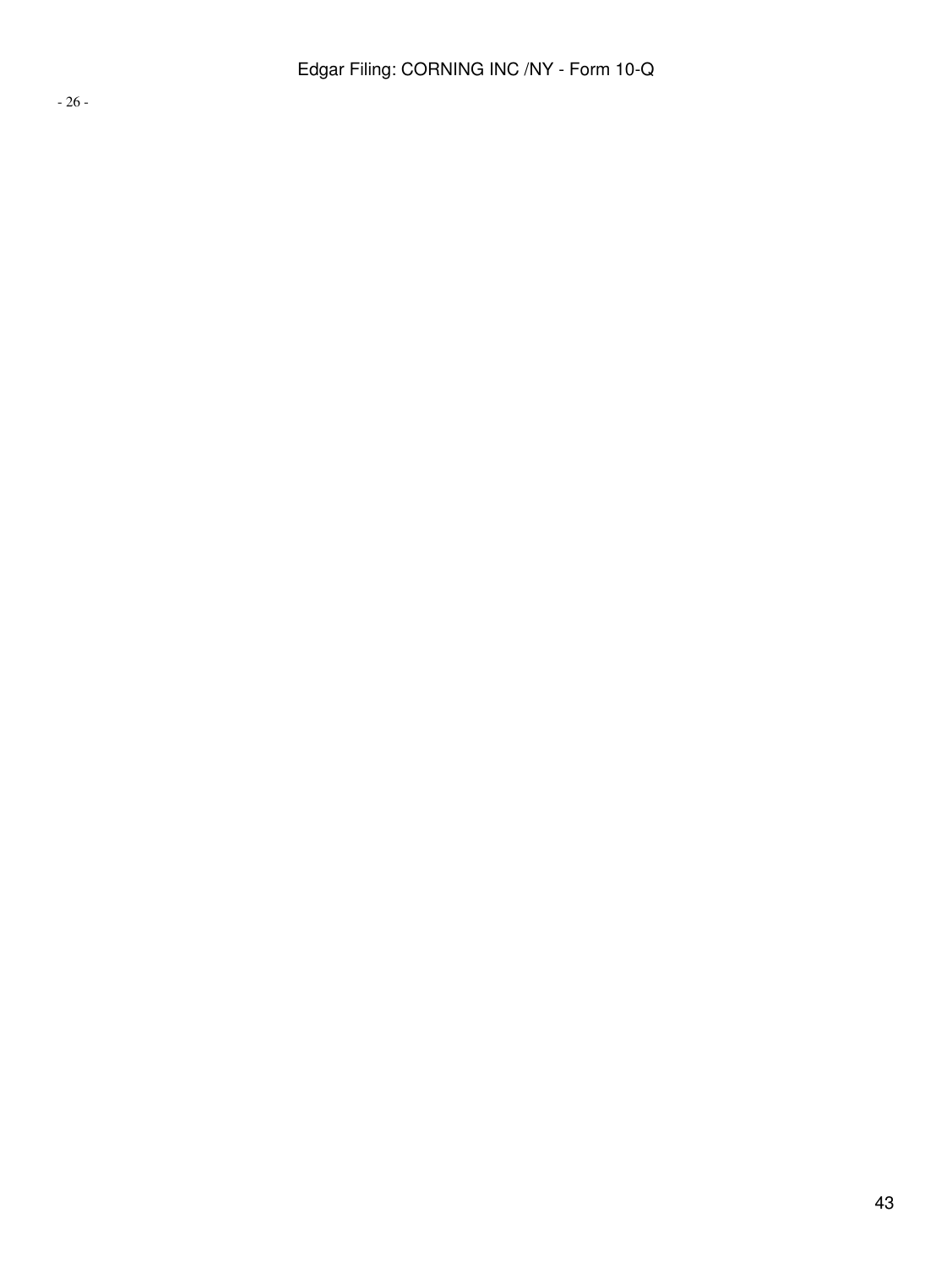### ITEM 2. MANAGEMENT S DISCUSSION AND ANALYSIS OF FINANCIAL CONDITION AND RESULTS OF

### OPERATIONS

### **OVERVIEW**

Our key priorities for 2007 remain unchanged from the previous three years: protect our financial health, improve our profitability, and invest in the future. During the first quarter of 2007, we made the following progress against these priorities:

### *Financial Health*

Our balance sheet remains strong, and we generated significant positive cash flows from operating activities.

In the first quarter, we repurchased \$223 million of our 6.25% Euro notes due in 2010.

Our debt to capital ratio declined from 19% at December 31, 2006, to 16% at March 31, 2007.

Operating cash flow in the first quarter of 2007 was \$193 million.

### *Profitability*

For the three months ended March 31, 2007, we generated net income of \$327 million or \$0.20 per share compared to net income of \$257 million or \$0.16 per share for the same period in 2006. The improvement in net income was due largely to the following items:

Lower asbestos settlement expense of \$110 million in the first quarter of 2007 compared to expense of \$185 million for the same period last year resulting from the change in fair value of Corning s asbestos settlement liability. The change in fair value for the asbestos settlement liability was primarily attributable to the change in the value of 25 million shares of Corning s common stock to be contributed to the proposed settlement. For additional information on this matter, refer to Note 3 (Commitments and Contingencies) to the consolidated financial statements.

Higher sales and increased net income in the Telecommunications operating segment.

An increase in equity earnings primarily driven by the absence of an impairment charge for Samsung Corning which was recognized in the first quarter of last year.

Improvements in net income were offset somewhat by the absence of a \$38 million valuation allowance release for a portion of the Companys German deferred tax assets recorded in the first quarter of 2006.

### *Investing in Our Future*

We continue to focus on the future and on what we do best creating and making keystone components that enable high-technology systems. We remain committed to investing in research, development, and engineering to drive innovation and continue to work on technologies for glass substrates for active matrix liquid crystal display (LCD) glass substrates, diesel filters and substrates in response to tightening emissions control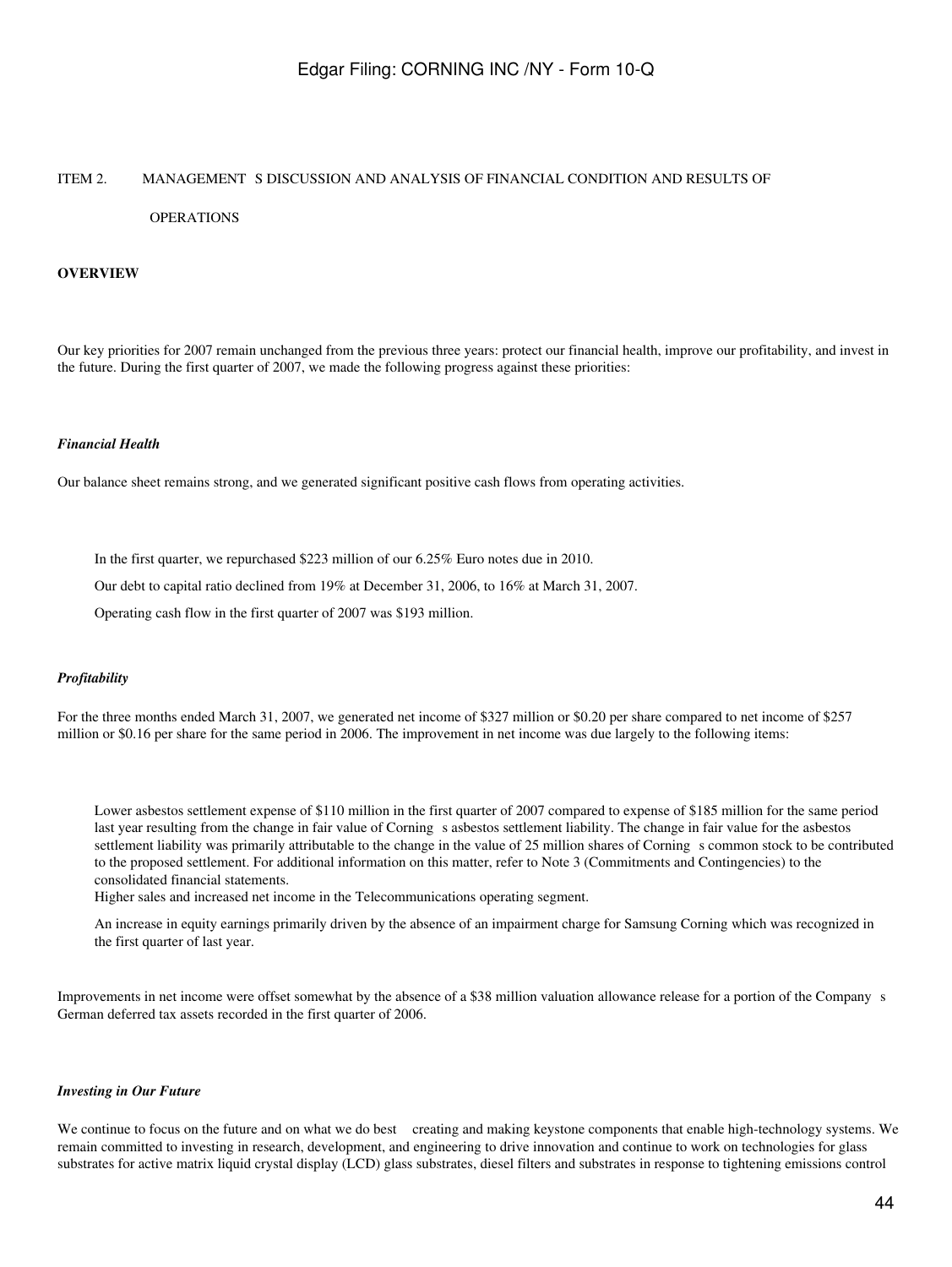standards, and the optical fiber and cable and hardware and equipment that enable fiber-to-the-premises.

Our research, development and engineering expenses for the three months ended March 31, 2007, increased by \$6 million when compared to the same period last year but remained constant as percentage of net sales. We believe our spending levels are adequate to support our technology and innovation strategies.

Capital spending totaled \$262 million and \$280 million in the first quarter of 2007 and 2006, respectively. We remain committed to investing in manufacturing capacity to match increased demand in our businesses. As a result, capital expenditures are heavily focused on expanding manufacturing capacity for LCD glass substrates in the Display Technologies segment and diesel products in the Environmental Technologies segment. We expect our 2007 capital spending to be in the range of \$1.1 billion to \$1.2 billion, of which approximately \$700 million will be directed toward our Display Technologies segment and approximately \$100 million will be directed toward our Environmental Technologies segment. In addition, in April 2007, we announced a \$300 million facility improvement plan for the Company s Sullivan Park Research and Development campus near Corning, New York. The expansion is expected to be completed over a six-year period.

- 27 -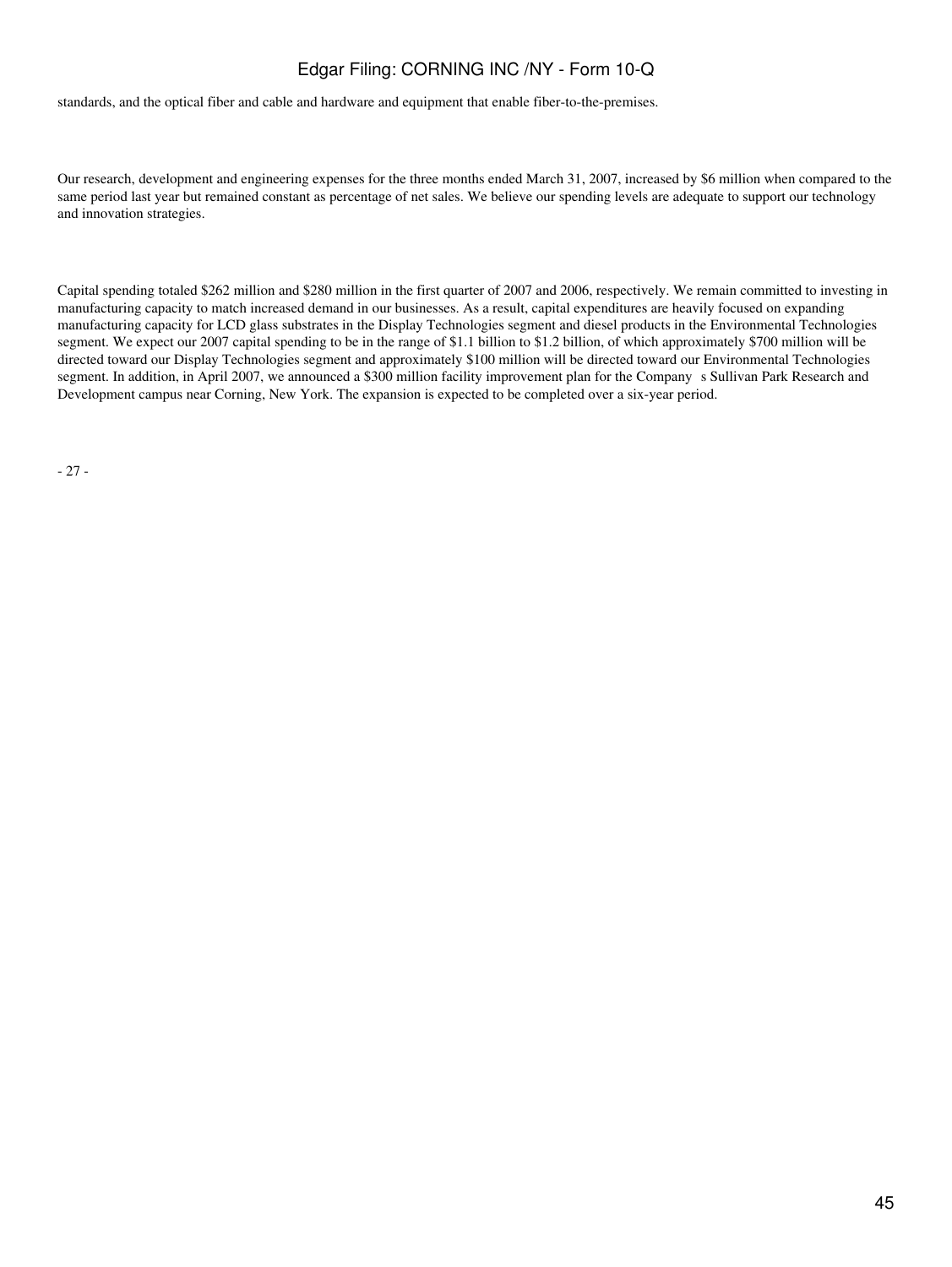## **RESULTS OF OPERATIONS**

Selected highlights for the third quarter follow (dollars in millions):

|                                                                                            | Three months ended March 31, |                         |    | % Change    |               |
|--------------------------------------------------------------------------------------------|------------------------------|-------------------------|----|-------------|---------------|
|                                                                                            |                              | 2007                    |    | 2006        | $07$ vs. $06$ |
| Net sales                                                                                  | \$                           | 1,307                   | \$ | 1,262       | $4\%$         |
| Gross margin<br>(gross margin %)                                                           | \$                           | 591<br>45%              | \$ | 573<br>45%  | 3%            |
| Selling, general and administrative expenses<br>(as a $%$ of net sales)                    | \$                           | 214<br>16%              | \$ | 223<br>18%  | $(4)$ %       |
| Research, development and engineering expenses<br>(as a $%$ of net sales)                  | \$                           | 130<br>$10\%$           | \$ | 124<br>10%  | $5\%$         |
| Restructuring, impairment and other charges<br>(as a $\%$ of net sales)                    | \$                           | $\overline{0}$<br>$0\%$ | \$ | 6<br>$0\%$  | $(100)\%$     |
| Asbestos settlement<br>(as a $\%$ of net sales)                                            | \$                           | 110<br>8%               | \$ | 185<br>15%  | (41)%         |
| Income before income taxes<br>(as a $\%$ of net sales)                                     | \$                           | 167<br>13%              | \$ | 56<br>$4\%$ | 198%          |
| (Provision) benefit for income taxes<br>(as a % of net sales)                              | \$                           | (56)<br>(4)%            | \$ | 2<br>$0\%$  | $(2,900)\%$   |
| Equity in earnings of affiliated companies, net of impairments<br>(as a $\%$ of net sales) | \$                           | 216<br>17%              | \$ | 200<br>16%  | 8%            |
| Net income<br>(as a $%$ of net sales)                                                      | \$                           | 327<br>25%              | \$ | 257<br>20%  | 27%           |

## *Net Sales*

For the three months ended March 31, 2007, the net sales increase compared to the same period in 2006 was the result of year-over-year increased volumes in the Telecommunications and Environmental Technologies segments offset somewhat by lower sales in the Display Technologies segment. For Display Technologies, sales volume increases were more than offset by price declines. Movements in foreign exchange rates did not have a significant impact on sales for the first quarter of 2007 when compared with the first quarter of 2006.

### *Cost of Sales*

The types of expenses included in the cost of sales line item are: raw materials consumption, including direct and indirect materials; salaries, wages and benefits; depreciation and amortization; production utilities; production-related purchasing; warehousing (including receiving and inspection); repairs and maintenance; inter-location inventory transfer costs; production and warehousing facility property insurance; rent for production facilities; and other production overhead.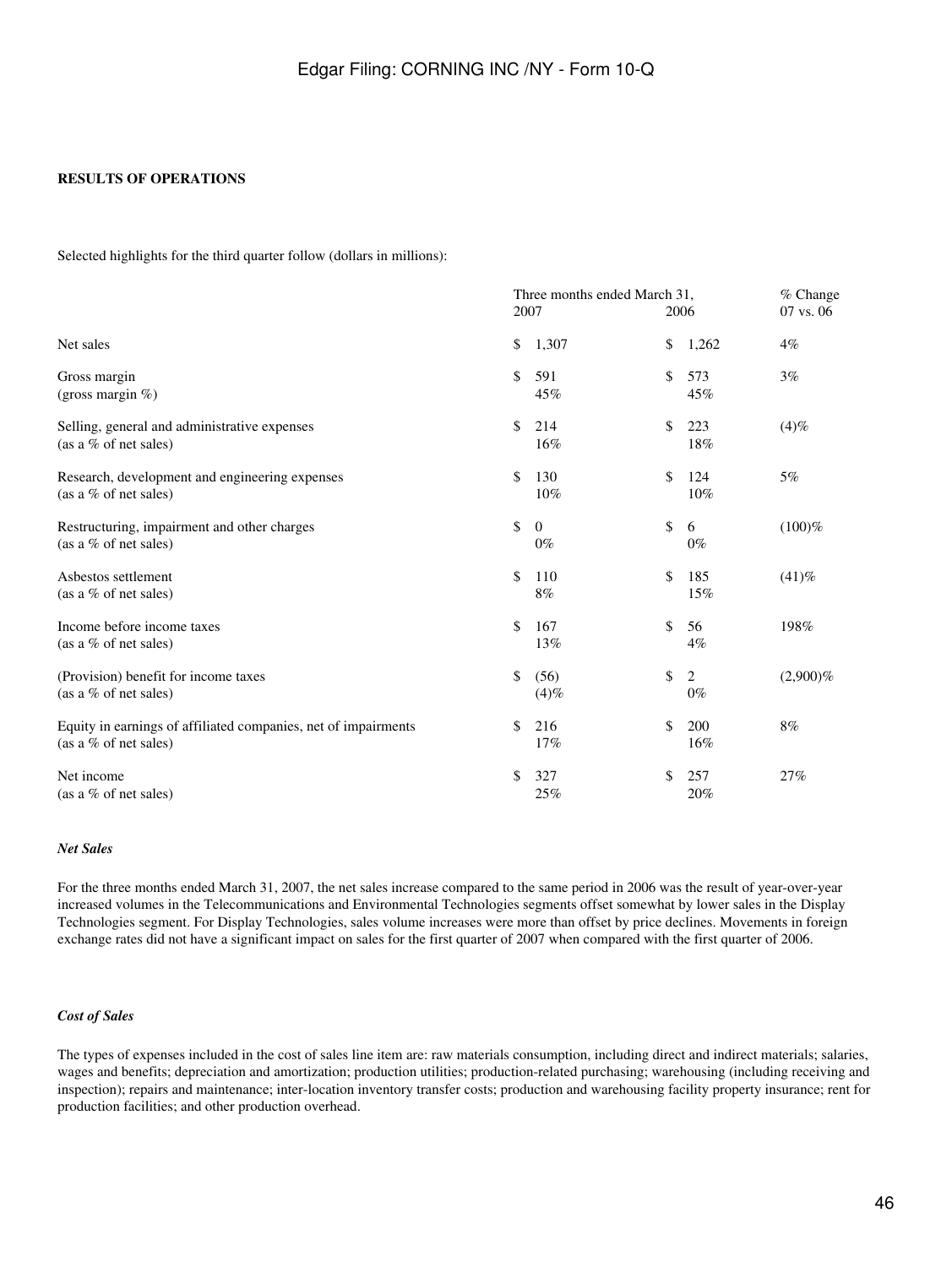## *Gross Margin*

As a percentage of net sales, gross margin for the first quarter of 2007 was even with the same period last year. The improvement in overall gross margin dollars was due primarily to increased sales of the Telecommunications segment.

- 28 -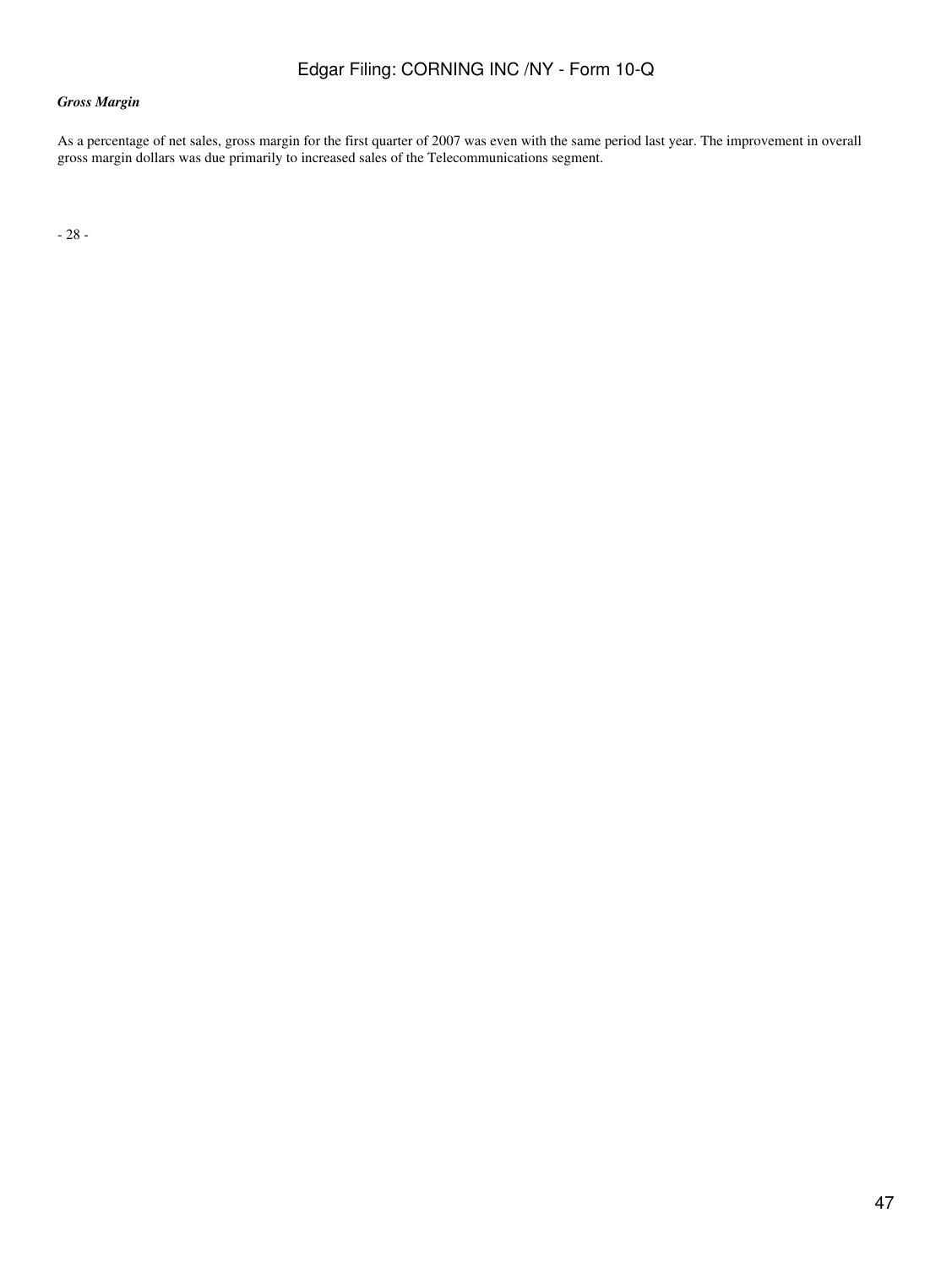### *Selling, General and Administrative Expenses*

For the first quarter of 2007, selling, general, and administrative expenses decreased \$9 million when compared to the same period in 2006. As a percentage of sales, the decline equaled 2% for the first quarter of 2007 when compared to the first quarter of 2006. The decline in selling, general, administrative expenses was primarily due to lower compensation-related expenses in the first quarter of 2007 when compared to the first quarter of 2006.

The types of expenses included in the selling, general and administrative expenses line item are: salaries, wages and benefits; stock-based compensation expense; travel; sales commissions; professional fees; depreciation and amortization, utilities, and rent for administrative facilities.

#### *Research, Development and Engineering Expenses*

Research, development and engineering expenses increased by \$6 million in the first quarter of 2007 when compared to the same period last year but remained consistent as a percentage of net sales. Expenditures are currently focused on our Display Technologies, Environmental Technologies and Telecommunications segments as we strive to capitalize on the growth opportunities in those segments.

### *Restructuring, Impairment and Other Charges*

There were no restructuring, impairment, and other charges recorded in the first quarter of 2007. In the first quarter of 2006, we recorded \$6 million of restructuring expenses for revisions to existing plans. Refer to Note 2 (Restructuring, Impairment and Other Charges) to the consolidated financial statements for additional information.

#### *Asbestos Settlement*

The asbestos settlement activity relates to changes in the estimated fair value of certain items to be contributed by Corning under the Pittsburgh Corning Corporation (PCC) asbestos settlement agreement if the PCC Plan of Reorganization receives judicial approval. For additional information on this matter, refer to Note 3 (Commitments and Contingencies) to the consolidated financial statements and Part II Other Information, Item 1. Legal Proceedings.

#### *Income Before Income Taxes*

In addition to the items identified above, the following items had an impact on the results of our income before income taxes:

|                                                 | Three months ended March 31, |      |  |
|-------------------------------------------------|------------------------------|------|--|
|                                                 | 2007                         | 2006 |  |
| Loss on repurchases and retirement of debt, net | $\frac{(15)}{2}$             |      |  |
| Movements in exchange rates                     |                              | (23) |  |

### *Provision for Income Taxes*

Our provision for income taxes and the related tax rates follow (in millions):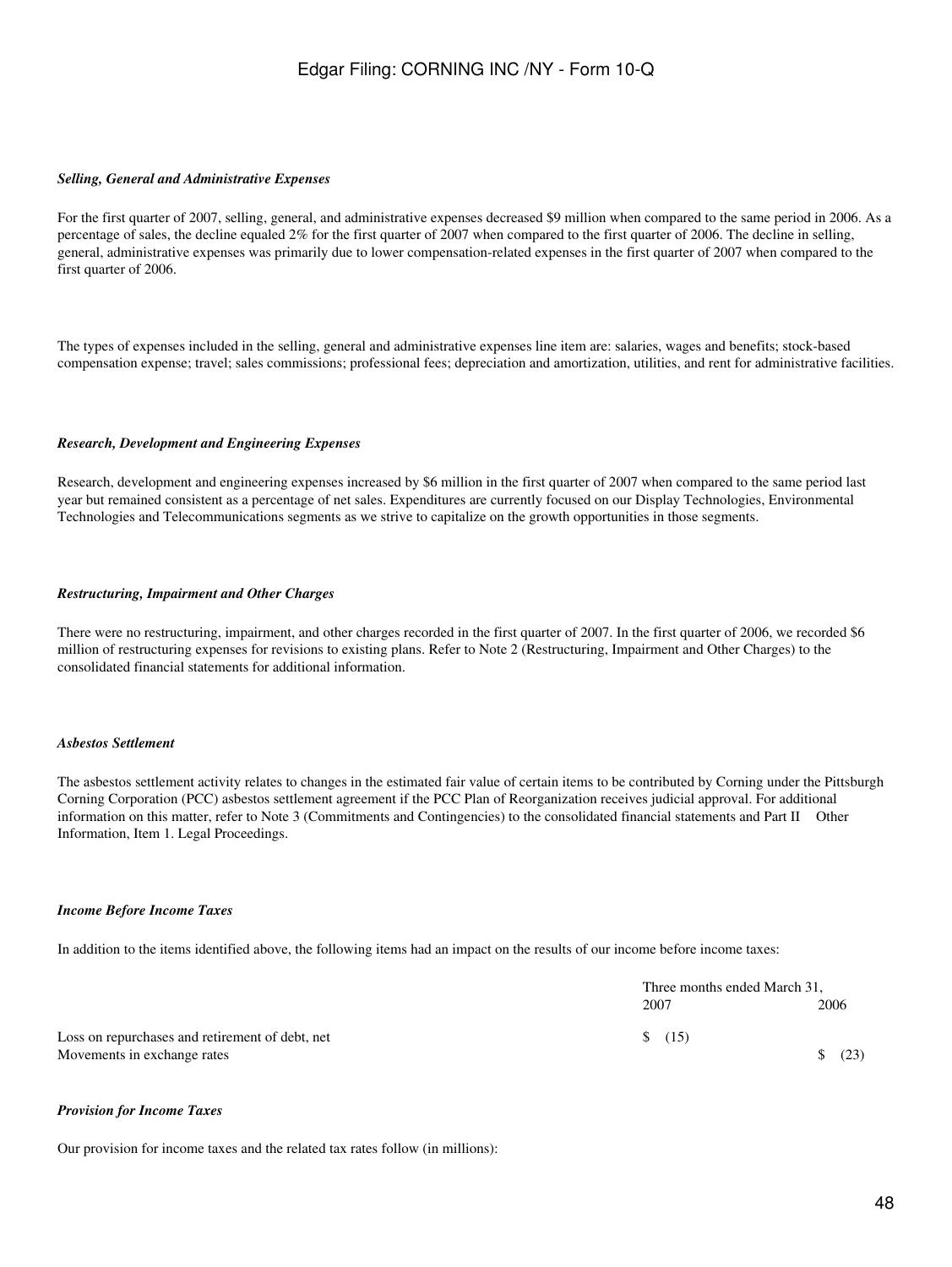|                                      |              | Three months ended March 31, |      |                   |  |
|--------------------------------------|--------------|------------------------------|------|-------------------|--|
|                                      | 2007         |                              | 2006 |                   |  |
| Provision (benefit) for income taxes | <sup>S</sup> | -56                          |      | $\frac{1}{2}$ (2) |  |
| Effective tax (benefit) rate         |              | 33.5%                        |      | $(3.6)\%$         |  |

For the three months ended March 31, 2007, the effective tax rate reflected the following items:

The impact of not recording tax benefits (expenses) on losses (income) generated in the U.S. until an appropriate level of profitability is reached and sustained in the U.S.

The benefit of tax holidays and investment credits in Taiwan.

The impact of discrete items for which no tax benefit was recorded, including asbestos settlement expense of \$110 million and a loss on the repurchase of debt of \$15 million. Refer to Notes 3 (Commitments and Contingencies) and 4 (Debt) to the consolidated financial statements for additional information. Discrete items increased our effective tax rate by 14.3 percentage points.

- 29 -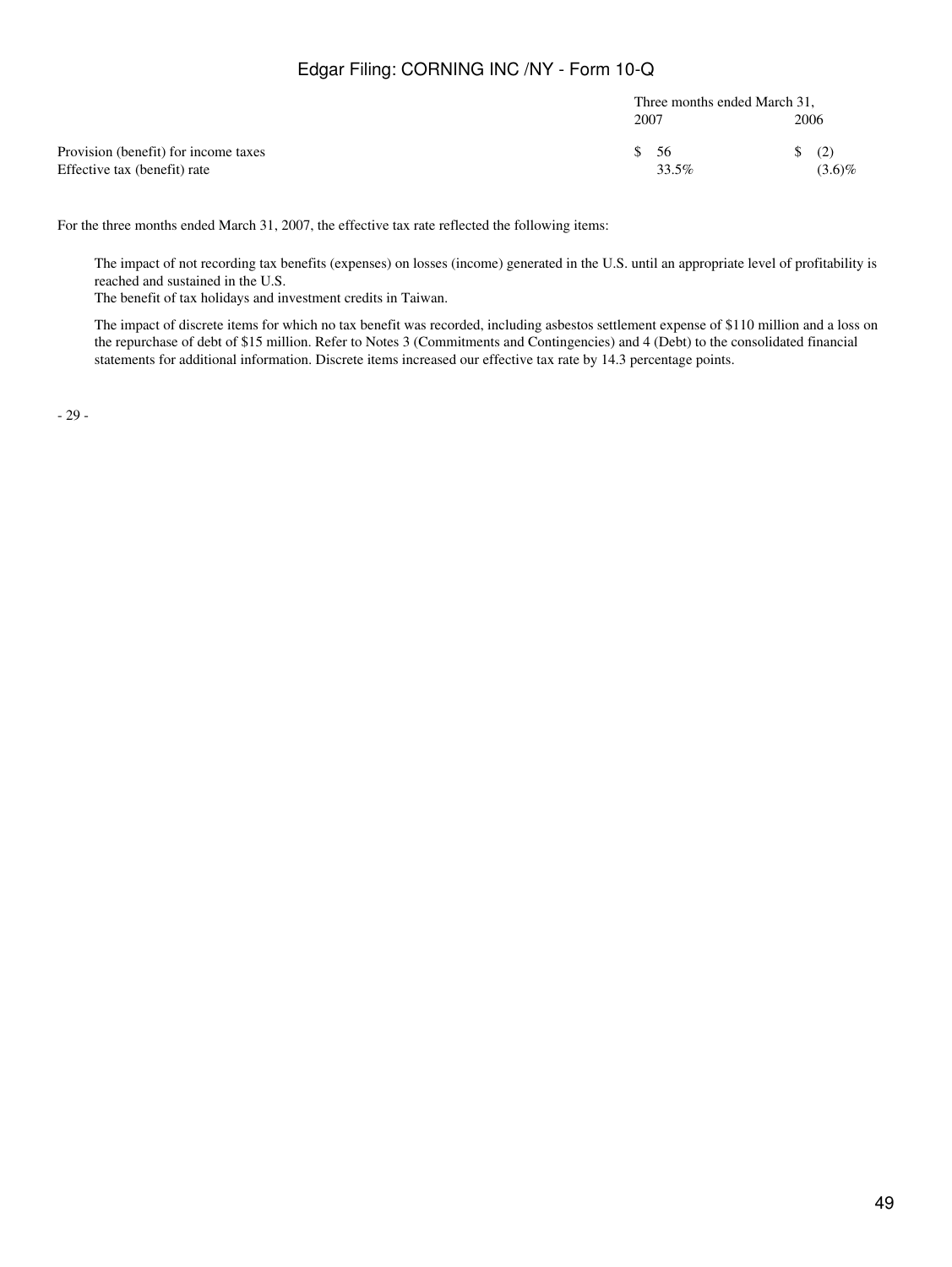For the three months ended March 31, 2006, the effective tax rate reflected the following items:

The impact of not recording tax benefits (expenses) on losses (income) generated in the U.S. until an appropriate level of profitability is reached and sustained in the U.S.

The benefit of tax holidays and investment credits in Taiwan and China.

The release of a \$38 million valuation allowance on a portion of our German tax benefits because we achieved an appropriate level of profitability in certain of our German operations leading us to conclude that it is more likely than not that tax benefits are realizable and the impact of discrete items for which no tax benefit was recorded, including asbestos settlement expense of \$185 million. Refer to Note 3 (Commitments and Contingencies) to the consolidated financial statements for additional information about this item. The net impact of the release of the valuation allowance and the other discrete items reduced our effective tax rate by 18.5 percentage points.

As more fully described in Note 7 (Income Taxes) to the consolidated financial statements in the 2006 Form 10-K, all of our U.S. deferred tax assets had full valuation allowances at December 31, 2006 and this continues to be the case at March 31, 2007. We will maintain this valuation allowance until an appropriate level of profitability is sustained or we are able to develop tax planning strategies that enable us to conclude that it is more likely than not that our U.S. deferred tax assets are realizable. Until then, we will not record tax benefits (expenses) on losses (income) generated in the U.S.

Certain foreign subsidiaries in China and Taiwan are operating under tax holiday arrangements. The nature and extent of such arrangements vary. The benefits of such arrangements phase out in various years (2006 through 2011) according to the specific terms and schedules of the relevant taxing jurisdictions. The impact of the tax holidays on our effective tax rate is a reduction in the rate of 8 percentage points and 38 percentage points for the three months ended March 31, 2007 and 2006, respectively.

We adopted the provisions of FASB Interpretation No. 48, Accounting for Uncertainty in Income Taxes, (FIN 48) effective January 1, 2007. As a result of the implementation of FIN 48, we recognized a \$25 million increase in the liability for unrecognized tax benefits and a decrease to the January 1, 2007 balance of retained earnings of \$4 million. The amount of unrecognized tax benefits at January 1, 2007 is \$56 million of which \$38 million would impact the Company s effective tax rate, if recognized.

Refer to Note 5 (Income Taxes) to the consolidated financial statements for additional information.

### *Equity in Earnings of Affiliated Companies, Net of Impairments*

The following provides a summary of equity in earnings of associated companies (in millions):

|                           | Three months ended March 31, |      |  |      |
|---------------------------|------------------------------|------|--|------|
|                           | 2007                         |      |  | 2006 |
| Samsung Corning Precision |                              | -113 |  | 140  |
| Dow Corning Corporation   |                              | 92   |  | 69   |
| <b>Samsung Corning</b>    |                              | (1)  |  | (22) |
| All other                 |                              | 12   |  |      |
| Total equity earnings     |                              | -216 |  | 200  |

Equity earnings for the first quarter of 2007 reflected earnings increases for Dow Corning Corporation and Samsung Corning, offset somewhat by a decline in equity earnings from Samsung Corning Precision, when compared to the same period in 2006. The decline in equity earnings for Samsung Corning Precision is explained in the discussion of the performance of our Display Technologies segment.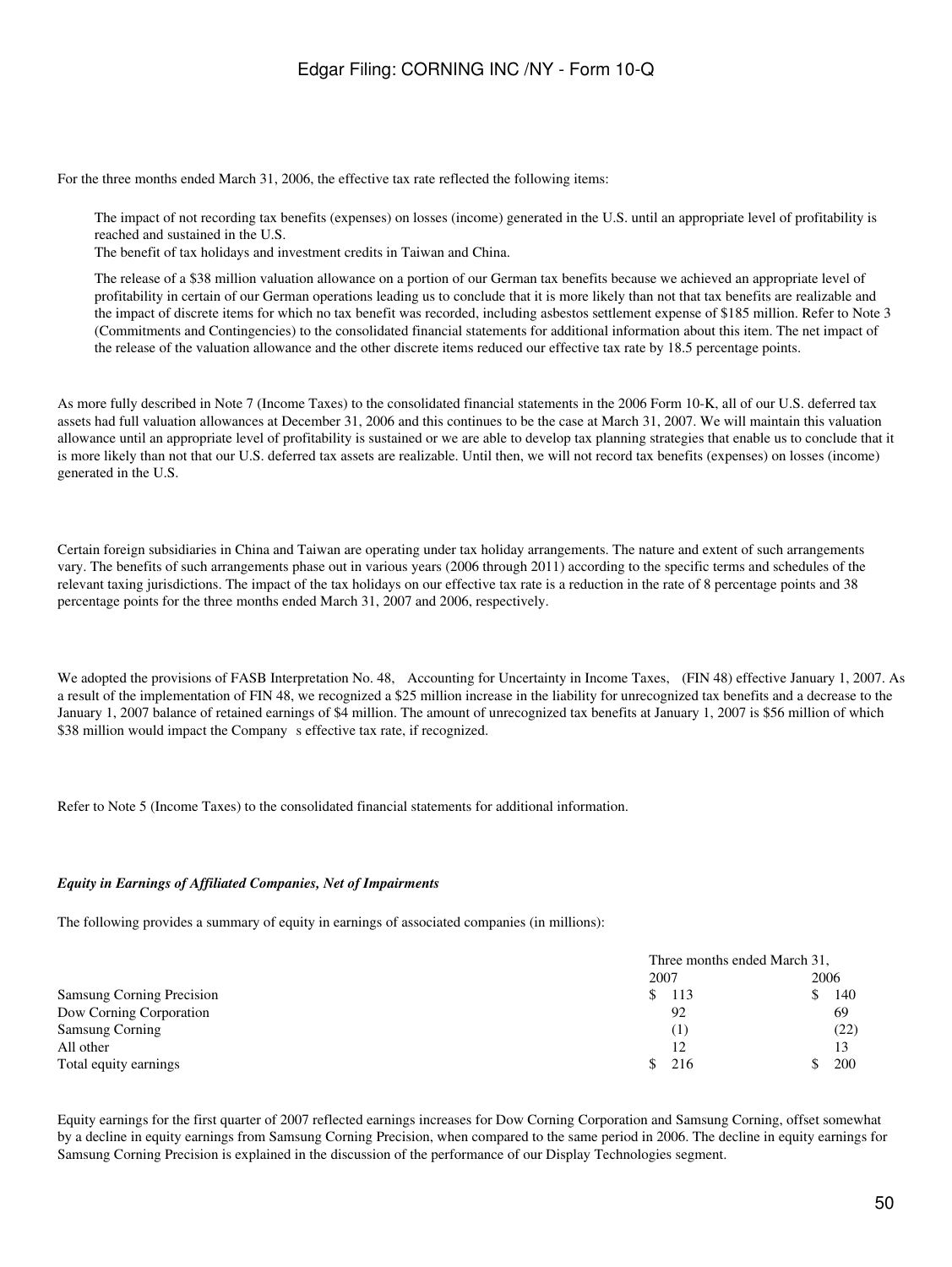The improvement in equity earnings recognized from Dow Corning for the three months ended March 31, 2007, compared to the same period in 2006, was largely attributable to a 15% increase in sales volume and the impact of a lower effective tax rate.

- 30 -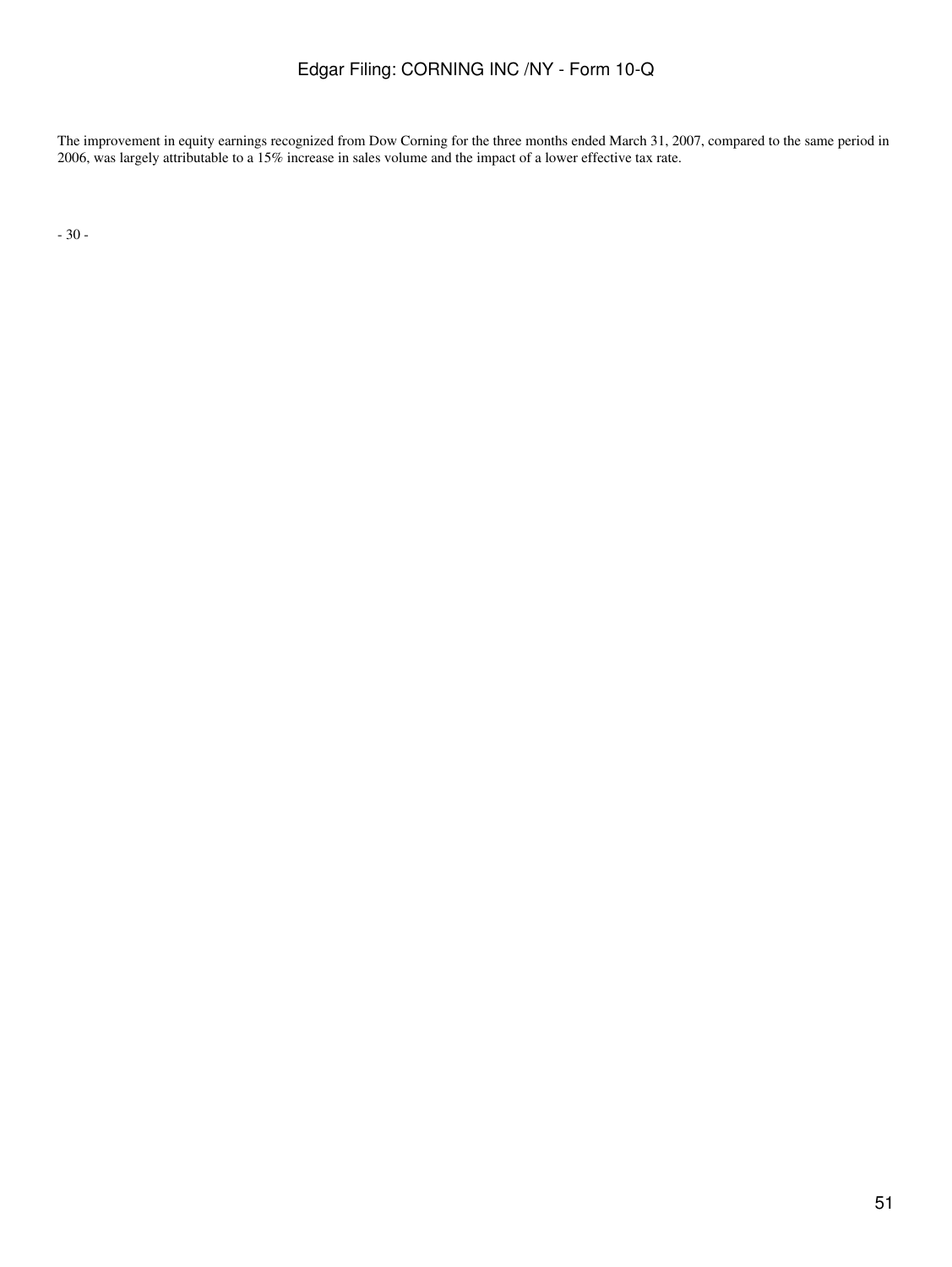The improvement in Samsung Corning sequity earnings was primarily due to the absence of an impairment charge, which was recognized in the first quarter of last year. In the first quarter of 2006, Corning reduced its investment in Samsung Corning by \$21 million due to an impairment of long-lived assets incurred by Samsung Corning.

In 2003, 2005, and 2006, Samsung Corning recorded significant fixed asset and other impairment charges. As the conventional television glass market is expected to be negatively impacted by continued strong growth in the LCD glass market, it is reasonably possible that Samsung Corning may incur additional restructuring or impairment charges or operating losses in the foreseeable future. Samsung Corning is currently investing in several developing businesses which Samsung Corning management believes will offset the decline in conventional television glass market over time. Should these new businesses not achieve expected results, additional operating losses, asset impairments, and restructuring charges are likely to occur, and Samsung Corning s long-term financial viability may come into question. These events could result in Corning incurring an additional impairment of its investment in Samsung Corning. Corning s management believes it is more likely than not that an impairment of our investment will occur in the foreseeable future. Corning s investment in Samsung Corning was \$249 million at March 31, 2007.

Refer to Note 9 (Investments) to the consolidated financial statements for additional information relating to Samsung Corning Precision, Dow Corning, and Samsung Corning s operating results.

### *Net Income*

As a result of the above, our net income and per share data follow (in millions, except per share amounts):

|                                            | Three months ended March 31, |                    |  |        |  |
|--------------------------------------------|------------------------------|--------------------|--|--------|--|
|                                            |                              | 2007               |  | 2006   |  |
| Net income                                 | S.                           | - 327              |  | \$ 257 |  |
| Basic earnings per common share            | S.                           | 0.21               |  | \$0.17 |  |
| Diluted earnings per common share          |                              | $\frac{1}{2}$ 0.20 |  | \$0.16 |  |
| Shares used in computing per share amounts |                              |                    |  |        |  |
| Basic earnings per common share            |                              | 1.563              |  | 1.541  |  |
| Diluted earnings per common share          |                              | 1,600              |  | 1.592  |  |

### **OPERATING SEGMENTS**

Our reportable operating segments include Display Technologies, Telecommunications, Environmental Technologies, and Life Sciences. The Environmental Technologies reportable segment is an aggregation of our Automotive and Diesel operating segments, as these two segments share similar economic characteristics, products, customer types, production processes and distribution methods. The following provides a brief description of the products and markets served by each reportable segment:

Display Technologies - manufactures liquid crystal display glass for flat panel displays;

Telecommunications - manufactures optical fiber and cable, and hardware and equipment components for the telecommunications industry;

Environmental Technologies - manufactures ceramic substrates and filters for automobile and diesel applications; and

Life Sciences - manufactures glass and plastic consumables for pharmaceutical and scientific applications.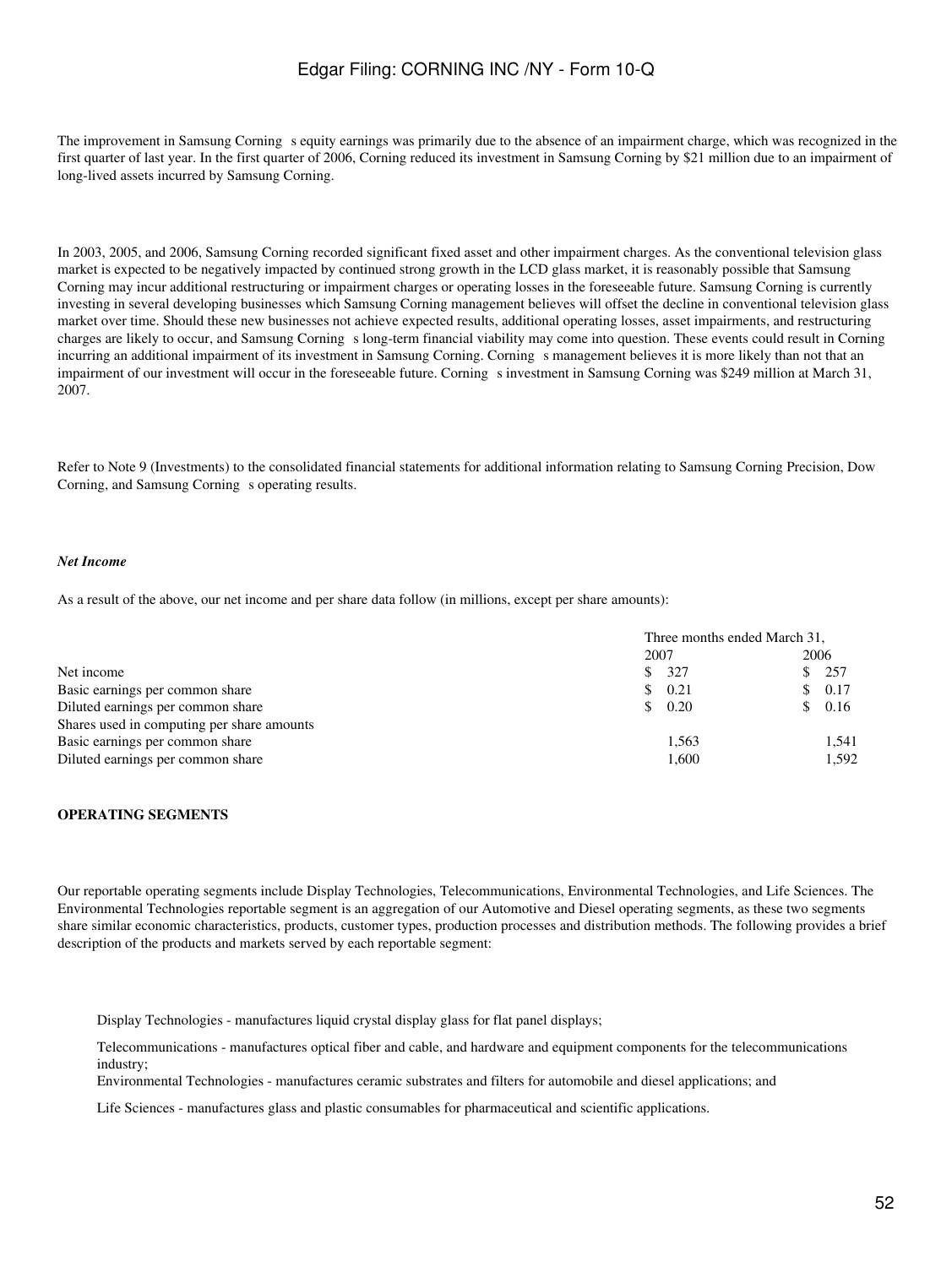All other operating segments that do not meet the quantitative threshold for separate reporting have been grouped as All Other.

We prepared the financial results for our reportable segments on a basis that is consistent with the manner in which we internally disaggregate financial information to assist in making internal operating decisions. We included the earnings of equity affiliates that are closely associated with our operating segments in the respective segment s net income. We have allocated certain common expenses among segments differently than we would for stand-alone financial information prepared in accordance with GAAP. Segment net income may not be consistent with measures used by other companies. The accounting policies of our reportable segments are the same as those applied in the consolidated financial statements.

- 31 -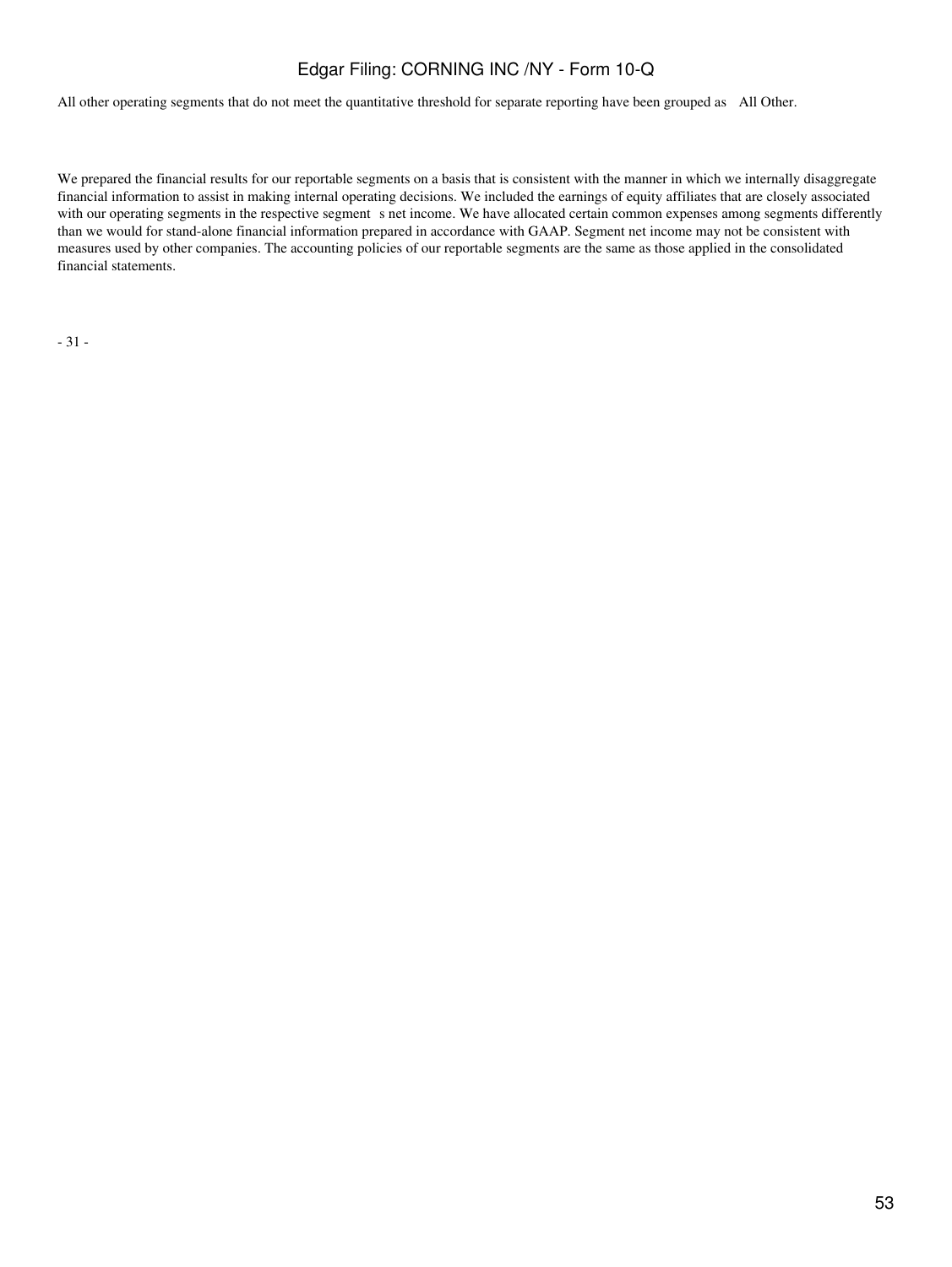## *Display Technologies*

The following table provides net sales and other data for the Display Technologies segment (in millions):

|                                         | Three months ended March 31, | % Change   |                      |
|-----------------------------------------|------------------------------|------------|----------------------|
|                                         | 2007                         | 2006       | $07 \text{ vs. } 06$ |
| Net sales                               | \$524                        | -547<br>S. | $(4)\%$              |
| Income before equity earnings           | 267<br>SS.                   | 275<br>SS. | $(3)\%$              |
| Equity earnings of affiliated companies | 113                          | 142        | $(20)\%$             |
| Net income                              | 380                          | 417        | $(9)$ %              |

The decrease in net sales for the first quarter of 2007 compared to the first quarter of 2006 reflects volume gains of 13% (measured in square feet of glass sold) which were more than offset by price declines. Year-over-year volume gains are driven by increased LCD monitor and TV market penetration, demand for larger-size substrates (generation 5 and above), and continued strong demand for glass for notebook computers. As demand for LCD television increases, we expect this business to become more seasonal. As expected, first quarter 2007 volume declined 12% from the seasonally strong fourth quarter of 2006. Although prices were down significantly compared to last year, prices declined only slightly compared to the fourth quarter of 2006 as we implemented a new pricing strategy at the beginning of 2007.

For the first quarter of 2007, large-size glass substrates accounted for 85% of total sales volumes, compared to 80% for the first quarter of 2006. Because the sales of the Display Technologies segment are denominated in Japanese yen, our sales are susceptible to movements in the U.S. dollar Japanese yen exchange rate. Sales in the first quarter of 2007 were not significantly impacted by movements in foreign exchange rates when compared to the first quarter of 2006.

For the three months ended March 31, 2007, income before equity earnings was down slightly resulting from a decrease in sales offset somewhat by lower manufacturing and operating expenses and an increase in royalty income from Samsung Corning Precision. Corning licenses certain of its patents to Samsung Corning Precision, as well as to third parties, which generate royalty income. Refer to Note 9 (Investments) to the consolidated financial statements for more information about related party transactions.

The decline in our equity earnings from Samsung Corning Precision for the first quarter of 2007 compared to the first quarter of 2006 was due to a decrease in sales. In the first quarter of 2007, net sales at Samsung Corning Precision reflected volume gains of 23%, which were more than offset by the impact of price declines when compared to the same period last year. First quarter 2007 volume declined 5%, and prices declined in the upper single digits (expressed as a percent) when compared to the fourth quarter of 2006. Equity earnings for the first quarter of 2007 were also impacted by an increase in manufacturing, operating, and royalty expenses. The impact of movements in foreign exchange rates was not significant during the first quarter of 2007 when compared to the same period last year. Equity earnings from Samsung Corning Precision are susceptible to movements in the U.S. dollar Japanese yen and U.S. dollar Korean won exchange rates.

The Display Technologies segment has a concentrated customer base comprised of LCD panel and color filter makers primarily located in Japan and Taiwan. On October 1, 2006, AU Optronics Corporation (AUO), a customer of the Display Technologies segment, completed its previously announced merger with Quanta Display Inc. (QDI), another customer of Corning s Display Technologies segment. In addition, through two recently announced transactions, AUO now holds a 49% equity stake in Toppan CFI, a subsidiary of Toppan Printing Co., Ltd., also a customer of the Display Technologies segment. As a result of these transactions, AUO, QDI, and Toppan CFI are considered to be a single customer reported as AUO. For the first quarter of 2007, AUO (including QDI and Toppan CFI), Chi Mei Optoelectronics Corporation, and Sharp Corporation, which individually accounted for more than 10% of segment net sales, accounted for 72% of segment sales when combined.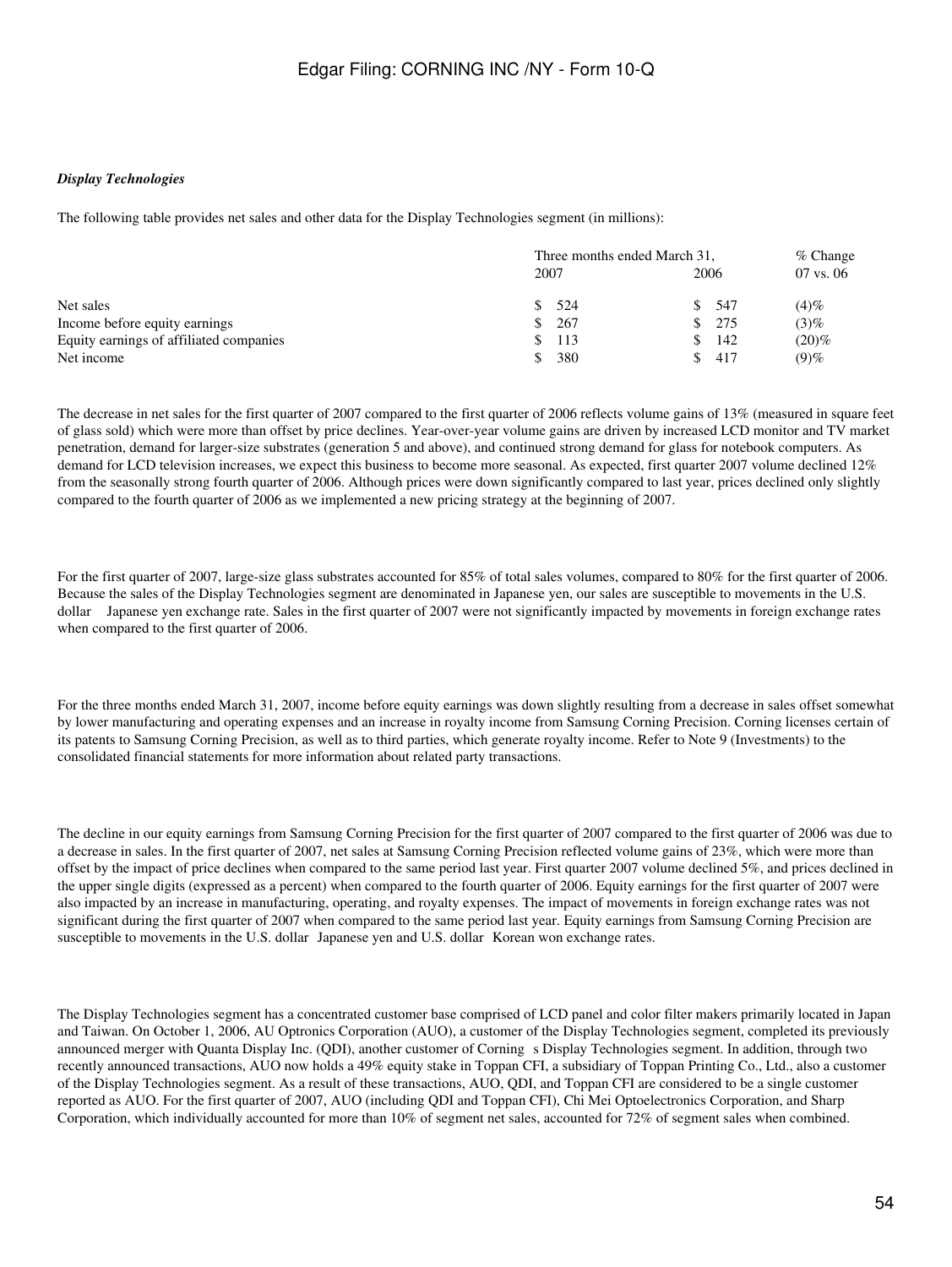In addition, Samsung Corning Precision s sales are concentrated across a small number of its customers. For the three months ended March 31, 2007, sales to two LCD panel makers located in Korea, Samsung Electronics Co., Ltd. and LG Phillips LCD Co., Ltd., accounted for approximately 93% of Samsung Corning Precision sales.

- 32 -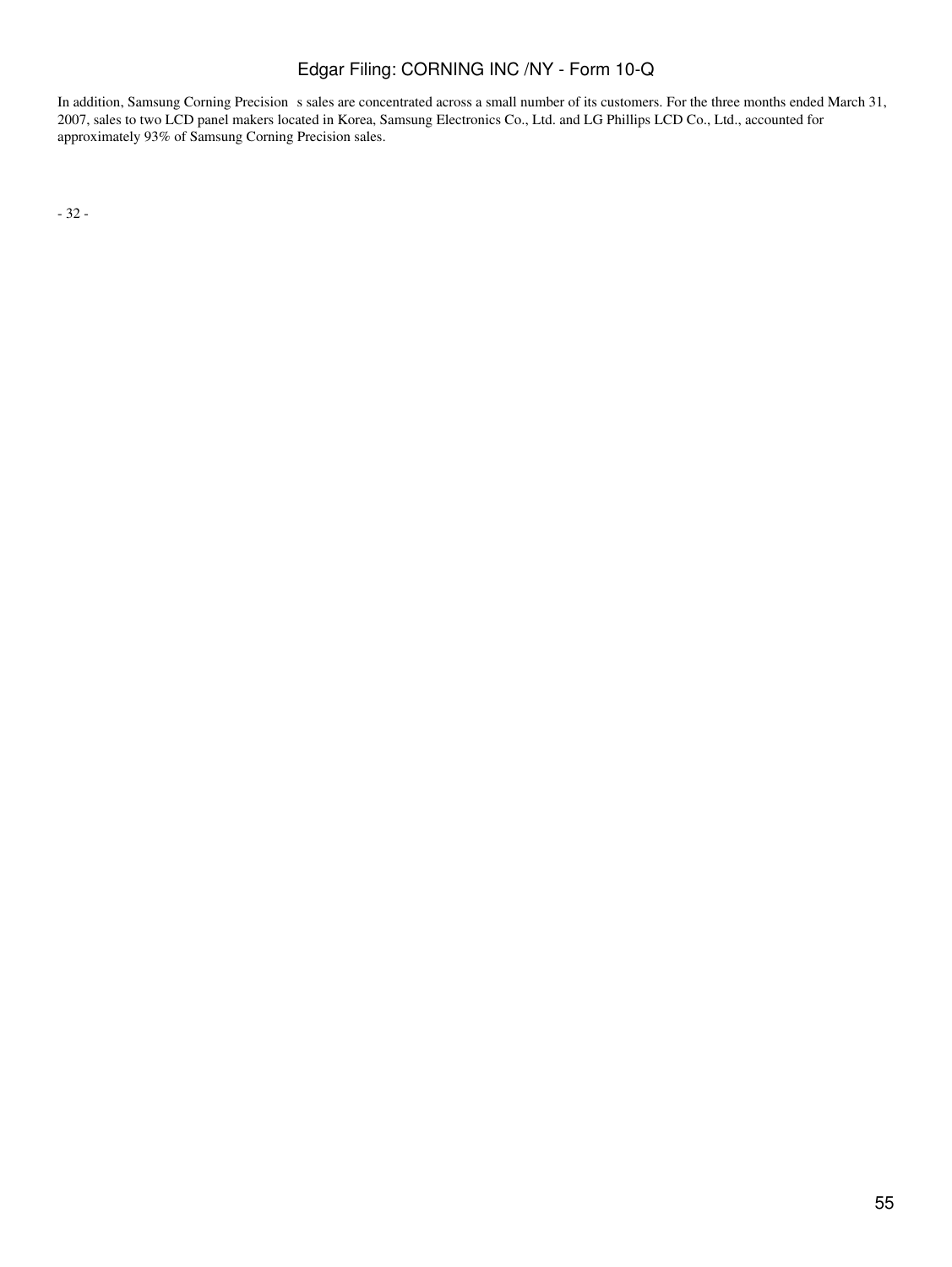In 2005 and 2004, Corning and several customers entered into long-term purchase and supply agreements in which the Display Technologies segment agreed to supply large-size glass substrates to the customers over periods of up to six years. As part of the agreements, these customers agreed to make advance cash deposits to Corning for a portion of the contracted glass to be purchased. In the first quarter of 2007, Corning did not receive any customer deposit payments and issued \$33 million in credit memoranda. In the first quarter of 2006, Corning received \$13 million of deposits and issued \$21 million in credit memoranda. Refer to Note 11 (Customer Deposits) to the consolidated financial statements for additional information.

In the event the customers do not make all customer deposit installment payments or elect not to purchase the agreed upon quantities of product, subject to specific conditions outlined in the agreements, Corning may retain certain amounts of the customer deposits. If Corning does not deliver agreed upon product quantities, subject to specific conditions outlined in the agreements, Corning may be required to return certain amounts of the customer deposits.

### Outlook:

We expect to see a continuation of the overall industry growth and the trend toward large-size substrates driven by increased end market demand for LCD televisions. We have increased our estimates of volume growth in the LCD glass market to 35% to 40% in 2007. Our previous estimate was in the mid-30% range.

For the second quarter of 2007, we expect glass volumes of Corning s wholly owned business and Samsung Corning Precision to increase in the range of 8% to 12%, both individually and in the aggregate, when compared to the first quarter of 2007. Price declines in the second quarter of 2007 for Corning s wholly owned business are expected to be in the same range as the first quarter of 2007. Price declines at Samsung Corning are expected to mirror those of Corning s wholly-owned business.

Although we believe that end market demand for LCD televisions, monitors, and notebooks remains strong, we are cautious about the potential negative impact that economic conditions and political tensions could have on consumer demand. There is no assurance that the end-market rates of growth will continue at the rates experienced in recent years, that we will be able to pace our capacity expansions to actual demand, or that the rate of cost declines will offset price declines in any given period. While the industry has grown rapidly, consumer preferences for panels of differing sizes; prices; or other factors may lead to pauses in market growth. Therefore, it is possible that glass manufacturing capacity may exceed demand from time to time. In addition, changes in foreign exchange rates, principally the Japanese yen, will continue to impact the sales and profitability of this segment.

#### *Telecommunications*

The following table provides net sales and other data for the Telecommunications segment (in millions):

|                         | 2007                | Three months ended March 31, | 2006 | % Change<br>$07 \text{ vs. } 06$ |
|-------------------------|---------------------|------------------------------|------|----------------------------------|
| Net sales:              |                     |                              |      |                                  |
| Optical fiber and cable | \$211               | S                            | 205  | 3%                               |
| Hardware and equipment  | 228                 |                              | 192  | 19%                              |
| Total net sales         | 439<br>S.           | \$.                          | 397  | 11%                              |
| Net income              | <sup>\$</sup><br>29 | S.                           |      | 2.800%                           |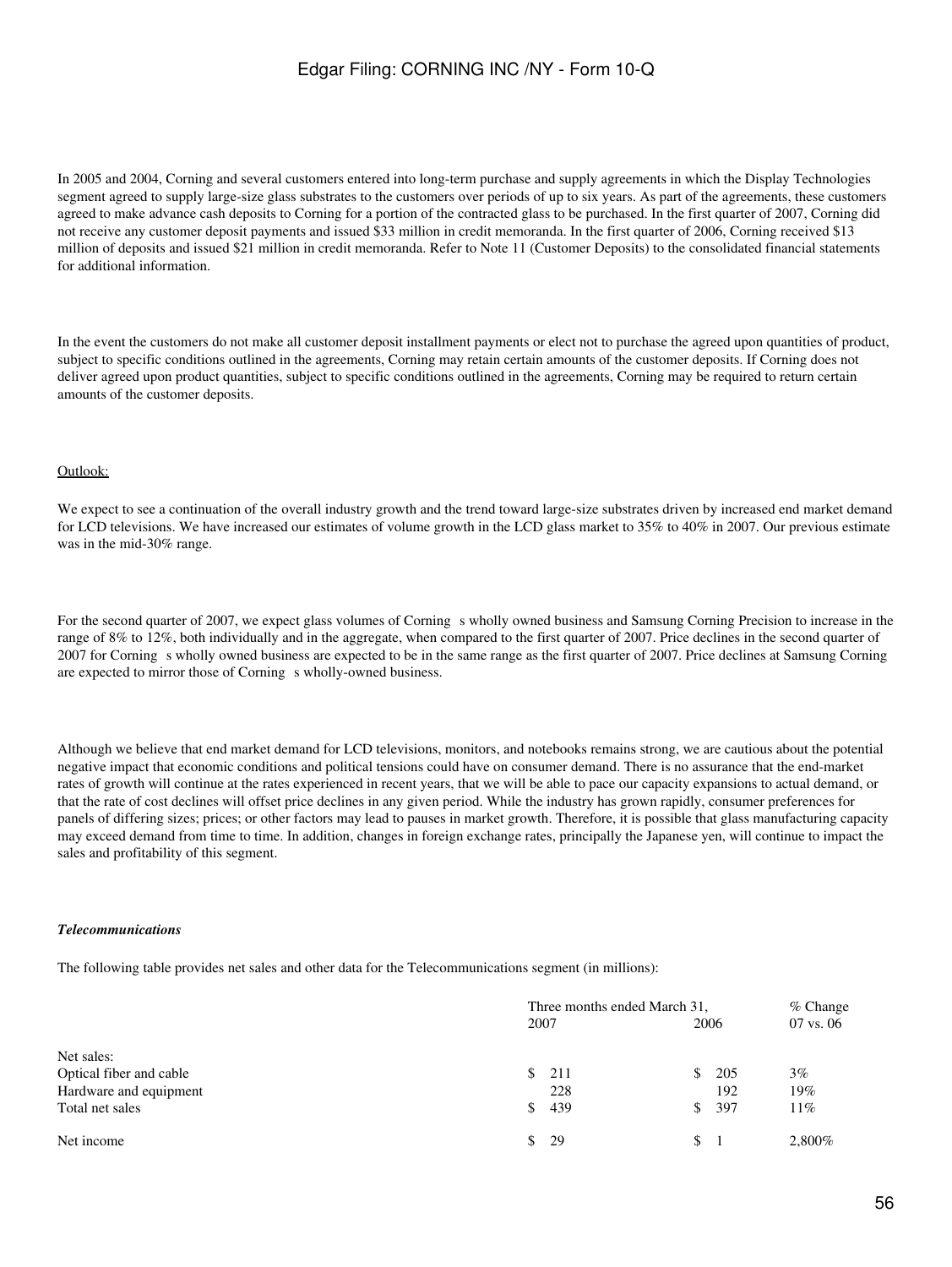For the three months ended March 31, 2007, increases in segment sales were driven by market growth for telecommunications products. Movements in foreign exchange rates, primarily the Euro, did not have a significant impact on sales for the three months ended March 31, 2007, when compared to the same periods last year.

- 33 -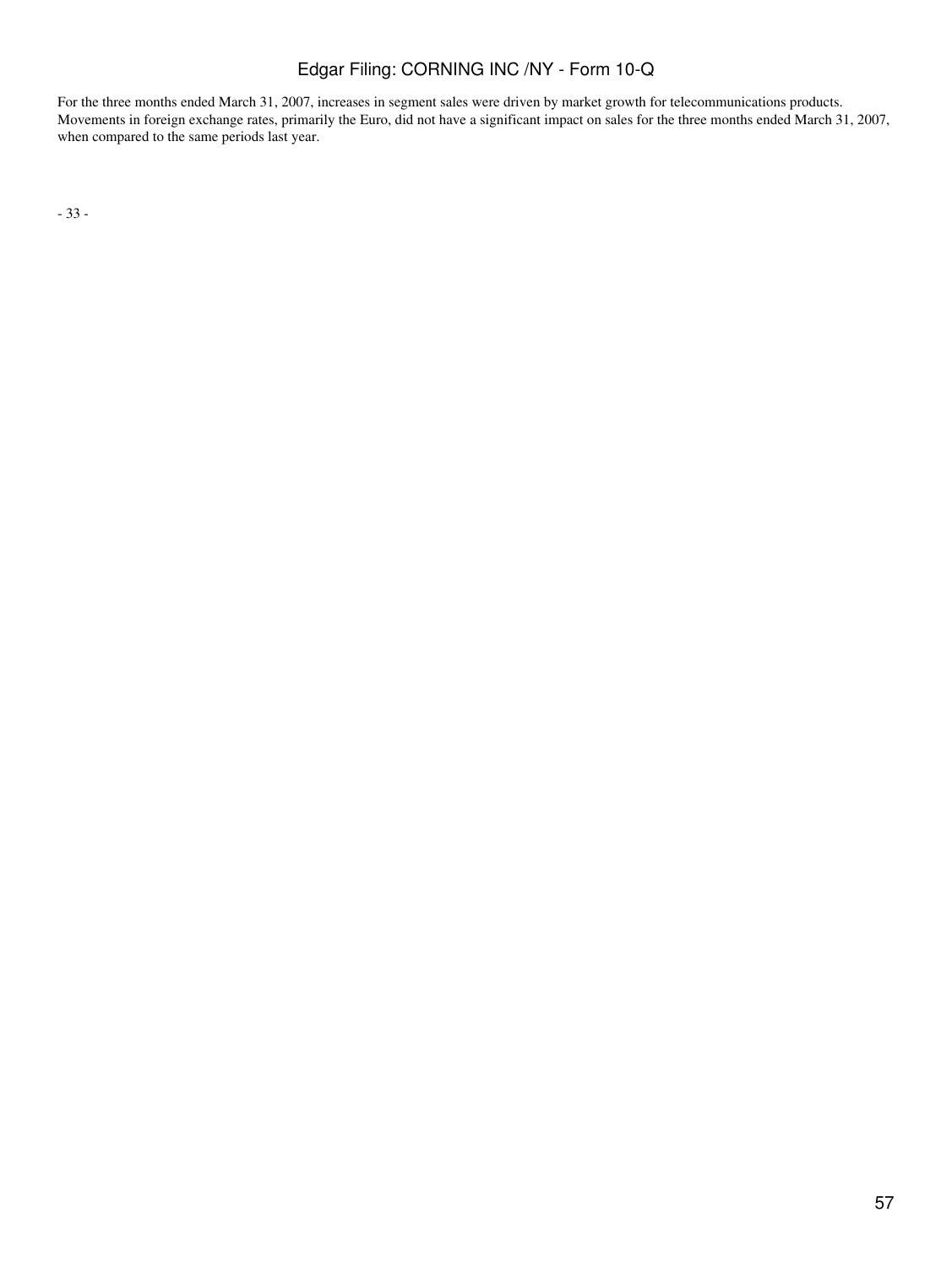Effective April 1, 2006, Advance Cable Systems (ACS), an equity company affiliate, assumed responsibility for optical cable and hardware and equipment sales in Japan. Since April 1, 2006, ACS has been accounted for under the equity method and as a result, sales for the first quarter of 2007 are not comparable to sales for the first quarter of 2006. Sales of optical cable and hardware and equipment in Japan were \$23 million in the first quarter of 2006.

The increase in net income for the three months ended March 31, 2007, when compared to the same period last year was due largely to the same factors as described above. Movements in exchange rates did not significantly impact the results for this operating segment.

The Telecommunications segment has a concentrated customer base. For the first quarter of 2007, three customers of the Telecommunications segment, which individually accounted for more than 10% of segment sales, represented 33% of total segment sales when combined.

### Outlook:

For the second quarter of 2007, we expect net sales to increase in the range of 10% to 15% when compared to the first quarter of 2007 driven by seasonality in the telecommunications business. In April 2007, we announced plans to re-open a portion of our Concord, N.C., optical fiber manufacturing facility as a result of volume growth in the optical fiber market, which has been greater than 15% over the past two years.

#### *Environmental Technologies*

The following table provides net sales and other data for the Environmental Technologies reportable operating segment (in millions):

| Three months ended March 31, |     |      |     | $%$ Change |  |  |
|------------------------------|-----|------|-----|------------|--|--|
| 2007                         |     | 2006 |     | 07 vs. 06  |  |  |
|                              |     |      |     |            |  |  |
| \$                           | 123 | \$.  | 121 | $2\%$      |  |  |
|                              | 56  |      | 34  | 65%        |  |  |
| \$                           | 179 |      | 155 | $15\%$     |  |  |
| \$                           | - 9 | \$   | (1) | 1,000%     |  |  |
|                              |     |      |     | \$         |  |  |

Increased sales of this segment for the first quarter of 2007 compared to the same period last year were due largely to improvements in the diesel product line. Diesel sales in the first quarter of 2007 reflect increased sales of heavy duty diesel products to meet the U.S. emissions regulations which went into effect on January 1, 2007. Movements in exchange rates did not have a significant impact on sales for this segment.

For the three months ended March 31, 2007, net income was up due to improvements in sales and manufacturing efficiencies when compared to the same period last year. Movements in foreign exchange rates did not have a significant impact on net income for the comparable periods.

The Environmental Technologies reportable operating segment sells to a concentrated customer base of manufacturers of catalyzers and emission control systems, who then sell to automotive and diesel engine manufacturers. Although our sales are to the emission control systems manufacturers, the use of our substrates and filters is generally required by the specifications of the automotive and diesel engine manufacturers.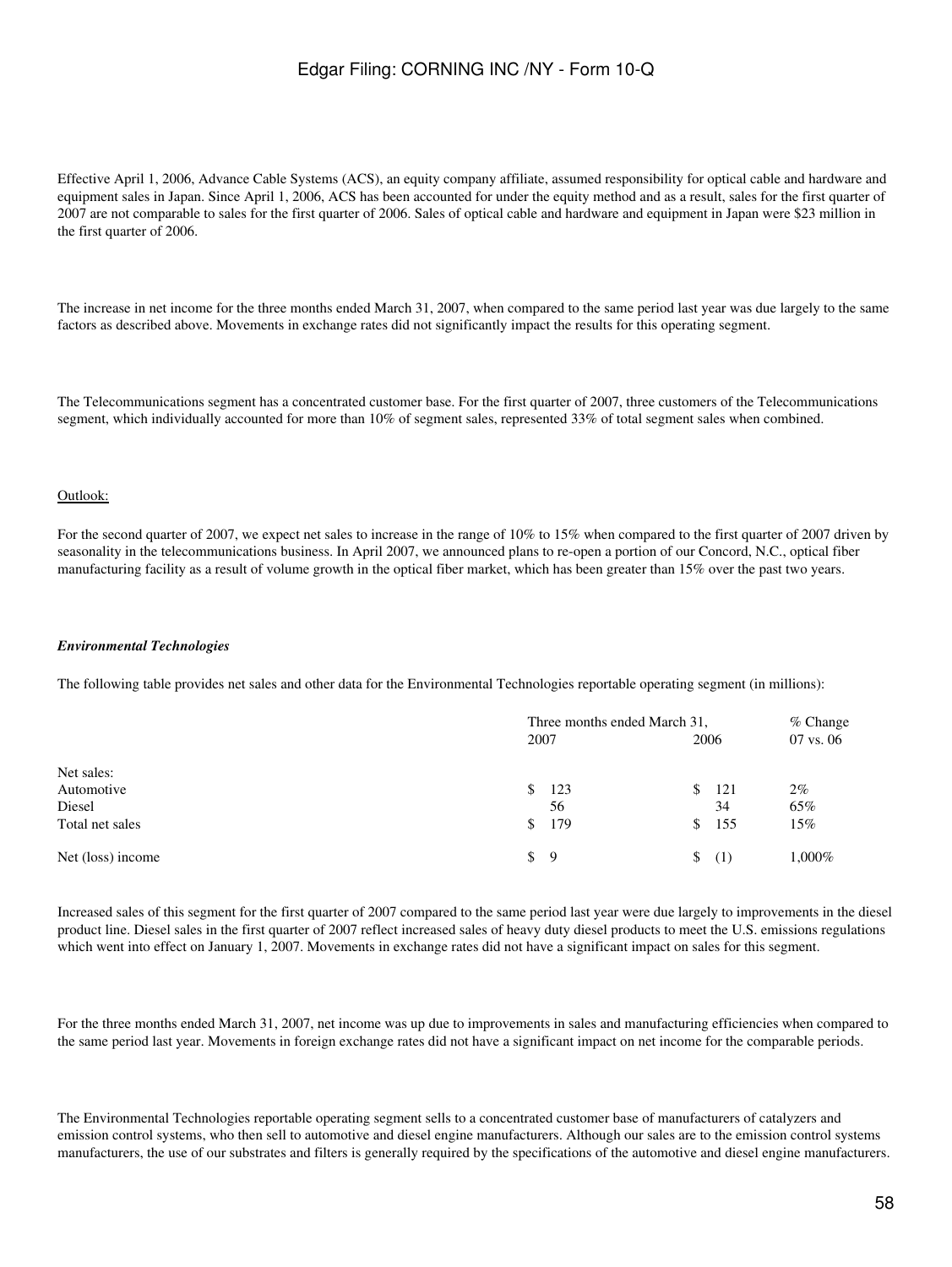For the three months ended March 31, 2007, three customers of the Environmental Technologies segment, which individually accounted for more than 10% of segment sales, accounted for 74% of total segment sales.

## Outlook:

For the second quarter of 2007, we expect net sales of this segment to be up approximately 5% when compared to the first quarter of 2007. Diesel product sales are expected to increase as demand for heavy duty diesel products continues to increase.

- 34 -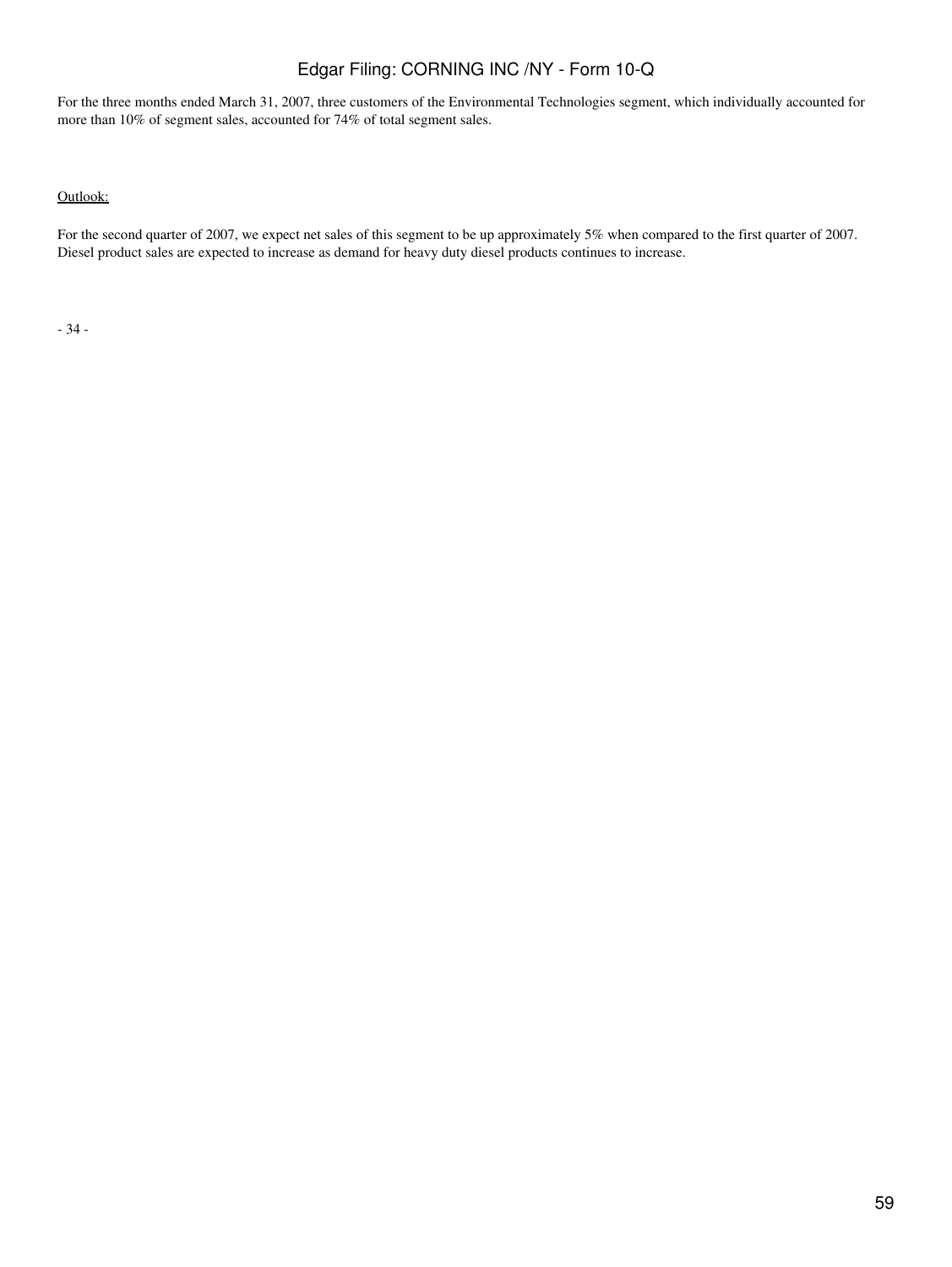## *Life Sciences*

The following table provides net sales and net (loss) income for the Life Sciences segment (in millions):

|                   |       | Three months ended March 31, |                      |  |  |
|-------------------|-------|------------------------------|----------------------|--|--|
|                   | 2007  | 2006                         | $07 \text{ vs. } 06$ |  |  |
| Net sales         | \$ 76 | $\frac{1}{2}$                | 6%                   |  |  |
| Net (loss) income |       | (5)                          | 100%                 |  |  |

Net sales for the first quarter of 2007, were up when compared to the same period last year driven by market growth and higher prices. Movements in foreign exchange rates did not have a significant impact on the comparability of sales.

For the first quarter of 2007, the reduction in net loss compared to the same period in 2006 was due to increased sales and improved manufacturing performance.

In the Life Sciences segment, one customer accounted for approximately 48% of this segment s net sales for the three month periods ended March 31, 2007.

## Outlook:

For the second quarter of 2007, we expect net sales to be up approximately 5% from the first quarter of 2007 due to seasonality in the life sciences market.

### **LIQUIDITY AND CAPITAL RESOURCES**

### *Financing Structure*

In the first quarter of 2007, we repurchased \$223 million of our 6.25% Euro notes due in 2010.

In the first quarter of 2006, we did not have any significant financing activities.

### *Capital Spending*

Capital spending totaled \$262 million and \$280 million in the first quarter of 2007 and 2006, respectively. We remain committed to investing in manufacturing capacity to match increased demand in our businesses. As a result, capital expenditures are heavily focused on expanding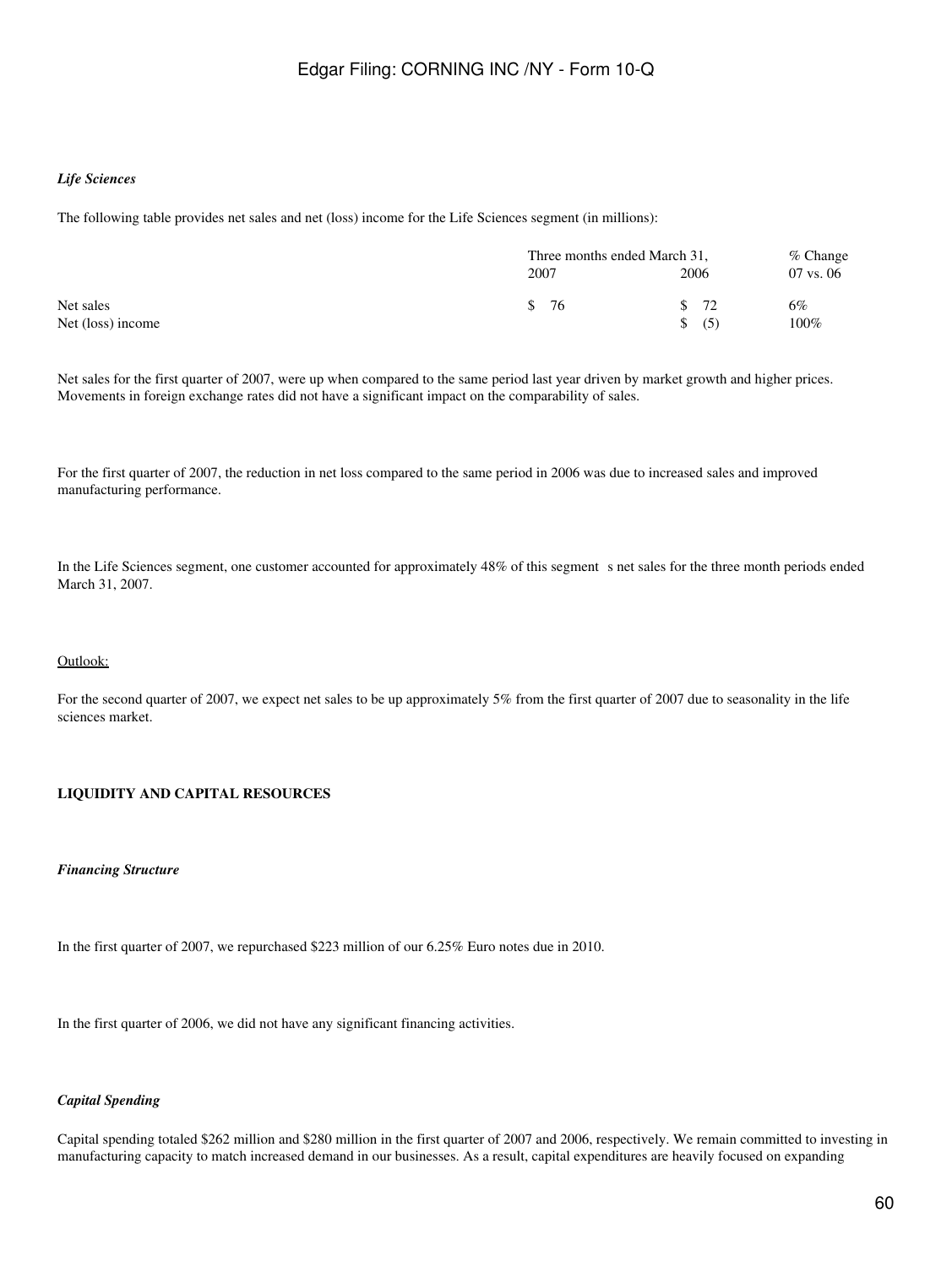manufacturing capacity for LCD glass substrates in the Display Technologies segment and diesel products in the Environmental Technologies segment. We expect our 2007 capital spending to be in the range of \$1.1 billion to \$1.2 billion, of which approximately \$700 million will be directed toward our Display Technologies segment and approximately \$100 million will be directed toward our Environmental Technologies segment. In addition, in April 2007, we announced a \$300 million facility improvement plan for the Company s Sullivan Park Research and Development campus near Corning, New York. The expansion is expected to be completed over a six-year period.

- 35 -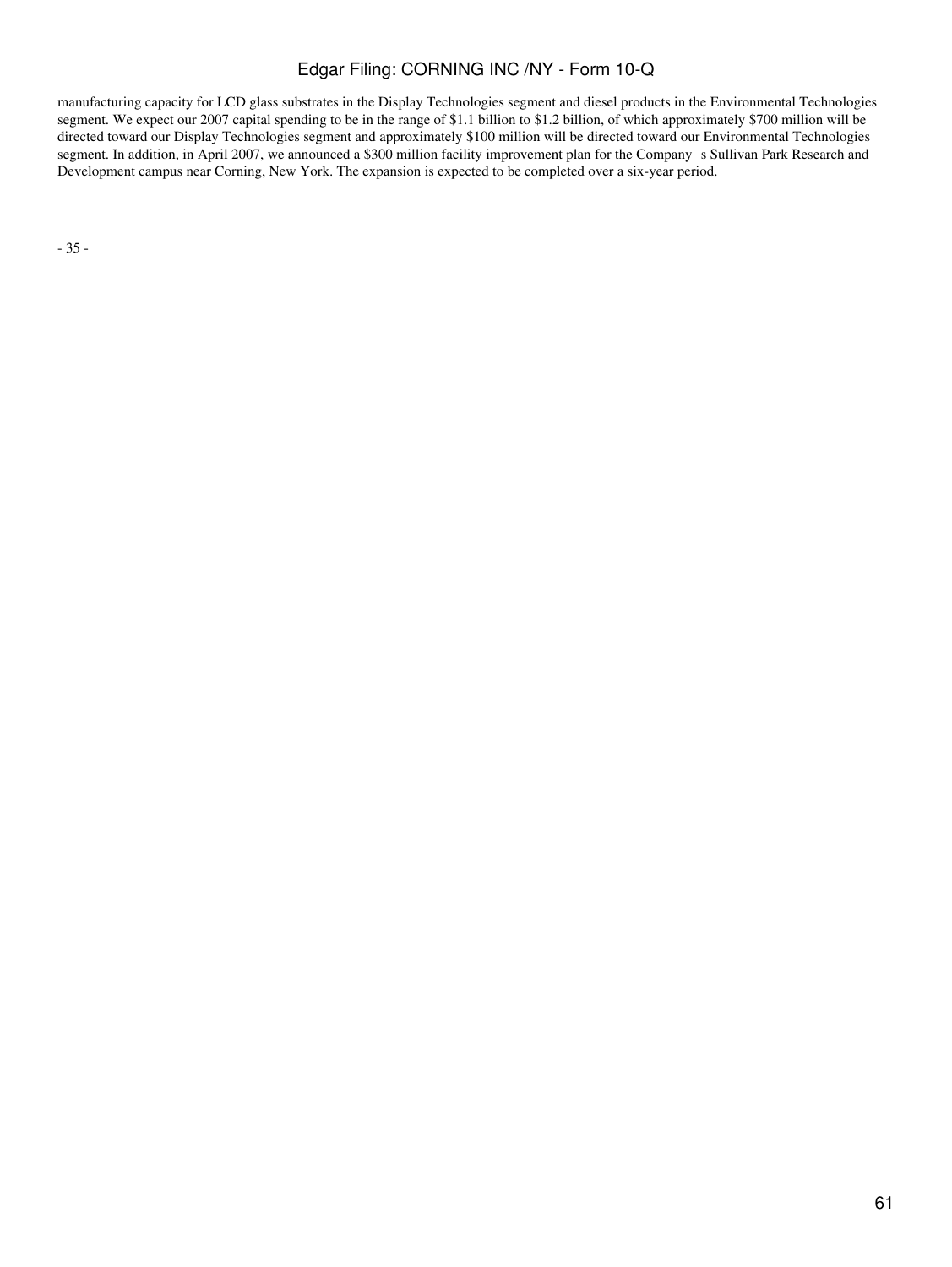### *Customer Deposits*

Certain customers of our Display Technologies segment have entered into long-term supply agreements and agreed to make advance cash deposits to secure supply of large-size glass substrates. The deposits will be reduced through future product purchases, thus reducing operating cash flows in later periods as credits are applied for cash deposits received in earlier periods.

Customer deposits have been or will be received in the following periods (in millions):

|                   |            |      |      | Three<br>months             |         |                       |       |
|-------------------|------------|------|------|-----------------------------|---------|-----------------------|-------|
|                   |            |      |      | ended<br>March<br>Remainder |         | Estimated<br>2008 and |       |
|                   | 2004       | 2005 | 2006 | 31, 2007                    | of 2007 | Beyond                | Total |
| Customer deposits |            |      |      |                             |         |                       |       |
| received          | 204<br>\$. | 457  | 171  | \$<br>$\overline{0}$        | 105     | \$.<br>$\overline{0}$ | 937   |

During the three months ended March 31, 2007, and 2006, we issued \$33 million and \$21 million in credit memoranda, respectively. These credits are not included in the above amounts.

In 2007, we expect to issue credits in the range of \$250 million to \$300 million. Based on the deposit arrangements currently in place, in 2007 and 2008, credits issued will exceed deposits received.

### *Defined Benefit Pension Plans*

We have defined benefit pension plans covering certain domestic and international employees. Our funding policy has been to contribute, as necessary, an amount in excess of the minimum requirements in order to achieve the companys long-term funding targets. In the first quarter of 2007, we made a voluntary contribution of \$106 million to our domestic defined benefit pension plan.

## *Key Balance Sheet Data*

Balance sheet and working capital measures are provided in the following table (dollars in millions):

|                                                    | As of          |       | As of             |       |  |
|----------------------------------------------------|----------------|-------|-------------------|-------|--|
|                                                    | March 31, 2007 |       | December 31, 2006 |       |  |
| Working capital                                    | \$             | 2,398 | \$                | 2,479 |  |
| Working capital, excluding cash, cash equivalents, |                |       |                   |       |  |
| and short-term investments                         | \$             | (490) | \$                | (688) |  |
| Current ratio                                      |                | 2.1:1 |                   | 2.1:1 |  |
| Trade accounts receivable, net of allowances       | \$             | 781   | \$                | 746   |  |
| Days sales outstanding                             |                | 54    |                   | 48    |  |
| Inventories                                        | \$             | 685   | \$                | 639   |  |
| Inventory turns                                    |                | 4.4   |                   | 4.6   |  |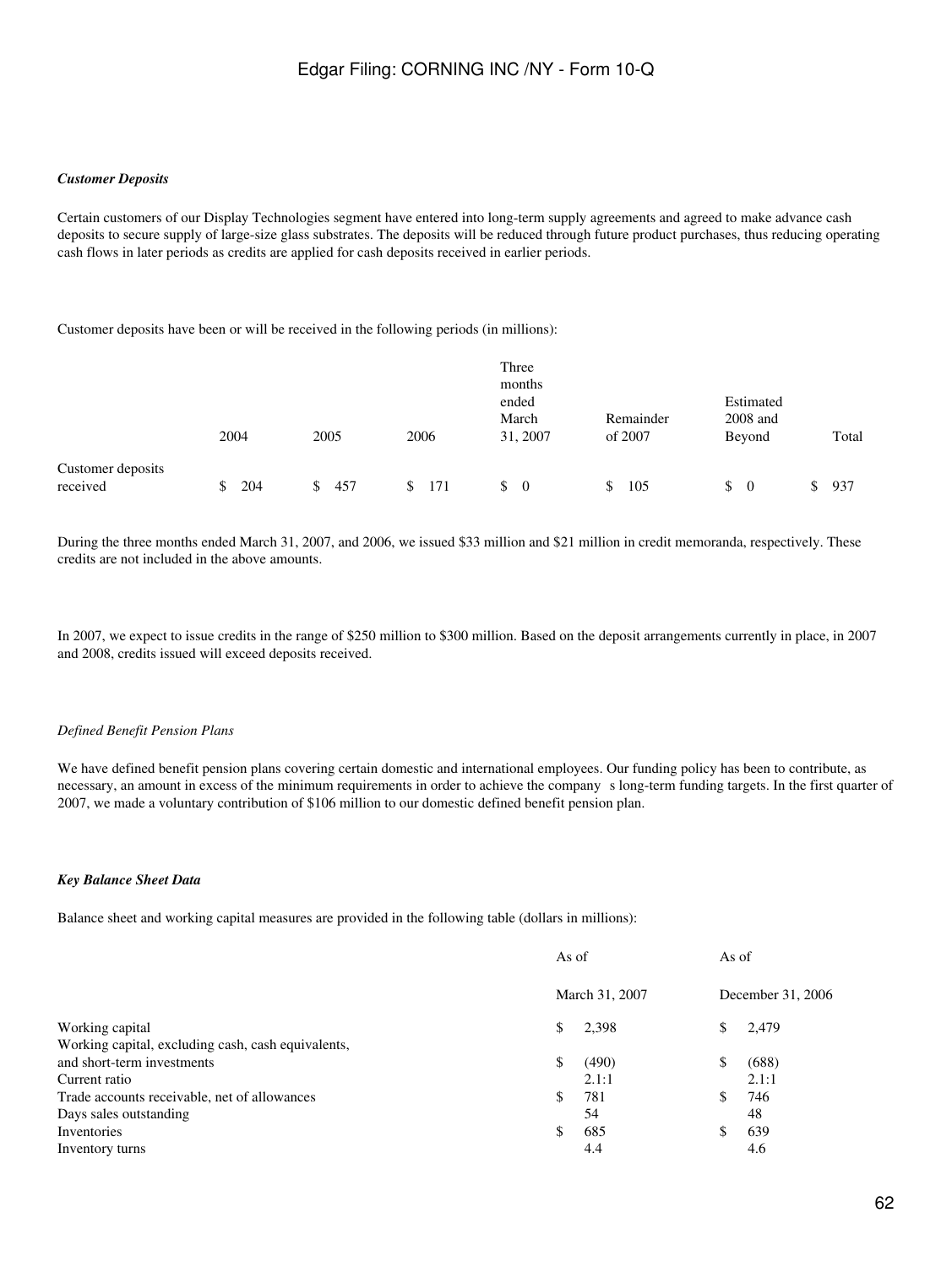| Days payable outstanding (1) | 38                 | 42     |
|------------------------------|--------------------|--------|
| Long-term debt               | $\frac{\$}{1.466}$ | 1,696  |
| Total debt to total capital  | 16%                | $19\%$ |

(1) Includes trade payables only.

- 36 -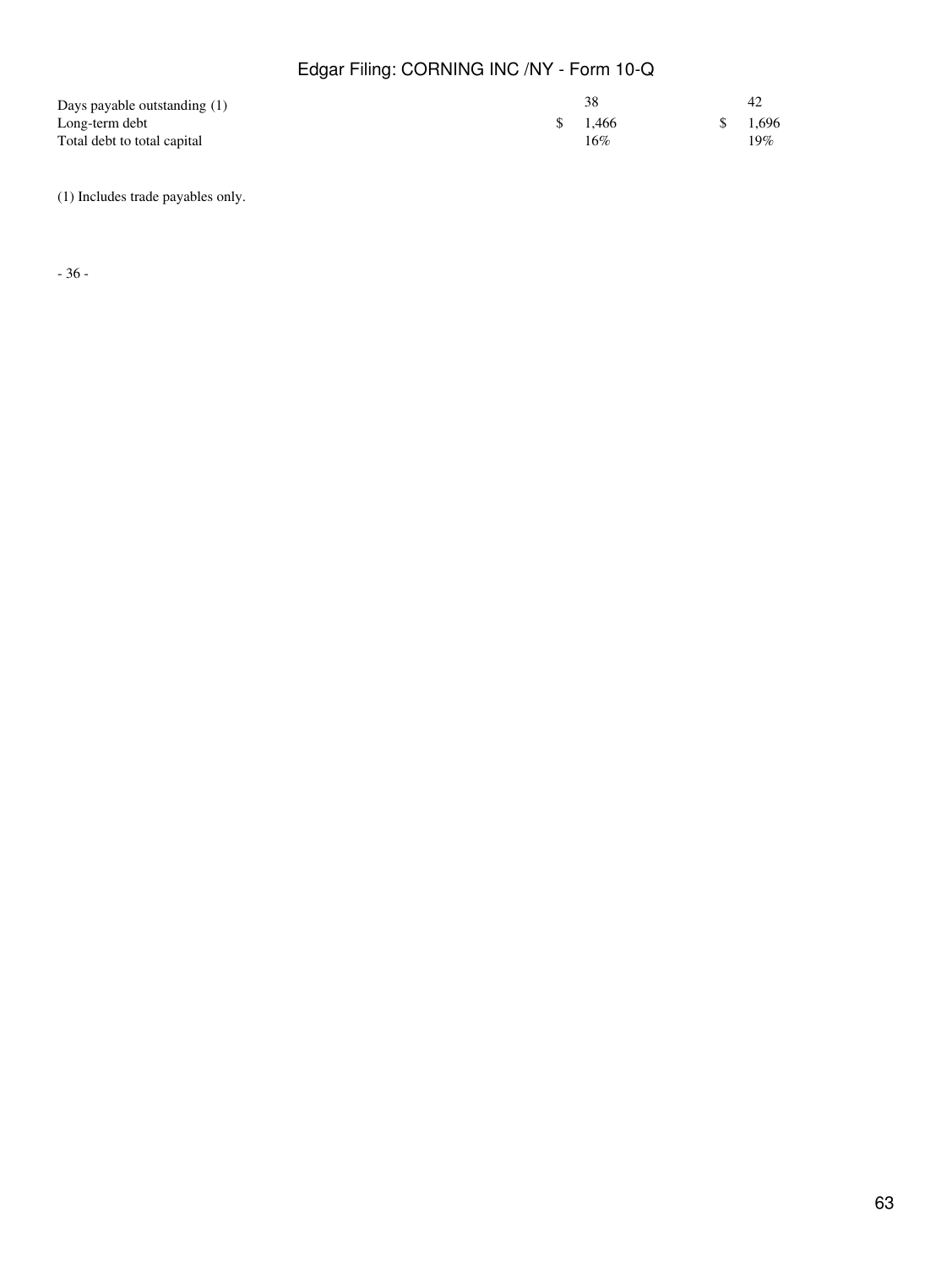## *Credit Rating*

Our credit ratings remain the same as those disclosed in our 2006 Annual Report on Form 10-K as follows:

| <b>RATING AGENCY</b><br>Last Update | Rating<br>Long-Term Debt | Outlook |
|-------------------------------------|--------------------------|---------|
| Fitch<br>April 26, 2006             | <b>BBB</b>               | Stable  |
| Standard & Poor s<br>April 10, 2006 | <b>BBB</b>               | Stable  |
| Moody s<br>July 17, 2006            | Baa2                     | Stable  |

### *Management Assessment of Liquidity*

Our major source of funding for 2007 and beyond will be our operating cash flow, our existing balances of cash, cash equivalents and short term investments, and proceeds from the exercise of employee stock options. From time to time, we may issue debt securities to refinance debt securities maturing in the next few years. We believe we have sufficient liquidity for the next several years to fund operations, restructuring, the asbestos settlement, research and development, capital expenditures, and scheduled debt repayments. Due to the significant increase in cash, cash equivalents and short term investments over the past few years, during 2007 we will continue to evaluate reductions in our debt, share repurchases, and dividends.

### *Off Balance Sheet Arrangements*

There have been no material changes outside the ordinary course of business in off balance sheet arrangements disclosed in our 2006 Annual Report on Form 10-K under the caption Off Balance Sheet Arrangements.

### *Contractual Obligations*

Other than the debt transactions described in Note 4 (Debt) to the consolidated financial statements, there have been no material changes outside the ordinary course of business in the contractual obligations disclosed in our 2006 Annual Report on Form 10-K under the caption Contractual Obligations.

### **CRITICAL ACCOUNTING ESTIMATES**

The preparation of financial statements requires management to make estimates and assumptions that affect amounts reported therein. The estimates that required management s most difficult, subjective or complex judgments are described in our 2006 Annual Report on Form 10-K and remain unchanged through the first quarter of 2007.

### **NEW ACCOUNTING STANDARDS**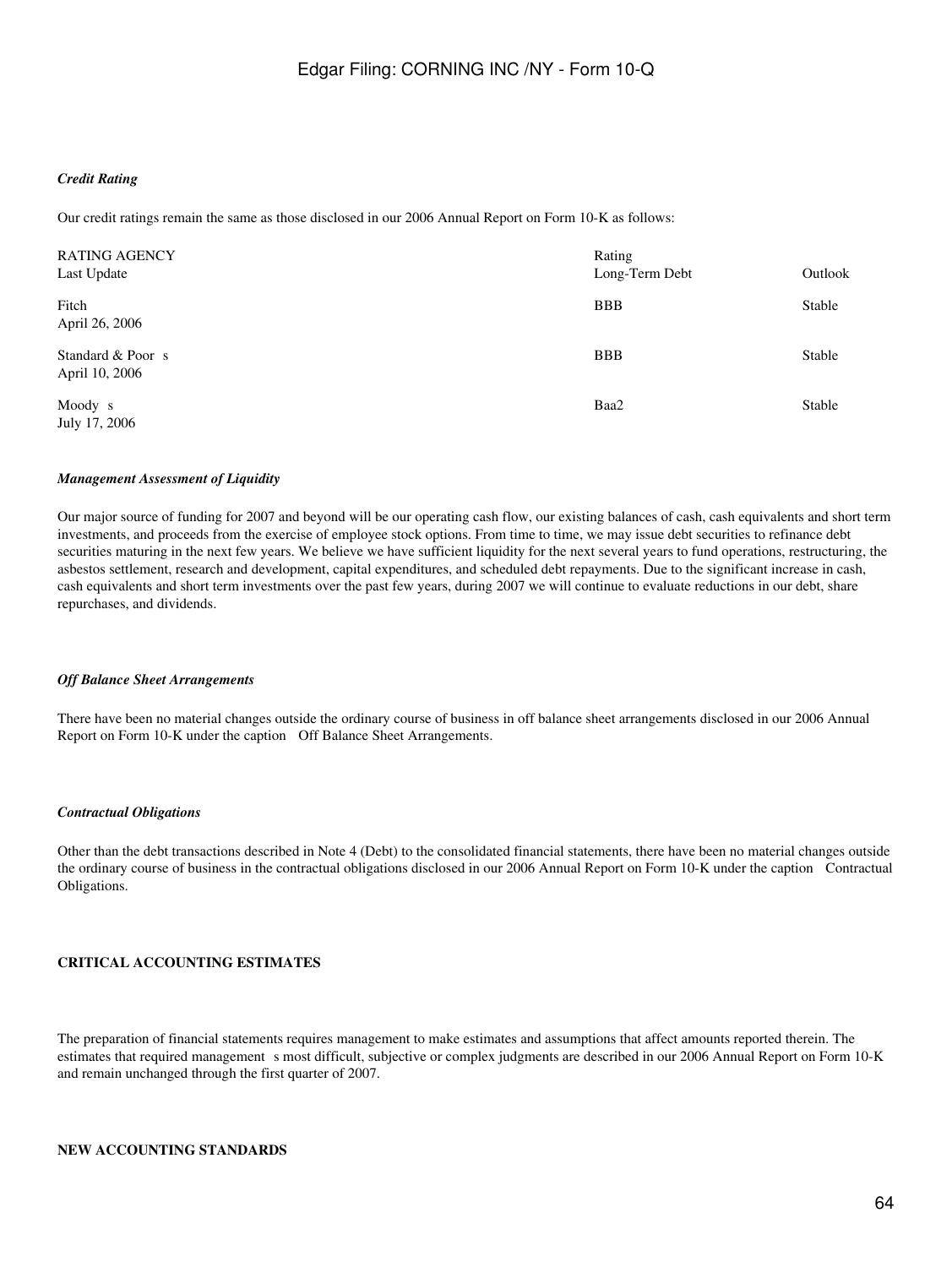In September 2006, the FASB issued SFAS No. 157, Fair Value Measurements (SFAS 157). SFAS 157 defines fair value, establishes a framework for measuring fair value in applying generally accepted accounting principles, and expands disclosures about fair value measurements. This Statement applies whenever an entity is measuring fair value under other accounting pronouncements that require or permit fair value measurement. This statement is effective for financial statements issued for fiscal years beginning after November 15, 2007. Corning is currently evaluating the impact of SFAS 157 on its consolidated results of operations and financial condition.

In February 2007, the FASB issued SFAS No. 159, The Fair Value Option for Financial Assets and Financial Liabilities including an amendment of FASB Statement No. 115 (SFAS 159). This Statement allows all entities a one-time election to measure many financial instruments and certain other items at fair value that are not currently required to be measured at fair value (the fair value option). SFAS 159 is effective for fiscal years beginning after November 15, 2007. Corning is currently evaluating the impact of SFAS 159 on its consolidated results of operations and financial condition.

- 37 -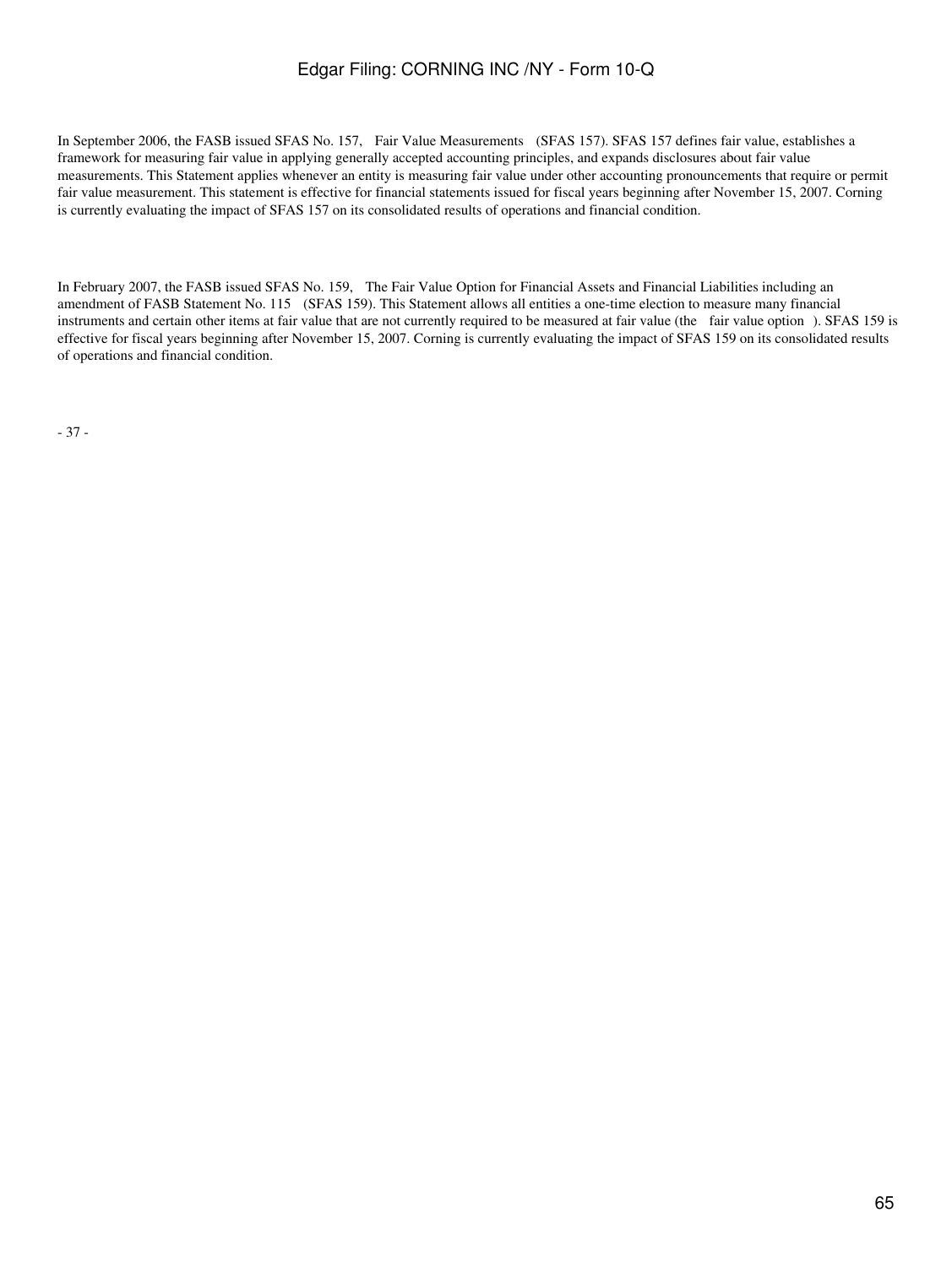In March 2007, the FASB ratified Emerging Issues Task Force (EITF) issue No. 06-10 Accounting for Deferred Compensation and Postretirement Benefit Aspects of Collateral Assignment Split-Dollar Life Insurance Arrangements (EITF 06-10). EITF 06-10 requires that an employer recognize a liability for the postretirement benefit obligation related to a collateral assignment arrangement in accordance with SFAS 106 (if deemed part of a postretirement plan) or APB 12 (if not part of a plan). The consensus is applicable if, based on the substantive agreement with the employee, the employer has agreed to (a) maintain a life insurance policy during the postretirement period or (b) provide a death benefit. The EITF also reached a consensus that an employer should recognize and measure the associated asset on the basis of the terms of the collateral assignment arrangement. Corning is required to adopt EITF 06-10 effective January 1, 2008. Corning is currently assessing the impact of this EITF Issue.

## **ENVIRONMENT**

Corning has been named by the Environmental Protection Agency (the Agency) under the Superfund Act, or by state governments under similar state laws, as a potentially responsible party for 18 active hazardous waste sites. Under the Superfund Act, all parties who may have contributed any waste to a hazardous waste site, identified by such Agency, are jointly and severally liable for the cost of cleanup unless the Agency agrees otherwise. It is Corning s policy to accrue for its estimated liability related to Superfund sites and other environmental liabilities related to property owned by Corning based on expert analysis and continual monitoring by both internal and external consultants. At March 31, 2007, and December 31, 2006, Corning had accrued approximately \$14 million (undiscounted) and \$16 million (undiscounted), respectively, for the estimated liability for environmental cleanup and related litigation. Based upon the information developed to date, management believes that the accrued reserve is a reasonable estimate of the Company s liability and that the risk of an additional loss in an amount materially higher than that accrued is remote.

- 38 -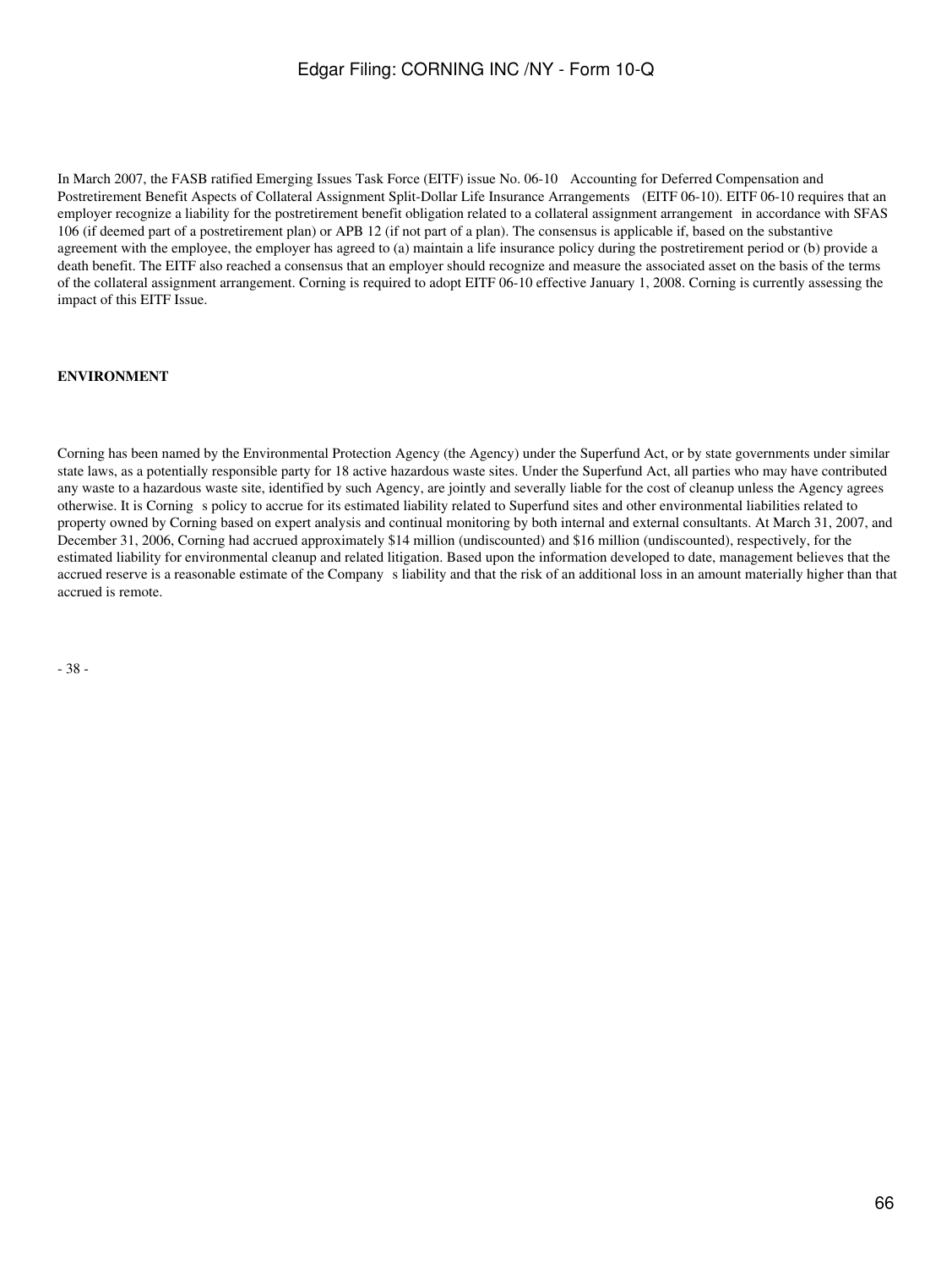## **FORWARD-LOOKING STATEMENTS**

Many statements in this Quarterly Report Form 10-Q are forward-looking statements. These typically contain words such as believes, expects, anticipates, estimates, forecasts, and similar expressions. These forward-looking statements involve risks and uncertainties that may cause the actual outcome to be materially different. Such risks and uncertainties include, but are not limited to:

global economic and political conditions;

tariffs, import duties and currency fluctuations;

product demand and industry capacity;

competitive products and pricing;

availability and costs of critical components and materials;

new product development and commercialization;

order activity and demand from major customers;

fluctuations in capital spending by customers;

possible disruption in commercial activities due to terrorist activity, armed conflict, political instability or major health concerns;

facility expansions and new plant start-up costs;

effect of regulatory and legal developments;

ability to pace capital spending to anticipated levels of customer demand, which may fluctuate;

credit rating and ability to obtain financing and capital on commercially reasonable terms;

adequacy and availability of insurance;

financial risk management;

acquisition and divestiture activities;

rate of technology change;

level of excess or obsolete inventory;

ability to enforce patents;

adverse litigation;

product and components performance issues;

retention of key personnel;

stock price fluctuations;

customer acceptance of LCD televisions;

a downturn in demand or decline in growth rates for LCD glass substrates;

customer ability, most notably in the Display Technologies segment, to maintain profitable operations and obtain financing to fund their manufacturing expansions and ongoing operations; fluctuations in supply chain inventory levels;

equity company activities, principally at Dow Corning Corporation, Samsung Corning Precision, and Samsung Corning;

movements in foreign exchange rates, primarily the Japanese yen, Euro, and Korean won; and

other risks detailed in Corning s SEC filings.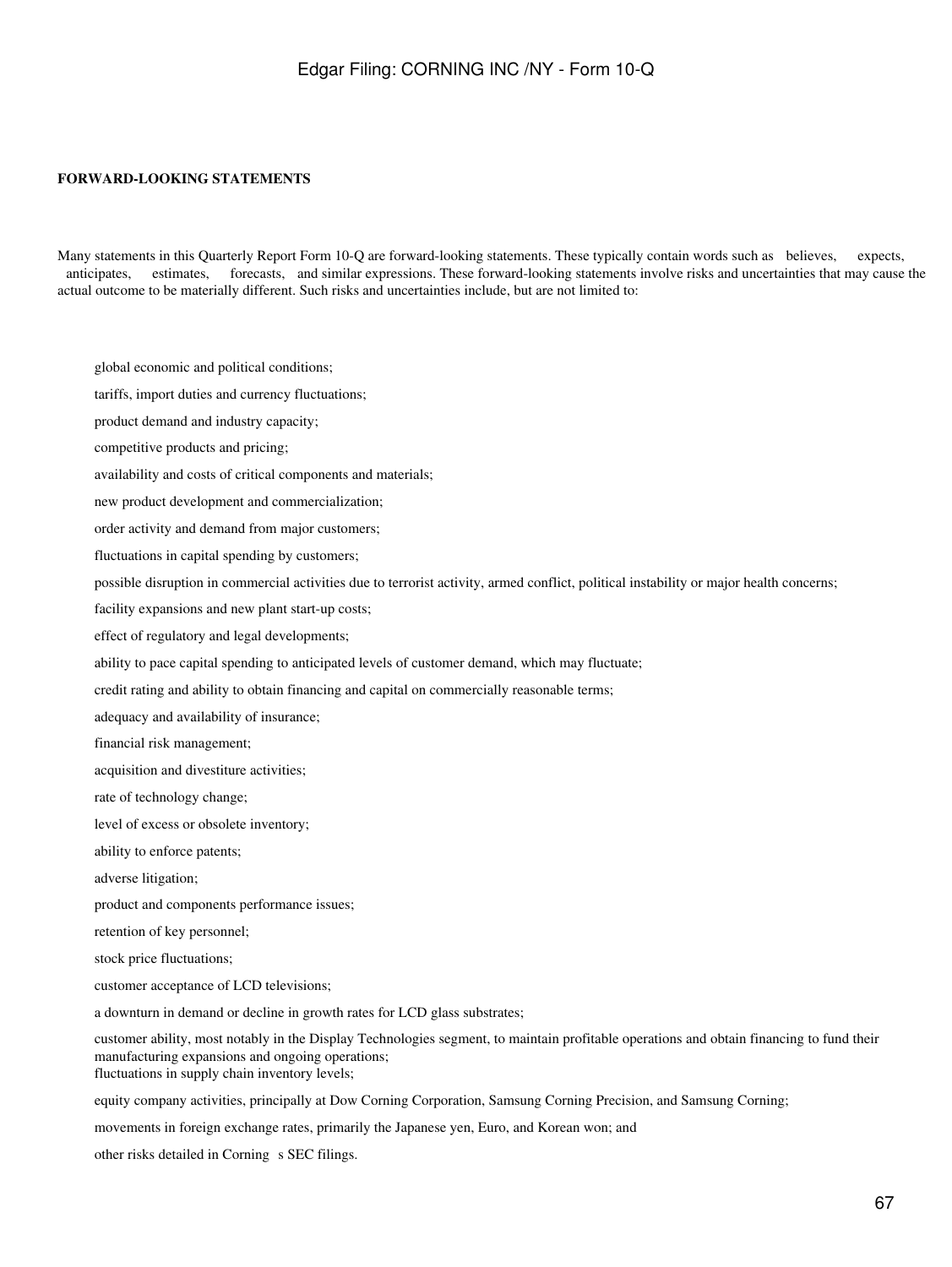- 39 -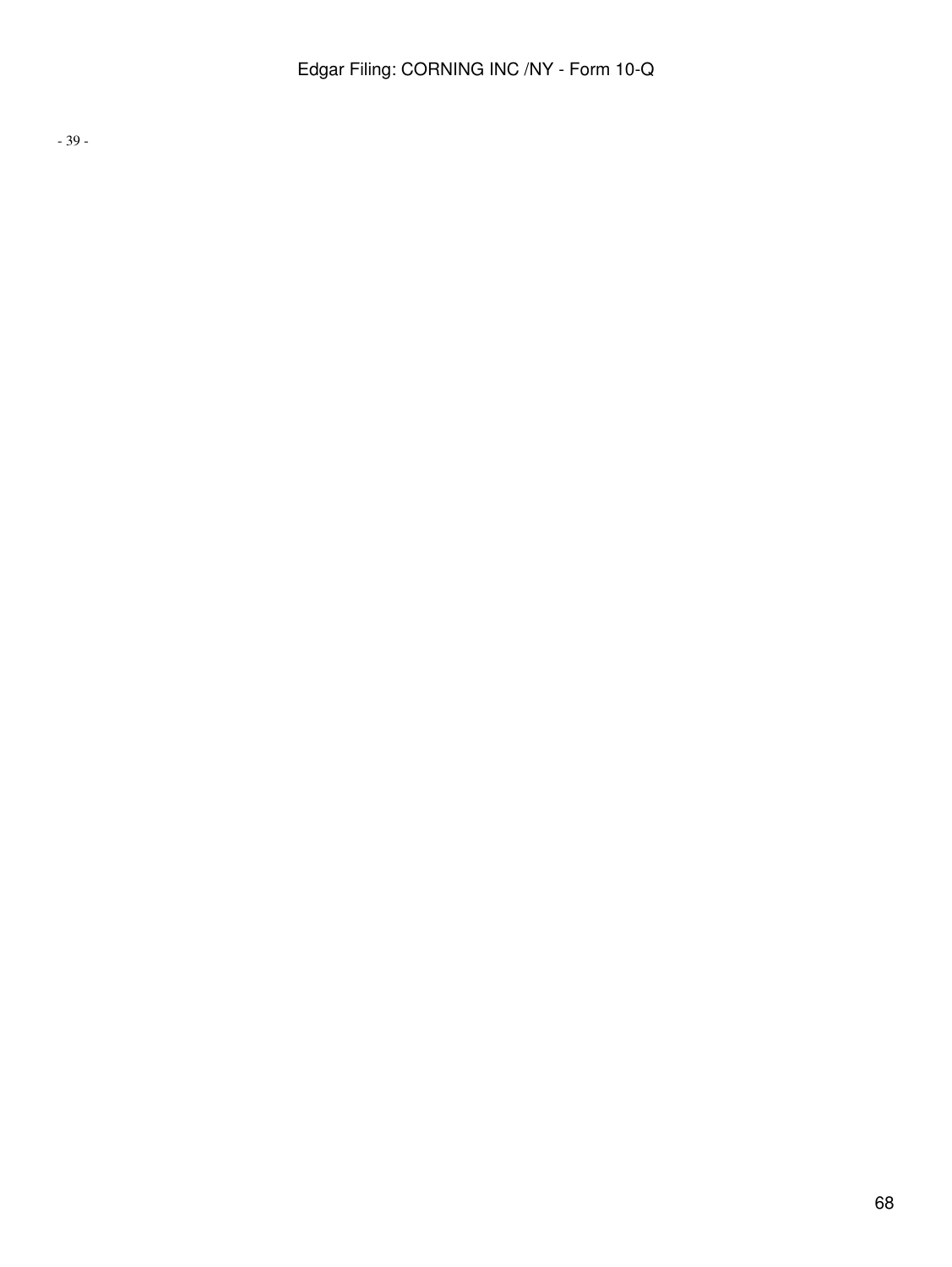## ITEM 3. QUANTITATIVE AND QUALITATIVE DISCLOSURES ABOUT MARKET RISK

## **Market Risk Disclosures**

There have been no material changes to our market risk exposures during the first three months of 2007. For a discussion of our exposure to market risk, refer to Item 7A, Quantitative and Qualitative Disclosures About Market Risks, contained in our 2006 Annual Report on Form  $10-K$ .

ITEM 4. CONTROLS AND PROCEDURES

Corning carried out an evaluation, under the supervision and with the participation of Corning s management, including its chief executive officer and chief financial officer, of the effectiveness of the design and operation of Cornings disclosure controls and procedures as of March 31, 2007, the end of the period covered by this report. Based upon the evaluation, the chief executive officer and chief financial officer concluded that Corning s disclosure controls and procedures are effective to ensure that information required to be disclosed by Corning in reports that it files or submits under the Exchange Act is recorded, processed, summarized and reported within the time periods specified in Securities and Exchange Commission rules and forms. Corning s disclosure controls and procedures include, without limitation, controls and procedures designed to ensure that information required to be disclosed by Corning in the reports that it files or submits under the Exchange Act is accumulated and communicated to Corning s management, including its principal executive and principal financial officers, or other persons performing similar functions, as appropriate to allow timely decisions regarding required disclosure.

During the fiscal quarter ended March 31, 2007, no change occurred in our internal control over financial reporting that has materially affected, or is reasonably likely to materially affect, our internal control over financial reporting.

 $-40-$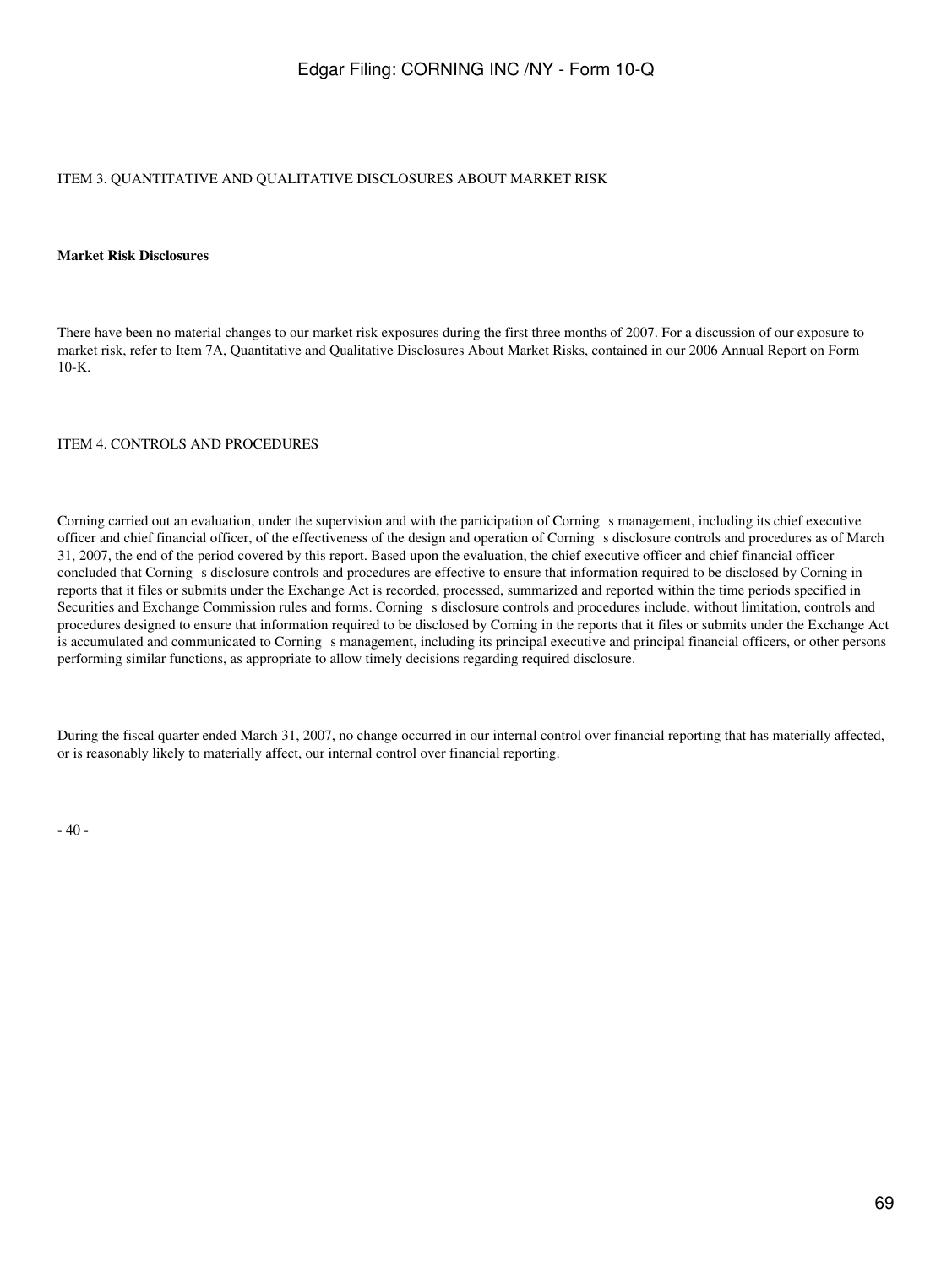Part II - Other Information

## ITEM 1. LEGAL PROCEEDINGS

**Environmental Litigation.** Corning has been named by the Environmental Protection Agency (the Agency) under the Superfund Act, or by state governments under similar state laws, as a potentially responsible party at 18 active hazardous waste sites. Under the Superfund Act, all parties who may have contributed any waste to a hazardous waste site, identified by such Agency, are jointly and severally liable for the cost of cleanup unless the Agency agrees otherwise. It is Corning s policy to accrue for its estimated liability related to Superfund sites and other environmental liabilities related to property owned by Corning based on expert analysis and continual monitoring by both internal and external consultants. Corning has accrued approximately \$14 million (undiscounted) for its estimated liability for environmental cleanup and litigation at March 31, 2007. Based upon the information developed to date, management believes that the accrued reserve is a reasonable estimate of the Companys liability and that the risk of an additional loss in an amount materially higher than that accrued is remote.

**Dow Corning Bankruptcy.** Corning and Dow Chemical each own 50% of the common stock of Dow Corning. In May 1995, Dow Corning filed for bankruptcy protection to address pending and claimed liabilities arising from many thousands of breast implant product lawsuits. On June 1, 2004, Dow Corning emerged from Chapter 11 with a Plan of Reorganization (the Plan) which provided for the settlement or other resolution of implant claims. The Plan also includes releases for Corning and Dow Chemical as shareholders in exchange for contributions to the Plan.

Under the terms of the Plan, Dow Corning has established and is funding a Settlement Trust and a Litigation Facility to provide a means for tort claimants to settle or litigate their claims. Inclusive of insurance, Dow Corning has paid approximately \$1.5 billion to the Settlement Trust. As of March 31, 2007, Dow Corning had recorded a reserve for breast implant litigation of \$1.7 billion and anticipates insurance receivables of \$171 million. As a separate matter arising from the bankruptcy proceedings, Dow Corning is defending claims asserted by a number of commercial creditors who claim additional interest at default rates and enforcement costs, during the period from May 1995 through June 2004. On July 26, 2006, the U.S. Court of Appeals vacated the judgment of the District Court fixing the interest component, ruled that default interest and enforcement costs may be awarded subject to equitable factors to be determined, and directed that the matter be remanded for further proceedings. Dow Corning s petition for rehearing by the Court of Appeals and its petition for a writ of certiorari with the U.S. Supreme Court were both denied. As of March 31, 2007, Dow Corning has estimated the interest payable to commercial creditors to be within the range of \$69 million to \$212 million. As Dow Corning management believes no single amount within the range appears to be a better estimate than any other amount within the range, Dow Corning has recorded the minimum liability within the range. Should Dow Corning not prevail in this matter, Corning s equity earnings would be reduced by its 50% share of the amount in excess of \$69 million, net of applicable tax benefits. There are a number of other claims in the bankruptcy proceedings against Dow Corning awaiting resolution by the U.S. District Court, and it is reasonably possible that Dow Corning may record bankruptcy-related charges in the future. There are no remaining tort claims against Corning, other than those that will be channeled by the Plan into facilities established by the Plan or otherwise defended by the Litigation Facility.

**Pittsburgh Corning Corporation.** Corning and PPG Industries, Inc. (PPG) each own 50% of the capital stock of Pittsburgh Corning Corporation (PCC). Over a period of more than two decades, PCC and several other defendants have been named in numerous lawsuits involving claims alleging personal injury from exposure to asbestos. On April 16, 2000, PCC filed for Chapter 11 reorganization in the U.S. Bankruptcy Court for the Western District of Pennsylvania. As a result of PCC s bankruptcy filing, Corning recorded an after-tax charge of \$36 million in 2001 to fully impair its investment in PCC and discontinued recognition of equity earnings. At the time PCC filed for bankruptcy protection, there were approximately 12,400 claims pending against Corning in state court lawsuits alleging various theories of liability based on exposure to PCC s asbestos products and typically requesting monetary damages in excess of one million dollars per claim. Corning has defended those claims on the basis of the separate corporate status of PCC and the absence of any facts supporting claims of direct liability arising from PCC s asbestos products. Corning is also currently named in approximately 10,600 other cases (approximately 42,000 claims) alleging injuries from asbestos and similar amounts of monetary damages per claim. Those cases have been covered by insurance without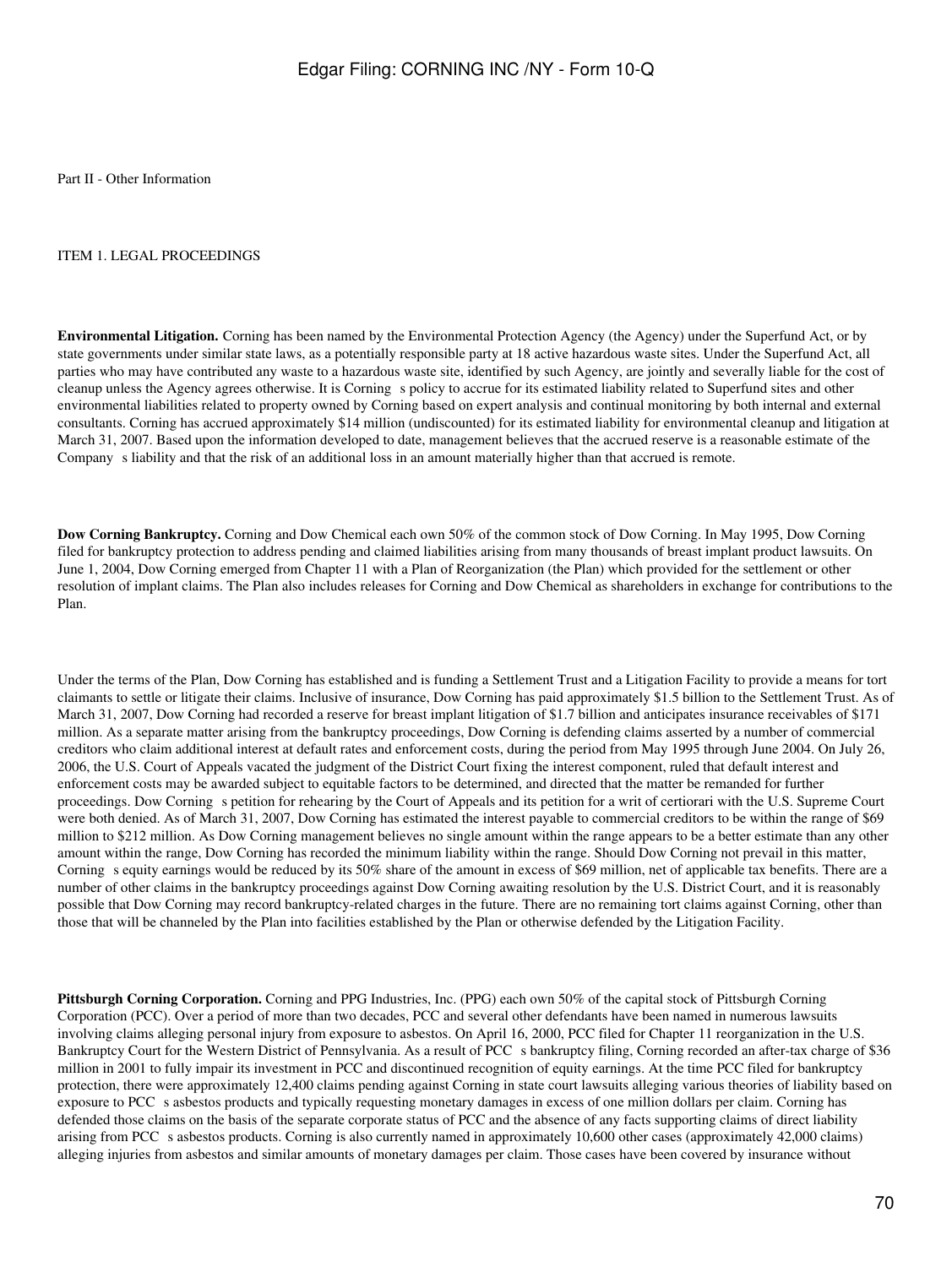material impact to Corning to date. Asbestos litigation is inherently difficult, and past trends in resolving these claims may not be indicators of future outcomes.

- 41 -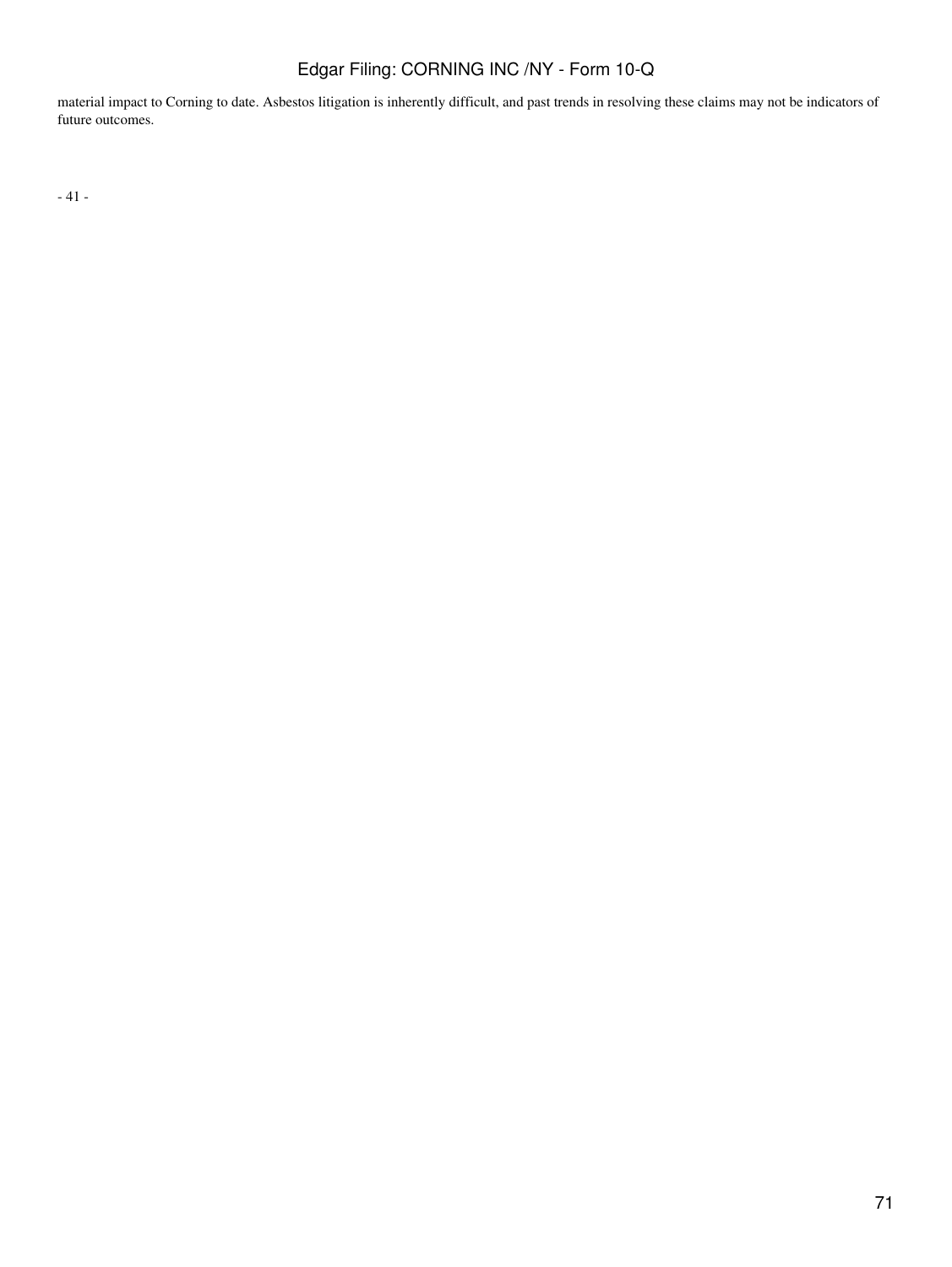In the bankruptcy court in April 2000, PCC obtained a preliminary injunction against the prosecution of asbestos actions arising from PCC s products against its two shareholders to afford the parties a period of time in which to negotiate a plan of reorganization for PCC (the PCC Plan).

On May 14, 2002, PPG announced that it had agreed with certain of its insurance carriers and representatives of current and future asbestos claimants on the terms of a settlement arrangement applicable to claims arising from PCC s products.

On March 28, 2003, Corning announced that it had reached agreement with the representatives of asbestos claimants for the settlement of all current and future asbestos claims against it and PCC, which might arise from PCC products or operations. The proposed settlement, if the PCC Plan is approved and becomes effective, would require Corning to relinquish its equity interest in PCC, contribute its equity interest in Pittsburgh Corning Europe N.V. (PCE), a Belgian corporation, and contribute 25 million shares of Corning common stock. Corning would also pay a total of \$140 million in six annual installments (present value \$131 million at March 2003), beginning one year after the PCC Plan becomes effective, with 5.5 percent interest from June 2004, and assign certain insurance policy proceeds from its primary insurance and a portion of its excess insurance at the time of settlement.

The PCC Plan received a favorable vote from creditors in March 2004. Hearings to consider objections to the PCC Plan were held in the Bankruptcy Court in May 2004. In February, 2006, the Bankruptcy Court requested that the PCC Plan proponents delete references to Section 105(a) of the Bankruptcy Code and resubmit the PCC Plan. The final round of oral argument was held on July 21, 2006.

On December 21, 2006, the Bankruptcy Court issued an order denying confirmation of the PCC Plan for reasons set out in a memorandum opinion. Several parties, including Corning, filed motions for reconsideration. These motions were argued on March 5, 2007, and the Bankruptcy Court reserved decision. If the Bankruptcy Court does not approve the PCC Plan in its current form, changes to the PCC Plan are reasonably likely to occur.

The outcome of these proceedings is uncertain, and confirmation of the current PCC Plan or any amended PCC Plan is subject to a number of contingencies. However, apart from the quarterly mark-to-market adjustment in the value of the components of the settlement, management believes that the likelihood of a material adverse impact to Corning s financial statements is remote.

Two of Corning s primary insurers and several excess insurers have commenced litigation for a declaration of the rights and obligations of the parties under insurance policies, including rights that may be affected by the settlement arrangement described above. Corning is vigorously contesting these cases. Management is unable to predict the outcome of this insurance litigation.

Since March 31, 2003, we have recorded total net charges of \$927 million to reflect the agreed settlement contributions and subsequent adjustments for the change in the fair value of the components.

The liability expected to be settled by contribution of our investment in PCE, assigned insurance proceeds, and the 25 million shares of our common stock (totaling \$764 million at March 31, 2007) is recorded in the other accrued liabilities component in our consolidated balance sheets. This portion of the PCC liability is considered a due on demand obligation. Accordingly, this portion of the obligation has been classified as a current liability even though it is possible that the contribution could be made beyond one year. The remaining portion of the settlement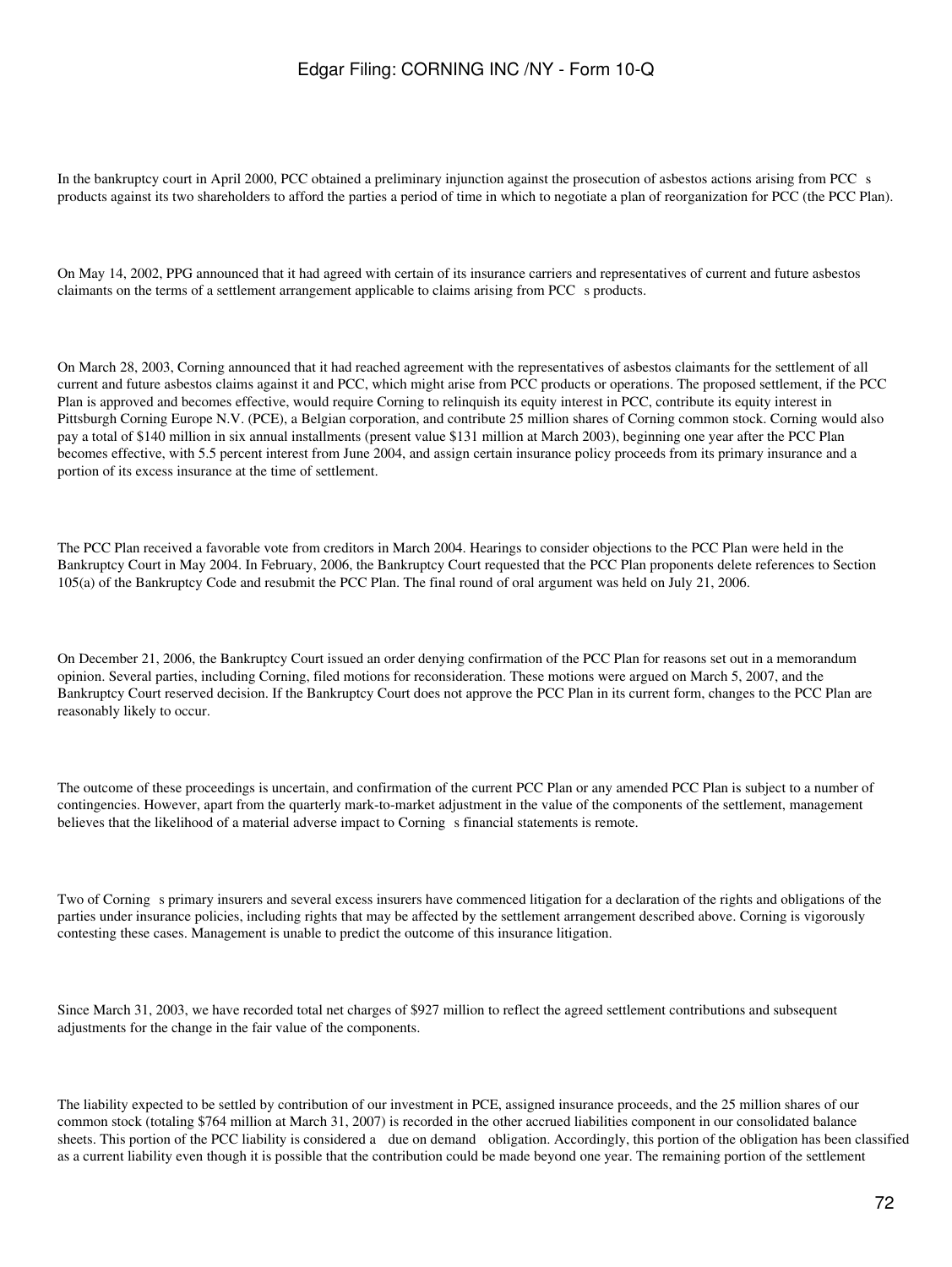liability (totaling \$163 million at March 31, 2007), representing the net present value of the cash payments, is recorded in the other liabilities component in our consolidated balance sheets.

- 43 -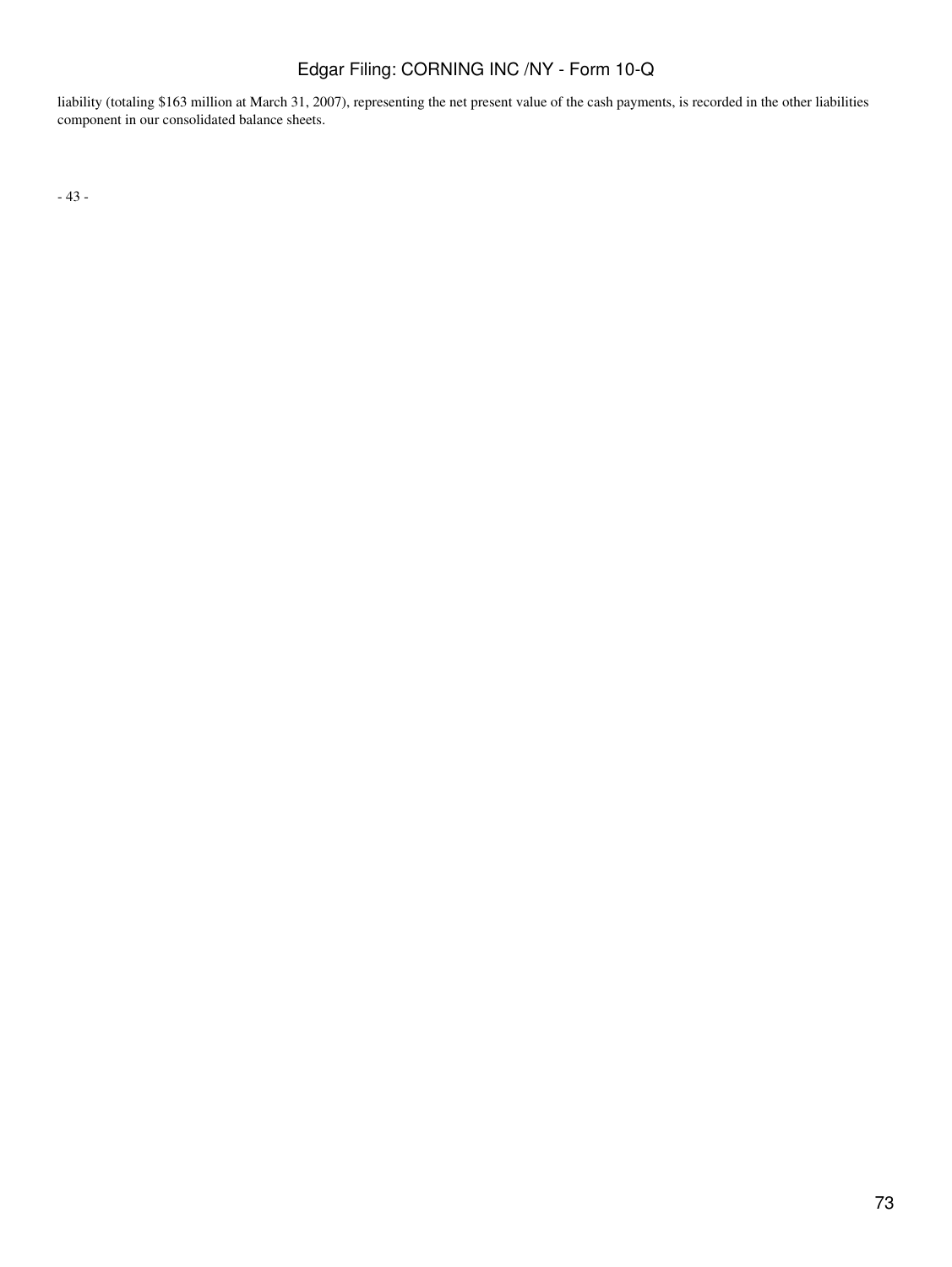**Seoul Guarantee Insurance Co. and other creditors against Samsung Group and affiliates.** As of April 2007, Samsung Corning Precision Glass Co., Ltd. (Samsung Corning Precision) and Samsung Corning Co. Ltd. (Samsung Corning) are two of approximately thirty co-defendants in a lawsuit filed by Seoul Guarantee Insurance Co. and thirteen other creditors (SGI and Creditors) for alleged breach of an agreement that approximately thirty affiliates of the Samsung group entered into with SGI and Creditors in September 1999. The lawsuit is pending in the courts of Korea. According to the agreement, the Samsung affiliates agreed to sell 3.5 million shares of Samsung Life Insurance Co., Ltd. (SLI) by December 31, 2000, which were transferred to SGI and Creditors in connection with the petition for court receivership of Samsung Motor Inc. In the lawsuit, SGI and Creditors allege that, in the event that the proceeds of sale of the SLI shares is less than 2.45 trillion Korean won (approximately \$2.6 billion), the Samsung affiliates allegedly agreed to compensate SGI and Creditors for the shortfall, by other means, including the sale of an additional 500,000 SLI shares and Samsung affiliates purchase of equity or subordinated debentures to be issued by SGI and Creditors. Any excess proceeds from the sale of the SLI shares are to be distributed to the Samsung affiliates. To our knowledge, the SLI shares have not been sold. The suit asks for total damages of 4.73 trillion Korean Won (approximately \$5.0 billion) plus penalty interest. Samsung Corning Precision and Samsung Corning combined guarantees should represent no more than 3.3% of the Samsung affiliates total financial obligation. Although noting that the outcome of these matters is uncertain, Samsung Corning Precision and Samsung Corning have stated that these matters are not likely to result in a material ultimate loss to their financial statements. No claim in these matters has been asserted against Corning Incorporated or any of its affiliates.

**Ellsworth Industrial Park, Downers Grove, IL Environmental Litigation.** In August 2005, Corning was named as a fourth party defendant in a class action, Ann Muniz v. Rexnord Corp, filed in the U.S. District Court for the N.D. Illinois, claiming an unspecified amount of damages and asserting various personal injury and property damage claims against a number of corporate defendants. These claims allegedly arise from the release of solvents from the operations of several manufacturers at the Ellsworth Industrial Park into soil and ground water. On July 10, 2006, plaintiffs settled with a number of defendants and third-party defendants for \$15.75 million, and the settling defendants mediated allocation. In November 2006, Corning settled with three of the third-party defendants for a total of approximately \$99,000. The March 2007 trial date of the claim of the remaining third-party defendant was suspended and has not been rescheduled. Corning was also named as a third or fourth party defendant in two personal injury lawsuits and a cost-recovery action by the State of Illinois against a number of corporate defendants as a result of an alleged groundwater contamination at this industrial park site. In February 2007, Corning settled all claims in one of the personal injury lawsuits for \$60,000. Corning has a number of defenses to these claims, which management intends to contest vigorously. Management believes these matters are not likely to be material to the financial statements of Corning in any period.

**Astrium Insurance Litigation.** In February 2007, American Motorists Insurance Company and Lumbermens Mutual Casualty Company (collectively AMICO) filed a declaratory judgment action against Corning, Corning NetOptix, Inc., OFC Corporation, Optical Filter Corporation, Galileo Electro-Optics Corporation, Galileo Corporation and Netoptix Corporation in the U.S. District Court for the Central District of California, seeking reimbursement for approximately \$14 million in defense costs incurred to defend all defendants, except Corning, in an underlying lawsuit entitled *Astrium S.A.S., et al. v. TRW, Inc., et al.* Defendants answers to the complaint were filed on March 5, 2007. Management believes that there are strong defenses to these claims and that the claims are not likely to be material to the financial statements of Corning.

ITEM 1A. RISK FACTORS

In addition to other information set forth in this report, you should carefully consider the factors discussed in Part I, Item 1A. Risk Factors in our Annual Report on Form 10-K for the year ended December 31, 2006 which could materially impact our business, financial condition or future results. Risks disclosed in our Annual Report on Form 10-K are not the only risks facing our Company. Additional risks and uncertainties not currently known to us or that we currently deem immaterial may materially adversely impact our business, financial condition or operating results.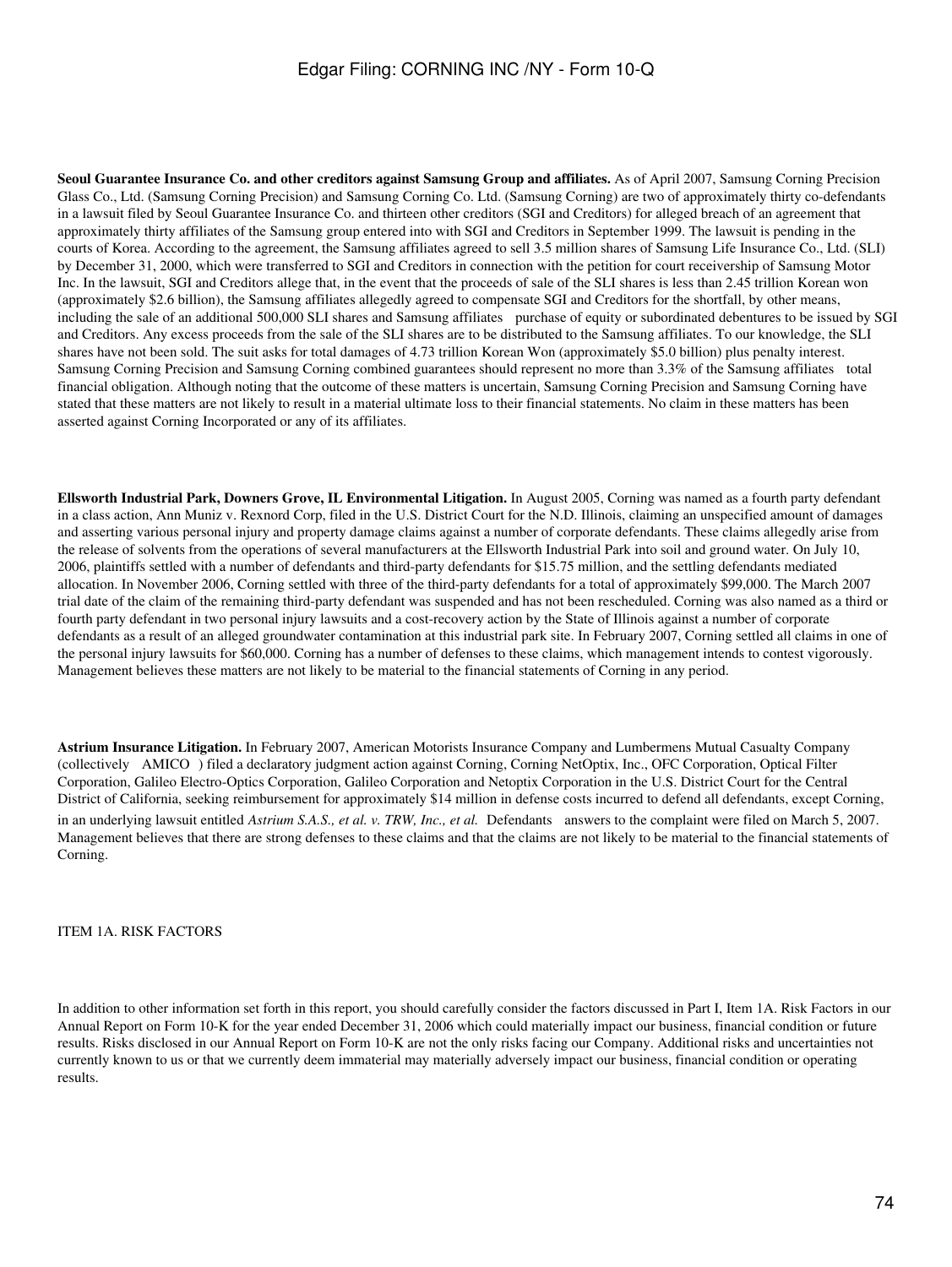The information present below updates, and should be read in conjunction with, the risk factor information disclosed in our Annual Report on Form 10-K for the year ended December 31, 2006.

- 44 -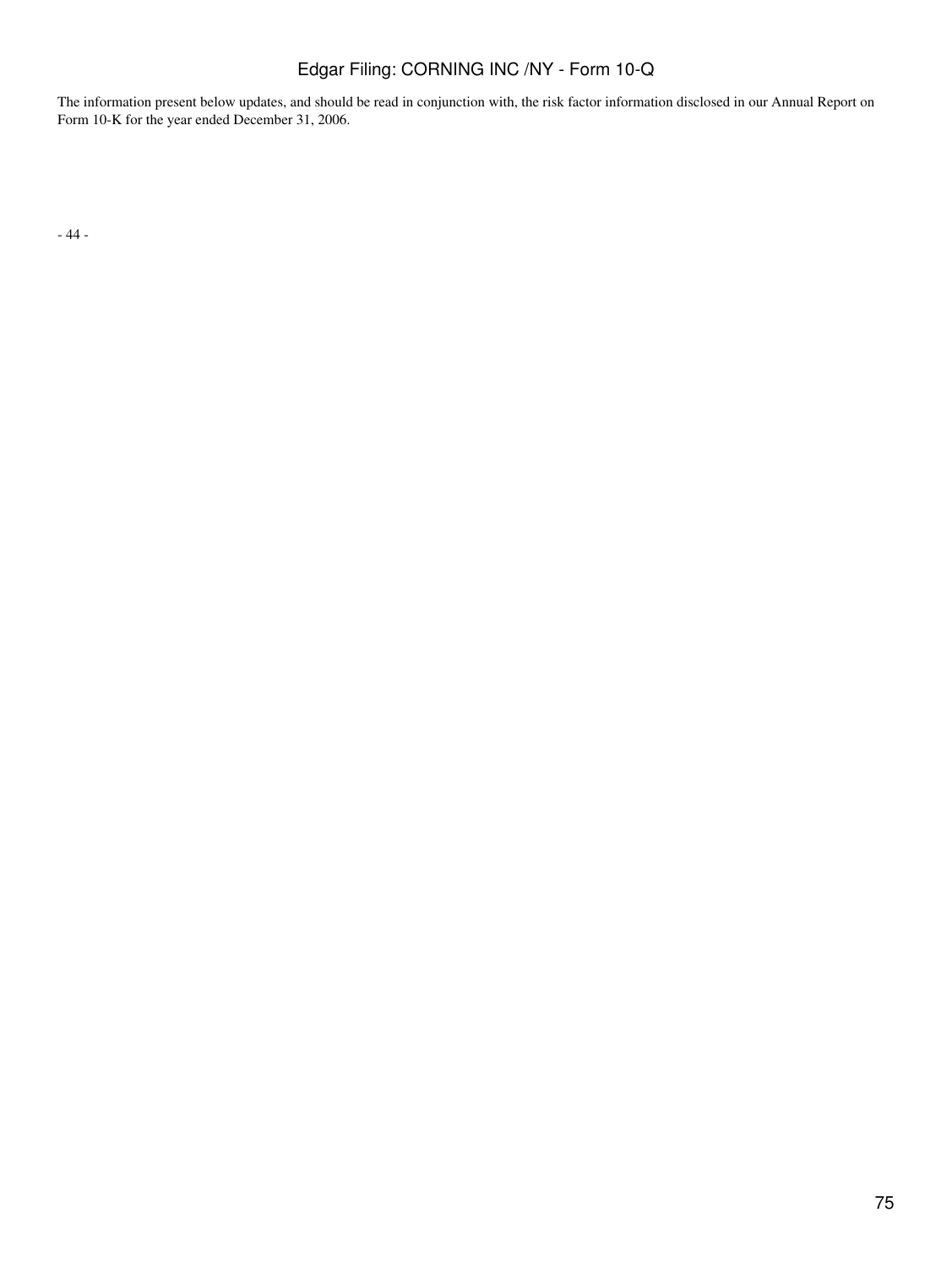#### **Current or future litigation may harm our financial condition or results of operations**

Pending, threatened or future litigation is subject to inherent uncertainties. Our financial condition or results of operations may be adversely affected by unfavorable outcomes, expenses and costs exceeding amounts estimated or insured. In particular, we have been named as a defendant in numerous lawsuits alleging personal injury from exposure to asbestos. As described in Legal Proceedings, our negotiations with the representatives of asbestos claimants produced a tentative plan of settlement through a PCC Plan of Reorganization, but this Plan has not been confirmed by the Bankruptcy Court. The proponents of the Plan have moved for reconsideration of the order entered by the Court on December 21, 2006 denying Plan confirmation. It is reasonably possible that changes to the Plan may be negotiated, but the elements of the Plan and final approval are subject to a number of contingencies. Total charges of \$927 million have been recorded through March 31, 2007; however, additional charges or credits are possible due to the potential fluctuation in the price of our common stock, other adjustments in the proposed settlement, and other litigation factors.

If the December 21, 2006 ruling by the Bankruptcy Court, denying confirmation of the PCC Plan of Reorganization, is not reversed, a revised Plan may not include certain asbestos claims against the shareholders of PCC characterized as independent of the operations and products of PCC. We believe the total charges taken by Corning for asbestos matters is adequate to cover both a reduced contribution to a revised PCC Plan and these independent claims, as described in Legal Proceedings under Pittsburgh Corning. However, asbestos litigation is difficult to predict or estimate, and there are a number of uncertainties or risks that may affect the total costs actually incurred in resolving these claims.

#### **We may not have adequate insurance coverage for claims against us**

We face the risk of loss resulting from product liability, securities, fiduciary liability, intellectual property, antitrust, contractual, warranty, fraud and other lawsuits, whether or not such claims are valid. In addition, our product liability, fiduciary, directors and officers, property, natural catastrophe and comprehensive general liability insurance may not be adequate to cover such claims or may not be available to the extent we expect. Our insurance costs can be volatile and, at any time, can increase given changes in market supply and demand. We may not be able to obtain adequate insurance coverage in the future at acceptable costs. A successful claim that exceeds or is not covered by our policies could require us to pay substantial sums. Some of the carriers which have provided insurance in the past for our [excess] insurance programs are in liquidation and may not be able to respond if we should have claims. Unfavorable court decisions concerning matters of coverage, definition of occurrences or calculations of deductibles for asbestosis claims, for example, may also affect Cornings ability to recover significant sums from its insurance program. The financial health of other insurers may deteriorate. In addition, we may not be able to obtain adequate insurance coverage for certain risk such as political risk, terrorism or war.

- 45 -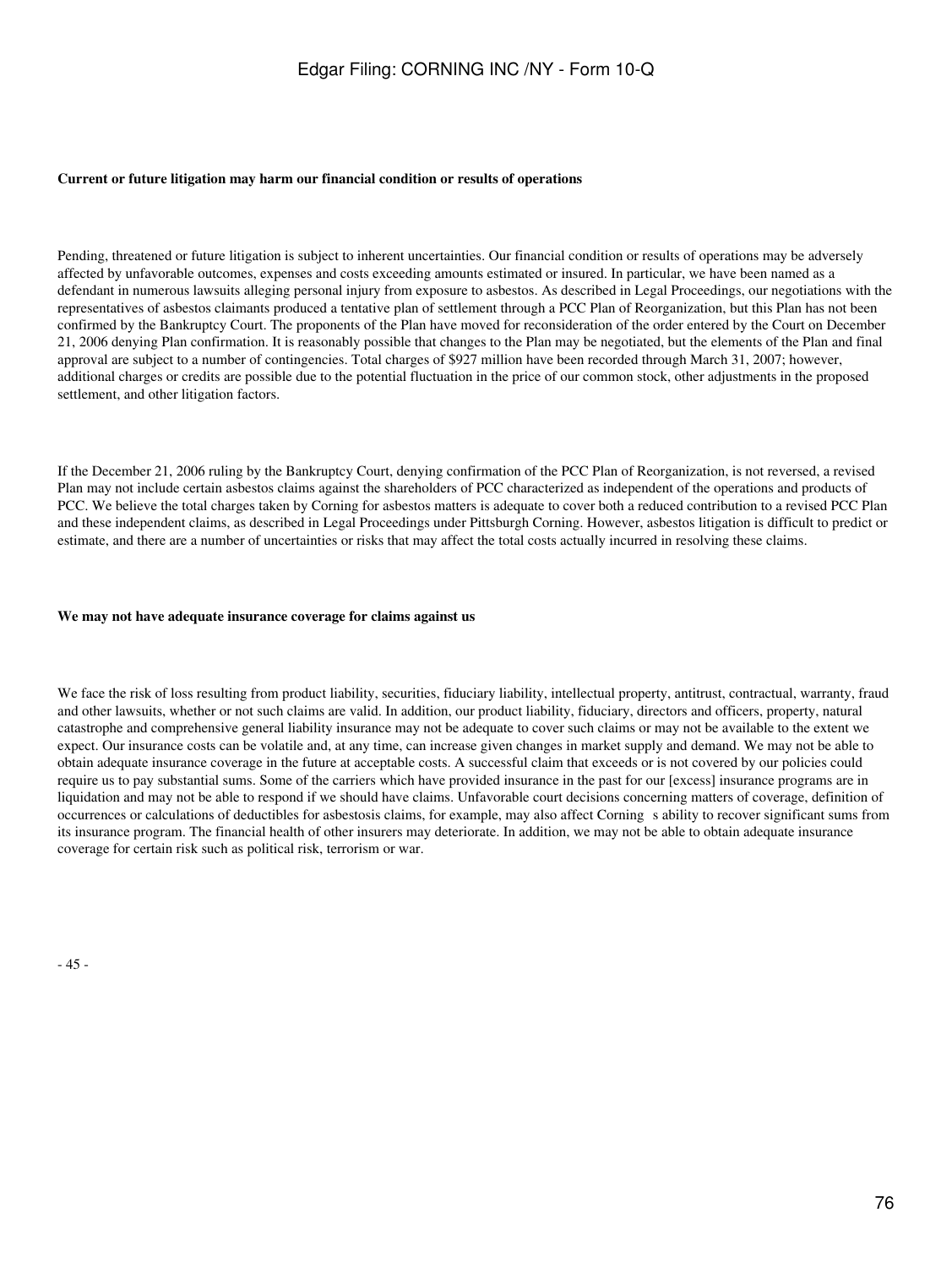#### ITEM 2. UNREGISTERED SALES OF EQUITY SECURITIES AND USE OF PROCEEDS

This table provides information about our purchases of our common stock during the fiscal first quarter of 2007:

#### Issuer Purchases of Equity Securities

|                     | <b>Total Number</b><br>of Shares | Average<br>Price Paid | <b>Total Number of</b><br>Shares Purchased as<br>Part of Publicly | Approximate Dollar<br>Value of Shares that<br>May Yet Be Purchased |
|---------------------|----------------------------------|-----------------------|-------------------------------------------------------------------|--------------------------------------------------------------------|
| Period              | Purchased (a)                    | per Share (a)         | Announced Plan (b)                                                | Under the Plan (b)                                                 |
| January 1-31, 2007  | 11.478                           | \$20.45               | $\theta$                                                          | \$0                                                                |
| February 1-28, 2007 | 953,350                          | \$21.07               | 0                                                                 | \$0                                                                |
| March 1-31, 2007    | 35,394                           | \$21.95               | $\Omega$                                                          | \$0                                                                |
| Total               | 533,455                          | \$21.09               | $\theta$                                                          | \$0                                                                |

(a) This column reflects the following transactions during the fiscal first quarter of 2007: (i) the deemed surrender to us of 245,132 shares of common stock to pay the exercise price and to satisfy tax withholding obligations in connection with the exercise of employee stock options, and (ii) the surrender to us of 755,090 shares of common stock to satisfy tax withholding obligations in connection with the vesting of restricted stock issued to employees.

(b) During the quarter ended March 31, 2007, we did not have a publicly announced program for repurchase of shares of our common stock and did not repurchase our common stock in open-market transactions outside of such a program.

- 46 -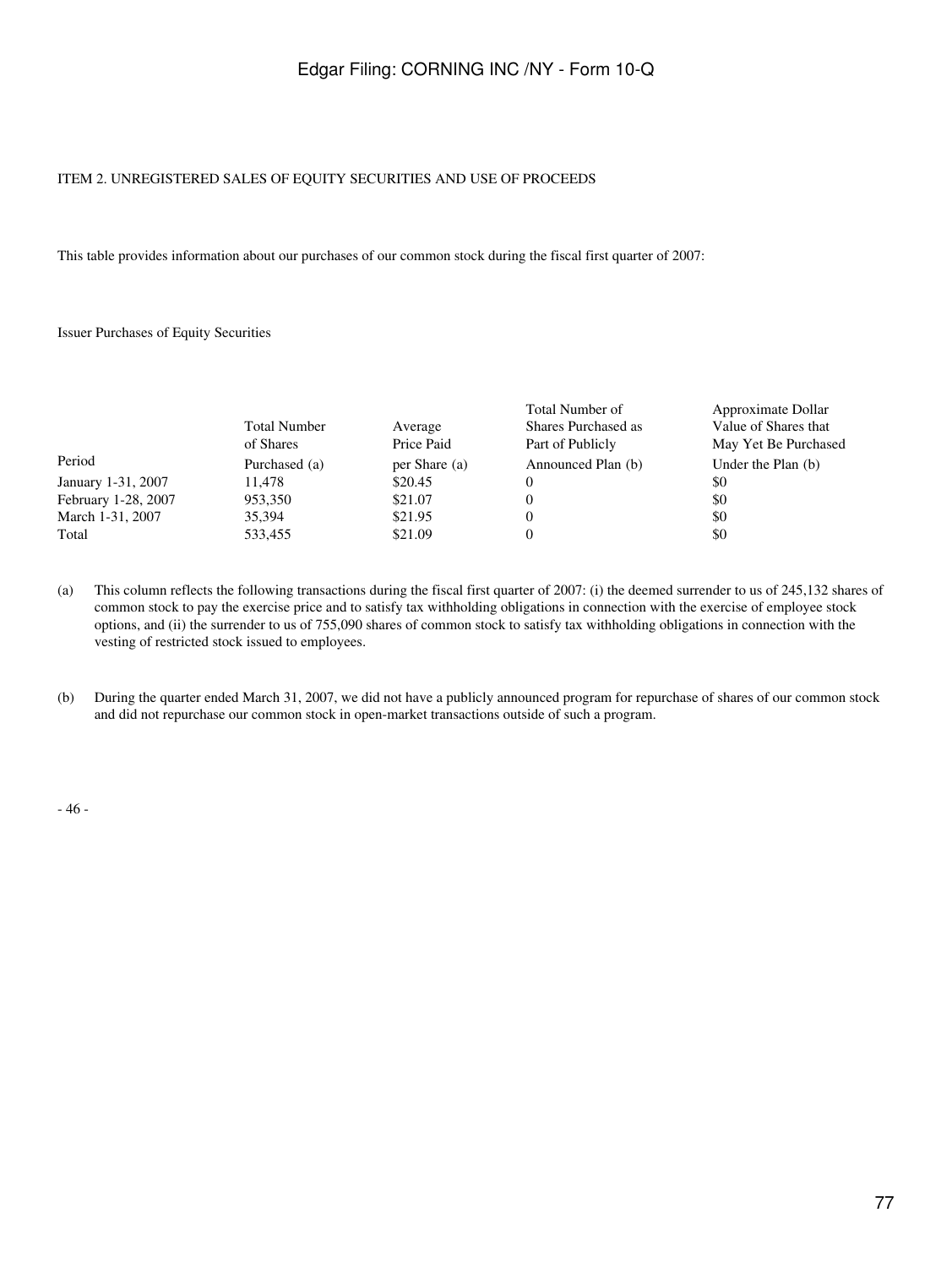### ITEM 6. EXHIBITS

### (a) Exhibits

| Exhibit Number | <b>Exhibit Name</b>                                                                        |
|----------------|--------------------------------------------------------------------------------------------|
| 10             | Executive Supplemental Pension Plan as restated and signed April 10, 2007                  |
| 12             | Computation of Ratio of Earnings to Fixed Charges                                          |
| 31.1           | Certification of Chief Executive Officer Pursuant to Rule 13a-14(a) under the Exchange Act |
| 31.2           | Certification of Chief Financial Officer Pursuant to Rule 13a-14(a) under the Exchange Act |
| 32             | Certification Pursuant to 18 U.S.C. Section 1350                                           |

- 47 -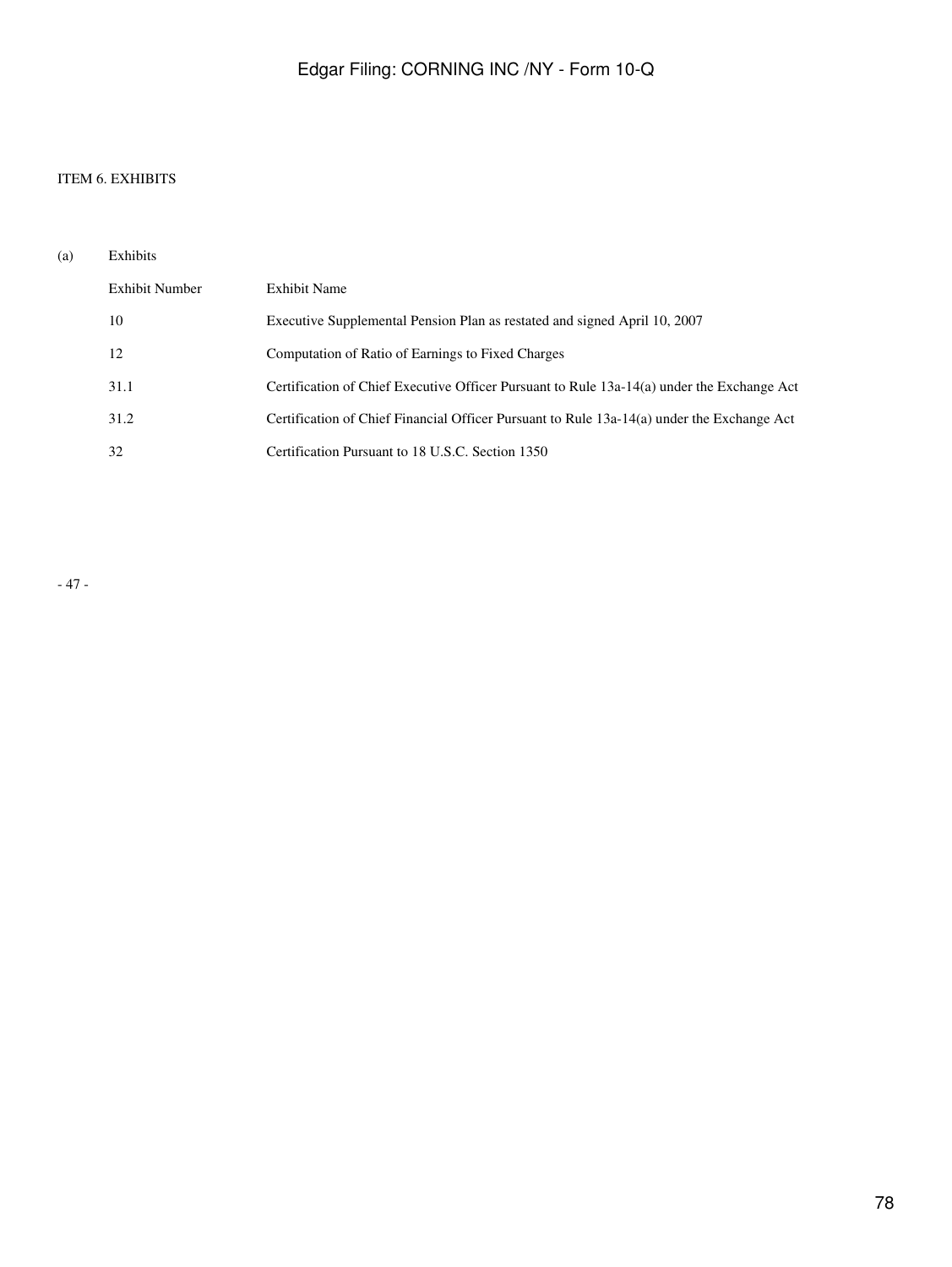#### **SIGNATURES**

Pursuant to the requirements of the Securities and Exchange Act of 1934, the registrant has duly caused this report to be signed on its behalf by the undersigned thereunto duly authorized.

> Corning Incorporated (Registrant)

April 27, 2007 /s/ JAMES B. FLAWS<br>Date James B. Flaws James B. Flaws Vice Chairman and Chief Financial Officer (Principal Financial Officer)

April 27, 2007 /s/ JANE D. POULIN Date Jane D. Poulin Chief Accounting Officer (Principal Accounting Officer)

April 27, 2007 /s/ KATHERINE A. ASBECK Date Katherine A. Asbeck Senior Vice President - Finance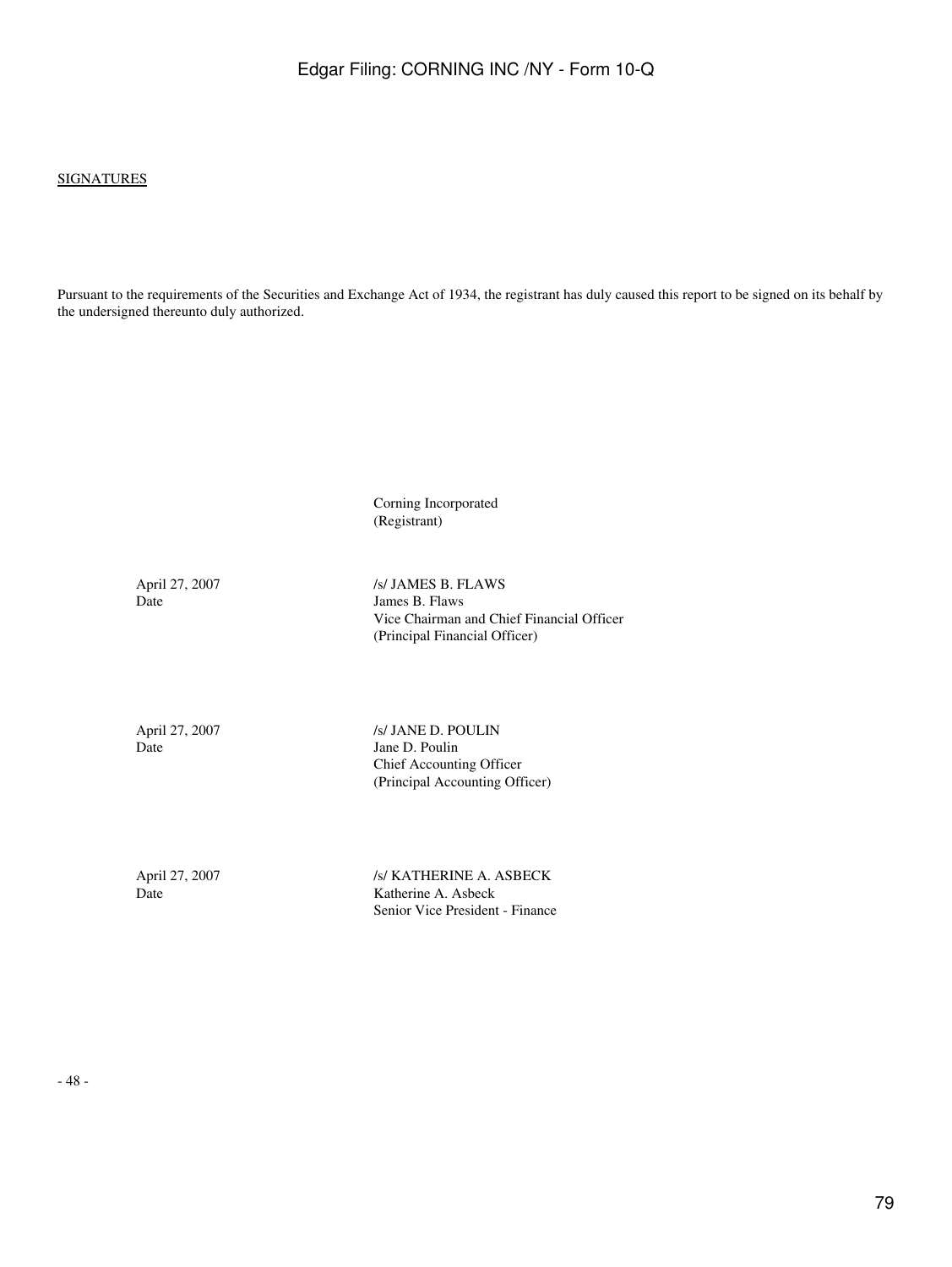### EXHIBIT INDEX

| <b>Exhibit Number</b> | <b>Exhibit Name</b>                                                                           | Page |
|-----------------------|-----------------------------------------------------------------------------------------------|------|
| 10                    | Executive Supplemental Pension Plan as restated and signed April 10, 2007                     | 48   |
| 12                    | Computation of Ratio of Earnings to Fixed Charges                                             | 60   |
| 31.1                  | Certification of Chief Executive Officer Pursuant to Rule 13a-14(a) under<br>the Exchange Act | 61   |
| 31.2                  | Certification of Chief Financial Officer Pursuant to Rule 13a-14(a) under<br>the Exchange Act | 62   |
| 32                    | Certification Pursuant to 18 U.S.C. Section 1350                                              | 63   |

- 49 -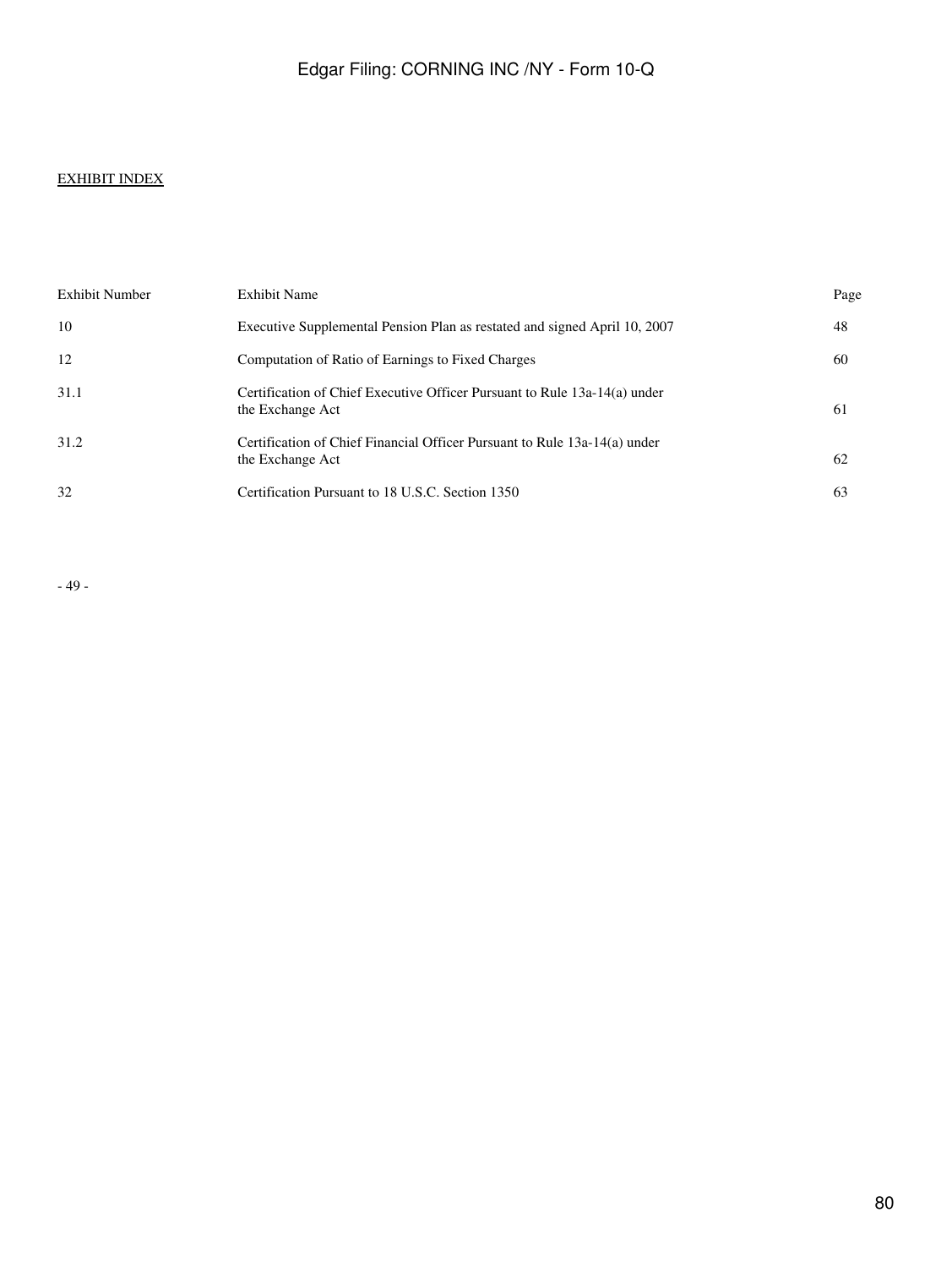Exhibit 10

### **CORNING INCORPORATED**

#### **EXECUTIVE SUPPLEMENTAL PENSION PLAN**

CORNING INCORPORATED (the Company) hereby amends and restates the CORNING INCORPORATED EXECUTIVE SUPPLEMENTAL PENSION PLAN (the Plan) for the benefit of eligible Employees. The terms of this restated Plan apply to eligible Employees who retire on or after December 6, 2006.

#### ARTICLE ONE

Definitions

1.1 Board means the Board of Directors of Corning Incorporated.

1.2 Change in Control means an event that is a change in the ownership or effective control of the corporation, or in the ownership of a substantial portion of the assets of the corporation within the meaning of Section 409A and that also falls within one of the following circumstances:

(i) an offeror (other than the Company) purchases shares of Corning Common Stock pursuant to a tender or exchange offer for such shares;

(ii) any person (as such term is used in Sections 13(d) and 14(d)(2) of the Securities Exchange Act of 1934) is or becomes the beneficial owner, directly or indirectly, of the Company s securities representing 50% or more of the combined voting power of Company s then outstanding securities;

(iii) the membership of the Company s Board of Directors changes as the result of a contested election or elections, such that within any 12 month period a majority of the individuals who are Directors at any particular time were initially placed on the Board of Directors as a result of such a contested election or elections; or

(iv) the consummation of a merger in which the Company is not the surviving corporation, consolidation, sale or disposition of all or substantially all of the Company s assets or a plan of partial or complete liquidation approved by the Company s shareholders.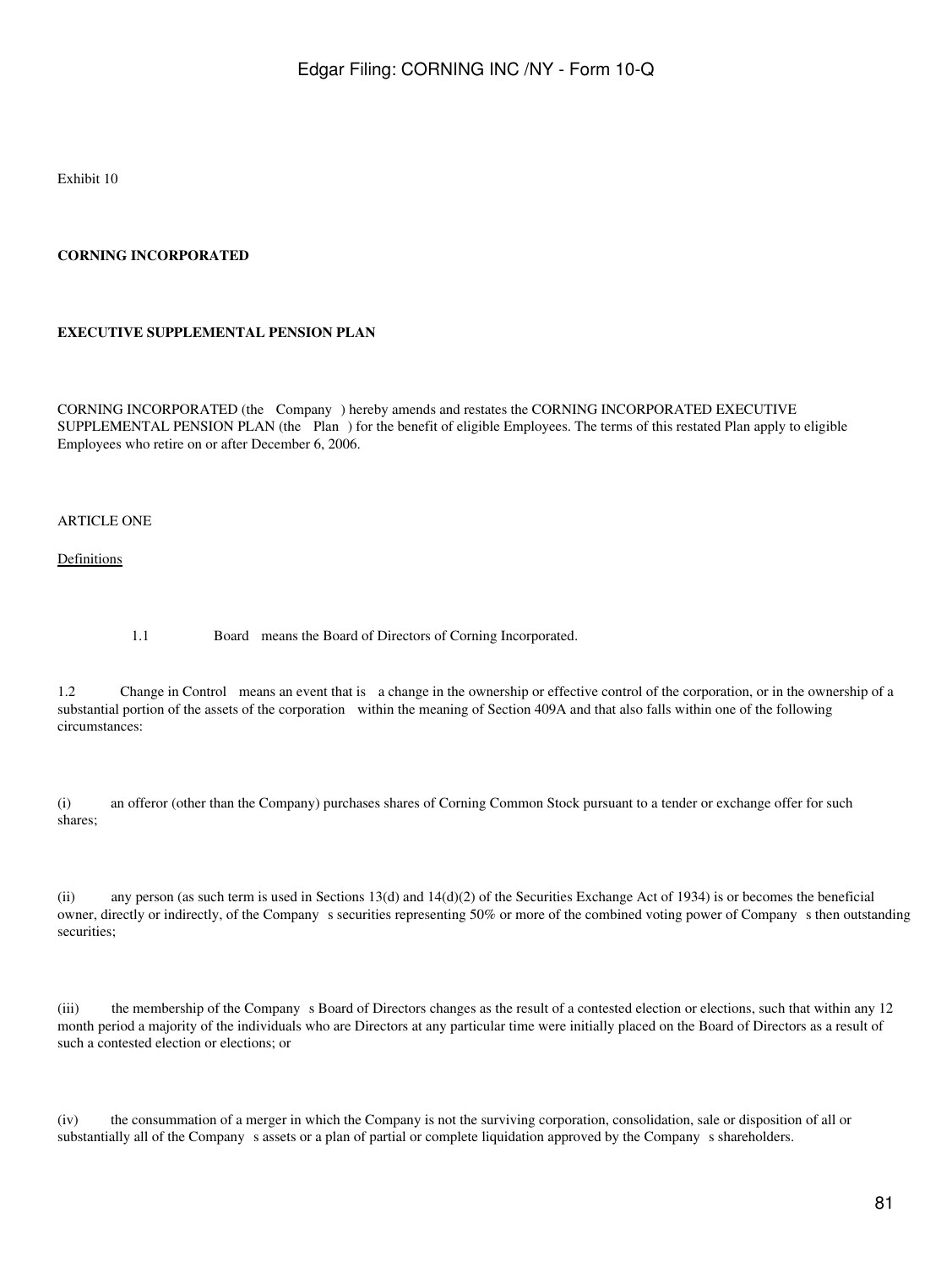- 1.3 Code means the Internal Revenue Code of 1986, as amended from time to time.
- 1.4 Committee means the Compensation Committee of the Company s Board of Directors.
	- 1.5 Company means Corning Incorporated.

1.6 Employee means any employee of a Participating Company who participates in the Qualified Plan and who is a management or highly compensated employee as such employees are defined in Title I of ERISA.

1.7 Normal Retirement Date means the first day of the month following the later of the Employee s 65th birthday or the date the Employee has five vesting years of service.

1.8 Participating Company means the Company and any related entity that meets the definition of Company in the Qualified Plan and which is approved by the Committee as a Participating Company under this Plan.

1.9 Plan means this Corning Incorporated Executive Supplemental Pension Plan.

- 50 -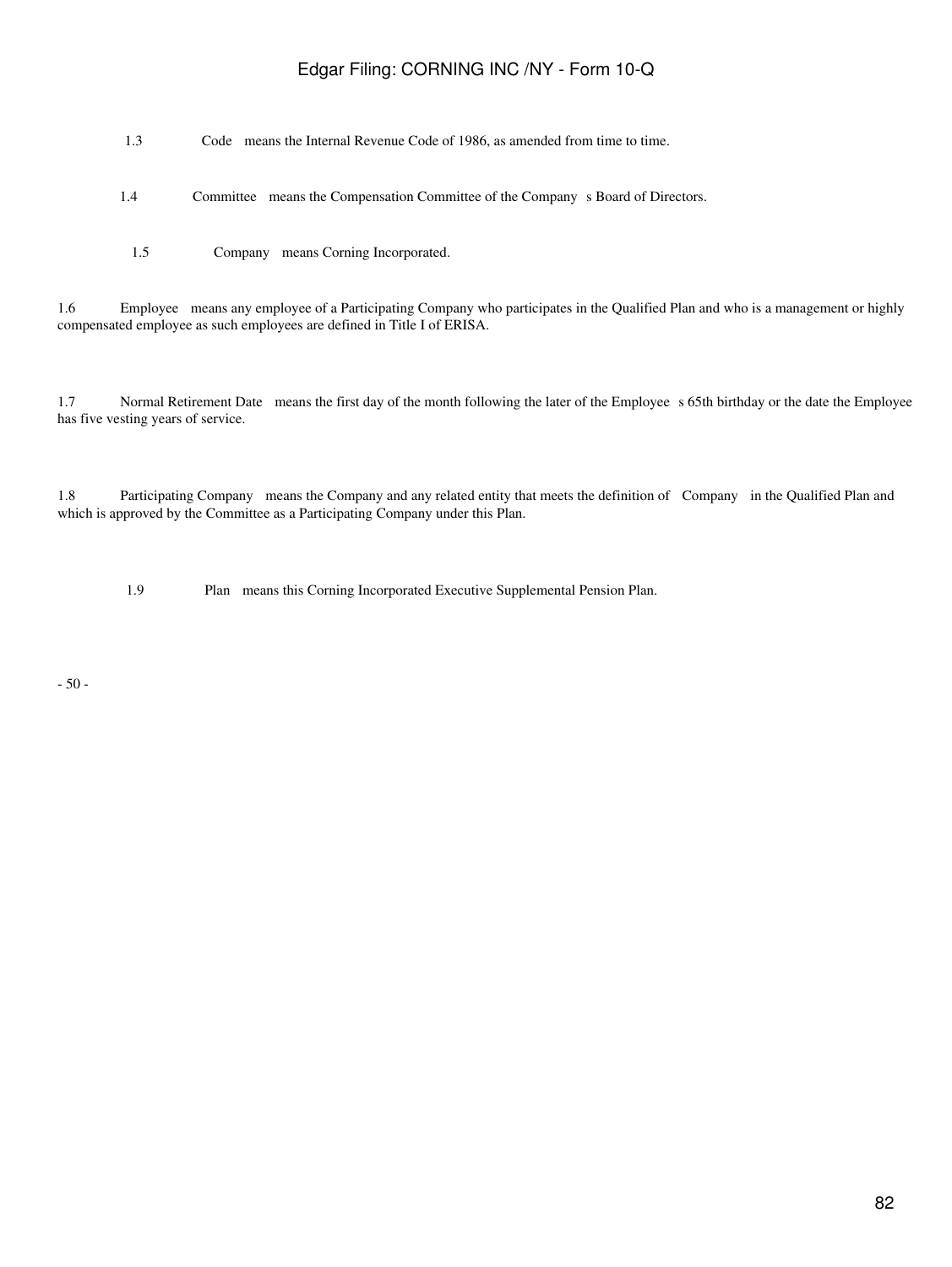1.10 Qualified Plan means The Corning Incorporated Pension Plan for Salaried Employees.

1.11 Section 409A means Section 409A of Code, and the Treasury regulations and other authoritative guidance issued thereunder.

1.12 Total and Permanent Disability shall mean, based upon medical evidence satisfactory to the Committee, the inability to engage in any substantial gainful activity by reason of any medically determinable physical or mental impairment which can be expected to result in death or to be of long, continued and indefinite duration.

#### ARTICLE TWO

### Purpose and Intent of Plan

2.1 The purpose of this Plan is to attract and retain a highly-motivated executive workforce by providing to eligible Employees retirement benefits in excess of those permitted under the Qualified Plan. The Plan is intended to constitute an unfunded plan of deferred compensation for a select group of management or highly-compensated employees as provided for in Title I of ERISA. This Plan is also intended to comply with the requirements of Section 409A and shall be interpreted consistent with that intent. The terms of this Plan shall supersede any and all other plans and documents that may have terms that are inconsistent with and/or are additional to the terms herein.

#### ARTICLE THREE

Eligible Employee

3.1 The Committee, in its sole discretion, shall designate those Employees who shall be eligible to participate in this Plan. All eligible Employees shall be identified in such records as the Committee deems appropriate to establish and maintain.

Notwithstanding any provision to the contrary, an otherwise eligible Employee shall be ineligible to participate and shall forfeit all rights to receive any benefit payment under this Plan if such employee:

- (a) is terminated for cause, which determination shall be in the sole discretion of the Committee and this determination shall be final and binding on all persons;
- (b) fails to comply with the terms of any noncompete, confidentiality and/or similar agreement(s) the eligible Employee has with the Company;
- (c) solicits or encourages employees to leave the employ of the Company, as determined by the Committee in its sole discretion;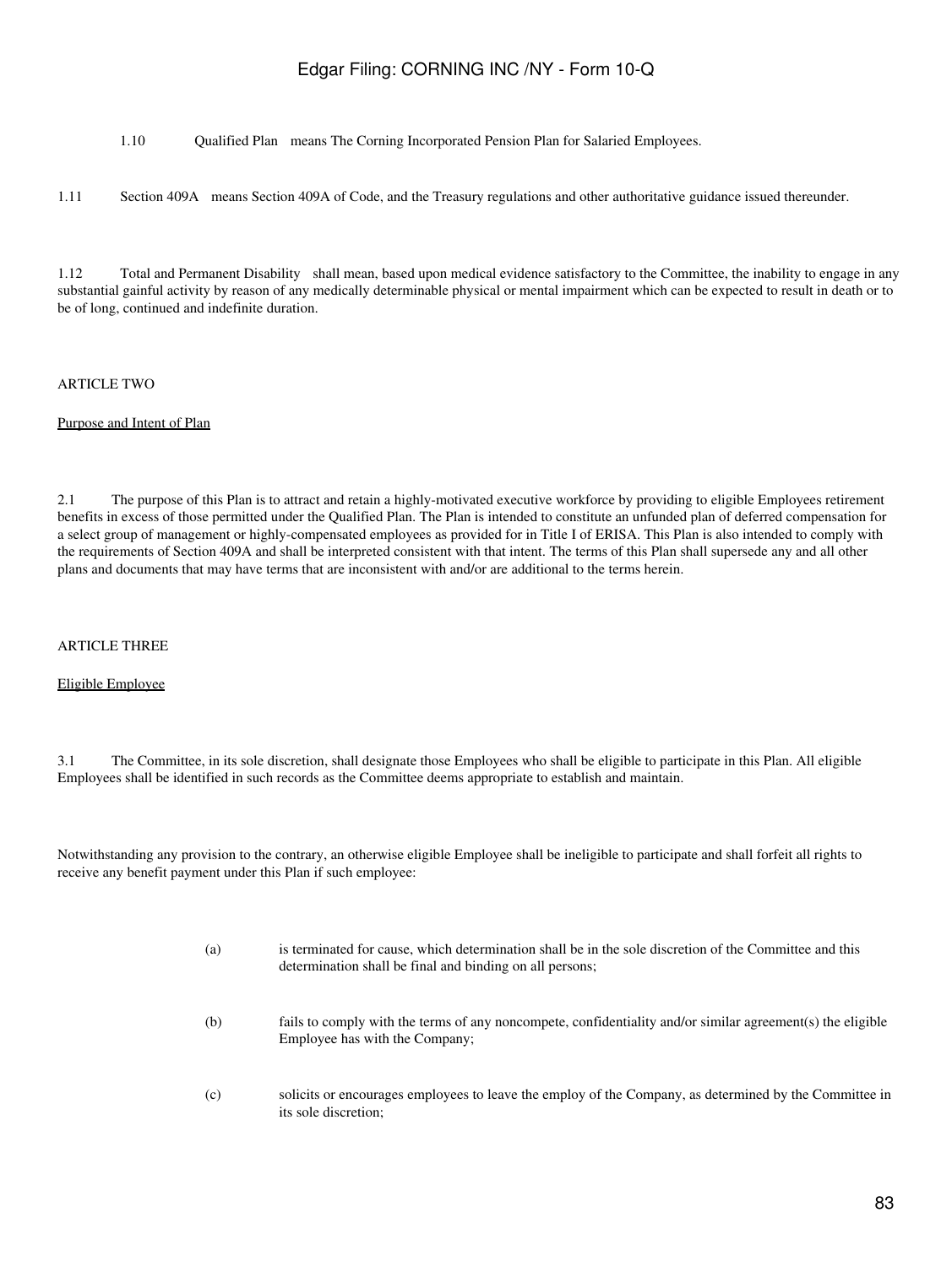- (d) works for or provides services to a third party, including competitors of the Company, which the Committee determines, in its sole discretion, may cause injury or harm to the Company; or
- (e) files or threatens legal action against the Company, either directly or indirectly through a third party company, including but not limited to threats or assertions of patent infringement, which the Committee determines, in its sole discretion, may cause injury or harm to the Company.

If the Committee, in its sole discretion, determines that an eligible Employee has failed to comply with the terms of any of paragraphs (b), (c), (d) or (e), the eligible Employee shall forfeit all future benefits under this Plan, and the eligible Employee shall promptly reimburse the Company for any Plan benefits that were paid to the eligible Employee.

An Employee who is designated as being eligible to receive benefits under this Plan shall not be entitled to any benefits under the Corning Incorporated Supplemental Pension Plan.

- 51 -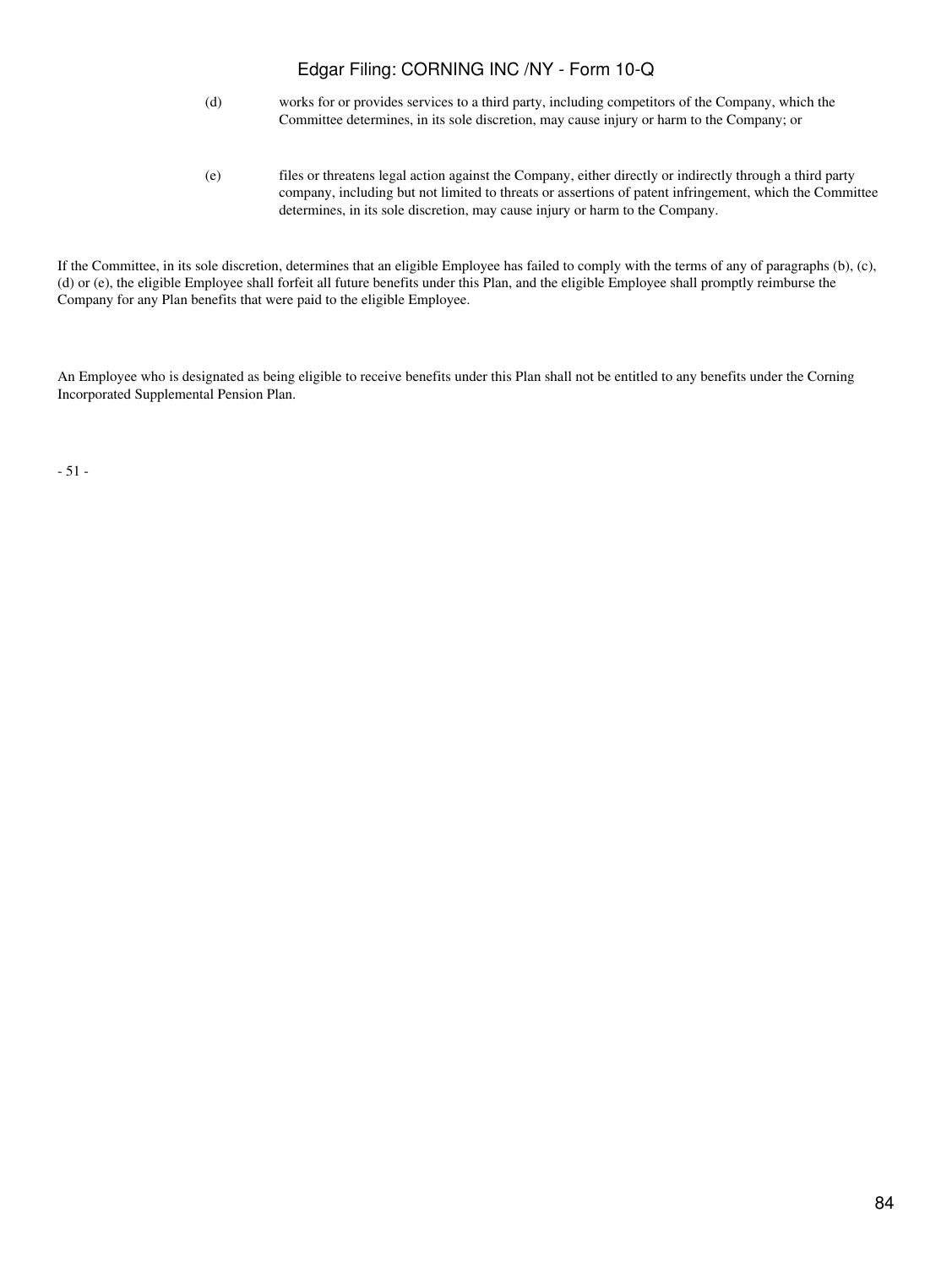#### ARTICLE FOUR

#### **Benefits**

4.1 Benefit Amount. The benefit payable under this Plan is, as follows:

A. Except for the individuals listed in Exhibit A, eligible Employees shall accrue benefits under this Section 4.1A, subject to the vesting rule described in the following sentence. An eligible Employee shall vest in his right to receive a benefit under this Section 4.1A, if the eligible Employee: (i) terminates employment after both reaching age 50 and attaining 10 years of Credited Service; or (ii) was an eligible Employee who had attained age 55 as of December 5, 2006 and whose age plus years of Credited Service as of December 5, 2006 totaled at least 65. If an eligible Employee fails to vest in his benefit under the preceding sentence, he will receive the benefit set forth in Section 4.1C, rather than the benefit described in this Section 4.1A.

An eligible Employee s annual benefit under this Section 4.1A, calculated as of the Employee s Normal Retirement Date, is a straight life annuity equal to (a) less (b), where:

(a) equals the aggregate amount the eligible Employee would be entitled to receive under the following formula:

2% multiplied by the Employee s Credited Service multiplied by the Employee s Average Compensation, and

(b) equals the amount the eligible Employee is actually entitled to receive under the Qualified Plan.

For purposes of calculating (a) above:

(1) the term Compensation shall mean the total remuneration (before salary reduction, if any, under the Company's Management Deferral Plan, Supplemental Investment Plan, Investment Plan or any other Code section 125, 132(f) or 401(k) employee benefit plan) paid to an Employee by the Company for personal services actually rendered, including cash payments of GoalSharing awards, Performance Incentive Plan awards, Division Cash Awards, Individual Outstanding Contributor Awards and certain other eligible cash bonuses, but excluding any Company contributions paid under this Plan or any other employee benefit or deferred compensation plan, awards under the Company's Incentive Stock Plan, non-cash bonuses, awards under the Corporate Performance Plan, the value of stock purchase contracts, dividends or dividend equivalents thereon, reimbursed expenses, overseas allowances, cost-of-living allowances, death benefits, severance pay, signing bonuses, special achievement bonuses and other unusual payments determined by the Committee in a non-discriminatory manner. The Committee, in its sole discretion, may add to the items of includable compensation other compensatory payments or benefits earned by eligible Employees;

(2) the term Average Compensation shall mean the annualized equivalent of the average of an eligible Employees Compensation in the highest 60 consecutive calendar months in the 120 calendar months immediately preceding the month after which the eligible Employee terminates employment, provided that such amount shall not exceed 300% of the Employee s annual full-time base compensation as of the date the eligible Employee terminates employment; and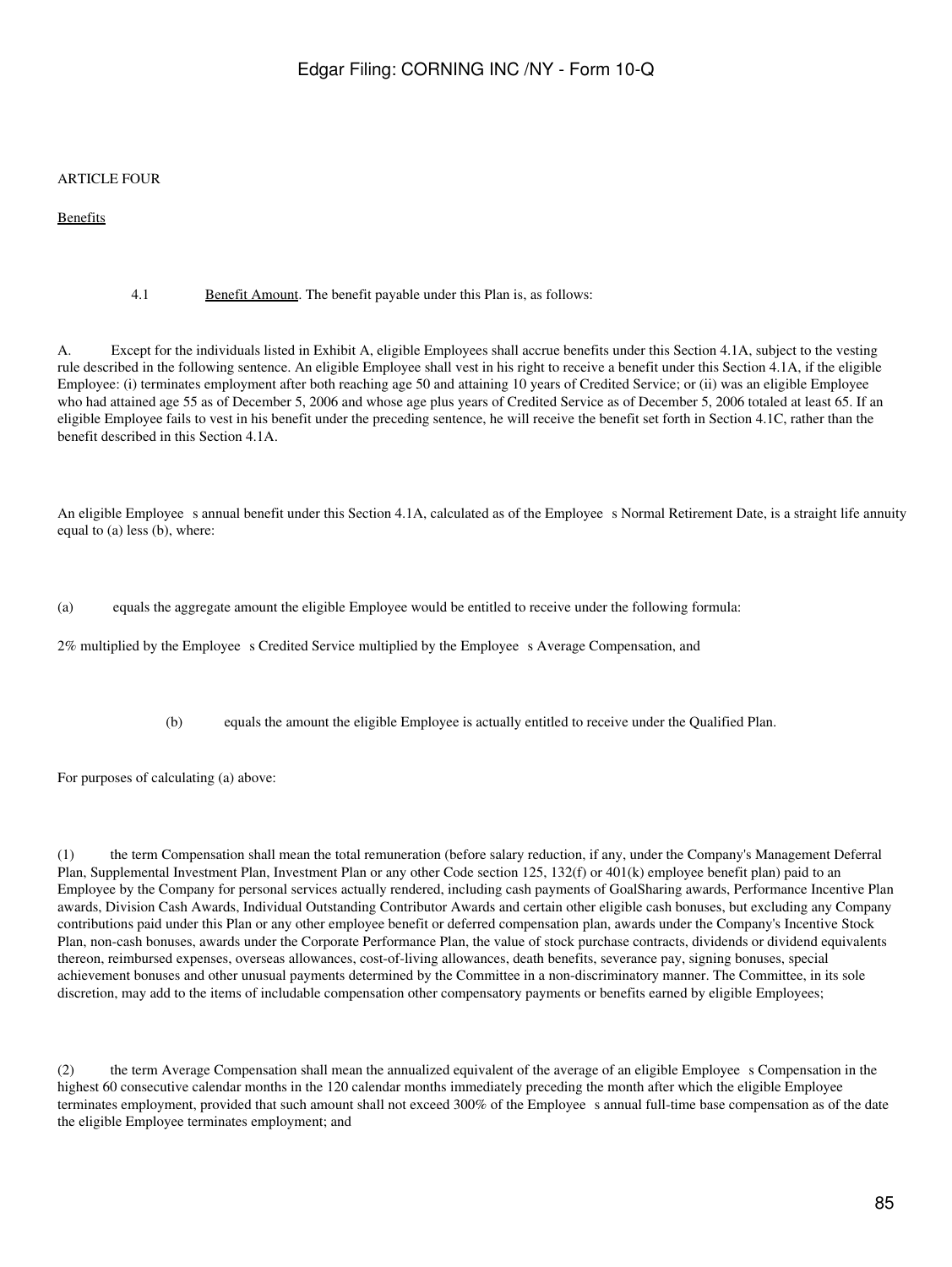(3) the term Credited Service shall mean such service as defined in the Qualified Plan together with the modifications set forth in the Corning Incorporated Supplemental Pension Plan, provided that an Employee s Credited Service shall not exceed 25 years.

- 52 -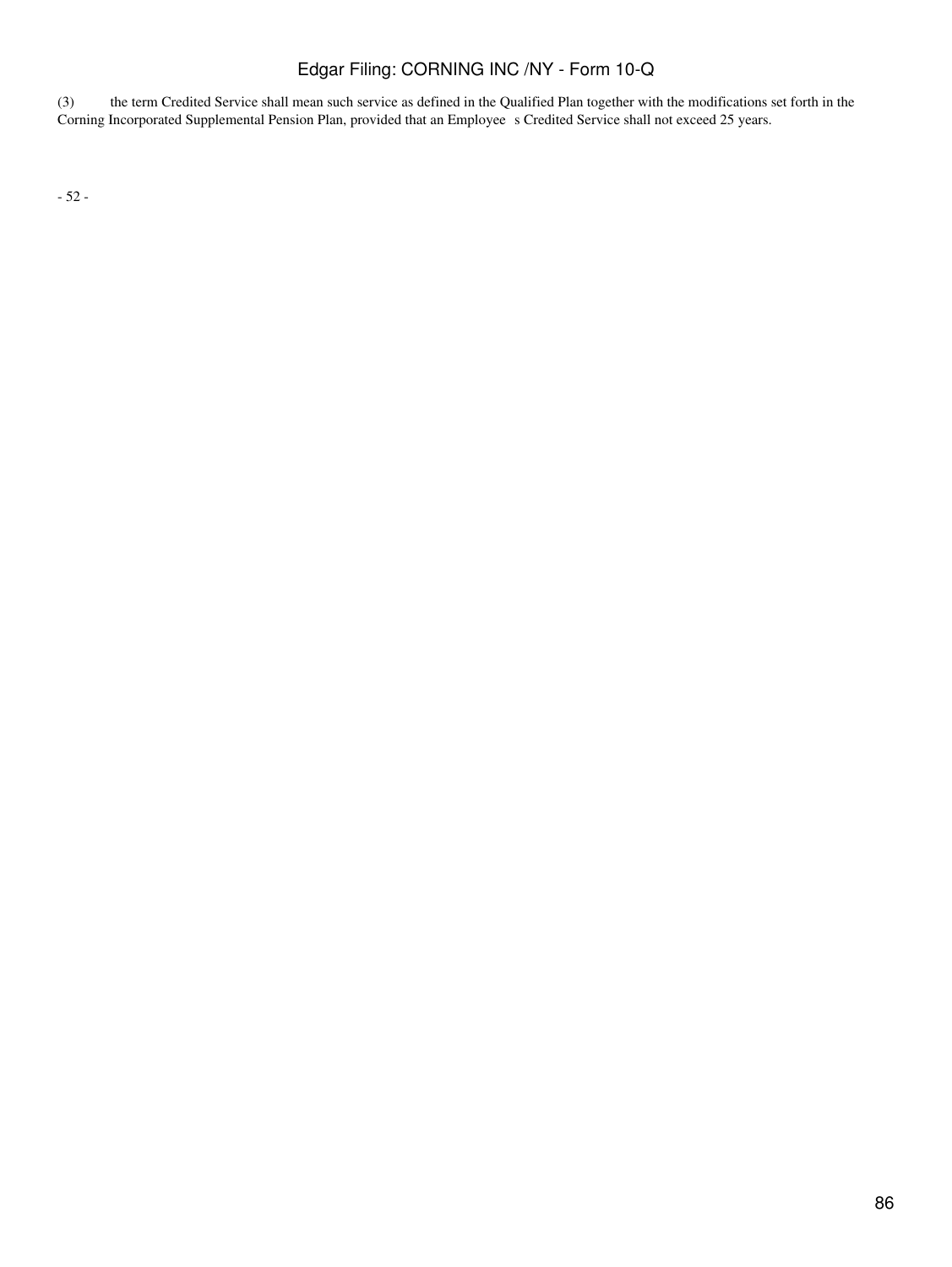An eligible Employee shall be entitled to receive an unreduced early retirement benefit if the Employee separates from service after: (i) attaining age 55 with at least 25 years of Credited Service; or (ii) attaining age 60 with at least 10 years of Credited Service. The following rules shall apply if an eligible Employee fails to satisfy these requirements:

(x) If an eligible Employee separates from service after attaining age 55 and commences benefits before attaining age 60, such Employees early retirement benefit shall be the amount determined above, adjusted and reduced, at the rate of one-third of one percent for each month between the date benefits commence and the month following the month in which the Employee would attain age 60.

(y) If an eligible Employee incurs a Total and Permanent Disability, the eligible Employee shall be entitled to receive an unreduced early retirement benefit at the time specified in Section 4.2.

(z) If an eligible Employee separates from service before attaining age 55, such Employees benefit shall commence within 60 days after attaining age 55 pursuant to Section 4.2 and his early retirement benefit shall be the amount determined above, adjusted and reduced by 50%.

B. This Section 4.1B shall only apply to an eligible Employee who is listed on Exhibit A. The eligible Employees listed on Exhibit A shall be vested in their Plan benefits under this Section 4.1B. An eligible Employees annual benefit under this Section 4.1B, calculated as of the Employee s Normal Retirement Date, is a straight life annuity equal to (a) less (b), where:

(a) equals the aggregate amount the eligible Employee would be entitled to receive under the following formula:

1.5% multiplied by the Employees Credited Service multiplied by the Employees Average Compensation, and

(b) equals the amount the eligible Employee is actually entitled to receive under the Qualified Plan.

For purposes of calculating (a) above:

(1) the term Compensation shall mean the total remuneration (before salary reduction, if any, under the Company's Management Deferral Plan, Supplemental Investment Plan, Investment Plan or any other Code section 125, 132(f) or 401(k) employee benefit plan) paid to an Employee by the Company for personal services actually rendered, including cash payments of GoalSharing awards, Performance Incentive Plan awards, Division Cash Awards, Individual Outstanding Contributor Awards and certain other eligible cash bonuses, but excluding any Company contributions paid under this Plan or any other employee benefit or deferred compensation plan, awards under the Company's Incentive Stock Plan, non-cash bonuses, awards under the Corporate Performance Plan, the value of stock purchase contracts, dividends or dividend equivalents thereon, reimbursed expenses, overseas allowances, cost-of-living allowances, death benefits, severance pay, signing bonuses, special achievement bonuses and other unusual payments determined by the Committee in a non-discriminatory manner. The Committee in its sole discretion may add to the items of includable compensation other compensatory payments or benefits earned by eligible Employees;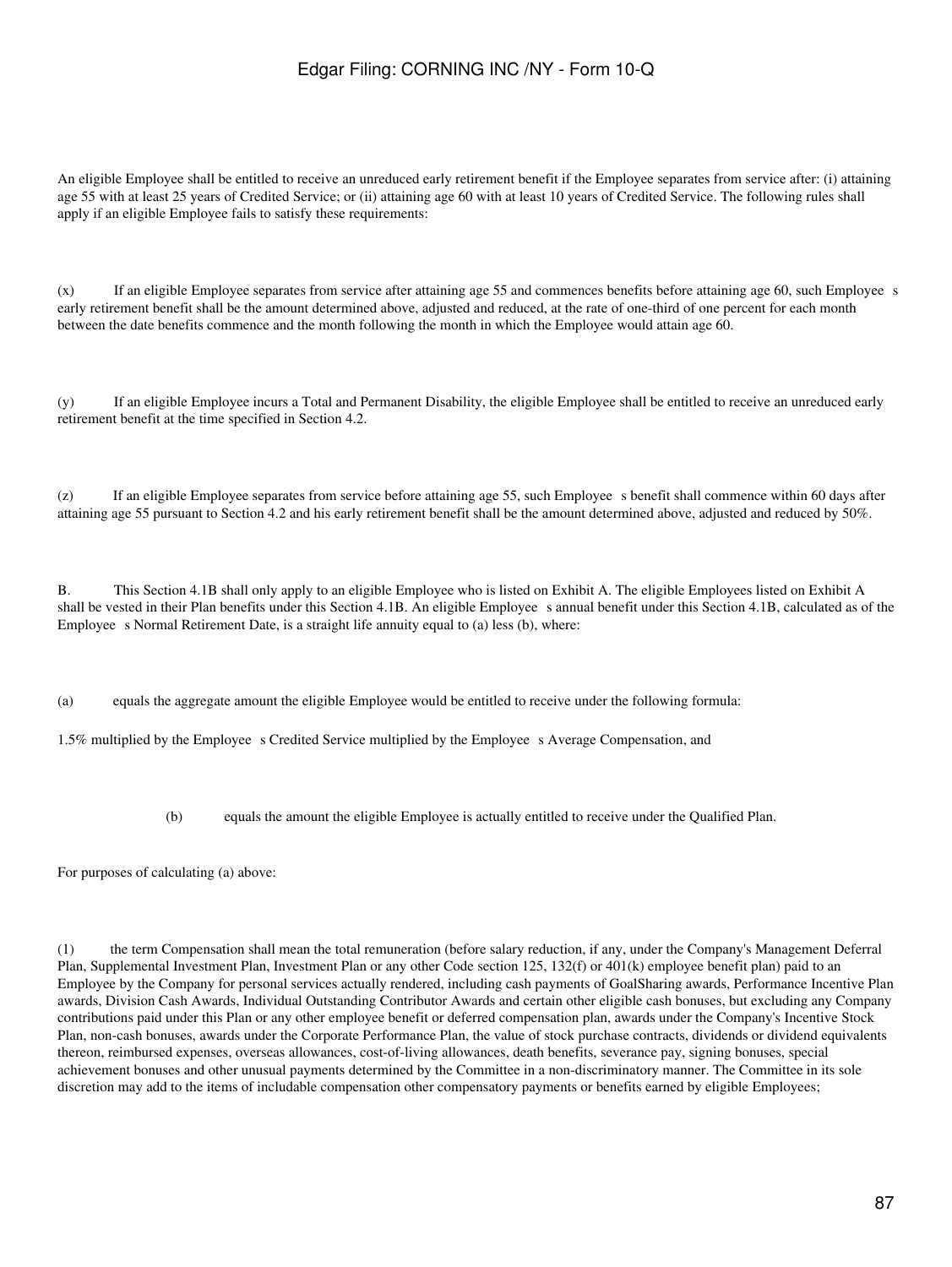(2) the term Average Compensation shall mean the annualized equivalent of the average of an eligible Employee s Compensation in the highest 60 consecutive calendar months in the 120 calendar months immediately preceding the month after which the eligible Employee terminates employment, provided that such amount shall not exceed 300% of the Employee s annual full-time base compensation as of the date the eligible Employee terminates employment; and

- 53 -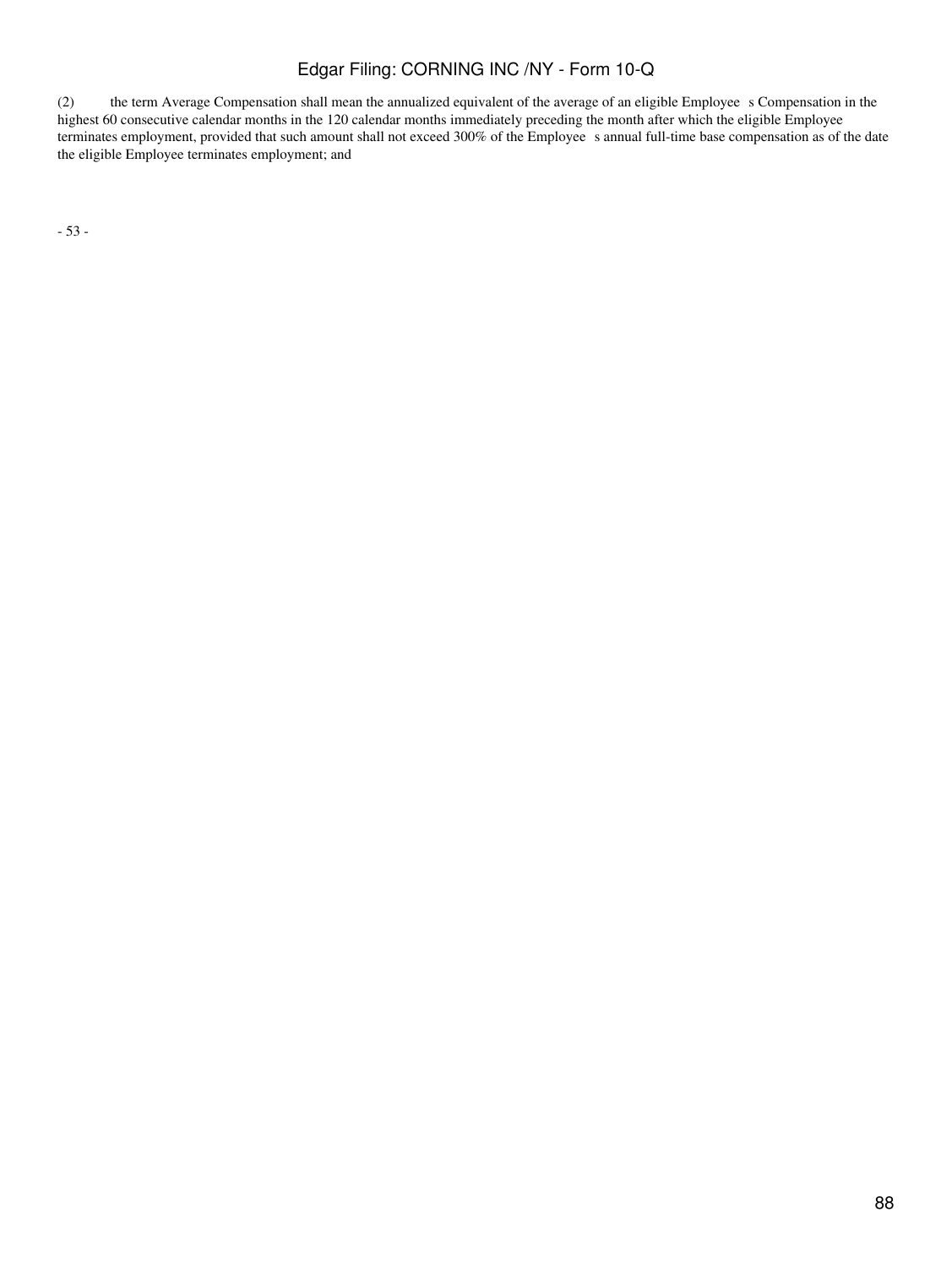(3) the term Credited Service shall mean such service as defined in the Qualified Plan together with the modifications set forth in the Corning Incorporated Supplemental Pension Plan.

An eligible Employee shall be entitled to receive an unreduced early retirement benefit if the Employee separates from service after: (i) attaining age 55 with at least 25 years of Credited Service; or (ii) attaining age 60 with at least 10 years of Credited Service. The following rules shall apply if an eligible Employee fails to satisfy these requirements:

(x) If an eligible Employee separates from service after attaining age 55 and commences benefits before attaining age 60, such Employees early retirement benefit shall be the amount determined above, adjusted and reduced, at the rate of one-third of one percent for each month between the date benefits commence and the month following the month in which the Employee would attain age 60.

(y) If an eligible Employee incurs a Total and Permanent Disability, the eligible Employee shall be entitled to receive an unreduced early retirement benefit at the time specified in Section 4.2.

(z) If an eligible Employee separates from service before attaining age 55, such Employees benefit shall commence within 60 days after attaining age 55 pursuant to Section 4.2 and his early retirement benefit shall be the amount determined above, adjusted and reduced by 50%.

C. This Section 4.1C shall only apply to an eligible Employee who fails to vest in his benefit under Section 4.1A. The annual benefit payable to such an eligible Employee under this Plan shall be calculated as the benefit that would be paid to the eligible Employee under the benefit formula and terms and conditions (including the vesting provisions) set forth under the Corning Incorporated Supplemental Pension Plan with the following exception. Notwithstanding the provisions of the Corning Incorporated Supplemental Pension Plan, all benefits set forth in this Section 4.1C shall be paid in the form of an annuity, rather than a lump sum, except that a lump sum benefit shall be paid in the amounts and instances described in Section 4.3(a), (c) and Section 4.6.

D. Notwithstanding the foregoing, for purposes of calculating a particular Employee s benefit under the Plan, the Committee, in its sole discretion, may adjust an Employee s compensation, credited service or other factor used in calculating the Employee s benefit in any manner the Committee deems appropriate, provided such adjustment is memorialized in writing. The Committee may make such adjustment solely for a specified Employee or group of Employees and without regard to how other Employees are treated.

4.2 Commencement of Benefits. Except as set forth in Section 4.6, a Participating Company shall pay the nonforfeited benefits due under this Plan commencing within 60 days following the later of: (i) such Employees separation from service within the meaning of Section 409A; or (ii) age 55. Notwithstanding the foregoing, benefit payments to a specified employee within the meaning of Section 409A (for this purpose, payments on account of death are not considered to be payments made on account of separation from service) may not commence until six months following the date of the specified employee s separation from service. Benefit payments that would otherwise have been paid to a specified employee in the absence of the previous sentence shall be held in suspense during the six month suspension period and paid to the specified employee in a lump sum payment as soon as administratively practicable after the date which is six months following the specified employee s separation from service.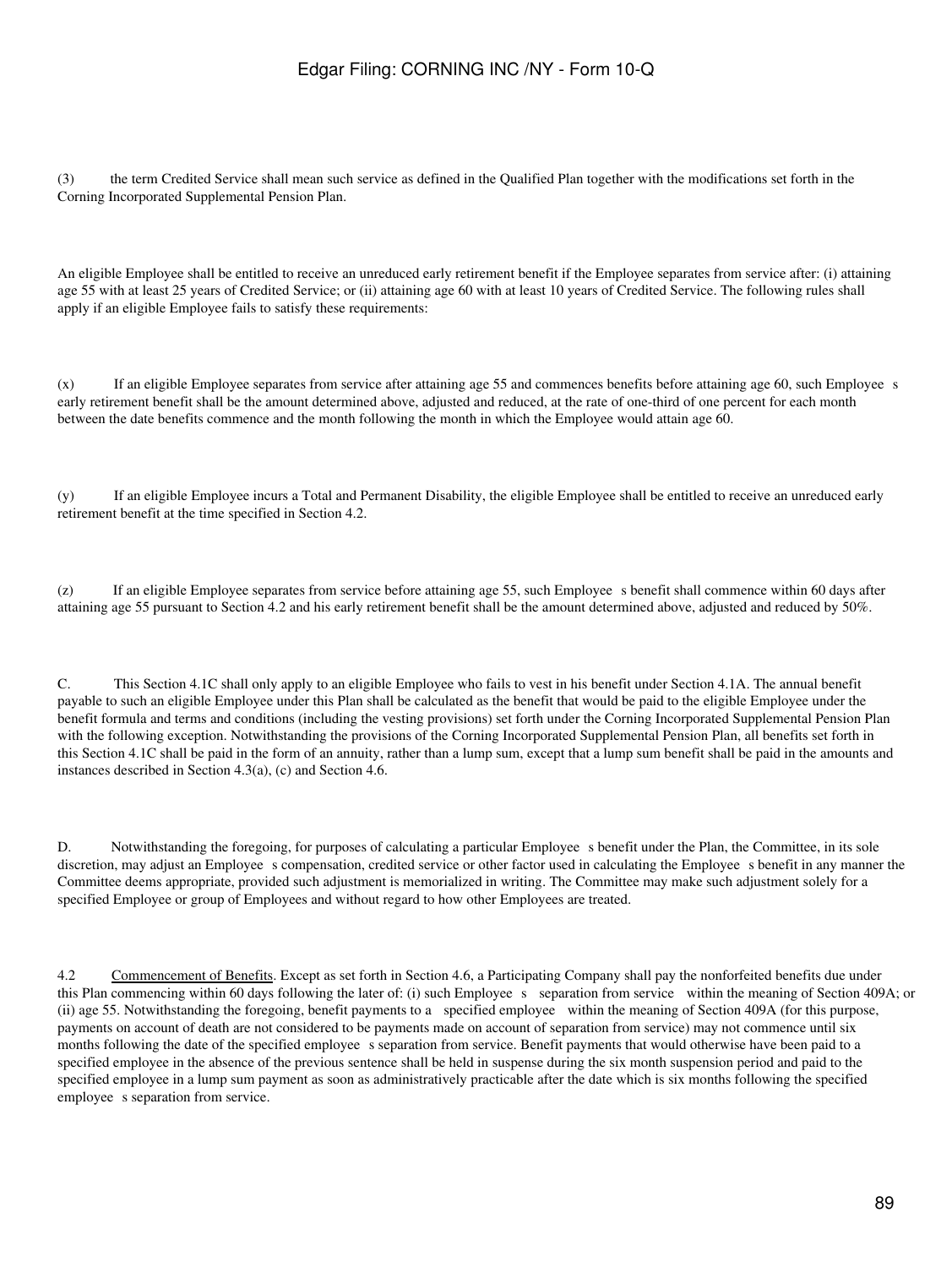4.3 Form of Payment. The default form of benefit payable under this Plan shall be a life annuity for unmarried Employees and a joint and 75 percent survivor annuity for married Employees. Employees may elect to receive their benefits in the form of a single life annuity or a joint and 50, 75 or 100 percent survivor annuity. Any election to change the form of benefit must be made under such procedure established by the Committee at least 12 months prior to the date the Employee separates from service; otherwise such change shall not be honored. The amount of the actual benefit paid from this Plan shall be the straight life annuity calculated under Section 4.1 adjusted as appropriate using the actuarial assumptions set forth in the career average formula under the Qualified Plan if a different form of annuity is paid. Any life annuity or joint and survivor annuity shall be paid in the form of the six year certain benefit described in Section 4.11 of the Qualified Plan (as of the date of this restatement). No actuarial adjustments shall be made for such six year certain benefit.

- 54 -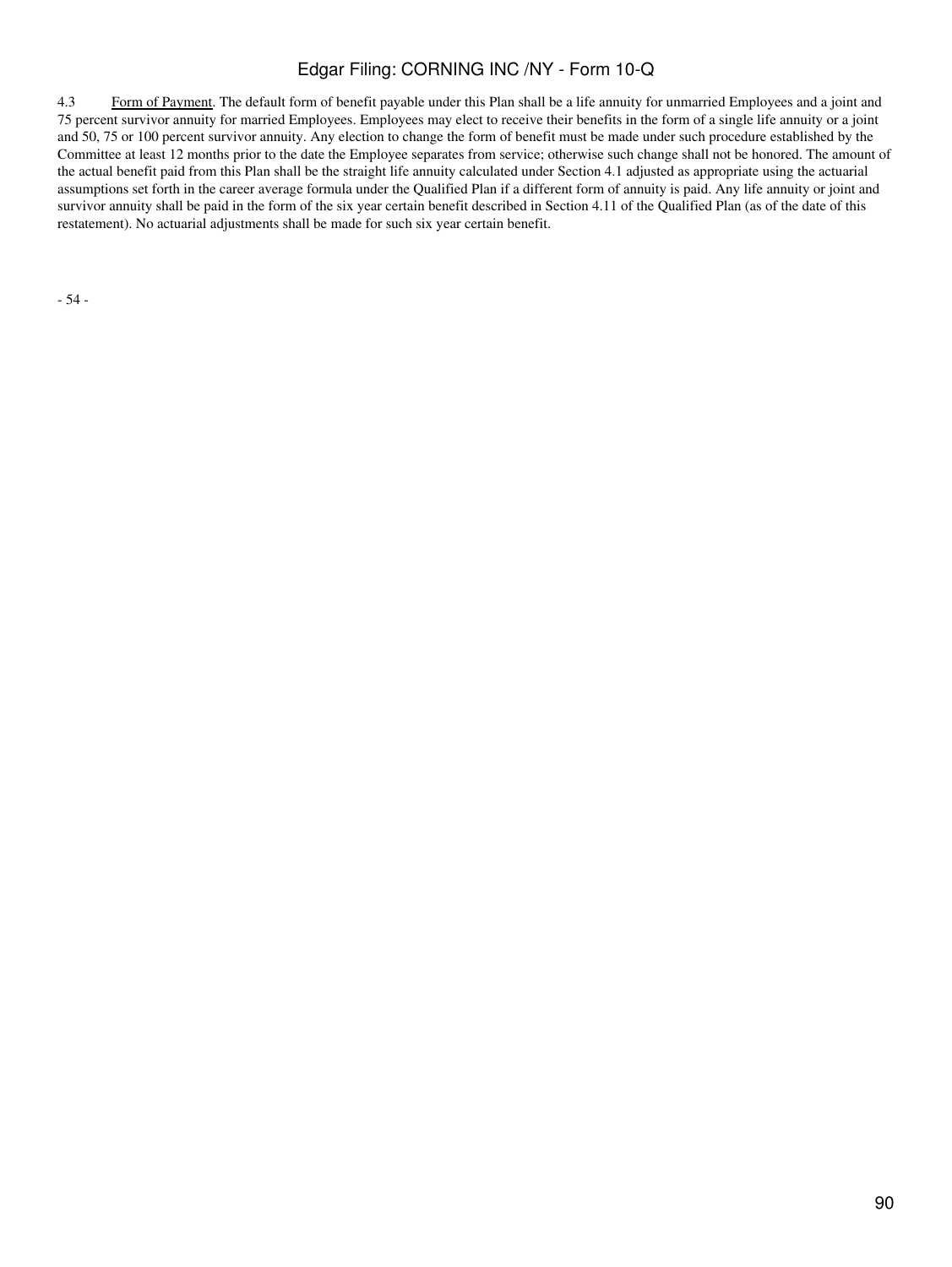Notwithstanding the foregoing, the following special rules shall apply in lieu of the foregoing under the specified circumstances:

(a) If an eligible Employee had accrued a benefit under the Corning Incorporated Supplemental Pension Plan before becoming eligible to receive a benefit under this Plan, the portion of such benefit that was earned under the cash balance formula of the Corning Incorporated Supplemental Pension Plan as of the date the Employee commenced participation in this Plan shall be paid in the form of lump sum benefit (rather than an annuity) and the annuity set forth in the preceding paragraph shall be offset by the value of such lump sum benefit. Such offset shall be calculated by converting the lump sum benefit into an actuarial equivalent straight life annuity using the actuarial assumptions set forth in the Qualified Plan for making such conversions.

(b) Benefits payable under Section 4.6 shall be paid in the form of a lump sum payment and the actuarial assumptions used for calculating such amount shall be the applicable interest rate and applicable mortality table, in each case as defined in Section  $417(e)(3)$  of the Code, for the last month of the quarter that second precedes the quarter of the determination.

(c) In the event that the lump sum value of an Employee s benefit that would normally be paid in the form of an annuity or a death benefit described in Section 4.4 is less than \$20,000, such benefit shall be paid in the form of a lump sum payment, rather than an annuity. The actuarial assumptions used for calculating such amount shall be the applicable interest rate and applicable mortality table, in each case as defined in Section  $417(e)(3)$  of the Code, for the last month of the quarter that second precedes the quarter of the determination.

(d) Solely for the eligible Employee listed on Exhibit B, the Company shall provide such Employees benefit by purchasing an annuity from MetLife (or its successor) after such Employee s separation from service.

4.4 Death Benefits. If an eligible Employee dies while still employed by a Participating Company but after becoming entitled to receive a vested benefit, the eligible Employee s spouse, if surviving, shall be entitled to a monthly lifetime benefit equal to 50 percent of the benefit the eligible Employee would have received under Section 4.1 at his Normal Retirement Date. Such benefit shall commence to the eligible Employee s spouse, if surviving, within 60 days of the date that the eligible Employee dies. Notwithstanding the foregoing, if the Employee s surviving spouse is more than 5 years younger than the deceased Employee, the benefit otherwise payable to the surviving spouse will be reduced by one-fifth of one percent times the number of months or major fractions thereof which is equal to the difference between (a) the age of the surviving spouse plus 60 months and (b) the age of the deceased Employee.

If an eligible Employee separates from service before attaining age 55, is entitled to receive a vested benefit under the Plan, but dies before commencing such benefit, such an eligible Employee s spouse, if surviving, shall be entitled to a monthly lifetime benefit equal to 50 percent of the benefit the eligible Employee would have received under Section 4.1 at his Normal Retirement Date adjusted and reduced by 50 percent. Such benefit shall commence to the eligible Employee s spouse, if surviving, within 60 days of the date that the eligible Employee would have attained age 55. Notwithstanding the foregoing, if the Employee s surviving spouse is more than 5 years younger than the deceased Employee, the benefit otherwise payable to the surviving spouse will be reduced by one-fifth of one percent times the number of months or major fractions thereof which is equal to the difference between (a) the age of the surviving spouse plus 60 months and (b) the age of the deceased Employee.

4.5 Unfunded Plan. All benefits payable to an eligible Employee under this Plan shall be paid by the Participating Company that employs the eligible Employee out of its general assets and shall not be funded. Although the Company does not intend, as of the effective date of restatement, to set aside any additional specific assets to meet its obligation to pay benefits under this Plan, the Company may, in its discretion, set aside assets for meeting its obligations, including, but not limited to, the establishment of a rabbi or other grantor trust. In the event such fund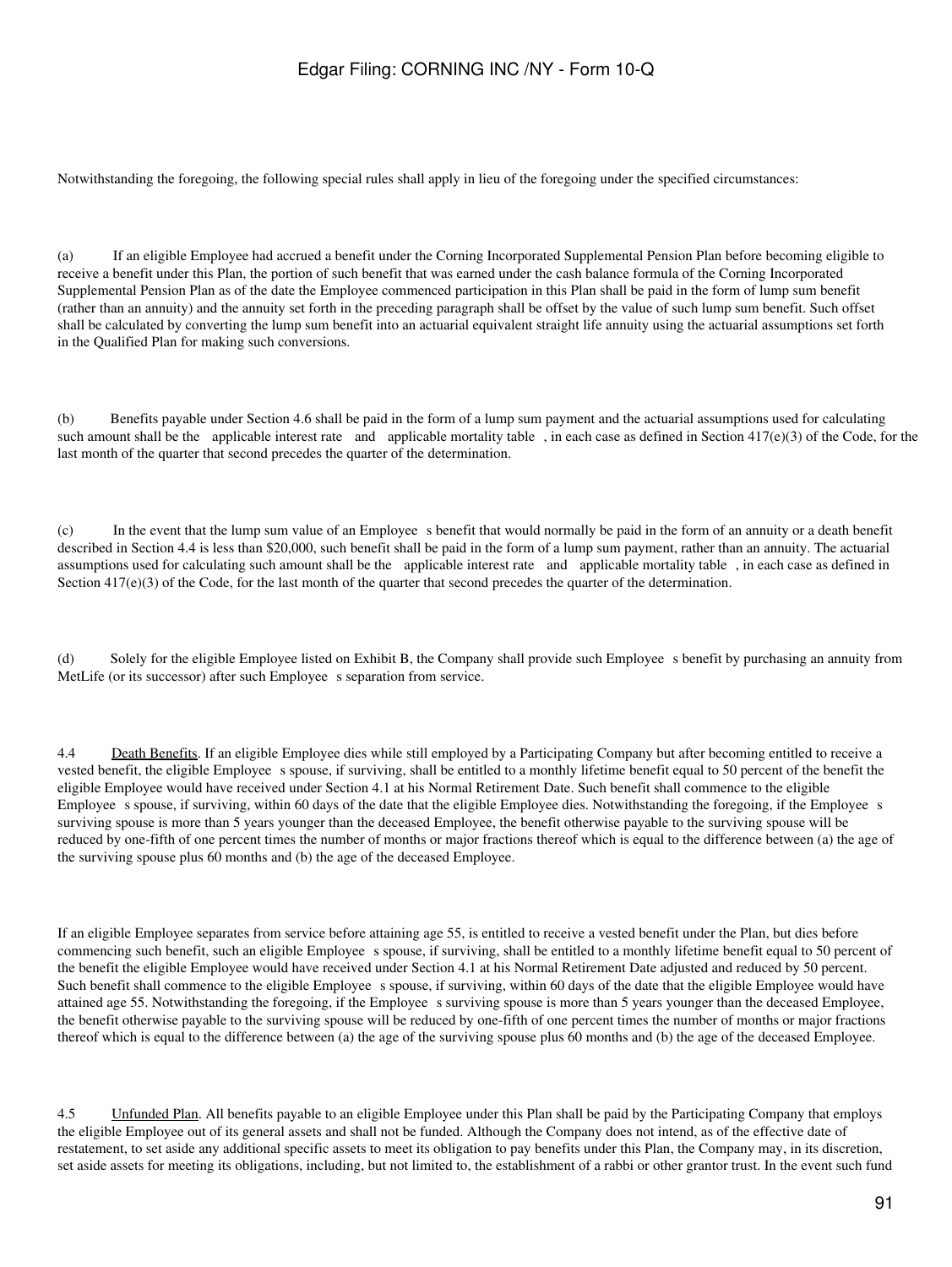or trust is established, each Participating Company shall be responsible for making contributions to provide for the benefits of its own eligible Employees. No Employee shall have any property rights in any such fund or trust or in any other assets held by a Participating Company. The right of an eligible Employee or his or her spouse or beneficiary to receive any of the benefits provided by this Plan shall be an unsecured claim against the general assets of a Participating Company.

- 55 -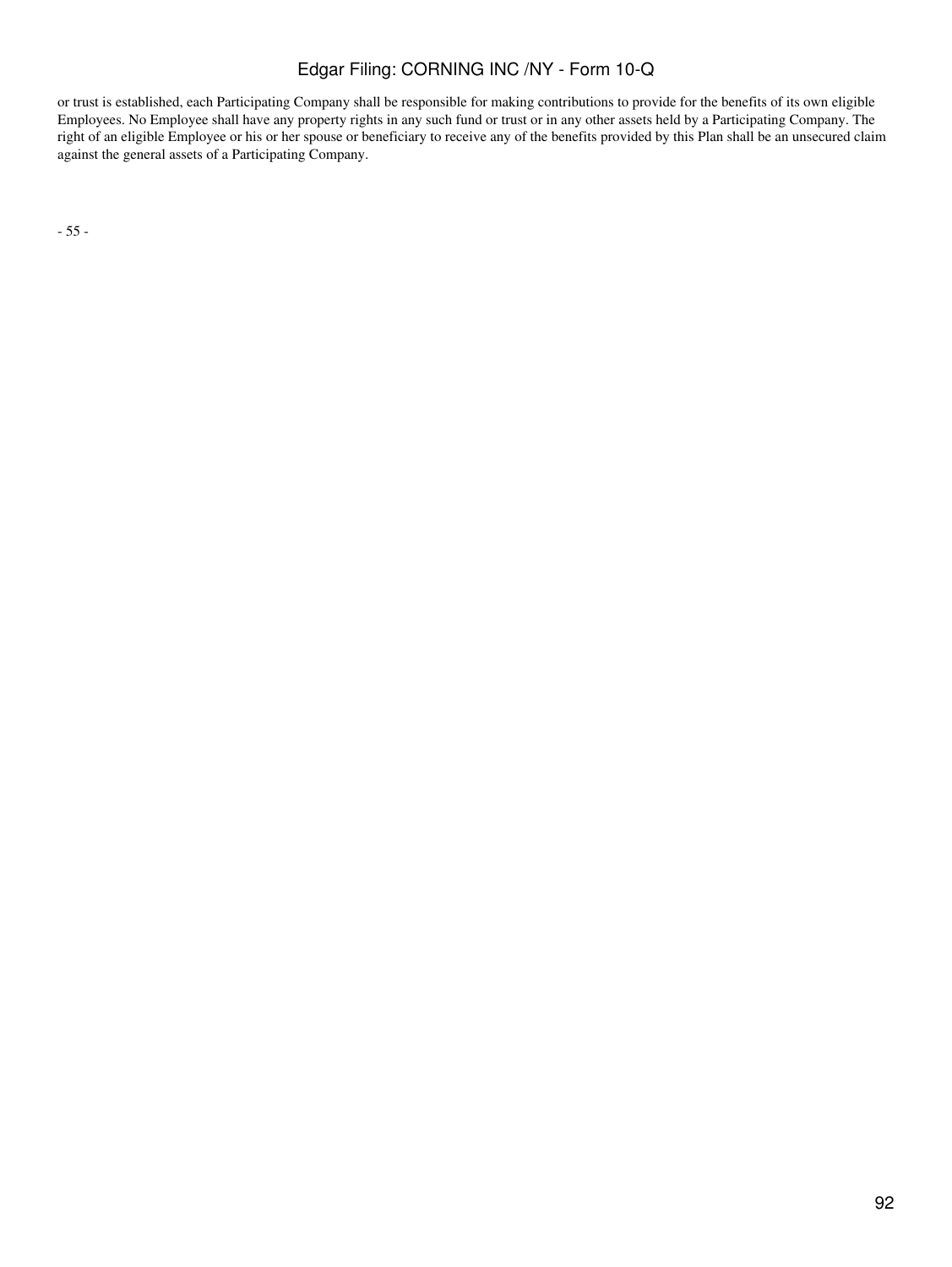4.6 Change in Control. Notwithstanding any provision to the contrary but still subject to forfeiture provisions set forth in Section 3.1, in the event of a Change in Control, each eligible Employee shall become fully vested in the benefit payable under this Plan using the formula set forth in Section 4.1A (except that those eligible Employees listed on Exhibit A shall have their benefit calculated under the formula set forth in Section 4.1B). Such benefit shall be calculated assuming the Employee satisfied all requirements for receiving an unreduced early retirement benefit. If an eligible Employee has a separation from service within the meaning of Section 409A within 12 months of the Change in Control, such Employee shall receive his vested benefit under this Plan in the form of a single lump sum payment within 60 days of such separation, subject to the 6 month delay described in Section 4.2 (if applicable). In the case of a Change in Control and a termination of employment described above, an eligible Employee who has not at such time attained the age of 55 shall nevertheless be entitled to an immediate lump sum payment under this Plan equal to the then present value of the benefit that would have been payable at the time the Employee reached age 55 but determined on the basis of Compensation and Credited Service in effect on the date of the Employee's termination of employment.

ARTICLE FIVE

**Administration** 

5.1 Committee as Administrator. This Plan shall be administered by the Committee in accordance with the Plan s terms.

The Committee shall determine the benefits due each Employee from this Plan and shall cause them to be paid by the Qualified Plan or by a Participating Company under this Plan accordingly.

The Committee shall inform each Employee of any elections which the Employee may possess and shall record such choices along with such other information as may be necessary to administer the Plan.

5.2 Consistency of Interpretation. Since this Plan is intended to operate in conjunction with the Qualified Plan, any questions concerning plan administration or the calculation of benefits that arise but are not specifically addressed by this Plan shall be considered in light of the Qualified Plan. In addition, unless the context requires otherwise, the terms used in this Plan shall have the same meaning as the same terms used in the Qualified Plan.

5.3 Committee Action Final. The Committee has sole discretion to determine eligibility to participate in this Plan, to determine the eligibility for and the amount of benefits, to interpret the Plan and to take any other action it deems appropriate to administer this Plan. The decisions made by and the actions taken by the Committee shall be final and conclusive on all persons.

Members of the Committee shall not be subject to individual liability with respect to their actions under this Plan. Notwithstanding the foregoing, the Company shall indemnify each member of the Committee who may incur financial liability for actions or failures to act with respect to the member s Committee responsibilities.

#### 5.4 Claims Procedures.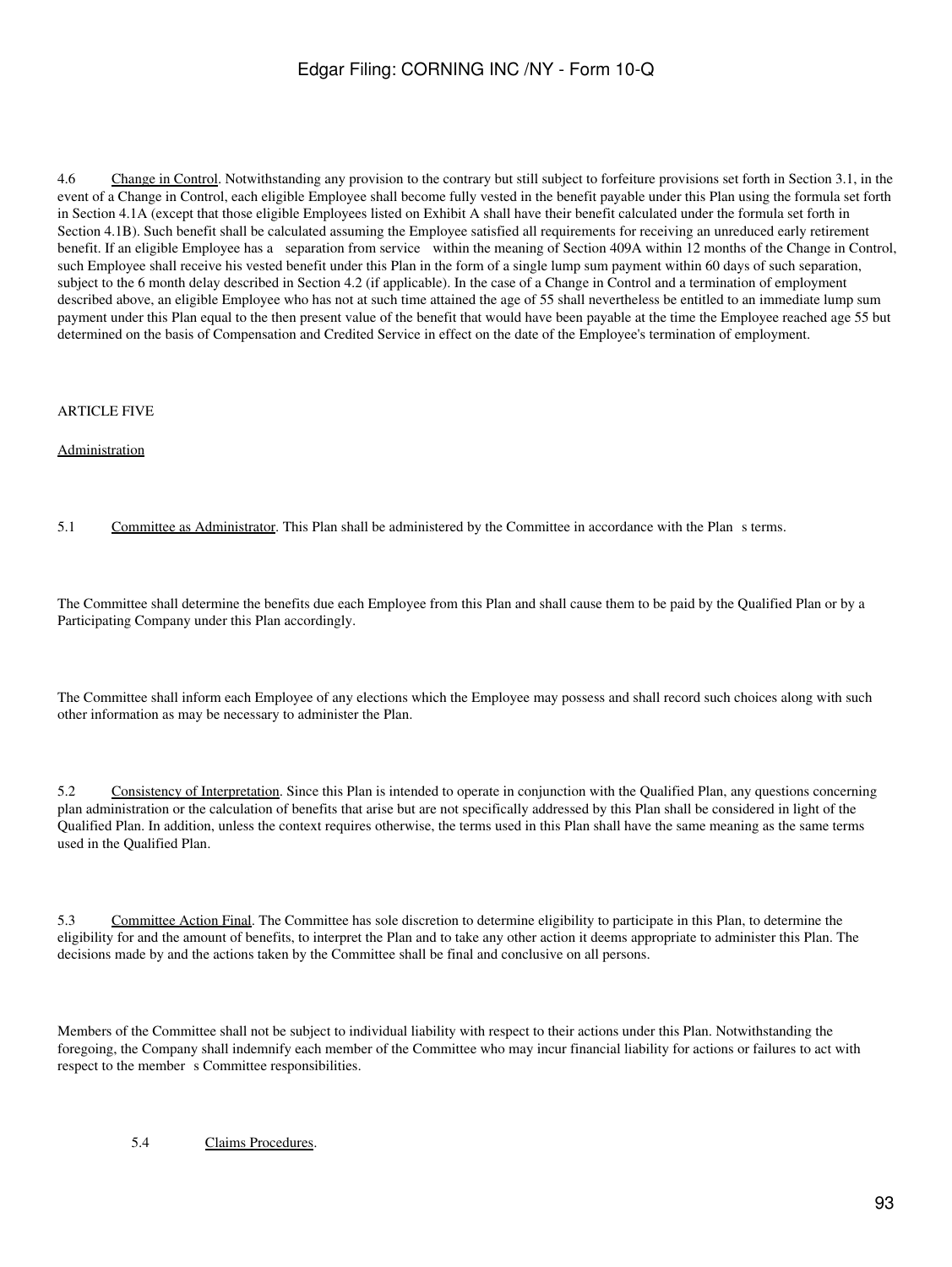(a) Claim for Benefits. The Committee, or its authorized delegate, shall maintain a procedure under which an Employee or his beneficiary (or an authorized representative acting on behalf of an Employee or his beneficiary) may assert a claim for benefits under the Plan. Any such claim shall be submitted to the Committee in writing. The Committee will generally notify the claimant of its decision within 90 days after it receives the claim. However, if the Committee determines that special circumstances require an extension of time to decide the claim, it may obtain an additional 90 days to decide the claim. Before obtaining this extension, the Committee will notify the claimant, in writing and before the end of the initial 90-day period, of the special circumstances requiring the extension and the date by which the Committee expects to render a decision.

- 56 -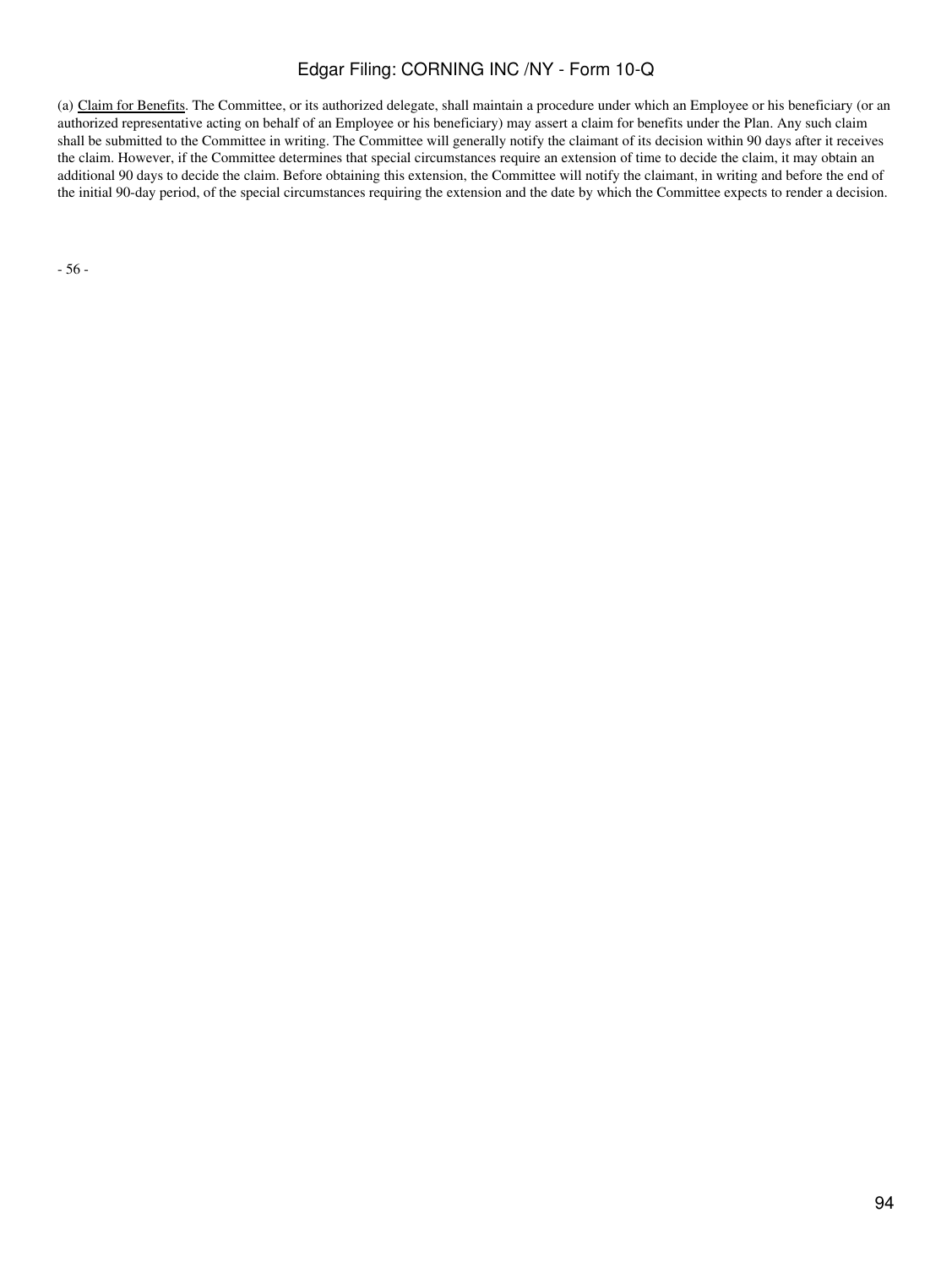(b) Claims Review Procedure. If the claimant s claim is denied in whole or in part, the Committee will provide the claimant, within the period described in Section 5.4(a), with a written or electronic notice which explains the reason or reasons for the decision, includes specific references to Plan provisions upon which the decision is based, provides a description of any additional material or information which might be helpful to decide the claim (including an explanation of why that information may be necessary), and describes the appeals procedures and applicable filing deadlines.

If a claimant disagrees with the decision reached by the Committee, the claimant may submit a written appeal requesting a review of the decision. The claimant s written appeal must be submitted within 60 days of receiving the initial adverse decision. The claimant s written appeal should clearly state the reason or reasons why the claimant disagrees with the Committee s decision. The claimant may submit written comments, documents, records and other information relating to the claim even if such information was not submitted in connection with the initial claim for benefits. Additionally, the claimant, upon request and free of charge, may have reasonable access and copies of all documents, records and other information relevant to the claim.

The Committee will generally decide a claimant s appeal at its next regularly scheduled meeting following receipt of the appeal, unless the Committee receives the appeal within 30 days of the meeting. In that case, the appeal would be reviewed at the second regularly scheduled meeting following receipt of the appeal. If special circumstances require an extension of time for reviewing the claim, the claimant will be notified in writing. The notice will be provided prior to the commencement of the extension, describe the special circumstances requiring the extension and set forth the date the Committee will decide the appeal. Such date will not be later than the third regularly scheduled meeting of the Committee following the receipt of the appeal. Once the Committee has made a decision, the claimant shall receive written or electronic notification of the decision within fifteen (15) days. In the case of an adverse decision, the notice will explain the reason or reasons for the decision, include specific references to Plan provisions upon which the decision is based, and indicate that the claimant is entitled to, upon request and free of charge, reasonable access to and copies of documents, records, and other information relevant to the claim.

A claimant may not commence a judicial proceeding against any person, including the Plan, the Plan administrator, a Participating Company, or any other person, with respect to a claim for benefits without first exhausting the claims procedures set forth in the preceding paragraph. A claimant who has exhausted these procedures and is dissatisfied with the decision on appeal of a denied claim may bring an action in an appropriate court to review the Committee's decision on appeal but only if such action is commenced no later than the earlier of (1) the applicable statute of limitations, or (2) the first anniversary of the Committee's decision on appeal.

#### ARTICLE SIX

#### Amendment and Termination

6.1 While the Company intends to maintain this Plan in conjunction with the Qualified Plan indefinitely, the Board reserves the right to amend or terminate it at any time for whatever reasons it may deem appropriate. The Board may delegate to a committee consisting of at least three employees of the Company the authority to make technical amendments to the Plan. Notwithstanding the foregoing, any amendment or termination of the Plan shall comply with the requirements of Section 409A.

Notwithstanding the preceding paragraph, however, the Company hereby makes a contractual commitment on behalf of itself, the other Participating Companies and their successors to pay, or to require the other Participating Companies to pay, the benefits accrued under this Plan prior to its amendment or termination to the extent it or the other Participating Companies are financially capable of meeting such obligation.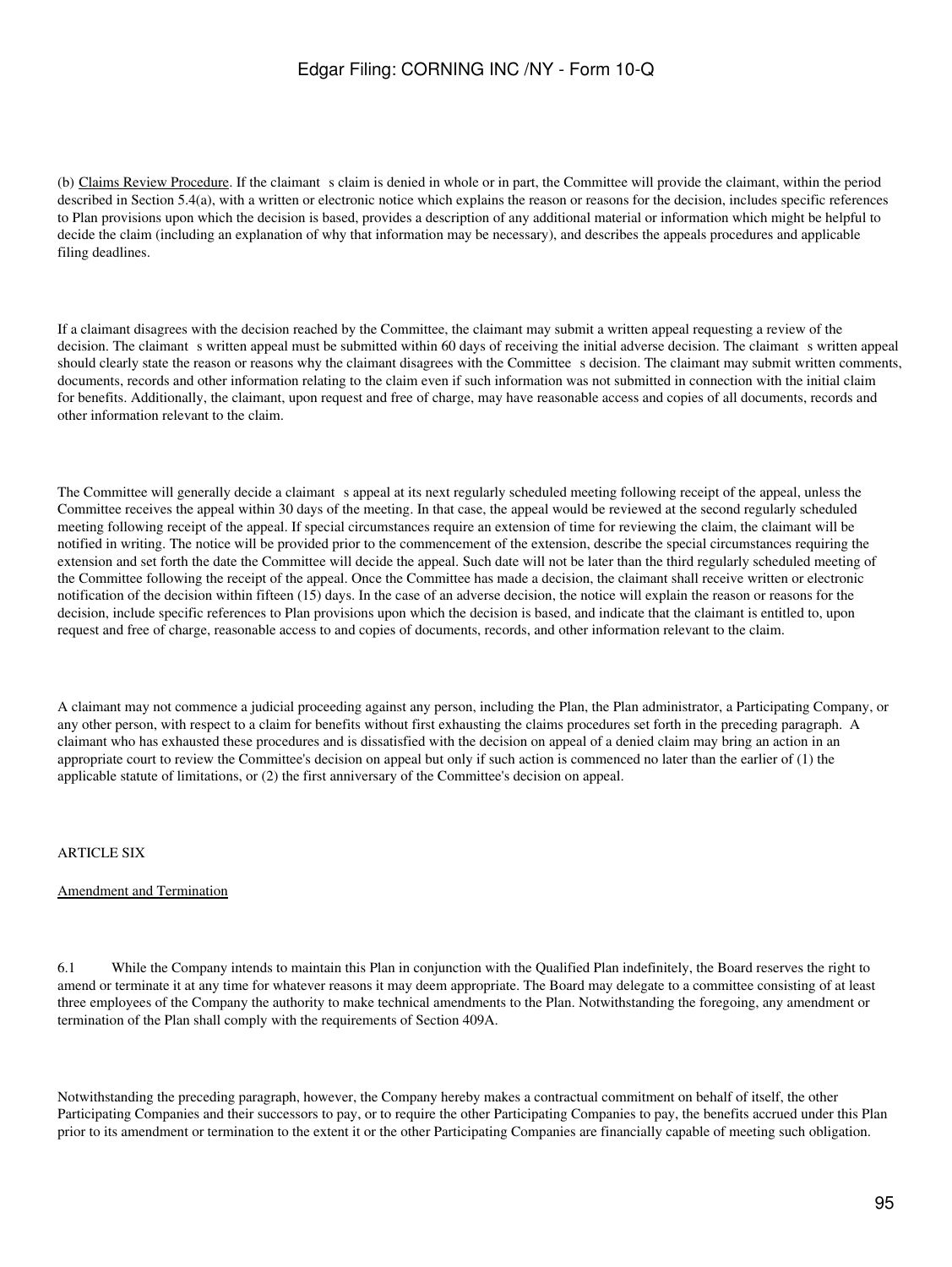- 57 -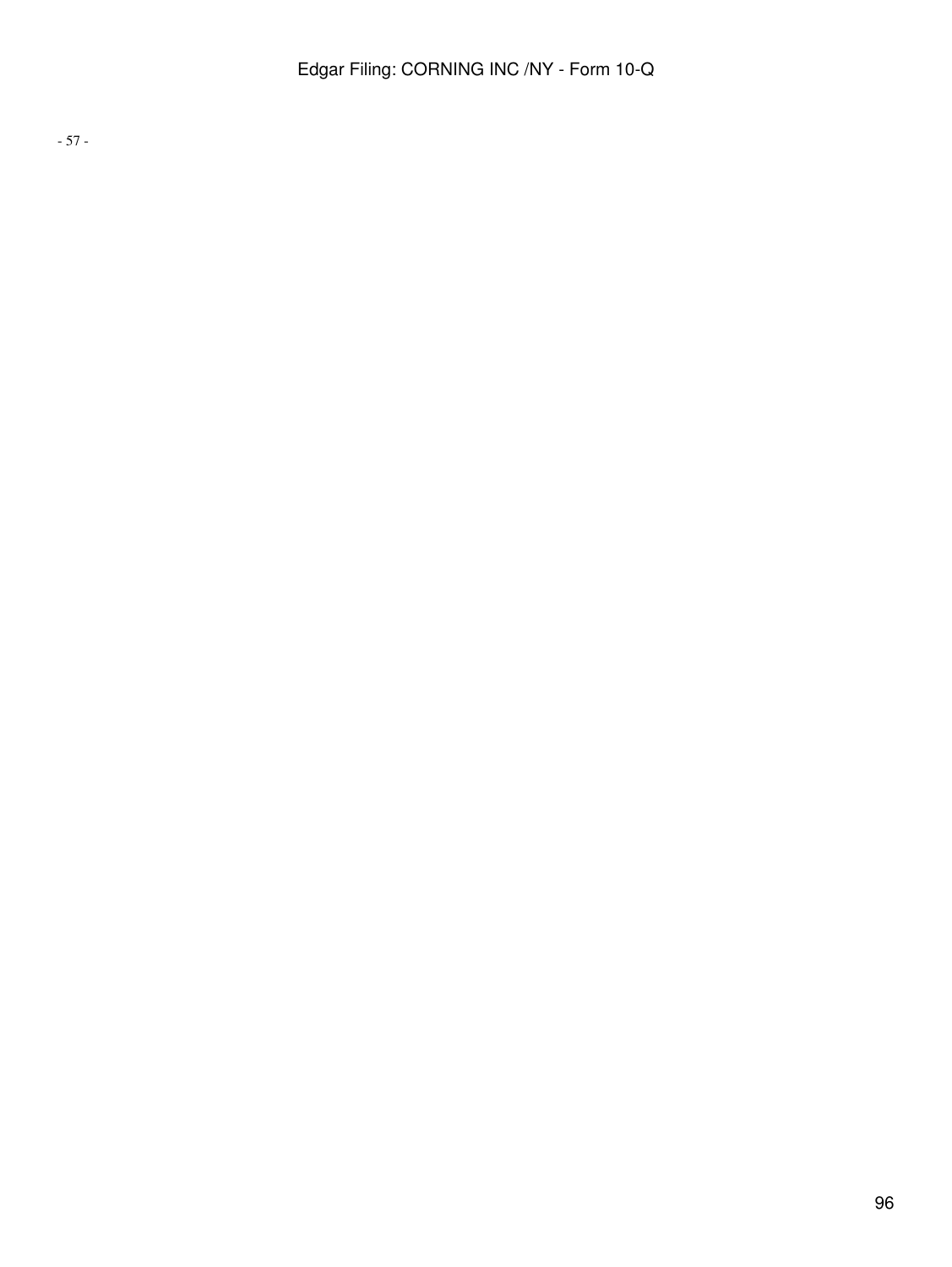#### ARTICLE SEVEN

#### Miscellaneous

7.1 No Contract of Employment. Nothing contained in this Plan shall be construed as a contract of employment between a Participating Company and an Employee, or as a right of any Employee to be continued in the employment of a Participating Company, or as a limitation of the right of a Participating Company to discharge any of its Employees, with or without cause.

7.2 No Transferability. The rights of an Employee under this Plan shall not be transferable, voluntarily or involuntarily, other than by will or the laws of descent and distribution and are exercisable during the Employee s lifetime only by the Employee or the Employee s guardian or legal representative.

7.3 Taxation. The benefits payable under this Plan shall be subject to all federal, state and local income and employment taxes to which benefits of this type are normally subject.

7.4 Indemnification. To the fullest extent authorized or permitted by law, the Company shall indemnify any eligible Employee who brings an action or proceeding, whether civil or criminal, or who is made, or threatened to be made, a party to an action or proceeding, whether civil or criminal, by reason of the fact that he, his testator or intestate, is or shall be entitled to benefits under this Plan and the Company has failed to make payments hereunder when due or has otherwise failed to follow the terms of the Plan or such eligible Employee has reasonable cause to believe the Company shall fail or intends to fail to perform its future obligations hereunder arising within a reasonable time thereof, or with respect to any other matter directly or indirectly related to this Plan, unless a judgment or other final adjudication adverse to such eligible Employee establishes that the Company was or is legally entitled to fail to so perform its obligations hereunder. Without limitation of the foregoing, such indemnification shall include indemnification against all costs of whatever nature or kind, including attorneys fees and costs of investigation or defense, incurred by any eligible Employee with respect to any such action or proceeding and any appeal therein, and which judgments, fines, amounts and expenses have not been recouped by him in any other manner. All expenses incurred by a person in connection with an actual or threatened action or proceeding with respect to which such person is or may be entitled to indemnification under this Section, shall, in the absence of a final adjudication adverse to such person as described above, be promptly paid by the Company to him, upon receipt of an undertaking by him to repay the portion of such advances, if any, to which he may finally be determined not to be entitled. The indemnification provided by this Section shall not be deemed exclusive of any other rights to which an eligible Employee may be entitled other than pursuant to this Section.

Notwithstanding the foregoing, there shall be no indemnification for persons who cease Plan participation and forfeit all benefits on account of termination for cause as described in Section 3.1(a) or the noncompete provision set forth in Section 3.1(c).

7.5 Successors. This Plan shall be binding on the Companys successors and assigns.

7.6 Section 409A. This Plan shall be governed by and subject to the requirements of Section 409A and shall be interpreted and administered in accordance with that intent. If any provision of this Plan would otherwise conflict with or frustrate this intent, that provision will be interpreted and deemed amended so as to avoid the conflict. The Committee reserves the right to take any action it deems appropriate or necessary to comply with the requirements of Section 409A and may take advantage of such transition rules under Section 409A as its deems necessary or appropriate. To the extent that this Plan has been amended in 2007 to change the time and form of payments, the amendment may apply only to amounts that would not otherwise be payable in 2007 and may not cause an amount to be paid in 2007 that would not otherwise be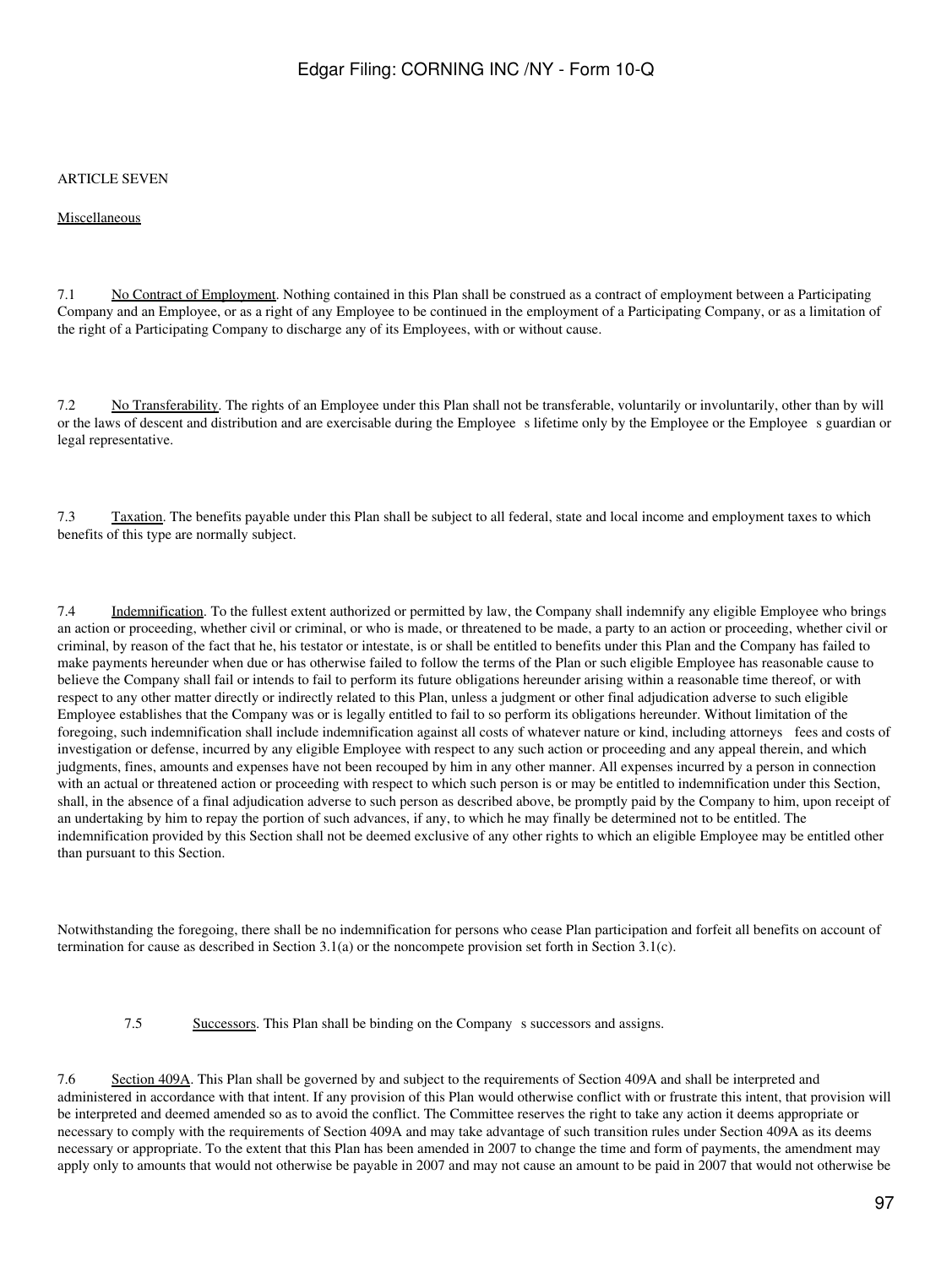payable in 2007.

- 58 -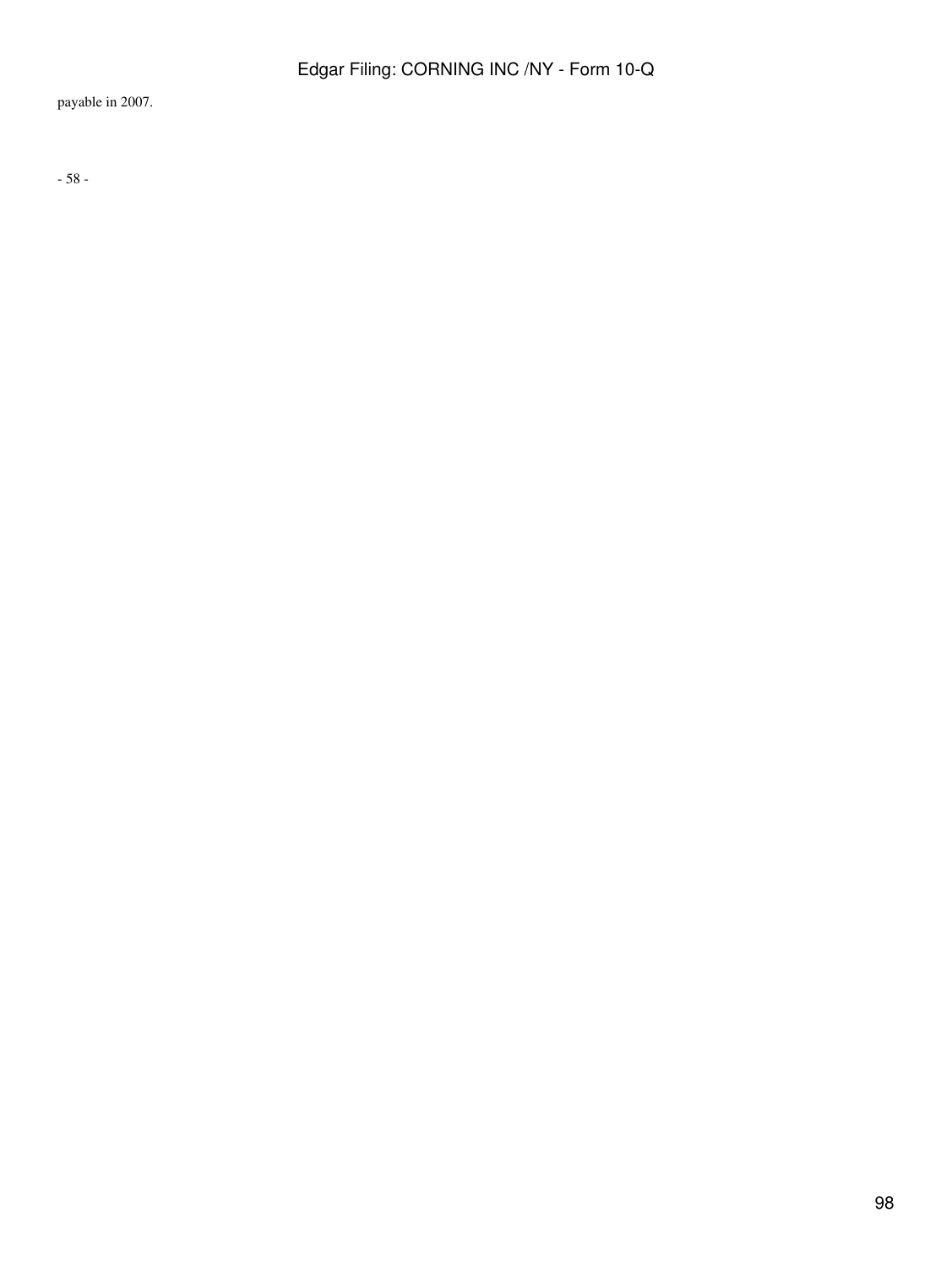7.7 Effective Date. The original effective date of this Plan is January 1, 1986. The effective date of this restated plan document is December 6, 2006, and the terms of this restated Plan apply to eligible Employees who retire on or after December 6, 2006. Notwithstanding the foregoing, any provision of this restated Plan that is required to comply with the requirements of Section 409A is effective as of January 1, 2005. For benefits commencing to specified employees (as defined by Section 409A) prior to December 6, 2006, only the portion of the Employee s benefit that was earned or vested after December 31, 2004 was subject to the 6 month delay described in Section 4.2.

7.8 Governing Law. This Plan shall be interpreted and enforced in accordance with the laws of the State of New York.

IN WITNESS WHEREOF, the Company has caused this Plan document to be executed by its duly authorized officer this 10<sup>th</sup> day of April, 2007.

### **CORNING INCORPORATED**

| $\rm\,By:$ | /s/ John P. MacMahon<br>John P. MacMahon |  |
|------------|------------------------------------------|--|
| Title:     | Senior Vice President Global             |  |

Compensation & Benefits

- 59 -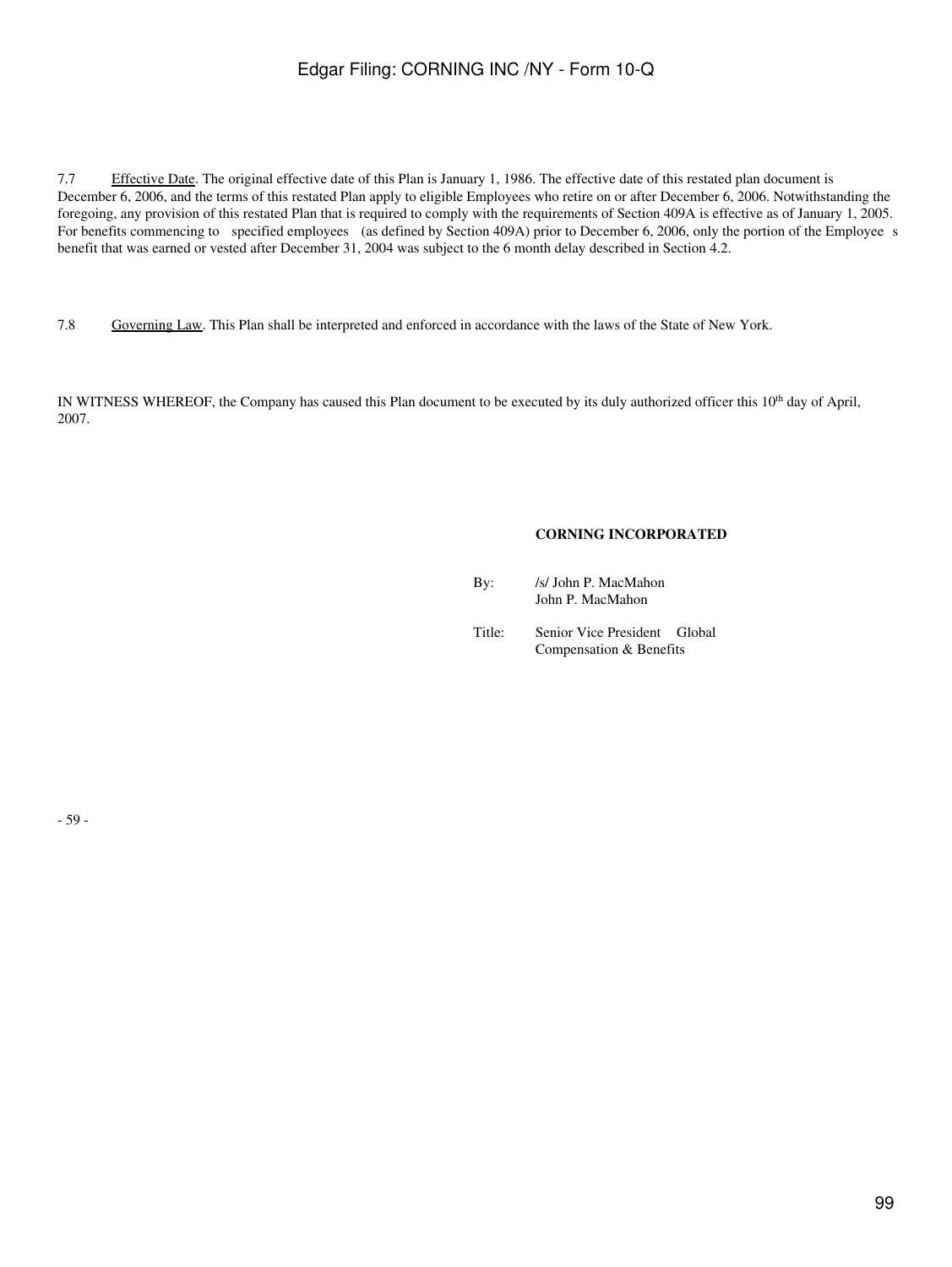### **Exhibit A**

Larry Aiello, Jr.

R. Pierce Baker, III

Robert B. Brown

William D. Eggers

James B. Flaws

Kurt R. Fischer

David L. Morse

- 60 -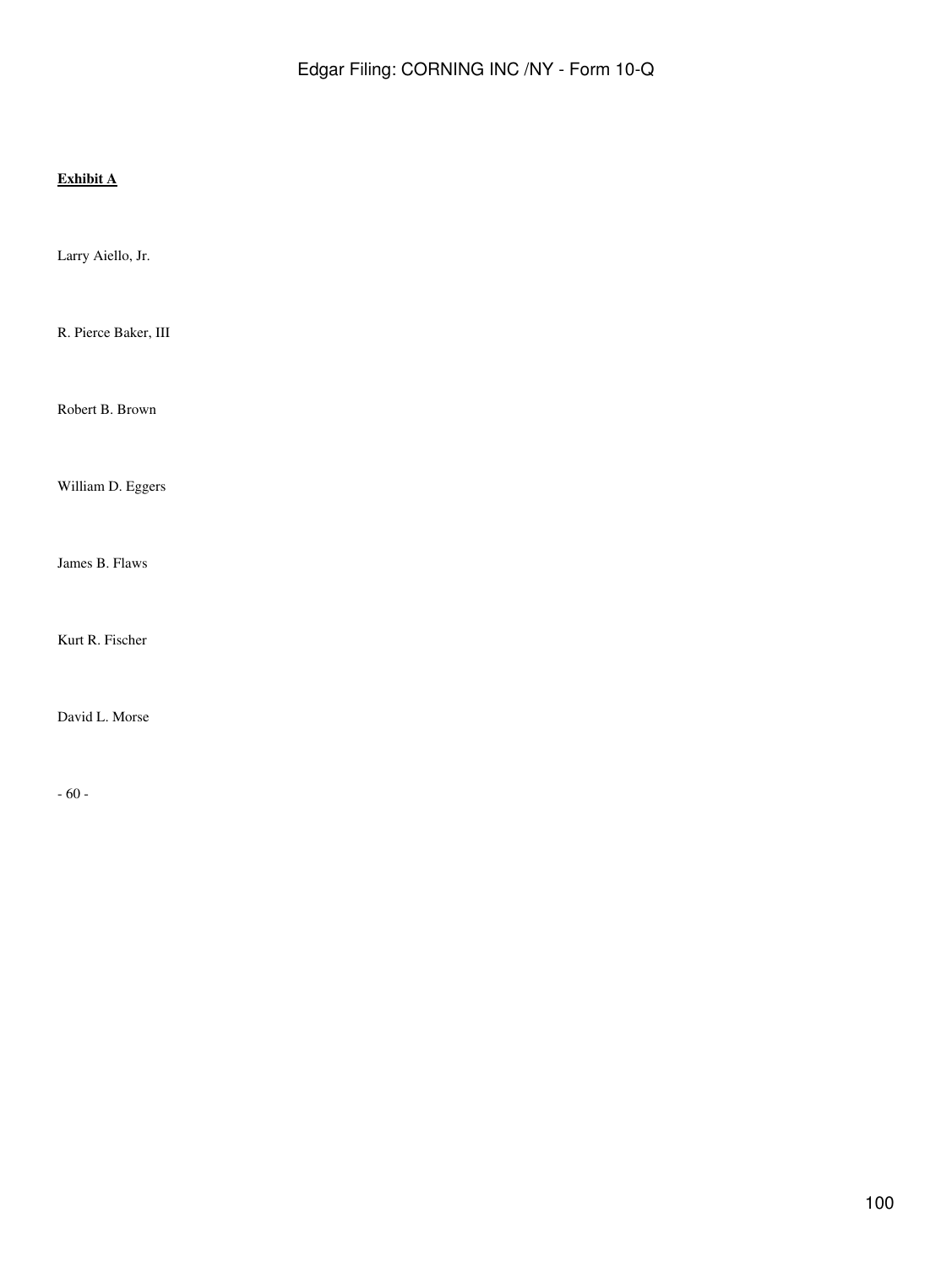### **Exhibit B**

James B. Flaws

- 61 -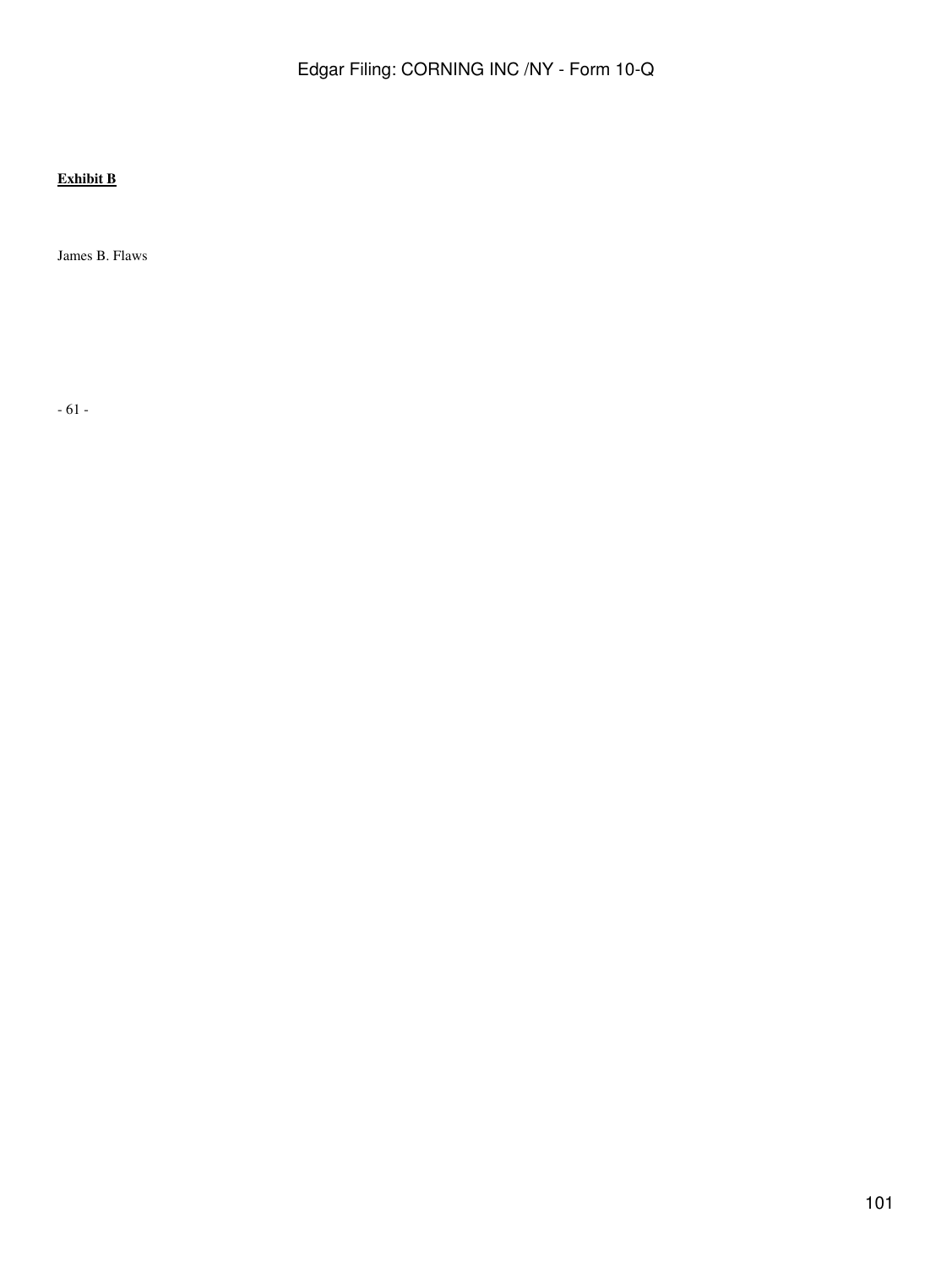### **Exhibit 12**

#### **CORNING INCORPORATED AND SUBSIDIARY COMPANIES**

### **COMPUTATION OF RATIO OF EARNINGS TO FIXED CHARGES**

(In millions, except ratios)

|                                                                                                     |       | Three months |
|-----------------------------------------------------------------------------------------------------|-------|--------------|
|                                                                                                     | ended |              |
|                                                                                                     |       | March 31,    |
|                                                                                                     | 2007  |              |
| Income before income taxes                                                                          | \$    | 167          |
| Adjustments:<br>Distributed income of equity investees<br>Fixed charges net of capitalized interest |       | 149<br>32    |
| Income before taxes and fixed charges, as adjusted                                                  | \$    | 348          |
| Fixed charges:                                                                                      |       |              |
| Interest expense (a)                                                                                | \$    | 26           |
| Portion of rent expense which represents an appropriate interest factor (b)                         |       | 6            |
| Capitalized interest                                                                                |       | 6            |
| Total fixed charges                                                                                 |       | 38           |
| Capitalized interest                                                                                |       | (6)          |
| Total fixed charges, net of capitalized interest                                                    | \$    | 32           |
| Ratio of earnings to fixed charges                                                                  |       | 9.2x         |
|                                                                                                     |       |              |

(a) Interest expense includes amortization expense for capitalized interest and debt costs.

(b) One-third of net rent expense is the portion deemed representative of the interest factor.

- 62 -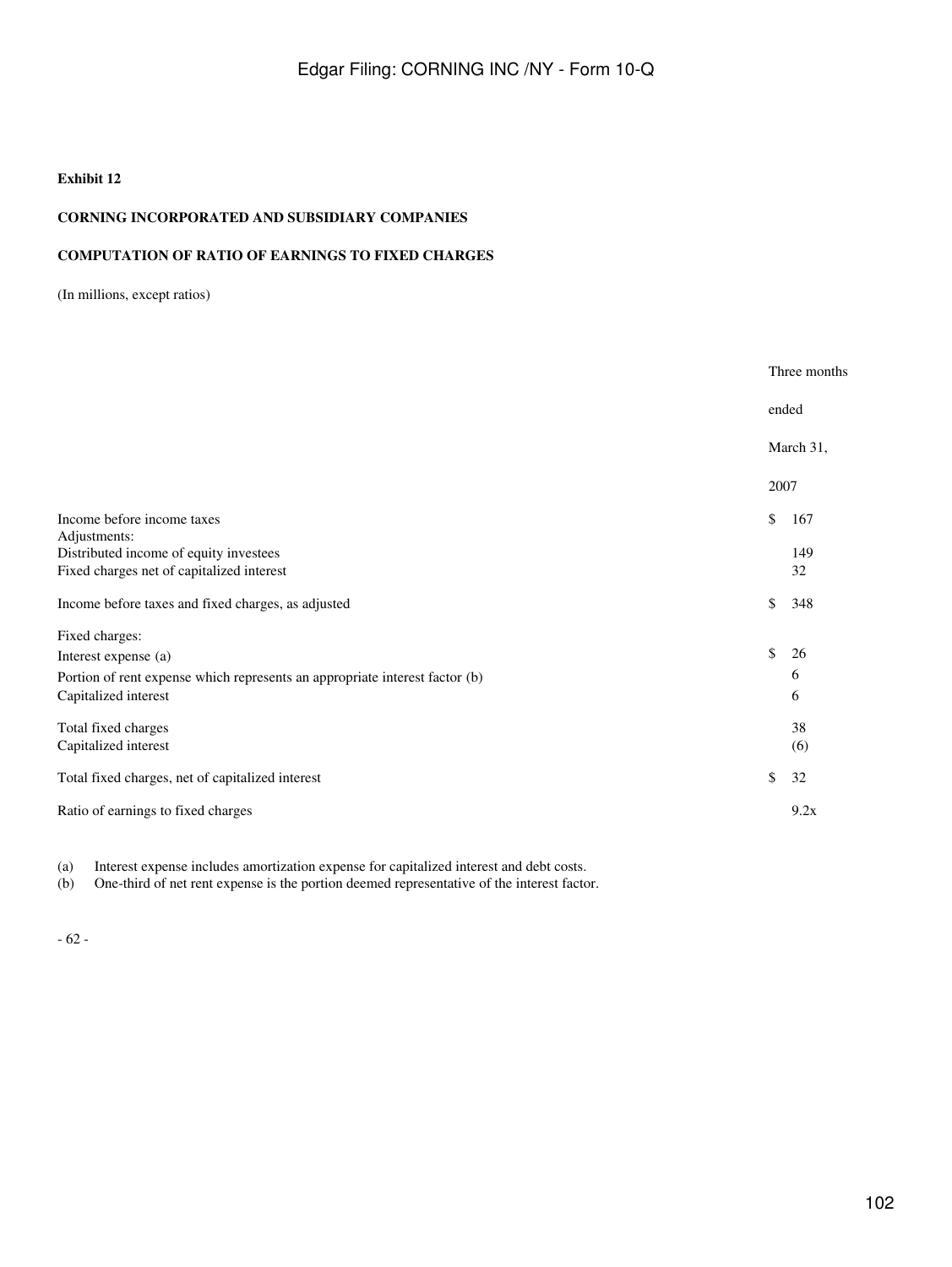#### **Exhibit 31.1**

#### **CHIEF EXECUTIVE OFFICER CERTIFICATION**

- I, Wendell P. Weeks, Chairman and Chief Executive Officer of Corning Incorporated, certify that:
- 1. I have reviewed this Quarterly Report on Form 10-Q of Corning Incorporated (the registrant);
- 2. Based on my knowledge, this report does not contain any untrue statement of a material fact or omit to state a material fact necessary to make the statements made, in light of the circumstances under which such statements were made, not misleading with respect to the period covered by this report;

3. Based on my knowledge, the financial statements, and other financial information included in this report, fairly present in all material respects the financial condition, results of operations and cash flows of the registrant as of, and for, the periods presented in this report;

- 4. The registrant s other certifying officer and I are responsible for establishing and maintaining disclosure controls and procedures (as defined in Exchange Act Rules 13a-15(e) and 15d-15(e)) and internal control over financial reporting (as defined in Exchange Act Rules 13a-15(f) and 15d-15(f)) for the registrant and have:
	- a) designed such disclosure controls and procedures, or caused such disclosure controls and procedures to be designed under our supervision, to ensure that material information relating to the registrant, including its consolidated subsidiaries, is made known to us by others within those entities, particularly during the period in which this report is being prepared;
	- b) designed such internal control over financial reporting, or caused such internal control over financial reporting to be designed under our supervision, to provide reasonable assurance regarding the reliability of financial reporting and the preparation of financial statements for external purposes in accordance with generally accepted accounting principles;
	- c) evaluated the effectiveness of the registrant s disclosure controls and procedures and presented in this report our conclusions about the effectiveness of the disclosure controls and procedures, as of the end of the period covered by this report based on such evaluation; and
	- d) disclosed in this report any change in the registrant s internal control over financial reporting that occurred during the registrant s most recent fiscal quarter (the registrant s fourth fiscal quarter in the case of an annual report) that has materially affected, or is reasonably likely to materially affect, the registrant s internal control over financial reporting; and
- 5. The registrant s other certifying officer and I have disclosed, based on our most recent evaluation of internal control over financial reporting, to the registrant s auditors and the audit committee of the registrant s board of directors (or persons performing the equivalent functions):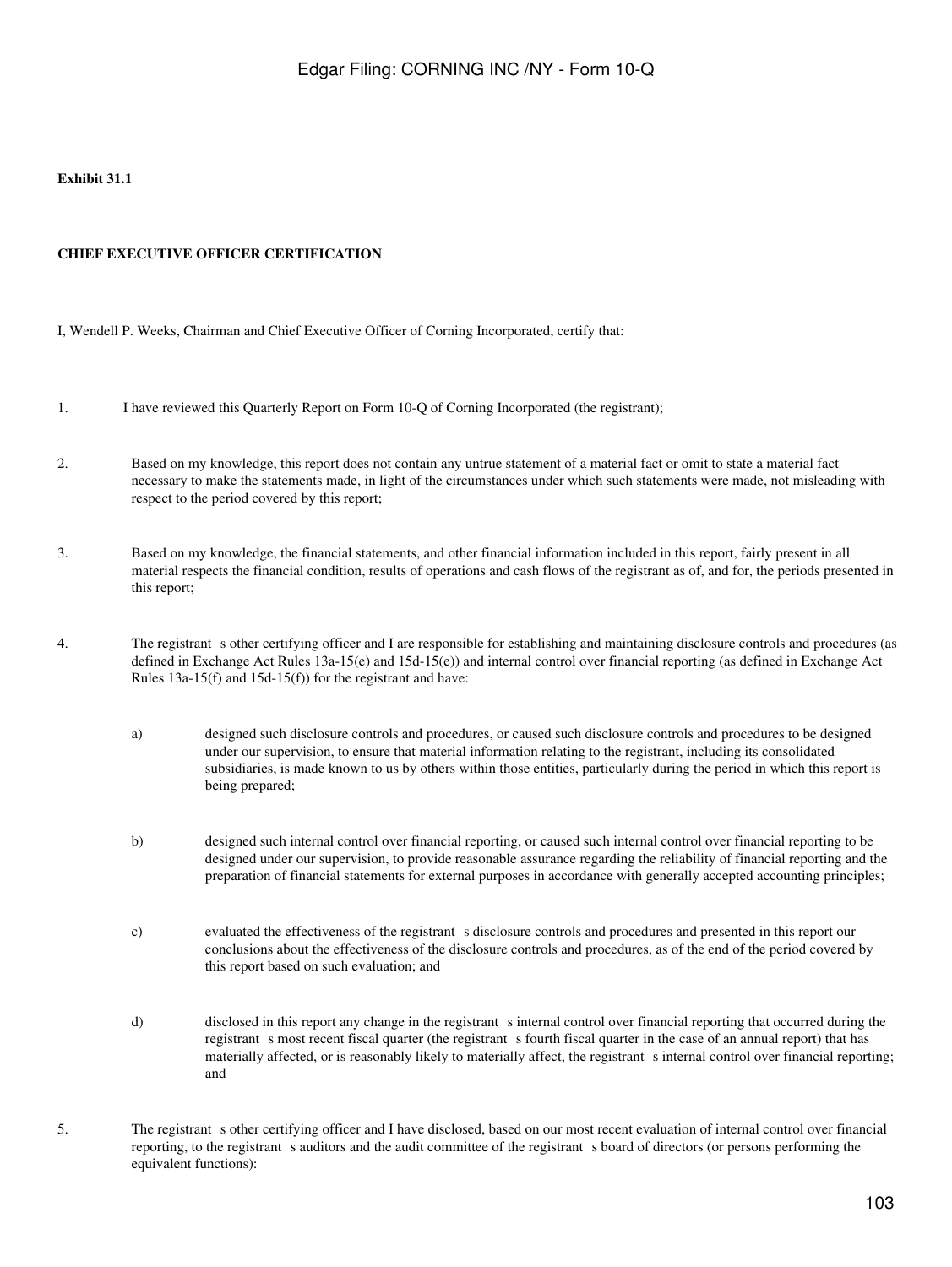- a) all significant deficiencies and material weaknesses in the design or operation of internal control over financial reporting which are reasonably likely to adversely affect the registrant s ability to record, process, summarize and report financial information; and
- b) any fraud, whether or not material, that involves management or other employees who have a significant role in the registrant s internal controls over financial reporting.

April 27, 2007

/s/ Wendell P. Weeks Wendell P. Weeks Chairman and Chief Executive Officer (Principal Executive Officer)

- 63 -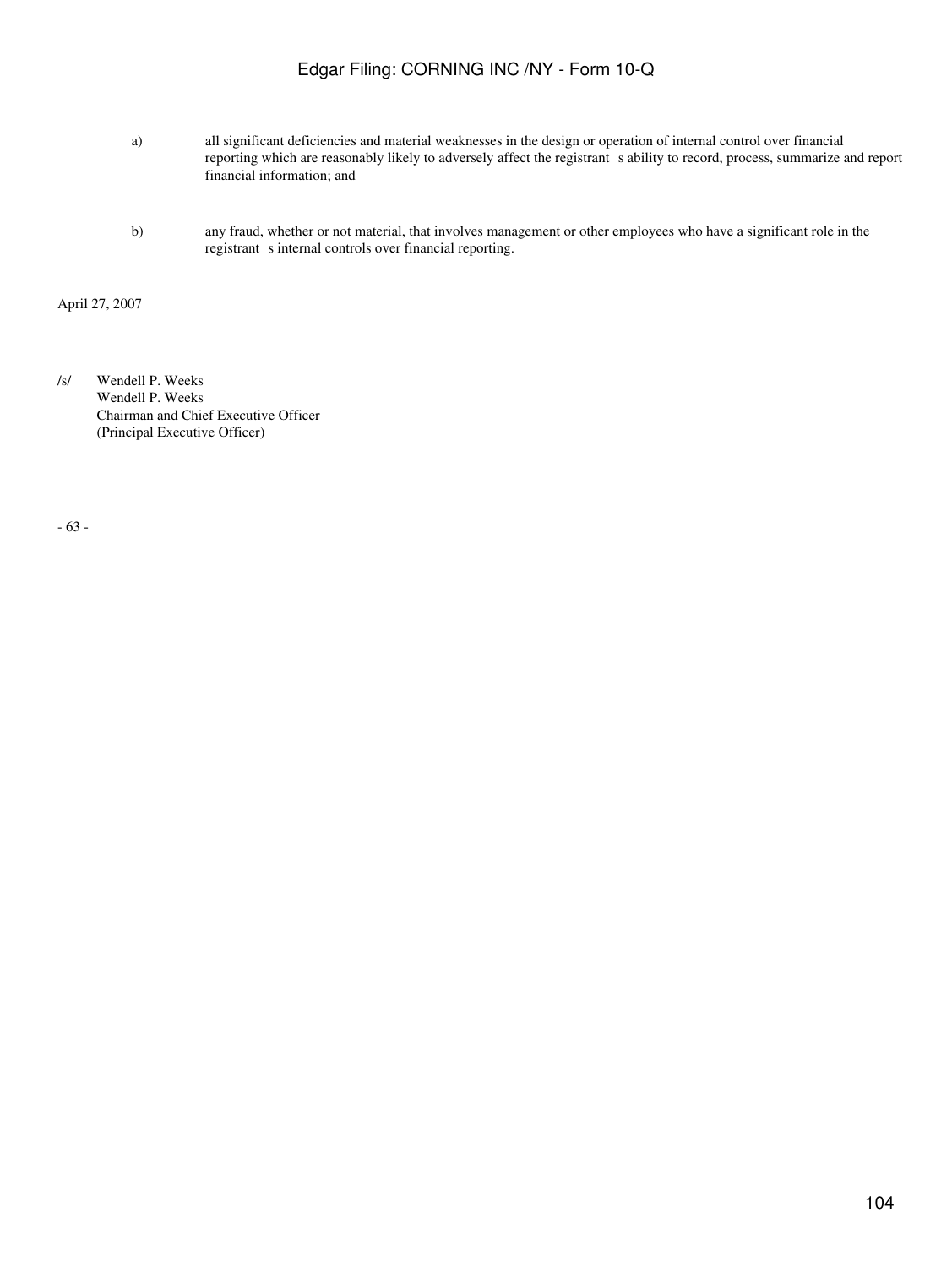#### **Exhibit 31.2**

#### **CHIEF FINANCIAL OFFICER CERTIFICATION**

I, James B. Flaws, Vice Chairman and Chief Financial Officer, certify that:

- 1. I have reviewed this Quarterly Report on Form 10-Q of Corning Incorporated (the registrant);
- 2. Based on my knowledge, this report does not contain any untrue statement of a material fact or omit to state a material fact necessary to make the statements made, in light of the circumstances under which such statements were made, not misleading with respect to the period covered by this report;

3. Based on my knowledge, the financial statements, and other financial information included in this report, fairly present in all material respects the financial condition, results of operations and cash flows of the registrant as of, and for, the periods presented in this report;

- 4. The registrant s other certifying officer and I are responsible for establishing and maintaining disclosure controls and procedures (as defined in Exchange Act Rules 13a-15(e) and 15d-15(e)) and internal control over financial reporting (as defined in Exchange Act Rules 13a-15(f) and 15d-15(f)) for the registrant and have:
	- a) designed such disclosure controls and procedures, or caused such disclosure controls and procedures to be designed under our supervision, to ensure that material information relating to the registrant, including its consolidated subsidiaries, is made known to us by others within those entities, particularly during the period in which this report is being prepared;
	- b) designed such internal control over financial reporting, or caused such internal control over financial reporting to be designed under our supervision, to provide reasonable assurance regarding the reliability of financial reporting and the preparation of financial statements for external purposes in accordance with generally accepted accounting principles;
	- c) evaluated the effectiveness of the registrant s disclosure controls and procedures and presented in this report our conclusions about the effectiveness of the disclosure controls and procedures, as of the end of the period covered by this report based on such evaluation; and
	- d) disclosed in this report any change in the registrant s internal control over financial reporting that occurred during the registrant s most recent fiscal quarter (the registrant s fourth fiscal quarter in the case of an annual report) that has materially affected, or is reasonably likely to materially affect, the registrant s internal control over financial reporting; and
- 5. The registrant s other certifying officer and I have disclosed, based on our most recent evaluation of internal control over financial reporting, to the registrant s auditors and the audit committee of the registrant s board of directors (or persons performing the equivalent functions):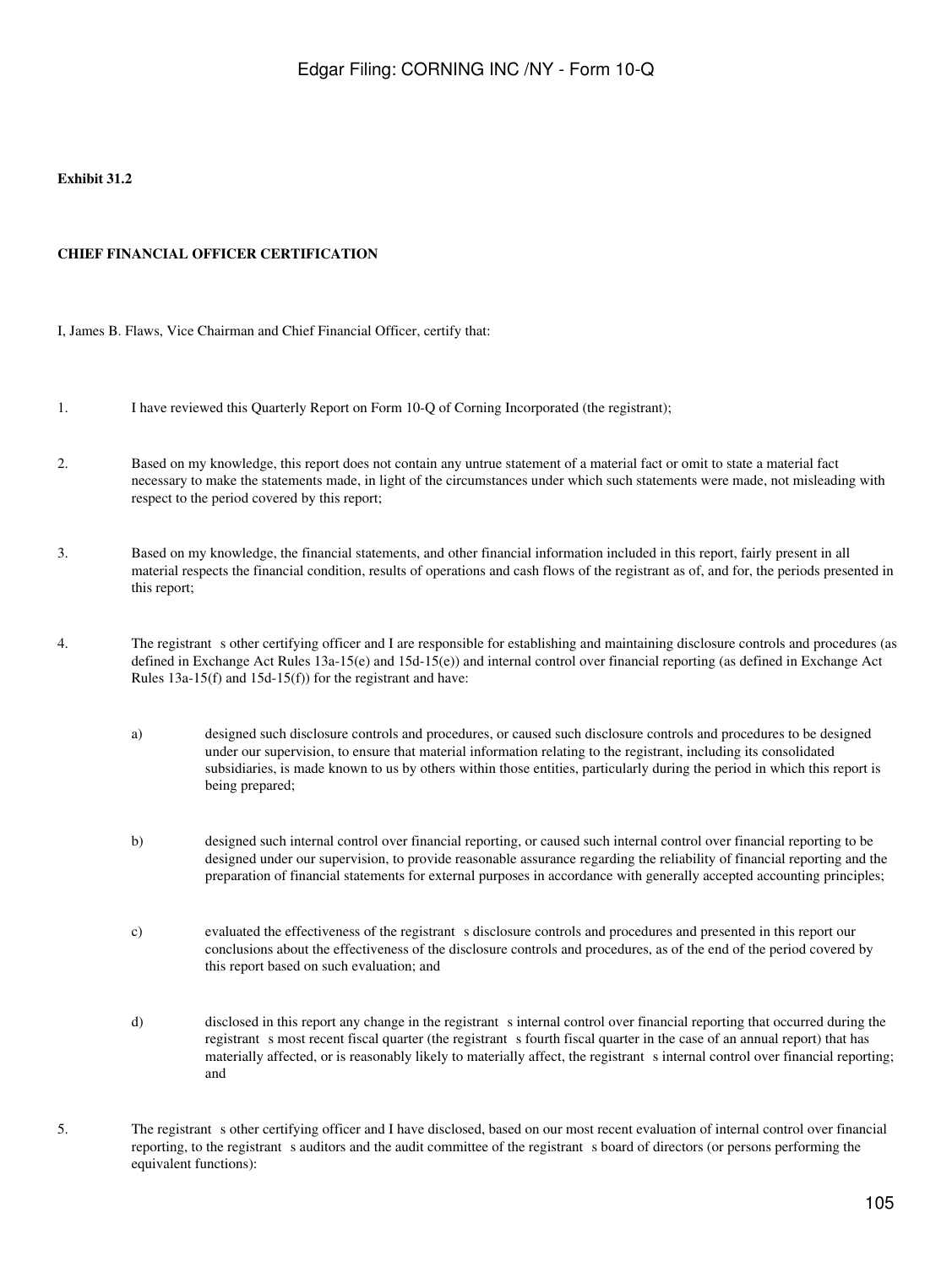- a) all significant deficiencies and material weaknesses in the design or operation of internal control over financial reporting which are reasonably likely to adversely affect the registrant s ability to record, process, summarize and report financial information; and
- b) any fraud, whether or not material, that involves management or other employees who have a significant role in the registrant s internal controls over financial reporting.

April 27, 2007

/s/ James B. Flaws James B. Flaws Vice Chairman and Chief Financial Officer (Principal Financial Officer)

- 64 -